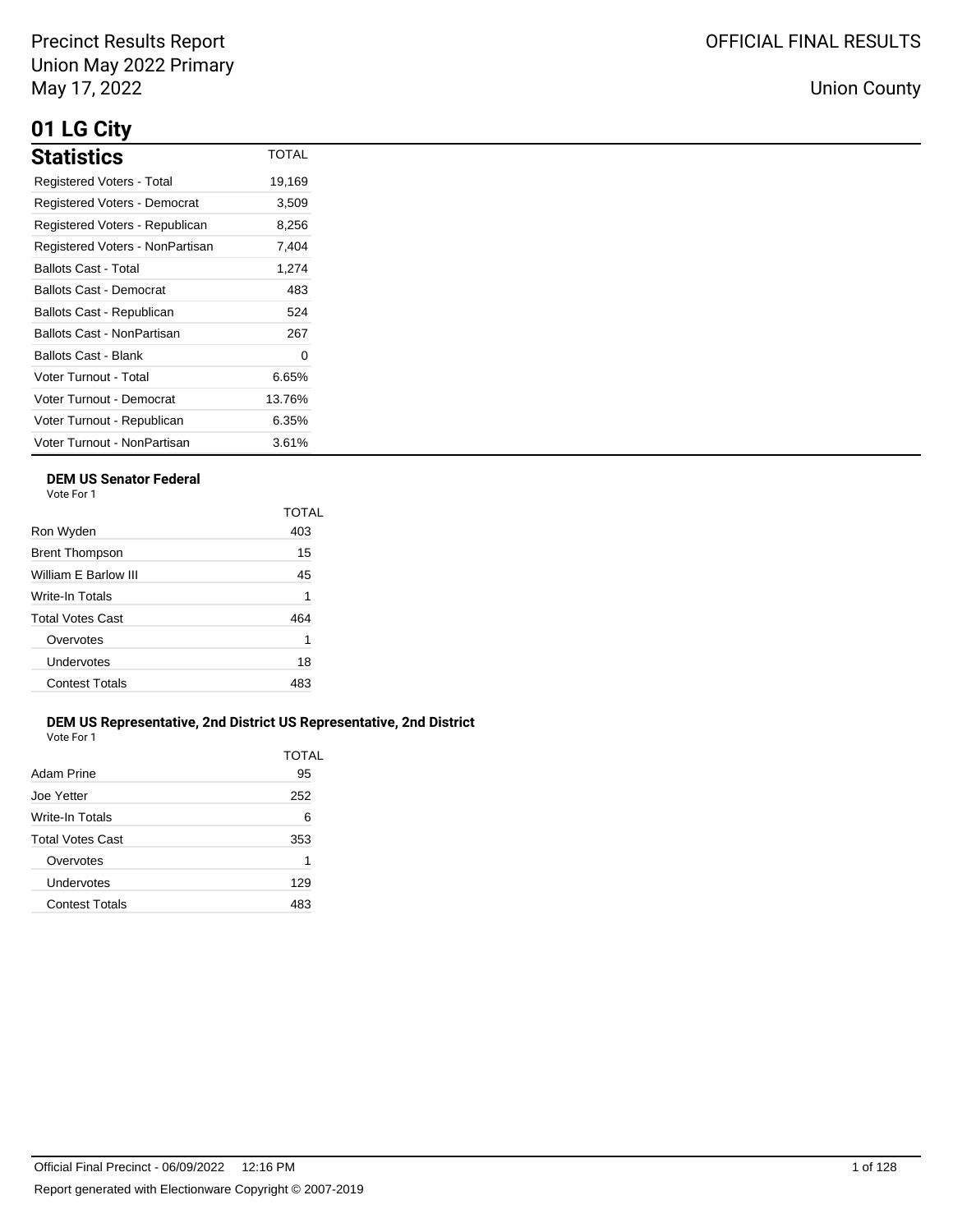#### **DEM Governor Statewide Partisan** Vote For 1

TOTAL

| <u>VULCIUI</u> |            |
|----------------|------------|
|                | <b>TOT</b> |
| Tobias Read    | 170        |
| John Sweenev   |            |

| John Sweeney             | 1   |
|--------------------------|-----|
| <b>Patrick E Starnes</b> | 23  |
| Dave W Stauffer          | 0   |
| Peter W Hall             | 3   |
| Genevieve Wilson H       | 1   |
| Keisha Lanell Merchant   | 0   |
| Michael Cross            | 1   |
| George L Carrillo        | 8   |
| <b>Tina Kotek</b>        | 221 |
| <b>Michael Trimble</b>   | 4   |
| Ifeanyichukwu C Diru     | 1   |
| Wilson R Bright          | 1   |
| Julian Bell              | 5   |
| David Beem               | 2   |
| <b>Write-In Totals</b>   | 12  |
| <b>Total Votes Cast</b>  | 453 |
| Overvotes                | 1   |
| Undervotes               | 29  |
| <b>Contest Totals</b>    | 483 |

#### **DEM State Representative, 58th District House District 58** Vote For 1

|                       | TOTAL |
|-----------------------|-------|
| No Candidate Filed    | O     |
| Write-In Totals       | 35    |
| Total Votes Cast      | 35    |
| Overvotes             | 0     |
| Undervotes            | 448   |
| <b>Contest Totals</b> | 483   |
|                       |       |

#### **DEM Precinct Committee Person - Democrat 01 LG City** Vote For 11

| VULE FUITI            |       |
|-----------------------|-------|
|                       | TOTAL |
| Vivian M Young        | 255   |
| Write-In Totals       | 53    |
| Total Votes Cast      | 308   |
| Overvotes             | 11    |
| Undervotes            | 4,994 |
| <b>Contest Totals</b> | 5,313 |
|                       |       |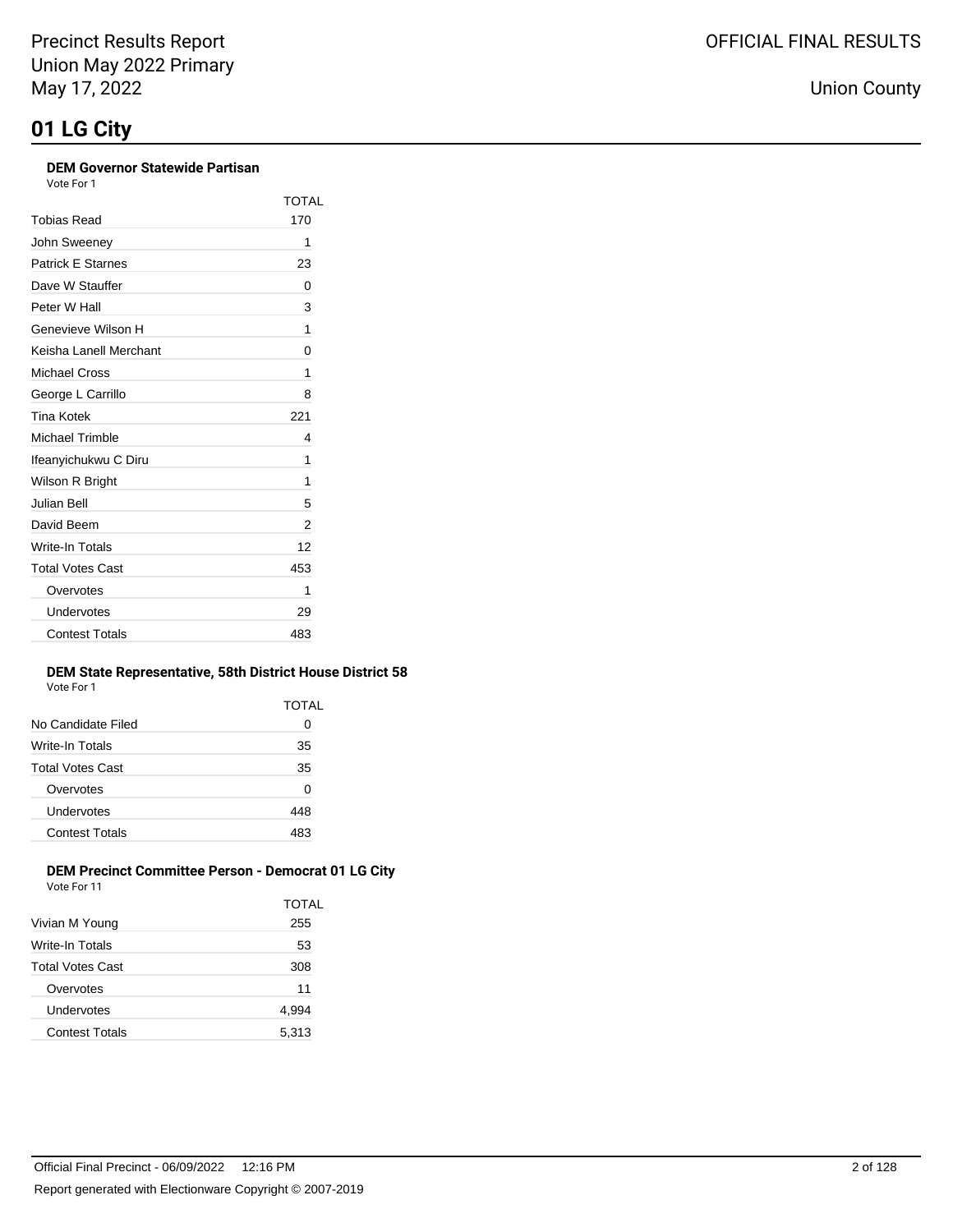### **REP US Senator Federal**

| Vote For 1 |  |  |
|------------|--|--|
|            |  |  |

|                           | TOTAL |
|---------------------------|-------|
| Darin Harbick             | 133   |
| Sam Palmer                | 77    |
| Jo Rae Perkins            | 123   |
| Christopher C Christensen | 46    |
| Ibra A Taher              | 10    |
| Robert M Fleming          | 7     |
| Jason Beebe               | 52    |
| Write-In Totals           | 1     |
| <b>Total Votes Cast</b>   | 449   |
| Overvotes                 | 1     |
| Undervotes                | 74    |
| <b>Contest Totals</b>     | 524   |

## **REP US Representative, 2nd District US Representative, 2nd District**

| Vote For |  |
|----------|--|
|          |  |

|                         | TOTAI |
|-------------------------|-------|
| Mark Cavener            | 77    |
| Katherine M Gallant     | 37    |
| Cliff S Bentz           | 355   |
| Write-In Totals         | 3     |
| <b>Total Votes Cast</b> | 472   |
| Overvotes               | 0     |
| Undervotes              | 52    |
| <b>Contest Totals</b>   | 524   |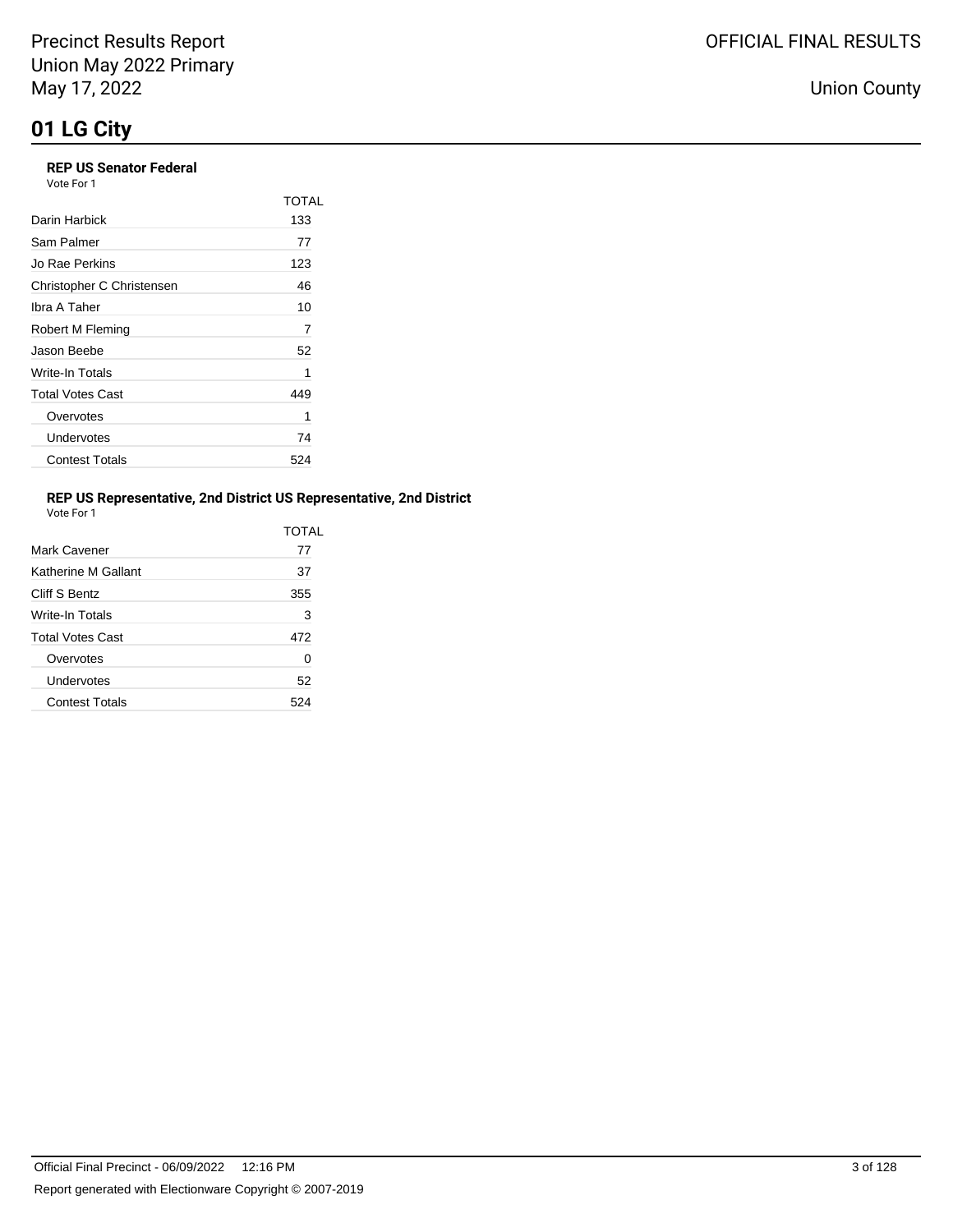## **REP Governor Statewide Partisan**

Vote For 1

|                          | TOTAL |
|--------------------------|-------|
| Amber R Richardson       | 1     |
| <b>Bill Sizemore</b>     | 12    |
| Stefan G Strek (Stregoi) | 0     |
| Nick Hess                | 6     |
| John G Presco            | 0     |
| <b>Bud Pierce</b>        | 24    |
| Stan Pulliam             | 29    |
| Kerry McQuisten          | 119   |
| <b>Tim McCloud</b>       | 17    |
| <b>Brandon C Merritt</b> | 6     |
| <b>Reed Christensen</b>  | 7     |
| Jessica Gomez            | 15    |
| Marc Thielman            | 38    |
| <b>Bob Tiernan</b>       | 72    |
| Christine Drazan         | 104   |
| <b>Court Boice</b>       | 2     |
| <b>Bridget Barton</b>    | 35    |
| Raymond Baldwin          | 0     |
| David A Burch            | 1     |
| Write-In Totals          | 10    |
| <b>Total Votes Cast</b>  | 498   |
| Overvotes                | 3     |
| Undervotes               | 23    |
| <b>Contest Totals</b>    | 524   |

#### **REP State Representative, 58th District House District 58** Vote For 1

|                         | TOTAL |
|-------------------------|-------|
| Bobby Levy              | 404   |
| Skye Farnam             | 52    |
| Write-In Totals         | 5     |
| <b>Total Votes Cast</b> | 461   |
| Overvotes               | 0     |
| Undervotes              | 63    |
| <b>Contest Totals</b>   |       |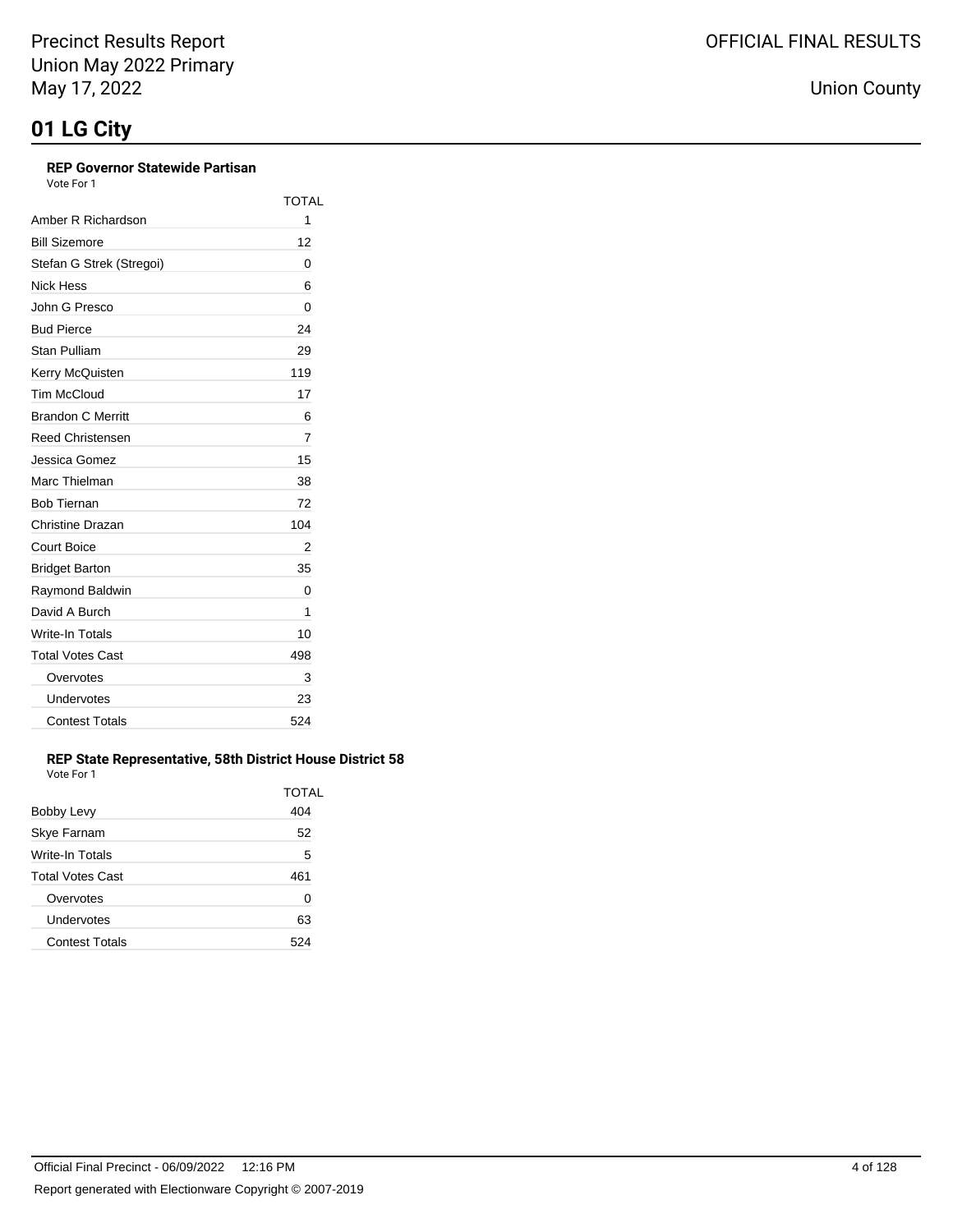Union County

#### **REP Precinct Committee Person - Republican 01 LG City** Vote For 11

| <b>Curt Howell</b>    | <b>TOTAL</b><br>282 |
|-----------------------|---------------------|
| Lanny Hildebrandt     | 323                 |
| <b>Mathew Miles</b>   | 269                 |
| Toni Miles            | 259                 |
| Write-In Totals       | 60                  |
| Total Votes Cast      | 1,193               |
| Overvotes             | 11                  |
| Undervotes            | 4,560               |
| <b>Contest Totals</b> | 5.764               |

### **Commissioner of the Bureau of Labor and Industries Statewide Nonpartisan**

| Vote For 1             |       |
|------------------------|-------|
|                        | TOTAL |
| Christina E Stephenson | 421   |
| Cheri Helt             | 194   |
| Chris Henry            | 25    |
| <b>Robert Neuman</b>   | 40    |
| Casey M Kulla          | 129   |
| <b>Brent T Barker</b>  | 112   |
| Aaron R Baca           | 26    |
| Write-In Totals        | 6     |
| Total Votes Cast       | 953   |
| Overvotes              | 0     |
| Undervotes             | 321   |
| <b>Contest Totals</b>  | 1.274 |

## **Judge of the Supreme Court, Position 6 Statewide Nonpartisan**

Vote For 1

|                         | TOTAL |
|-------------------------|-------|
| Roger J DeHoog          | 692   |
| Write-In Totals         | 9     |
| <b>Total Votes Cast</b> | 701   |
| Overvotes               | 0     |
| Undervotes              | 573   |
| <b>Contest Totals</b>   | 1.274 |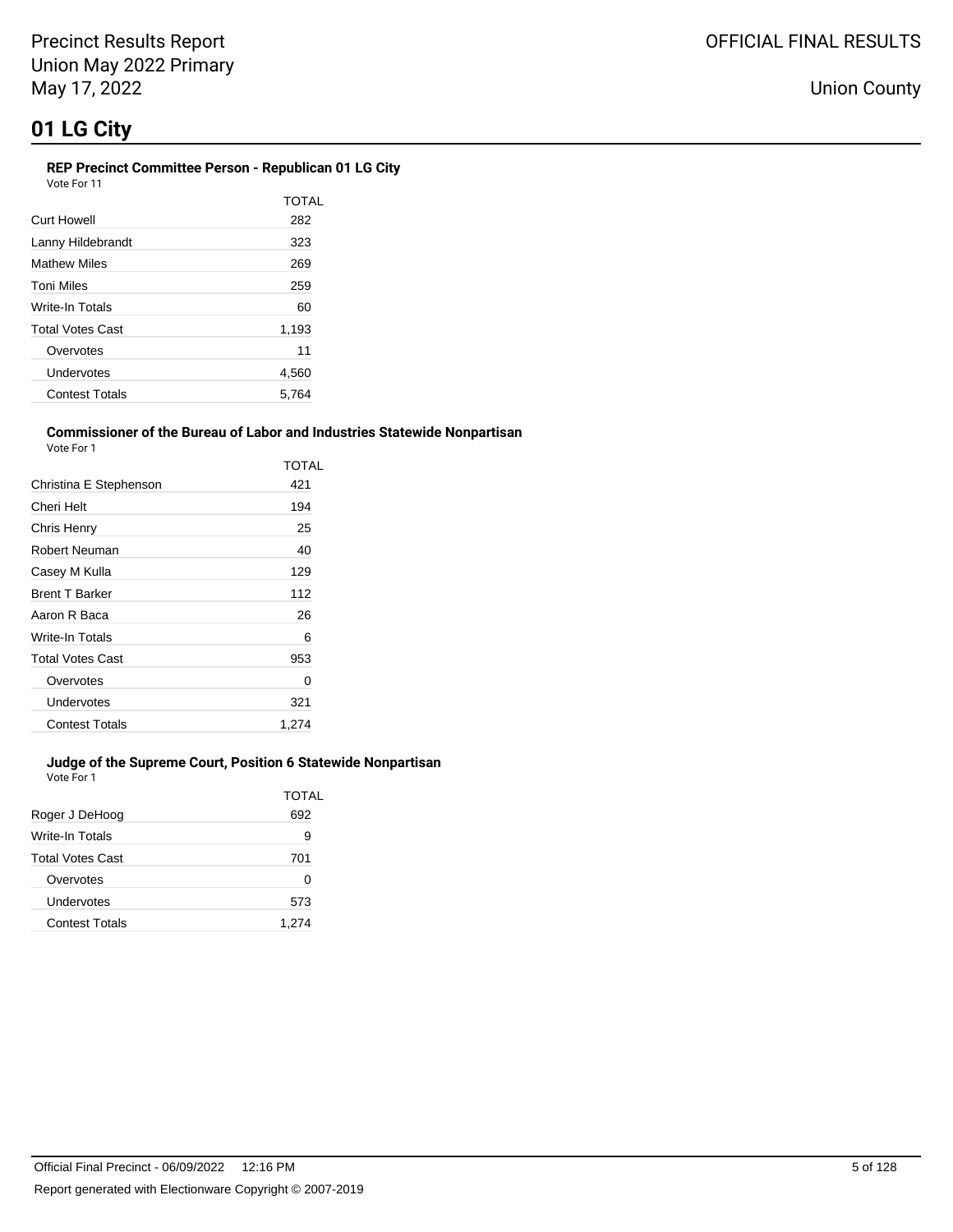#### **Judge of the Court of Appeals, Position 3 Statewide Nonpartisan** Vote For 1

|                         | TOTAL |
|-------------------------|-------|
| Darleen Ortega          | 602   |
| Vance Day               | 366   |
| Write-In Totals         | 3     |
| <b>Total Votes Cast</b> | 971   |
| Overvotes               | 1     |
| Undervotes              | 302   |
| <b>Contest Totals</b>   | 1,274 |

#### **Judge of the Court of Appeals, Position 5 Statewide Nonpartisan** Vote For 1

|                         | TOTAL |
|-------------------------|-------|
| Scott A Shorr           | 681   |
| Write-In Totals         | 6     |
| <b>Total Votes Cast</b> | 687   |
| Overvotes               | 1     |
| Undervotes              | 586   |
| <b>Contest Totals</b>   | 1,274 |

#### **Judge of the Court of Appeals, Position 8 Statewide Nonpartisan** Vote For 1

|                         | TOTAL<br>681 |
|-------------------------|--------------|
| Ramón A Pagán           |              |
| Write-In Totals         | 6            |
| <b>Total Votes Cast</b> | 687          |
| Overvotes               | 0            |
| Undervotes              | 587          |
| <b>Contest Totals</b>   | 1.274        |

### **District Attorney, Union County District Attorney, Union County**

Vote For 1

| Kelsie McDaniel       | TOTAI<br>752 |
|-----------------------|--------------|
|                       |              |
| Write-In Totals       | 97           |
| Total Votes Cast      | 849          |
| Overvotes             | 0            |
| Undervotes            | 425          |
| <b>Contest Totals</b> | 1,274        |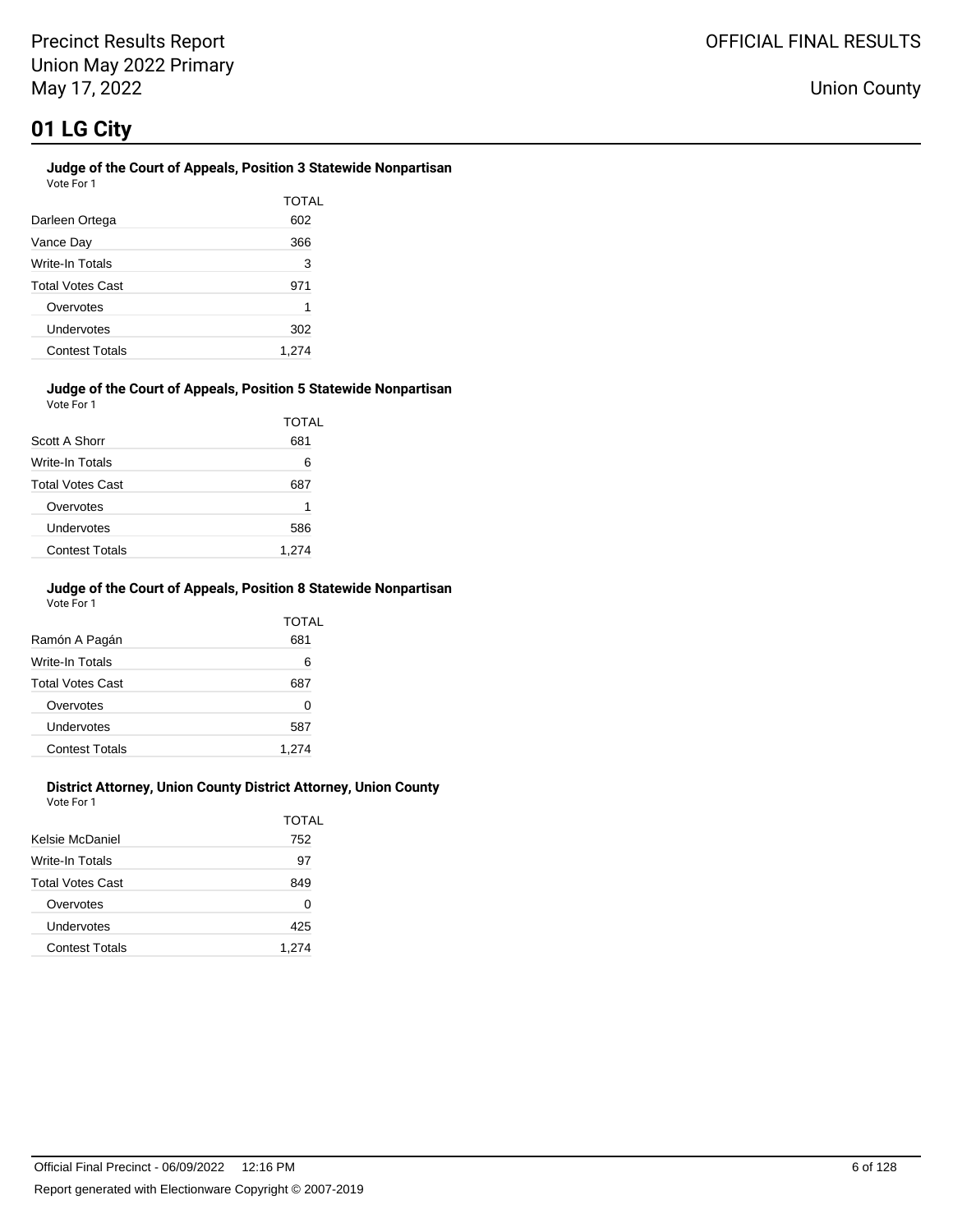## **Commissioner, Pos #1 UNION COUNTY**

Vote For 1

|                       | TOTAL |
|-----------------------|-------|
| Paul Anderes          | 726   |
| Lisa Hill             | 435   |
| Write-In Totals       | 11    |
| Total Votes Cast      | 1,172 |
| Overvotes             | 2     |
| Undervotes            | 100   |
| <b>Contest Totals</b> | 1,274 |

#### **Commissioner, Pos #2 UNION COUNTY** Vote For 1

|                       | TOTAL |
|-----------------------|-------|
| R Matthew Scarfo      | 783   |
| Write-In Totals       | 39    |
| Total Votes Cast      | 822   |
| Overvotes             | 0     |
| Undervotes            | 452   |
| <b>Contest Totals</b> | 1.274 |

#### **31-105 La Grande School District 02 - La Grande School District #1** Vote For 1

|                         | TOTAL |
|-------------------------|-------|
| Yes                     | 831   |
| No                      | 409   |
| <b>Total Votes Cast</b> | 1,240 |
| Overvotes               | Ω     |
| Undervotes              | 34    |
| <b>Contest Totals</b>   | 1,274 |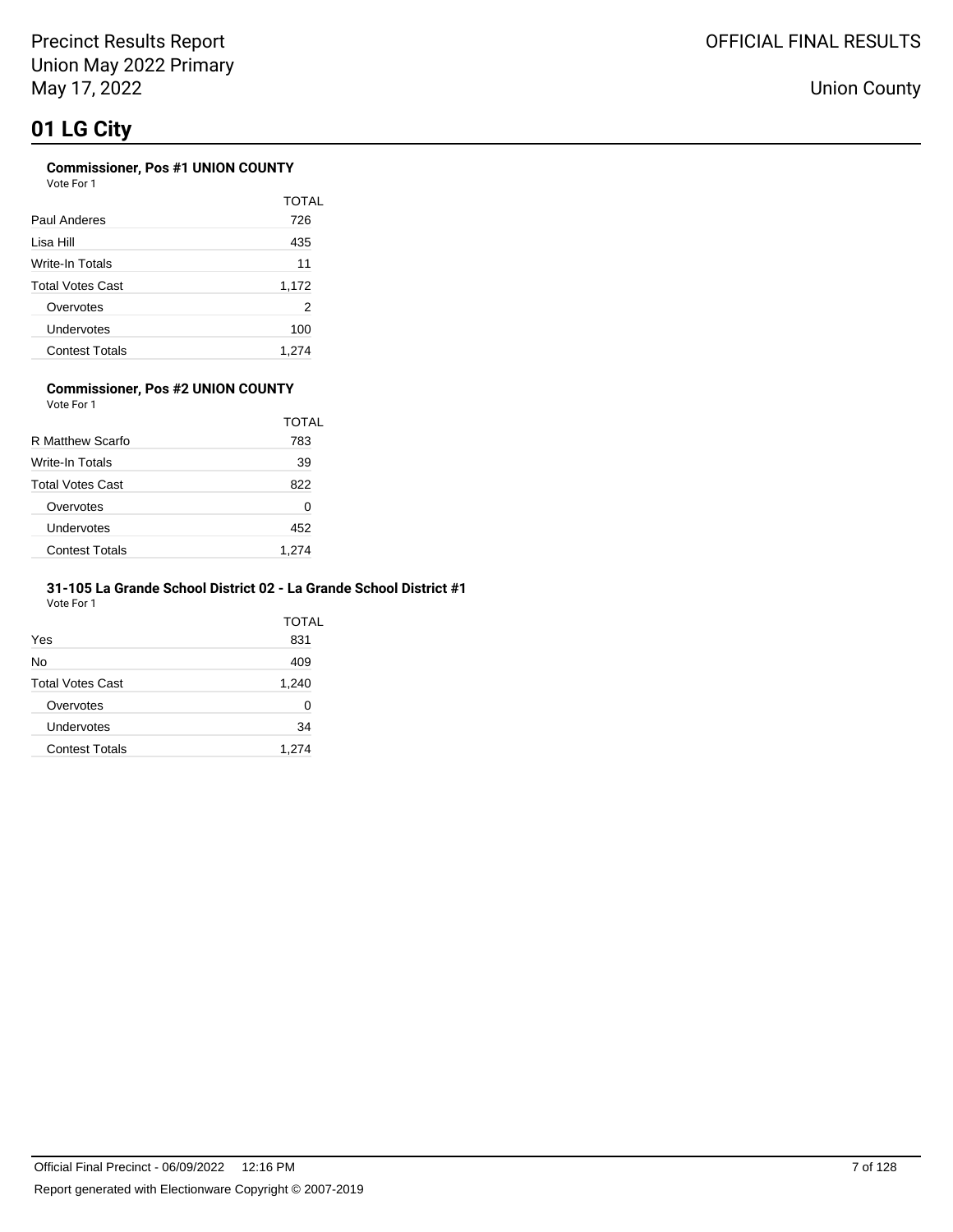# **02-LG City**

| <b>Statistics</b>               | <b>TOTAL</b> |
|---------------------------------|--------------|
| Registered Voters - Total       | Ω            |
| Registered Voters - Democrat    | ი            |
| Registered Voters - Republican  | Ω            |
| Registered Voters - NonPartisan | 0            |
| Ballots Cast - Total            | 1,046        |
| <b>Ballots Cast - Democrat</b>  | 278          |
| Ballots Cast - Republican       | 565          |
| Ballots Cast - NonPartisan      | 203          |
| Ballots Cast - Blank            | 0            |
| Voter Turnout - Total           | $0.00\%$     |
| Voter Turnout - Democrat        | $0.00\%$     |
| Voter Turnout - Republican      | $0.00\%$     |
| Voter Turnout - NonPartisan     | $0.00\%$     |

## **DEM US Senator Federal**

Vote For 1

|                         | TOTAL |
|-------------------------|-------|
| Ron Wyden               | 216   |
| <b>Brent Thompson</b>   | 15    |
| William F Barlow III    | 34    |
| <b>Write-In Totals</b>  | 2     |
| <b>Total Votes Cast</b> | 267   |
| Overvotes               | 0     |
| Undervotes              | 11    |
| <b>Contest Totals</b>   | 278   |
|                         |       |

#### **DEM US Representative, 2nd District US Representative, 2nd District** Vote For 1

| Adam Prine            | 46  |
|-----------------------|-----|
| Joe Yetter            | 151 |
| Write-In Totals       | 5   |
| Total Votes Cast      | 202 |
| Overvotes             | 0   |
| Undervotes            | 76  |
| <b>Contest Totals</b> | 278 |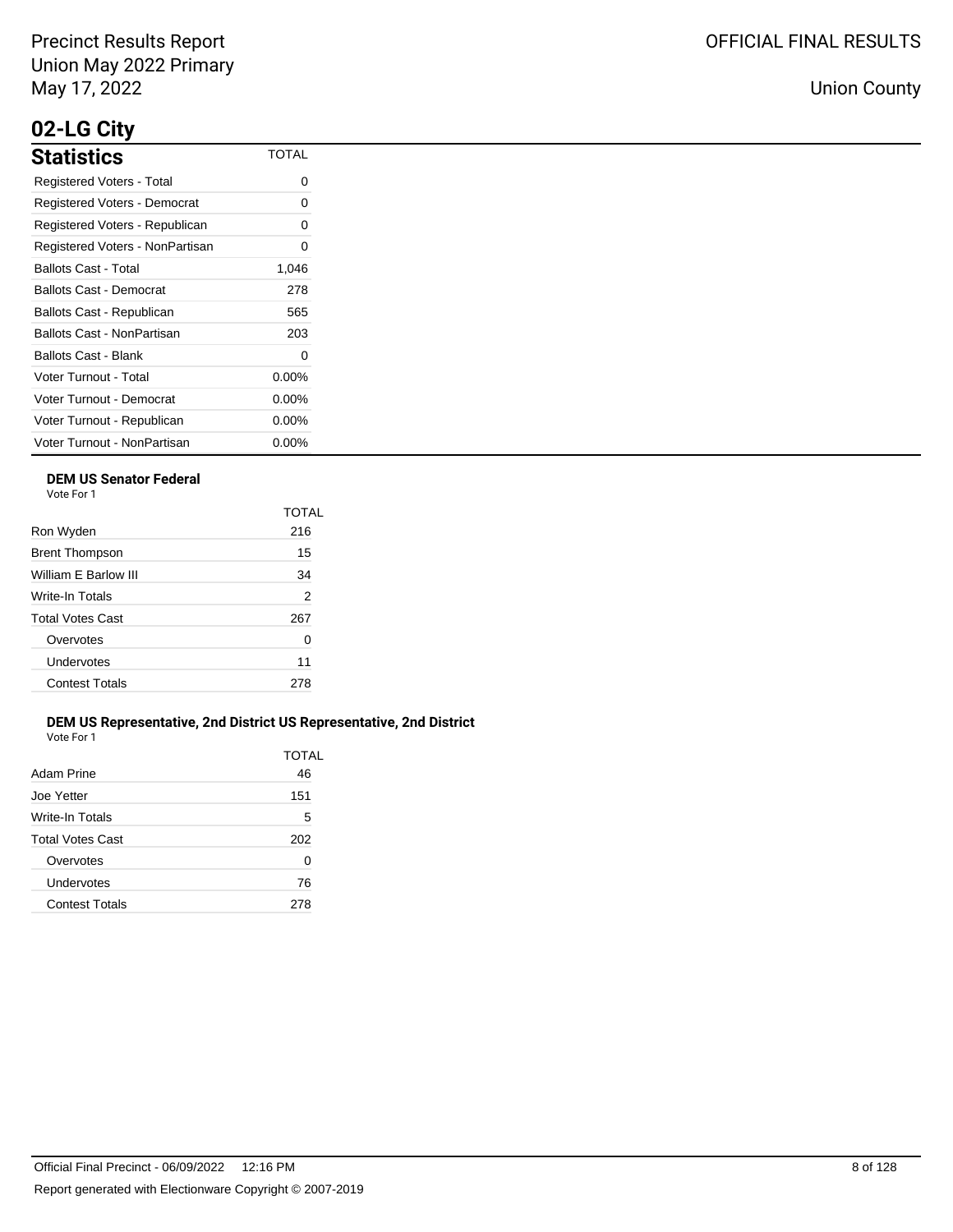### **DEM Governor Statewide Partisan**

Vote For 1

|                          | TOTAL |
|--------------------------|-------|
| Tobias Read              | 98    |
| John Sweeney             | 1     |
| <b>Patrick E Starnes</b> | 9     |
| Dave W Stauffer          | 4     |
| Peter W Hall             | 2     |
| Genevieve Wilson H       | 1     |
| Keisha Lanell Merchant   | 2     |
| Michael Cross            | 3     |
| George L Carrillo        | 8     |
| Tina Kotek               | 106   |
| Michael Trimble          | 2     |
| Ifeanyichukwu C Diru     | 2     |
| Wilson R Bright          | 1     |
| Julian Bell              | 2     |
| David Beem               | 1     |
| Write-In Totals          | 16    |
| <b>Total Votes Cast</b>  | 258   |
| Overvotes                | 1     |
| Undervotes               | 19    |
| <b>Contest Totals</b>    | 278   |

#### **DEM State Representative, 58th District House District 58** Vote For 1

| .                     |       |
|-----------------------|-------|
|                       | TOTAL |
| No Candidate Filed    | O     |
| Write-In Totals       | 19    |
| Total Votes Cast      | 19    |
| Overvotes             | 0     |
| Undervotes            | 259   |
| <b>Contest Totals</b> | 278   |
|                       |       |

#### **DEM Precinct Committee Person - Democrat 02-LG City** Vote For 11

| <b>V WILL I WILL I</b> |              |
|------------------------|--------------|
|                        | <b>TOTAL</b> |
| No Candidate Filed     | 0            |
| Write-In Totals        | 23           |
| Total Votes Cast       | 23           |
| Overvotes              | 0            |
| Undervotes             | 3,035        |
| <b>Contest Totals</b>  | 3,058        |
|                        |              |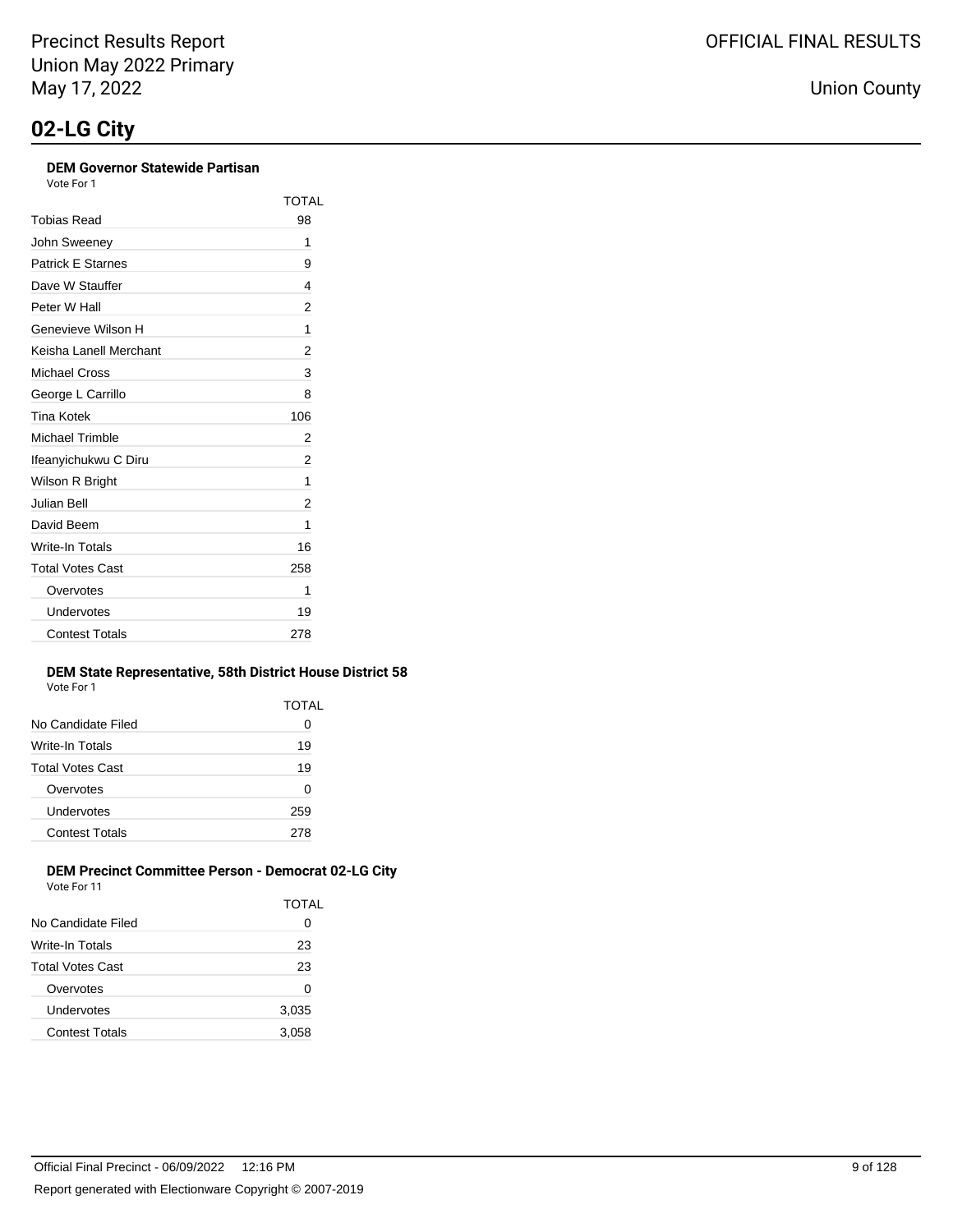## **REP US Senator Federal**

| Vote For 1 |  |
|------------|--|
|------------|--|

|                           | TOTAL |
|---------------------------|-------|
| Darin Harbick             | 130   |
| Sam Palmer                | 100   |
| Jo Rae Perkins            | 137   |
| Christopher C Christensen | 40    |
| Ibra A Taher              | 7     |
| Robert M Fleming          | 18    |
| Jason Beebe               | 49    |
| Write-In Totals           | 7     |
| <b>Total Votes Cast</b>   | 488   |
| Overvotes                 | Ω     |
| Undervotes                | 77    |
| <b>Contest Totals</b>     | 565   |

### **REP US Representative, 2nd District US Representative, 2nd District**

| Vote For |  |
|----------|--|
|          |  |

|                         | TOTAL |
|-------------------------|-------|
| Mark Cavener            | 79    |
| Katherine M Gallant     | 32    |
| Cliff S Bentz           | 395   |
| <b>Write-In Totals</b>  | 2     |
| <b>Total Votes Cast</b> | 508   |
| Overvotes               | 0     |
| Undervotes              | 57    |
| <b>Contest Totals</b>   | 565   |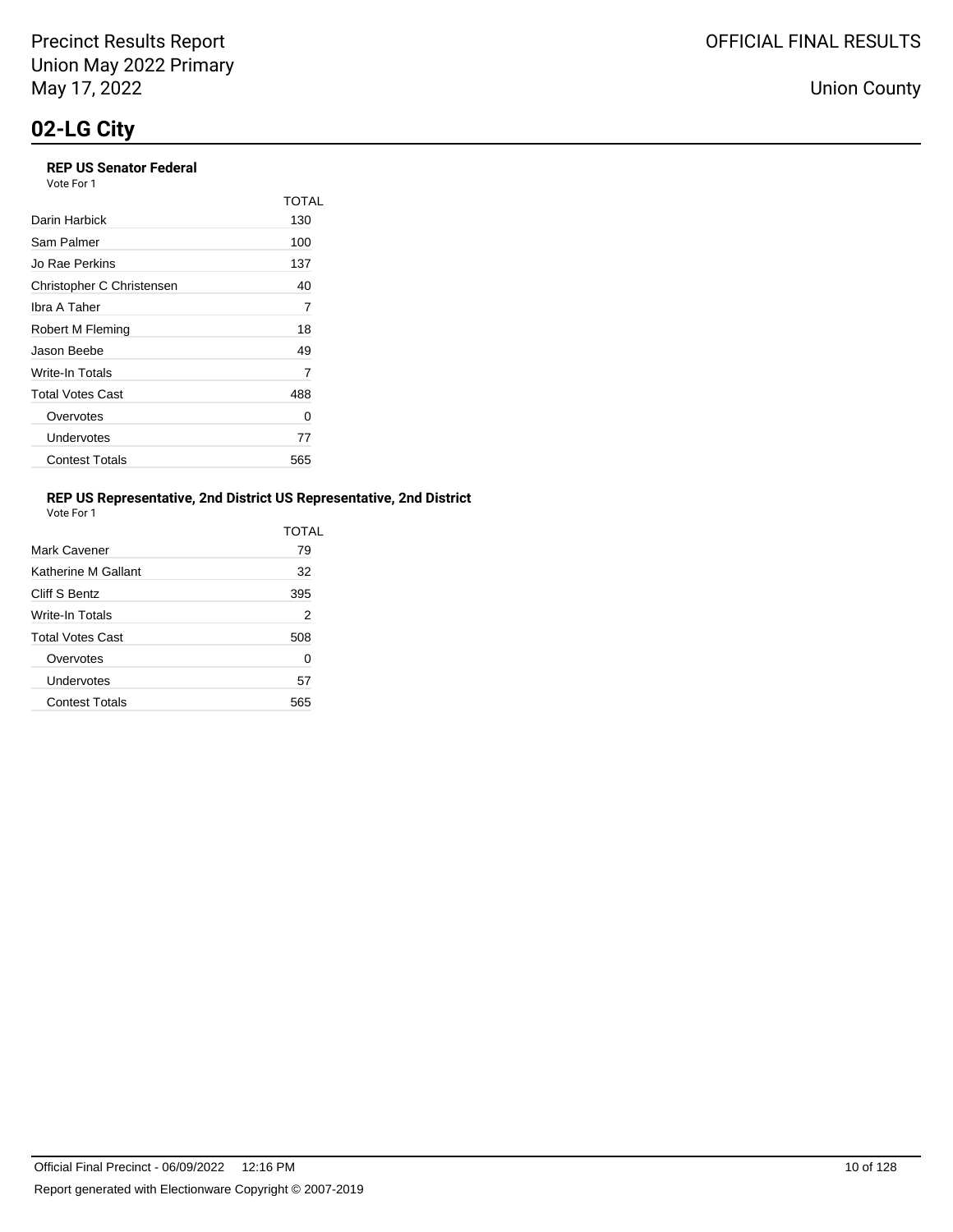## **REP Governor Statewide Partisan**

Vote For 1

|                          | TOTAL |
|--------------------------|-------|
| Amber R Richardson       | 3     |
| <b>Bill Sizemore</b>     | 16    |
| Stefan G Strek (Stregoi) | 0     |
| Nick Hess                | 3     |
| John G Presco            | 1     |
| <b>Bud Pierce</b>        | 27    |
| Stan Pulliam             | 36    |
| Kerry McQuisten          | 189   |
| <b>Tim McCloud</b>       | 10    |
| <b>Brandon C Merritt</b> | 2     |
| <b>Reed Christensen</b>  | 4     |
| Jessica Gomez            | 9     |
| Marc Thielman            | 40    |
| <b>Bob Tiernan</b>       | 76    |
| Christine Drazan         | 83    |
| <b>Court Boice</b>       | 5     |
| <b>Bridget Barton</b>    | 28    |
| Raymond Baldwin          | 3     |
| David A Burch            | 1     |
| Write-In Totals          | 7     |
| <b>Total Votes Cast</b>  | 543   |
| Overvotes                | 1     |
| Undervotes               | 21    |
| <b>Contest Totals</b>    | 565   |

#### **REP State Representative, 58th District House District 58** Vote For 1

| Bobby Levy              | TOTAL<br>446 |
|-------------------------|--------------|
| Skye Farnam             | 51           |
| Write-In Totals         | 5            |
| <b>Total Votes Cast</b> | 502          |
| Overvotes               | 0            |
| Undervotes              | 63           |
| <b>Contest Totals</b>   | 565          |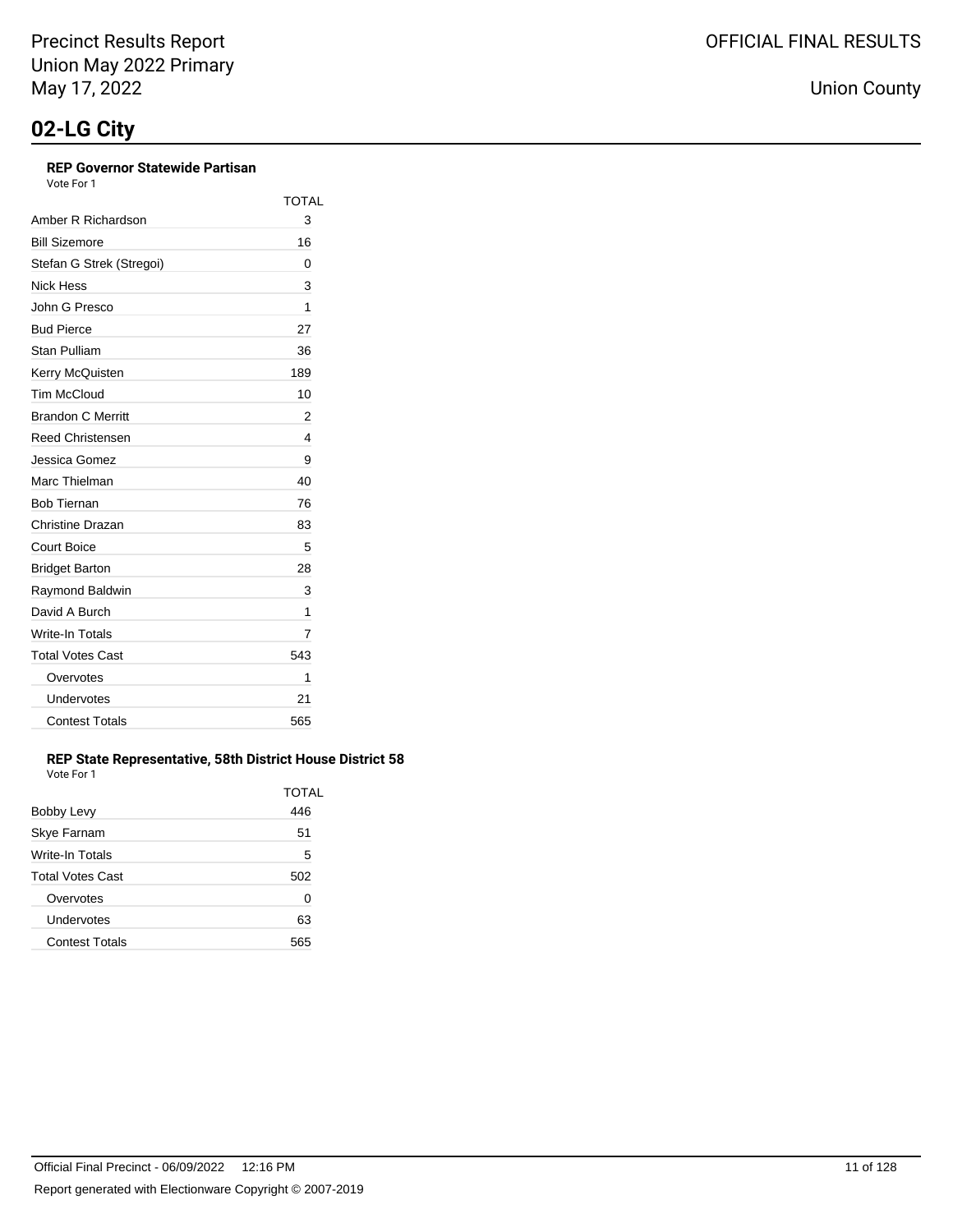#### **REP Precinct Committee Person - Republican 02-LG City** Vote For 11

|                         | TOTAL |
|-------------------------|-------|
| Nathan Smutz            | 319   |
| <b>Sharon Cheney</b>    | 277   |
| Write-In Totals         | 18    |
| <b>Total Votes Cast</b> | 614   |
| Overvotes               | 0     |
| Undervotes              | 5,601 |
| <b>Contest Totals</b>   | 6,215 |

#### **Commissioner of the Bureau of Labor and Industries Statewide Nonpartisan** Vote For 1

| TOTAL |
|-------|
| 255   |
| 191   |
| 34    |
| 36    |
| 112   |
| 120   |
| 19    |
| 5     |
| 772   |
| 0     |
| 274   |
| 1.046 |
|       |

#### **Judge of the Supreme Court, Position 6 Statewide Nonpartisan** Vote For 1

| Roger J DeHoog          | TOTAL<br>573 |
|-------------------------|--------------|
| Write-In Totals         | 19           |
| <b>Total Votes Cast</b> | 592          |
| Overvotes               | 0            |
| Undervotes              | 454          |
| <b>Contest Totals</b>   | 1,046        |

#### **Judge of the Court of Appeals, Position 3 Statewide Nonpartisan** Vote For 1

|                         | TOTAL |
|-------------------------|-------|
| Darleen Ortega          | 397   |
| Vance Day               | 407   |
| Write-In Totals         | 3     |
| <b>Total Votes Cast</b> | 807   |
| Overvotes               | 1     |
| Undervotes              | 238   |
| <b>Contest Totals</b>   | 1.046 |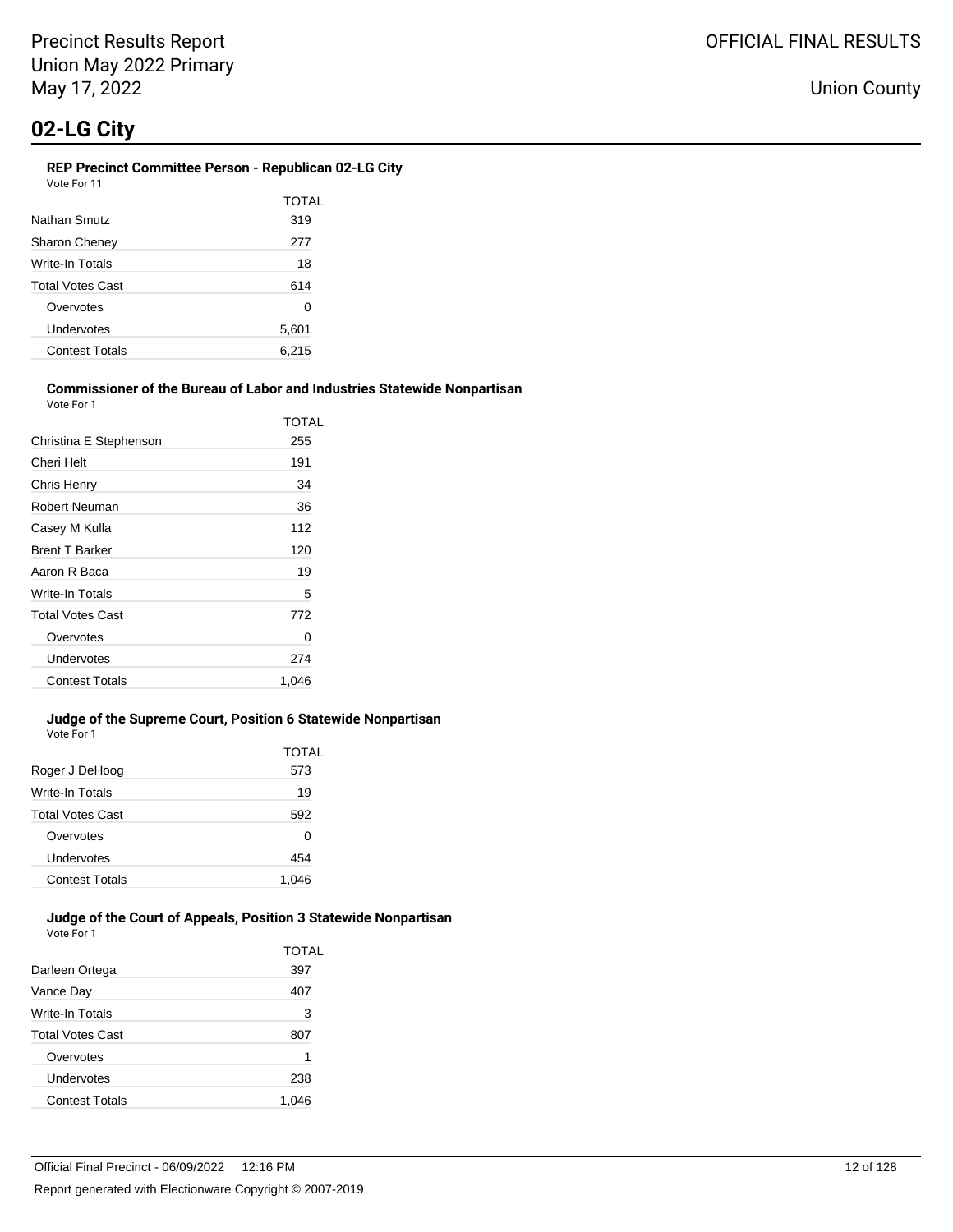# **Judge of the Court of Appeals, Position 5 Statewide Nonpartisan**

| Vote For 1              |       |
|-------------------------|-------|
|                         | TOTAL |
| Scott A Shorr           | 583   |
| Write-In Totals         | 12    |
| <b>Total Votes Cast</b> | 595   |
| Overvotes               | 0     |
| Undervotes              | 451   |
| <b>Contest Totals</b>   | 1,046 |

#### **Judge of the Court of Appeals, Position 8 Statewide Nonpartisan** Vote For 1

| Ramón A Pagán           | TOTAL<br>561 |
|-------------------------|--------------|
| Write-In Totals         | 14           |
| <b>Total Votes Cast</b> | 575          |
| Overvotes               | 1            |
| Undervotes              | 470          |
| <b>Contest Totals</b>   | 1.046        |

#### **District Attorney, Union County District Attorney, Union County** Vote For 1

| Kelsie McDaniel         | TOTAL<br>678 |
|-------------------------|--------------|
| Write-In Totals         | 34           |
| <b>Total Votes Cast</b> | 712          |
| Overvotes               | 0            |
| Undervotes              | 334          |
| <b>Contest Totals</b>   | 1.046        |

### **Commissioner, Pos #1 UNION COUNTY**

Vote For 1

|                         | TOTAL |
|-------------------------|-------|
| Paul Anderes            | 636   |
| Lisa Hill               | 310   |
| Write-In Totals         | 8     |
| <b>Total Votes Cast</b> | 954   |
| Overvotes               | 0     |
| Undervotes              | 92    |
| <b>Contest Totals</b>   | 1.046 |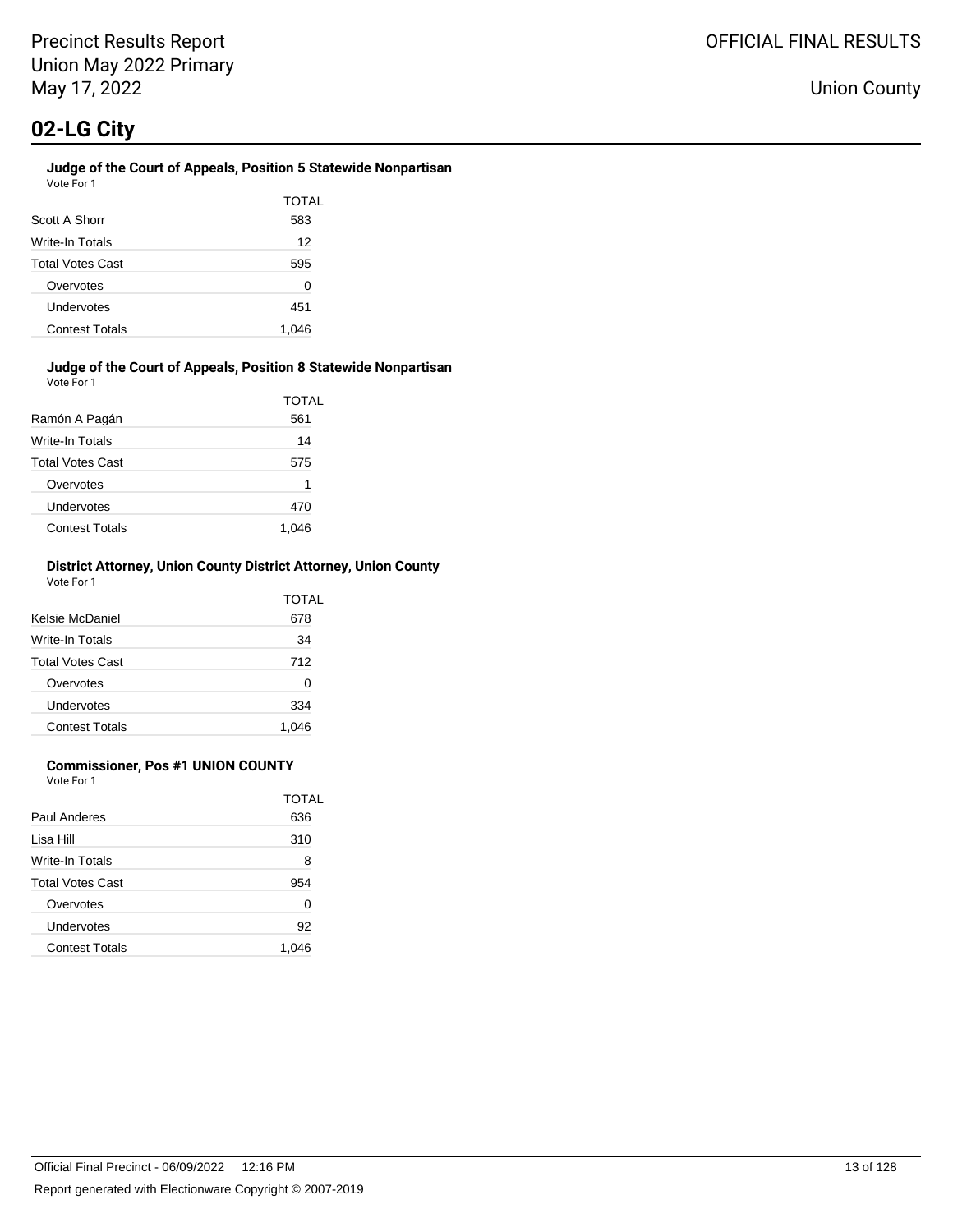|                         | TOTAL |
|-------------------------|-------|
| R Matthew Scarfo        | 664   |
| Write-In Totals         | 27    |
| <b>Total Votes Cast</b> | 691   |
| Overvotes               | 0     |
| Undervotes              | 355   |
| <b>Contest Totals</b>   | 1,046 |

#### **31-105 La Grande School District 02 - La Grande School District #1** Vote For 1

|                         | TOTAL |
|-------------------------|-------|
| Yes                     | 574   |
| No                      | 439   |
| <b>Total Votes Cast</b> | 1,013 |
| Overvotes               | 1     |
| Undervotes              | 32    |
| <b>Contest Totals</b>   | 1.046 |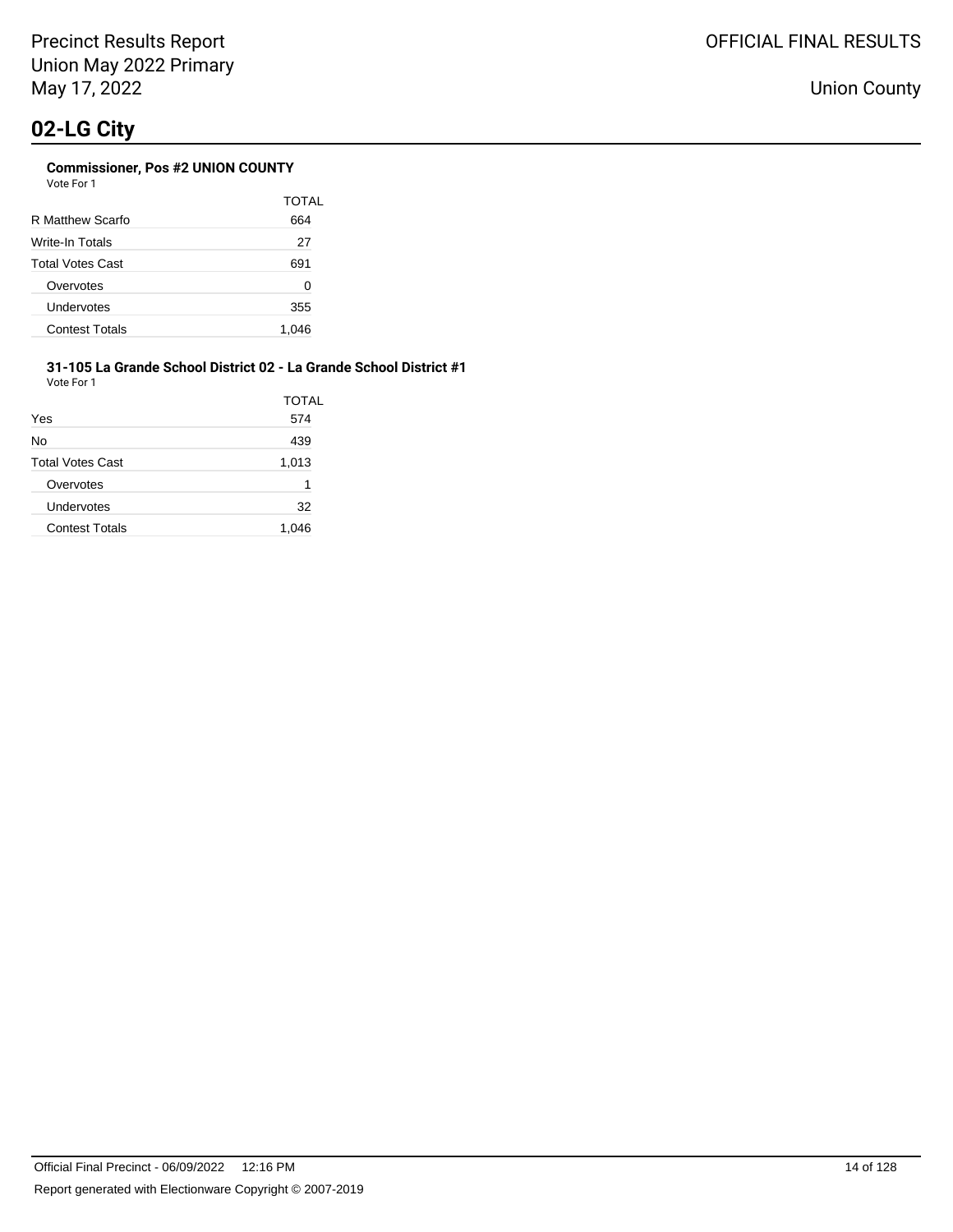# **03-LG City**

| <b>Statistics</b>               | <b>TOTAL</b> |
|---------------------------------|--------------|
| Registered Voters - Total       | Ω            |
| Registered Voters - Democrat    | ი            |
| Registered Voters - Republican  | Ω            |
| Registered Voters - NonPartisan | Ω            |
| Ballots Cast - Total            | 934          |
| Ballots Cast - Democrat         | 244          |
| Ballots Cast - Republican       | 500          |
| Ballots Cast - NonPartisan      | 190          |
| <b>Ballots Cast - Blank</b>     | 1            |
| Voter Turnout - Total           | $0.00\%$     |
| Voter Turnout - Democrat        | $0.00\%$     |
| Voter Turnout - Republican      | $0.00\%$     |
| Voter Turnout - NonPartisan     | $0.00\%$     |

## **DEM US Senator Federal**

Vote For 1

|                         | TOTAL |
|-------------------------|-------|
| Ron Wyden               | 186   |
| <b>Brent Thompson</b>   | 17    |
| William E Barlow III    | 22    |
| Write-In Totals         | 5     |
| <b>Total Votes Cast</b> | 230   |
| Overvotes               | 0     |
| Undervotes              | 14    |
| <b>Contest Totals</b>   | 244   |
|                         |       |

#### **DEM US Representative, 2nd District US Representative, 2nd District** Vote For 1

| Adam Prine            | 68  |
|-----------------------|-----|
| Joe Yetter            | 109 |
| Write-In Totals       | 9   |
| Total Votes Cast      | 186 |
| Overvotes             | 1   |
| Undervotes            | 57  |
| <b>Contest Totals</b> | 244 |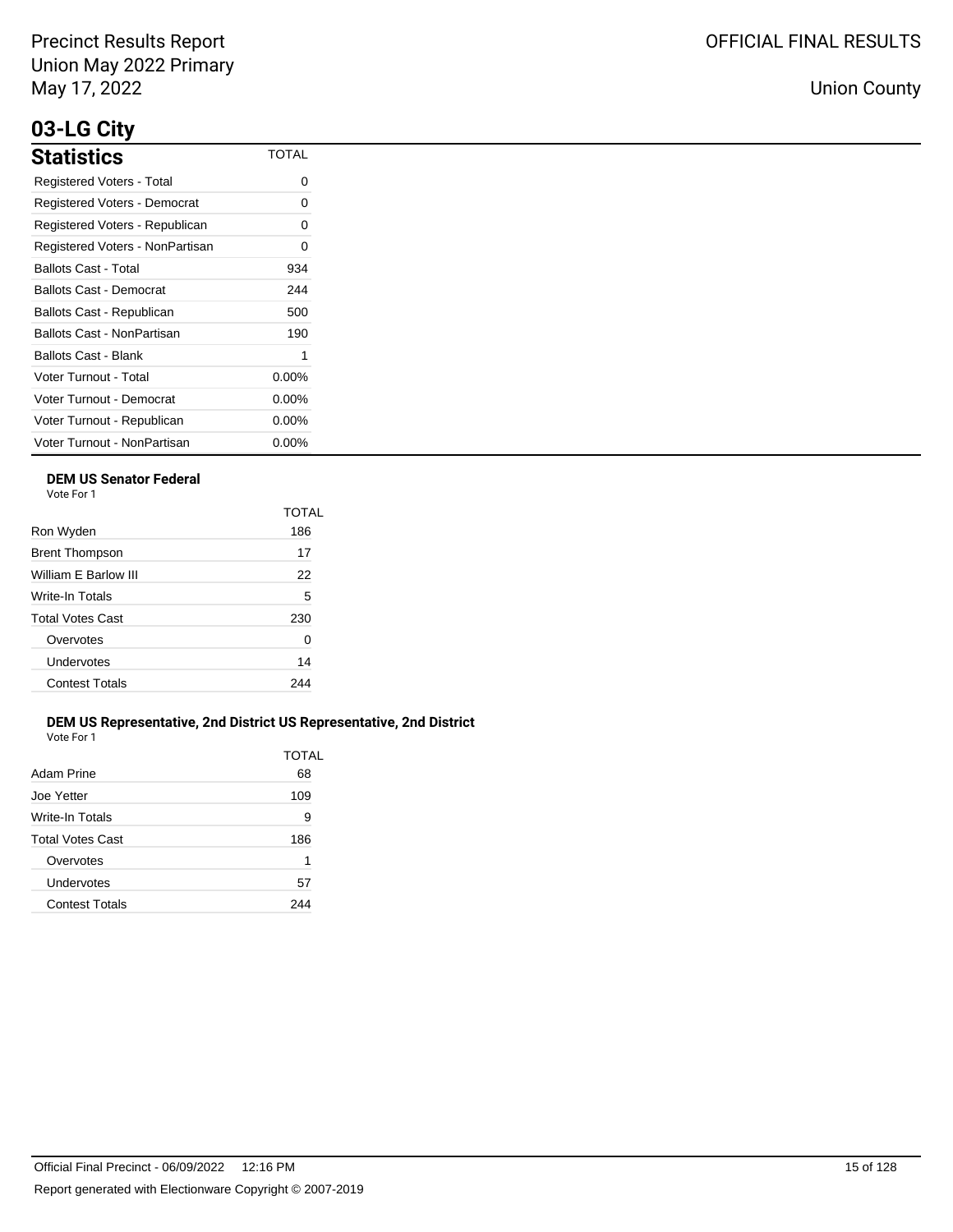### **DEM Governor Statewide Partisan**

Vote For 1

|                          | TOTAL |
|--------------------------|-------|
| Tobias Read              | 85    |
| John Sweenev             | 2     |
| <b>Patrick E Starnes</b> | 12    |
| Dave W Stauffer          | 2     |
| Peter W Hall             | 1     |
| Genevieve Wilson H       | 2     |
| Keisha Lanell Merchant   | 1     |
| Michael Cross            | 2     |
| George L Carrillo        | 7     |
| Tina Kotek               | 82    |
| Michael Trimble          | 4     |
| Ifeanyichukwu C Diru     | 1     |
| Wilson R Bright          | 1     |
| Julian Bell              | 0     |
| David Beem               | 1     |
| Write-In Totals          | 22    |
| <b>Total Votes Cast</b>  | 225   |
| Overvotes                | 1     |
| Undervotes               | 18    |
| <b>Contest Totals</b>    | 244   |

#### **DEM State Representative, 58th District House District 58** Vote For 1

| .                     |       |
|-----------------------|-------|
|                       | TOTAL |
| No Candidate Filed    | 0     |
| Write-In Totals       | 24    |
| Total Votes Cast      | 24    |
| Overvotes             | 0     |
| Undervotes            | 220   |
| <b>Contest Totals</b> | 244   |
|                       |       |

#### **DEM Precinct Committee Person - Democrat 03-LG City** Vote For 12

| VULE FUITZ            |              |
|-----------------------|--------------|
|                       | <b>TOTAL</b> |
| Kathleen Cathey       | 155          |
| Write-In Totals       | 4            |
| Total Votes Cast      | 159          |
| Overvotes             | 0            |
| Undervotes            | 2,769        |
| <b>Contest Totals</b> | 2,928        |
|                       |              |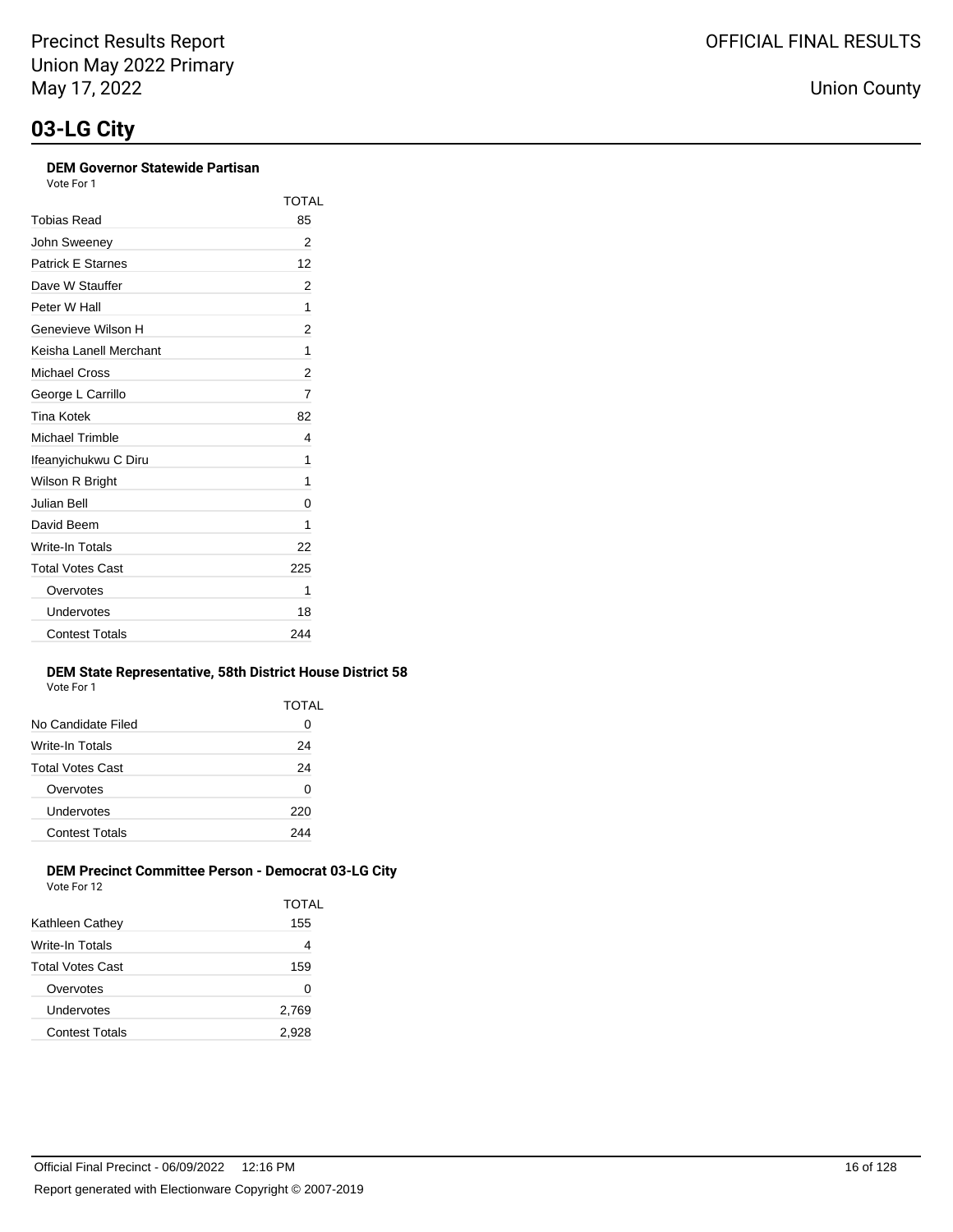## **REP US Senator Federal**

Vote For 1

|                           | <b>TOTAL</b> |
|---------------------------|--------------|
| Darin Harbick             | 119          |
| Sam Palmer                | 95           |
| Jo Rae Perkins            | 133          |
| Christopher C Christensen | 27           |
| Ibra A Taher              | 5            |
| Robert M Fleming          | 9            |
| Jason Beebe               | 55           |
| Write-In Totals           | 5            |
| <b>Total Votes Cast</b>   | 448          |
| Overvotes                 | 0            |
| Undervotes                | 52           |
| <b>Contest Totals</b>     | 500          |

### **REP US Representative, 2nd District US Representative, 2nd District**

Vote For 1

|                         | TOTAI |
|-------------------------|-------|
| Mark Cavener            | 93    |
| Katherine M Gallant     | 35    |
| Cliff S Bentz           | 331   |
| Write-In Totals         | 2     |
| <b>Total Votes Cast</b> | 461   |
| Overvotes               | 0     |
| Undervotes              | 39    |
| <b>Contest Totals</b>   | 500   |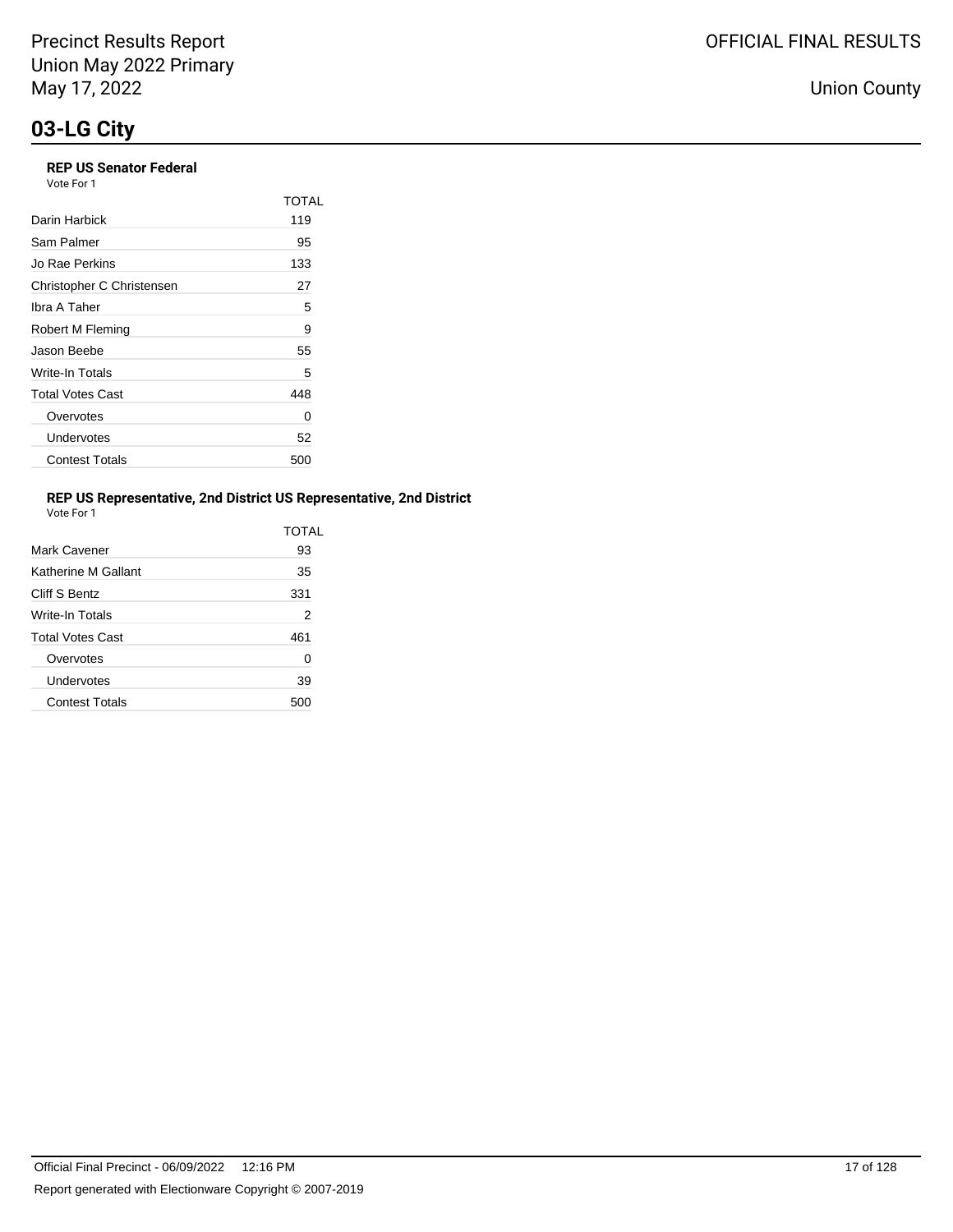### **REP Governor Statewide Partisan**

Vote For 1

|                          | TOTAL |
|--------------------------|-------|
| Amber R Richardson       | 2     |
| <b>Bill Sizemore</b>     | 17    |
| Stefan G Strek (Stregoi) | 0     |
| <b>Nick Hess</b>         | 2     |
| John G Presco            | 0     |
| <b>Bud Pierce</b>        | 22    |
| Stan Pulliam             | 38    |
| Kerry McQuisten          | 180   |
| <b>Tim McCloud</b>       | 6     |
| <b>Brandon C Merritt</b> | 2     |
| <b>Reed Christensen</b>  | 4     |
| Jessica Gomez            | 8     |
| Marc Thielman            | 28    |
| <b>Bob Tiernan</b>       | 54    |
| Christine Drazan         | 76    |
| Court Boice              | 1     |
| <b>Bridget Barton</b>    | 33    |
| Raymond Baldwin          | 0     |
| David A Burch            | 0     |
| <b>Write-In Totals</b>   | 13    |
| <b>Total Votes Cast</b>  | 486   |
| Overvotes                | 0     |
| Undervotes               | 14    |
| <b>Contest Totals</b>    | 500   |

#### **REP State Representative, 58th District House District 58** Vote For 1

| Bobby Levy              | TOTAL<br>390 |
|-------------------------|--------------|
| Skye Farnam             | 47           |
| Write-In Totals         | 2            |
| <b>Total Votes Cast</b> | 439          |
| Overvotes               | 0            |
| Undervotes              | 61           |
| <b>Contest Totals</b>   |              |

#### **REP Precinct Committee Person - Republican 03-LG City** Vote For 12

|                         | TOTAL        |
|-------------------------|--------------|
| No Candidate Filed      | $\mathbf{O}$ |
| Write-In Totals         | 50           |
| <b>Total Votes Cast</b> | 50           |
| Overvotes               | 0            |
| Undervotes              | 5,950        |
| <b>Contest Totals</b>   | 6,000        |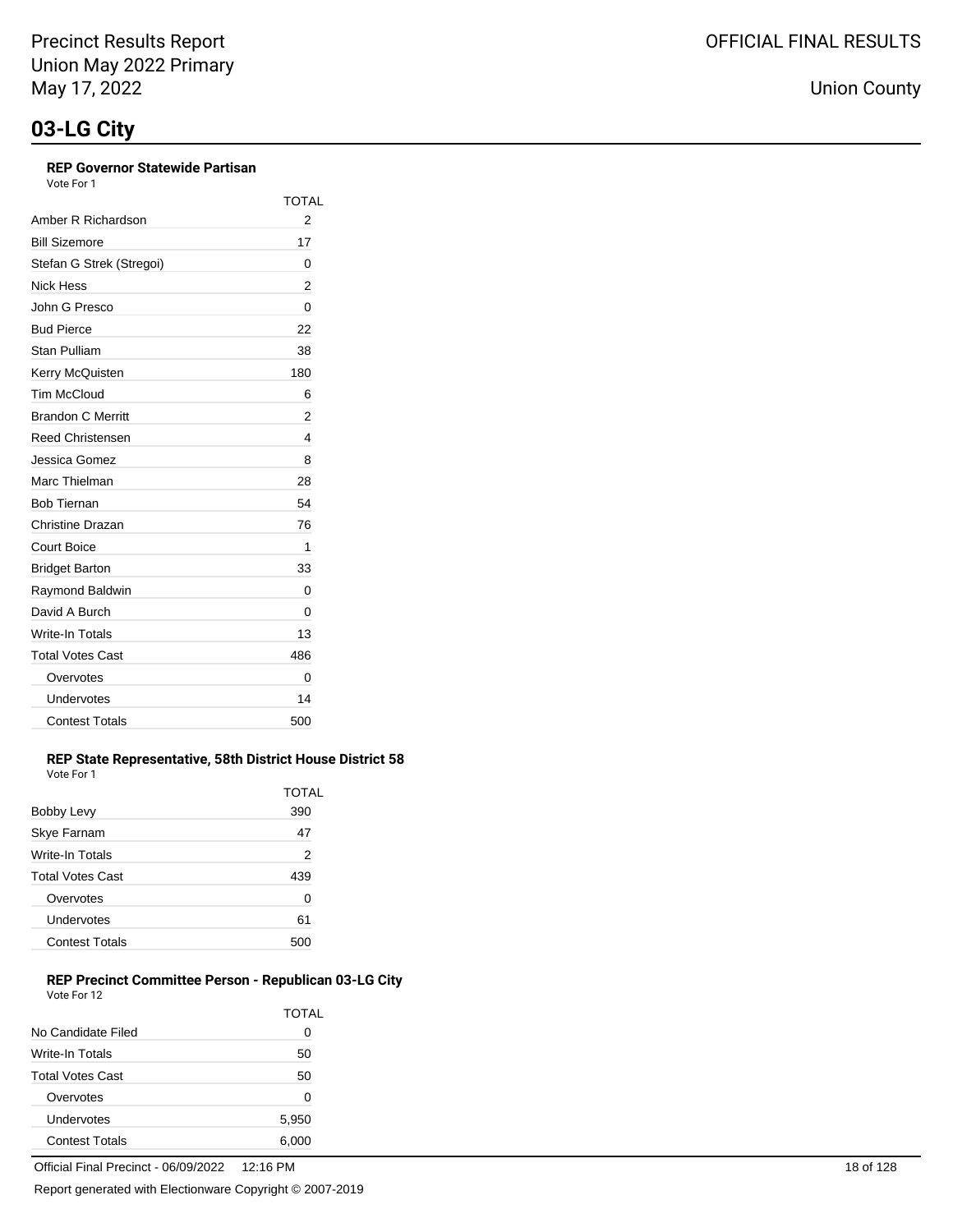Union County

#### **Commissioner of the Bureau of Labor and Industries Statewide Nonpartisan** Vote For 1

| 1 IU PU                 |       |
|-------------------------|-------|
|                         | TOTAL |
| Christina E Stephenson  | 198   |
| Cheri Helt              | 207   |
| Chris Henry             | 45    |
| Robert Neuman           | 56    |
| Casey M Kulla           | 104   |
| <b>Brent T Barker</b>   | 96    |
| Aaron R Baca            | 20    |
| Write-In Totals         | 7     |
| <b>Total Votes Cast</b> | 733   |
| Overvotes               | 1     |
| Undervotes              | 200   |
| <b>Contest Totals</b>   | 934   |

#### **Judge of the Supreme Court, Position 6 Statewide Nonpartisan** Vote For 1

|                         | TOTAL |
|-------------------------|-------|
| Roger J DeHoog          | 560   |
| Write-In Totals         | 11    |
| <b>Total Votes Cast</b> | 571   |
| Overvotes               | O     |
| Undervotes              | 363   |
| Contest Totals          | 934   |

#### **Judge of the Court of Appeals, Position 3 Statewide Nonpartisan** Vote For 1

|                         | TOTAL |
|-------------------------|-------|
| Darleen Ortega          | 362   |
| Vance Day               | 388   |
| Write-In Totals         | 6     |
| <b>Total Votes Cast</b> | 756   |
| Overvotes               | 1     |
| Undervotes              | 177   |
| <b>Contest Totals</b>   |       |

#### **Judge of the Court of Appeals, Position 5 Statewide Nonpartisan** Vote For 1

| Scott A Shorr           | TOTAL<br>561 |
|-------------------------|--------------|
| Write-In Totals         | 11           |
| <b>Total Votes Cast</b> | 572          |
| Overvotes               | 0            |
| Undervotes              | 362          |
| <b>Contest Totals</b>   | 934          |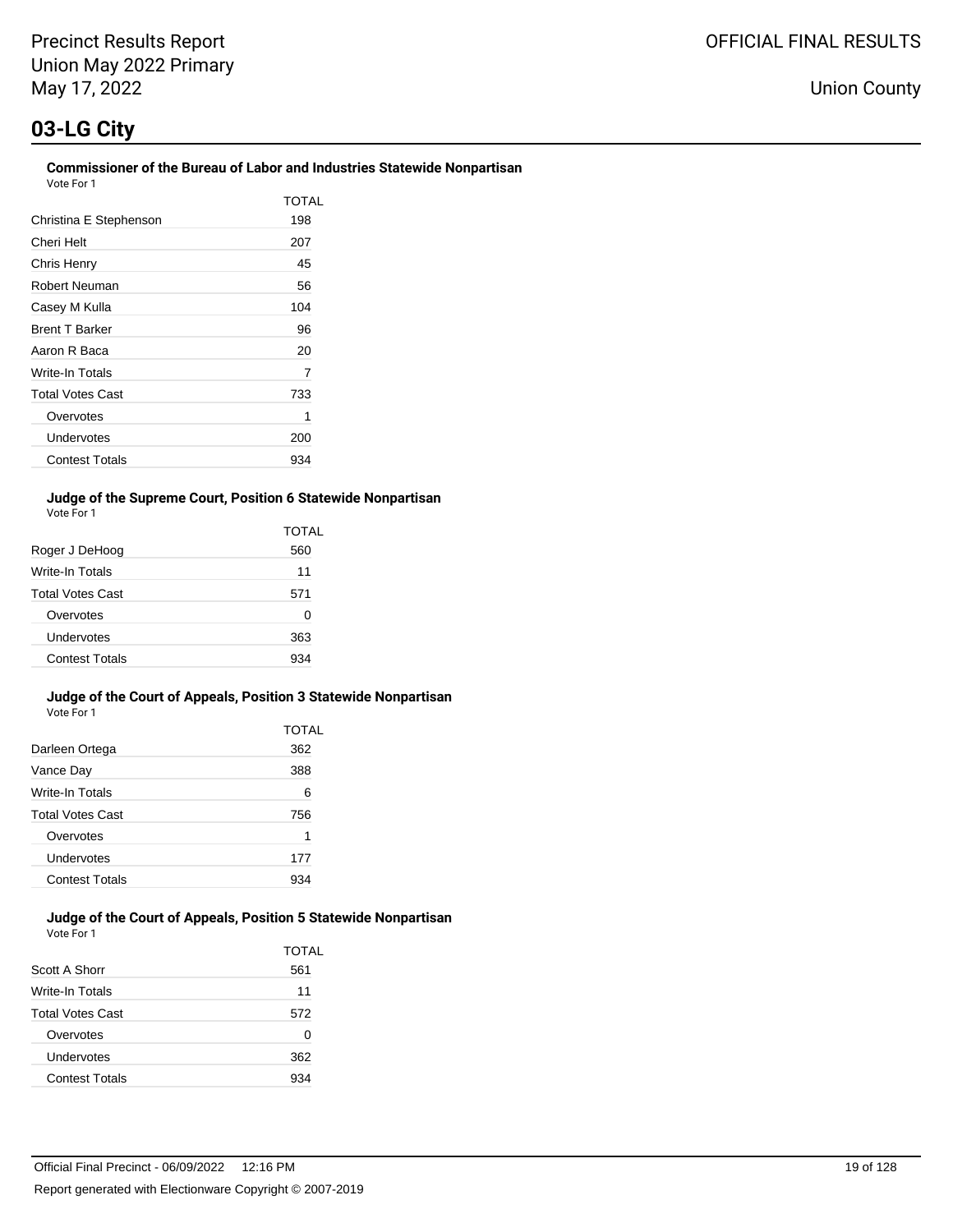#### **Judge of the Court of Appeals, Position 8 Statewide Nonpartisan** Vote For 1

| Ramón A Pagán           | TOTAL<br>543 |
|-------------------------|--------------|
| Write-In Totals         | 11           |
| <b>Total Votes Cast</b> | 554          |
| Overvotes               | 1            |
| Undervotes              | 379          |
| <b>Contest Totals</b>   |              |

#### **District Attorney, Union County District Attorney, Union County** Vote For 1

| <b>VAJILI I VJI I</b>   |       |
|-------------------------|-------|
|                         | TOTAL |
| Kelsie McDaniel         | 639   |
| Write-In Totals         | 24    |
| <b>Total Votes Cast</b> | 663   |
| Overvotes               | 0     |
| Undervotes              | 271   |
| <b>Contest Totals</b>   |       |

#### **Commissioner, Pos #1 UNION COUNTY** Vote For 1

|                         | <b>TOTAL</b> |
|-------------------------|--------------|
| Paul Anderes            | 578          |
| Lisa Hill               | 266          |
| Write-In Totals         | 6            |
| <b>Total Votes Cast</b> | 850          |
| Overvotes               | 2            |
| Undervotes              | 82           |
| <b>Contest Totals</b>   |              |

## **Commissioner, Pos #2 UNION COUNTY**

Vote For 1

|                         | TOTAL |
|-------------------------|-------|
| R Matthew Scarfo        | 655   |
| Write-In Totals         | 15    |
| <b>Total Votes Cast</b> | 670   |
| Overvotes               | Ω     |
| Undervotes              | 264   |
| <b>Contest Totals</b>   | 934   |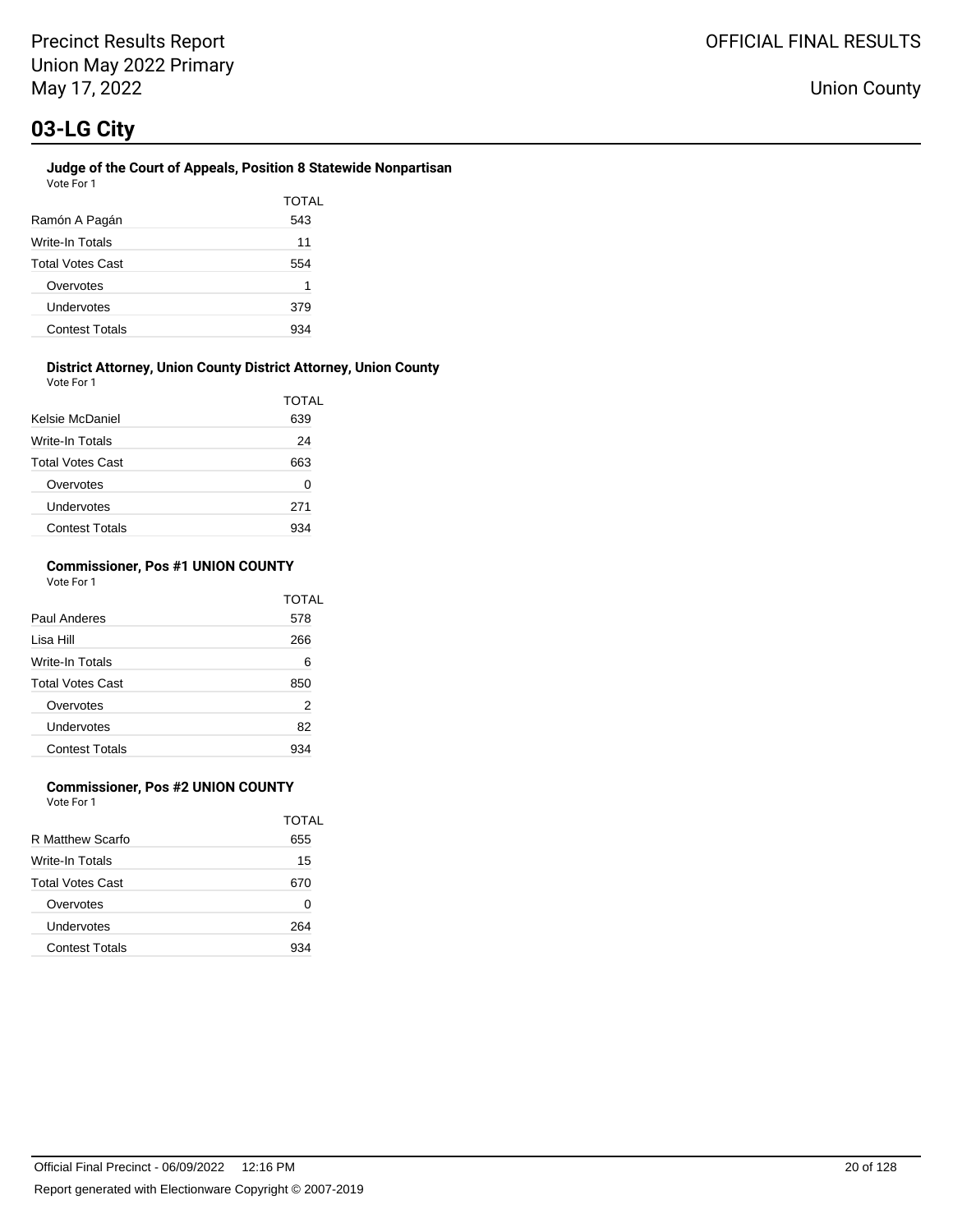**31-105 La Grande School District 02 - La Grande School District #1** Vote For 1

| Yes                     | <b>TOTAL</b><br>487 |
|-------------------------|---------------------|
| No                      | 414                 |
| <b>Total Votes Cast</b> | 901                 |
| Overvotes               | O                   |
| Undervotes              | 33                  |
| <b>Contest Totals</b>   | 934                 |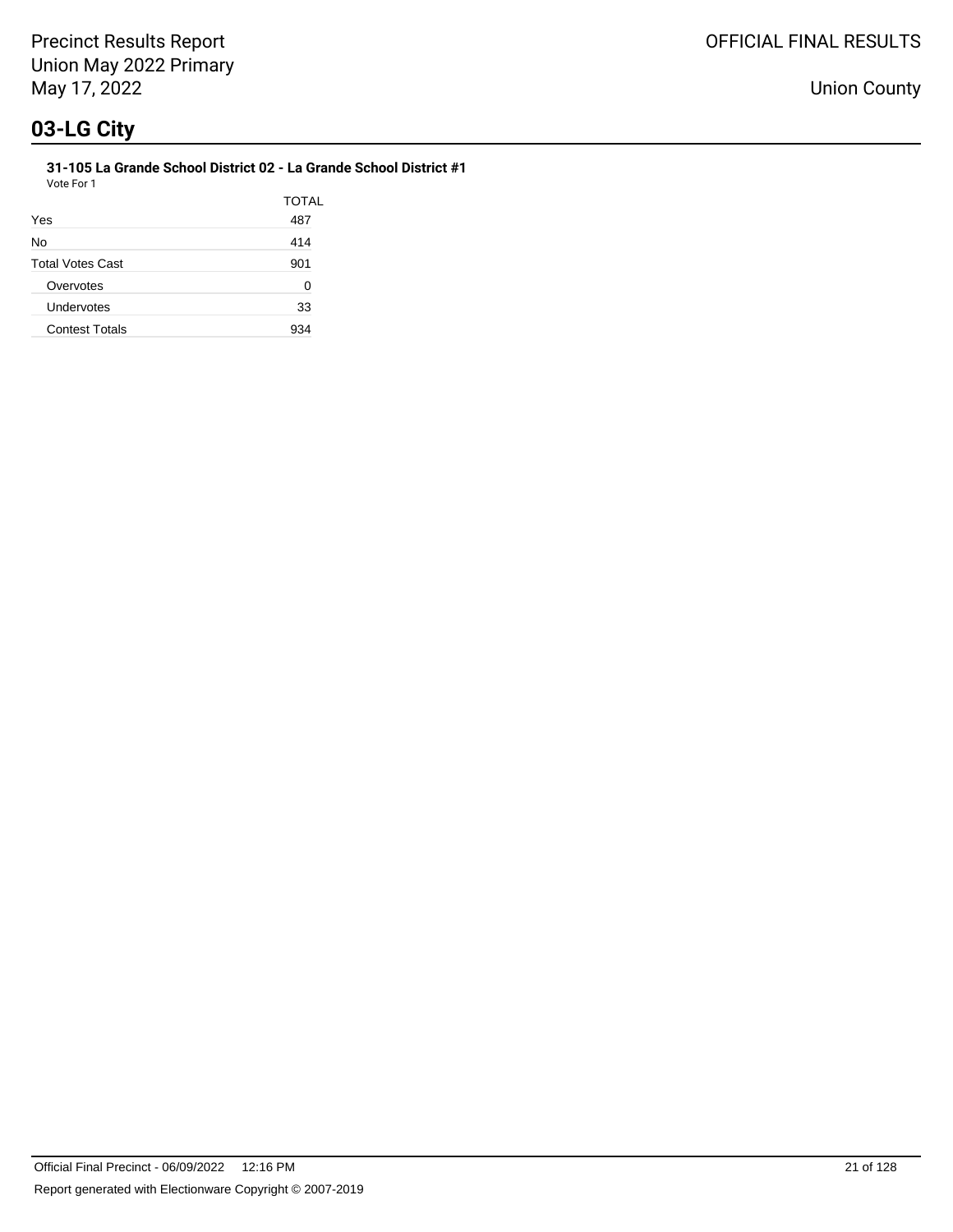# **04-LG Rural**

| <b>Statistics</b>               | <b>TOTAL</b> |
|---------------------------------|--------------|
| Registered Voters - Total       | Ω            |
| Registered Voters - Democrat    | 0            |
| Registered Voters - Republican  | 0            |
| Registered Voters - NonPartisan | ი            |
| Ballots Cast - Total            | 246          |
| Ballots Cast - Democrat         | 65           |
| Ballots Cast - Republican       | 150          |
| Ballots Cast - NonPartisan      | 31           |
| Ballots Cast - Blank            | 0            |
| Voter Turnout - Total           | 0.00%        |
| Voter Turnout - Democrat        | $0.00\%$     |
| Voter Turnout - Republican      | $0.00\%$     |
| Voter Turnout - NonPartisan     | $0.00\%$     |

## **DEM US Senator Federal**

Vote For 1

|                         | TOTAI          |
|-------------------------|----------------|
| Ron Wyden               | 51             |
| <b>Brent Thompson</b>   | 4              |
| William F Barlow III    | 5              |
| Write-In Totals         | $\overline{2}$ |
| <b>Total Votes Cast</b> | 62             |
| Overvotes               | 0              |
| Undervotes              | 3              |
| <b>Contest Totals</b>   | 65             |
|                         |                |

#### **DEM US Representative, 2nd District US Representative, 2nd District** Vote For 1

| Adam Prine              | TOTAL<br>6 |
|-------------------------|------------|
| Joe Yetter              | 36         |
| Write-In Totals         | 2          |
| <b>Total Votes Cast</b> | 44         |
| Overvotes               | U          |
| Undervotes              | 21         |
| <b>Contest Totals</b>   | 65         |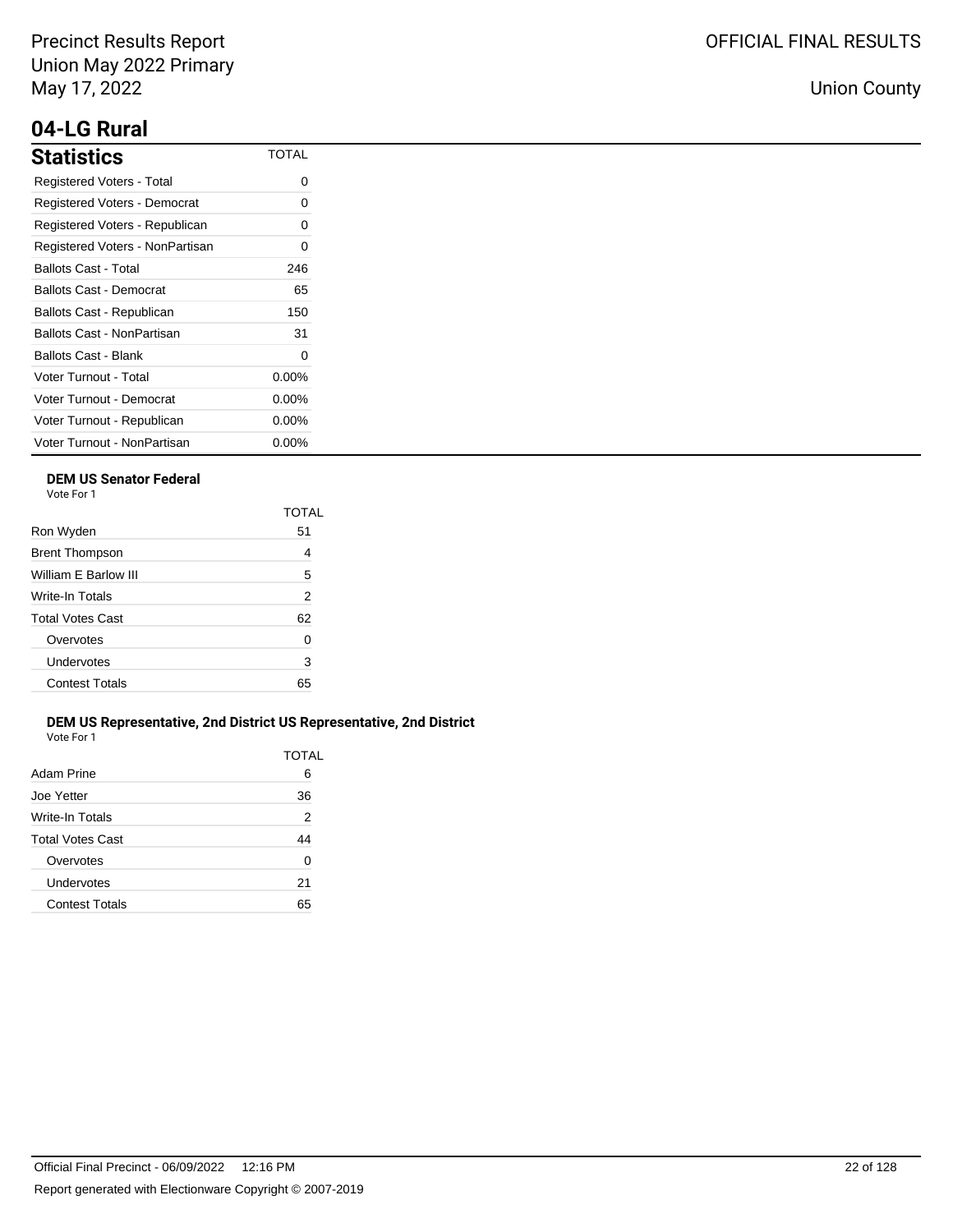# **DEM Governor Statewide Partisan**

TOTAL

| DEM GOVETIOL STATEWIGE FAITISALL<br>Vote For 1 |      |
|------------------------------------------------|------|
|                                                | TOT. |
| Tobias Read                                    | 20   |
| John Sweenev                                   | 2    |
| <b>Patrick E Starnes</b>                       | 1    |
| Dave W Stauffer                                | 1    |
| Peter W Hall                                   | 1    |
| Genevieve Wilson H                             | 2    |
| Keisha Lanell Merchant                         | 0    |
| Michael Cross                                  | 0    |
| $O_{\text{average}}$ $O_{\text{average}}$      | ⌒    |

| ו שוטוסו במווטו ויוטוסומות | ັ  |
|----------------------------|----|
| <b>Michael Cross</b>       | 0  |
| George L Carrillo          | ი  |
| Tina Kotek                 | 26 |
| Michael Trimble            | 0  |
| Ifeanyichukwu C Diru       | 1  |
| Wilson R Bright            | 0  |
| Julian Bell                | 2  |
| David Beem                 | 0  |
| Write-In Totals            | 2  |
| <b>Total Votes Cast</b>    | 58 |
| Overvotes                  | 0  |
| Undervotes                 | 7  |
| <b>Contest Totals</b>      | 65 |

#### **DEM State Representative, 58th District House District 58** Vote For 1

|                       | TOTAL |
|-----------------------|-------|
| No Candidate Filed    | Ω     |
| Write-In Totals       | 4     |
| Total Votes Cast      | 4     |
| Overvotes             | 0     |
| Undervotes            | 61    |
| <b>Contest Totals</b> | 65    |
|                       |       |

#### **DEM Precinct Committee Person - Democrat 04-LG Rural** Vote For 2

| VUEUML                  |       |
|-------------------------|-------|
|                         | TOTAL |
| Margaret L Mead         | 36    |
| Write-In Totals         | 2     |
| <b>Total Votes Cast</b> | 38    |
| Overvotes               | 0     |
| Undervotes              | 92    |
| <b>Contest Totals</b>   | 130   |
|                         |       |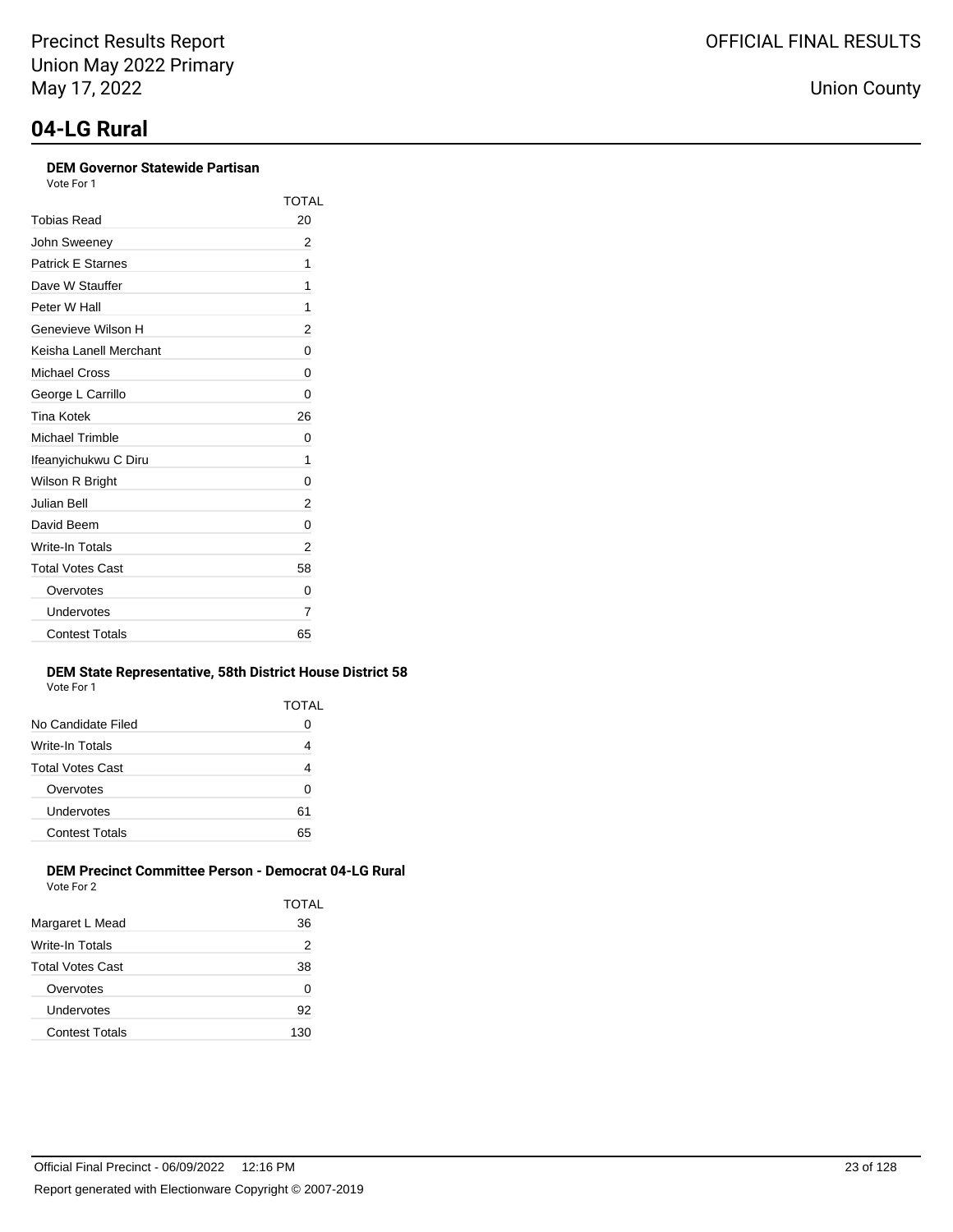## **REP US Senator Federal**

Vote For 1

|                           | TOTAL |
|---------------------------|-------|
| Darin Harbick             | 42    |
| Sam Palmer                | 25    |
| Jo Rae Perkins            | 41    |
| Christopher C Christensen | 6     |
| Ibra A Taher              | 7     |
| Robert M Fleming          | 1     |
| Jason Beebe               | 11    |
| Write-In Totals           | 3     |
| <b>Total Votes Cast</b>   | 136   |
| Overvotes                 | 0     |
| Undervotes                | 14    |
| <b>Contest Totals</b>     | 150   |

## **REP US Representative, 2nd District US Representative, 2nd District**

| Vote For 1 |  |
|------------|--|
|            |  |

|                         | TOTAL |
|-------------------------|-------|
| Mark Cavener            | 20    |
| Katherine M Gallant     | 7     |
| Cliff S Bentz           | 107   |
| Write-In Totals         | 2     |
| <b>Total Votes Cast</b> | 136   |
| Overvotes               | 0     |
| Undervotes              | 14    |
| <b>Contest Totals</b>   | 150   |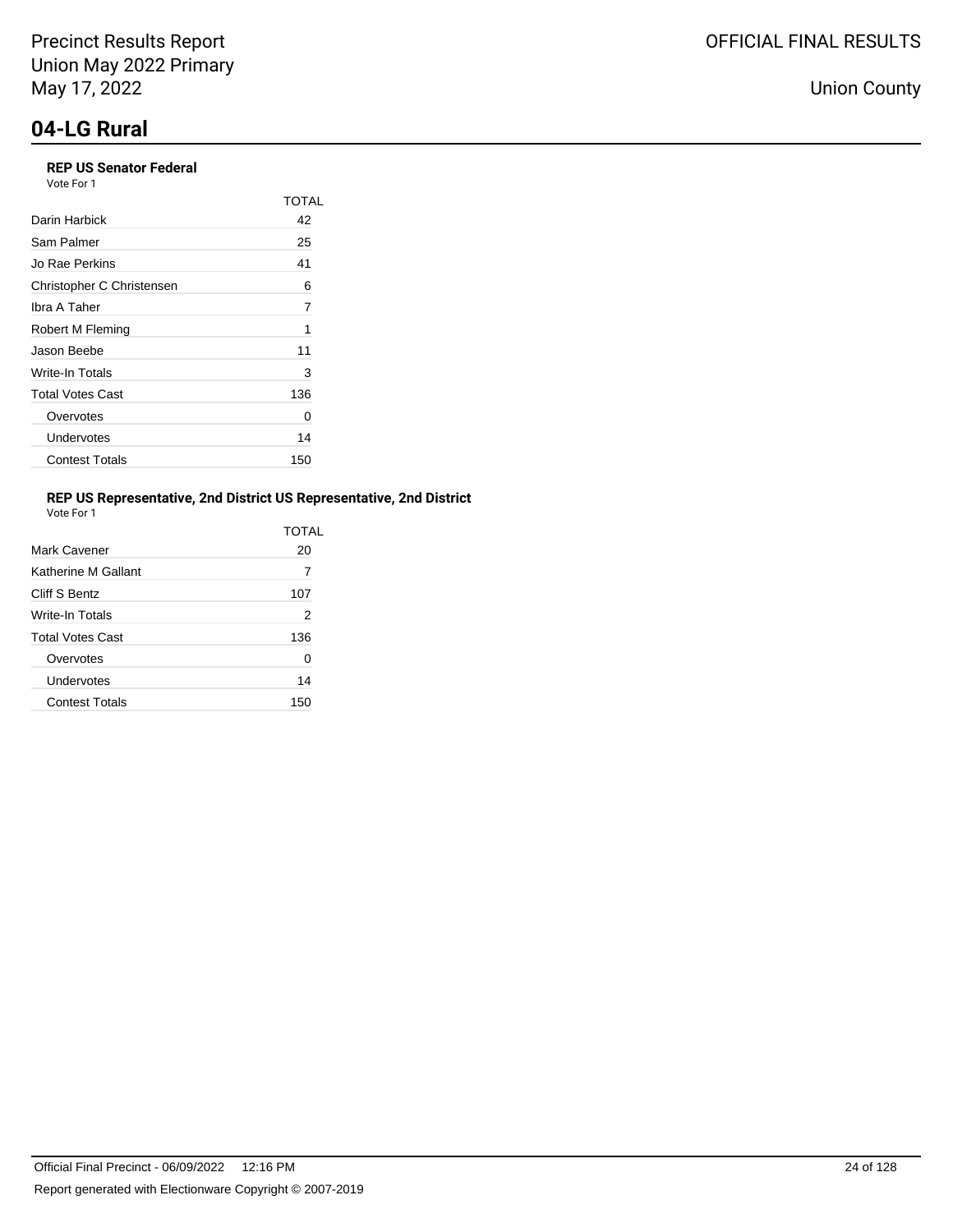## **REP Governor Statewide Partisan**

Vote For 1

|                          | <b>TOTAL</b> |
|--------------------------|--------------|
| Amber R Richardson       | 0            |
| <b>Bill Sizemore</b>     | 3            |
| Stefan G Strek (Stregoi) | 0            |
| Nick Hess                | 2            |
| John G Presco            | 0            |
| <b>Bud Pierce</b>        | 10           |
| <b>Stan Pulliam</b>      | 6            |
| Kerry McQuisten          | 49           |
| <b>Tim McCloud</b>       | 2            |
| <b>Brandon C Merritt</b> | 1            |
| <b>Reed Christensen</b>  | 0            |
| Jessica Gomez            | 3            |
| Marc Thielman            | 4            |
| <b>Bob Tiernan</b>       | 14           |
| Christine Drazan         | 43           |
| Court Boice              | 1            |
| <b>Bridget Barton</b>    | 6            |
| Raymond Baldwin          | 0            |
| David A Burch            | 0            |
| Write-In Totals          | 1            |
| <b>Total Votes Cast</b>  | 145          |
| Overvotes                | 0            |
| Undervotes               | 5            |
| <b>Contest Totals</b>    | 150          |

#### **REP State Representative, 58th District House District 58** Vote For 1

|                         | TOTAL |
|-------------------------|-------|
| Bobby Levy              | 113   |
| Skye Farnam             | 17    |
| Write-In Totals         | 2     |
| <b>Total Votes Cast</b> | 132   |
| Overvotes               | 0     |
| Undervotes              | 18    |
| <b>Contest Totals</b>   | 150   |

#### **REP Precinct Committee Person - Republican 04-LG Rural** Vote For 2

| Irwin H Smutz           | TOTAL<br>105 |
|-------------------------|--------------|
| Write-In Totals         | 4            |
| <b>Total Votes Cast</b> | 109          |
| Overvotes               | O            |
| Undervotes              | 191          |
| <b>Contest Totals</b>   | 30t          |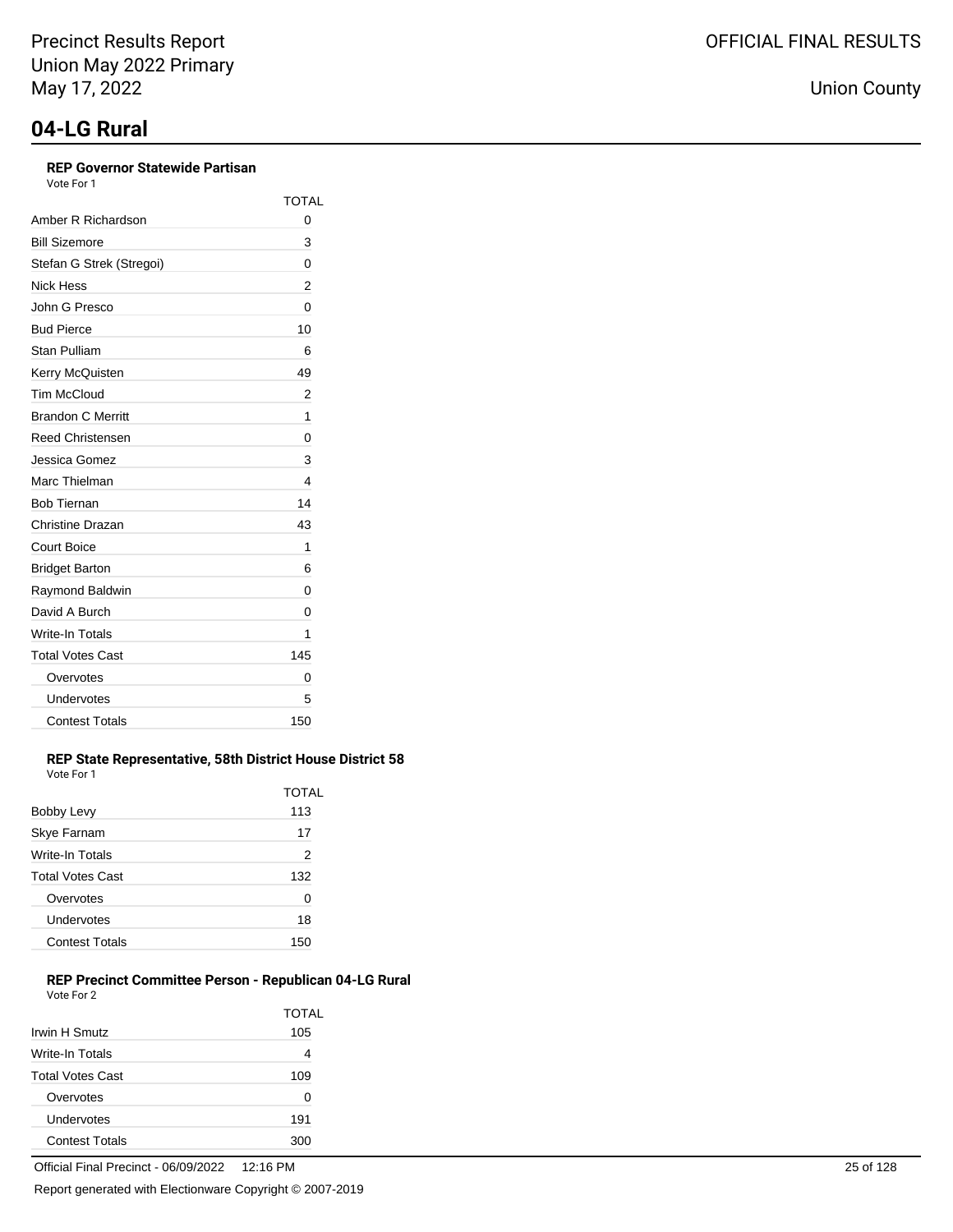# **04-LG Rural**

#### **Commissioner of the Bureau of Labor and Industries Statewide Nonpartisan** Vote For 1

| 1 U U U                 |       |
|-------------------------|-------|
|                         | TOTAI |
| Christina E Stephenson  | 58    |
| Cheri Helt              | 61    |
| Chris Henry             | 11    |
| Robert Neuman           | 10    |
| Casey M Kulla           | 24    |
| <b>Brent T Barker</b>   | 26    |
| Aaron R Baca            | 1     |
| Write-In Totals         | 1     |
| <b>Total Votes Cast</b> | 192   |
| Overvotes               | O     |
| Undervotes              | 54    |
| <b>Contest Totals</b>   | 246   |

#### **Judge of the Supreme Court, Position 6 Statewide Nonpartisan** Vote For 1

|                         | TOTAL |
|-------------------------|-------|
| Roger J DeHoog          | 117   |
| <b>Write-In Totals</b>  | 2     |
| <b>Total Votes Cast</b> | 119   |
| Overvotes               | O     |
| Undervotes              | 127   |
| Contest Totals          | 246   |

#### **Judge of the Court of Appeals, Position 3 Statewide Nonpartisan** Vote For 1

|                         | TOTAL |
|-------------------------|-------|
| Darleen Ortega          | 90    |
| Vance Day               | 93    |
| Write-In Totals         | 1     |
| <b>Total Votes Cast</b> | 184   |
| Overvotes               | O     |
| Undervotes              | 62    |
| <b>Contest Totals</b>   | 246   |

#### **Judge of the Court of Appeals, Position 5 Statewide Nonpartisan** Vote For 1

|                         | <b>TOTAL</b> |
|-------------------------|--------------|
| Scott A Shorr           | 115          |
| Write-In Totals         | 2            |
| <b>Total Votes Cast</b> | 117          |
| Overvotes               | O            |
| Undervotes              | 129          |
| <b>Contest Totals</b>   | 246          |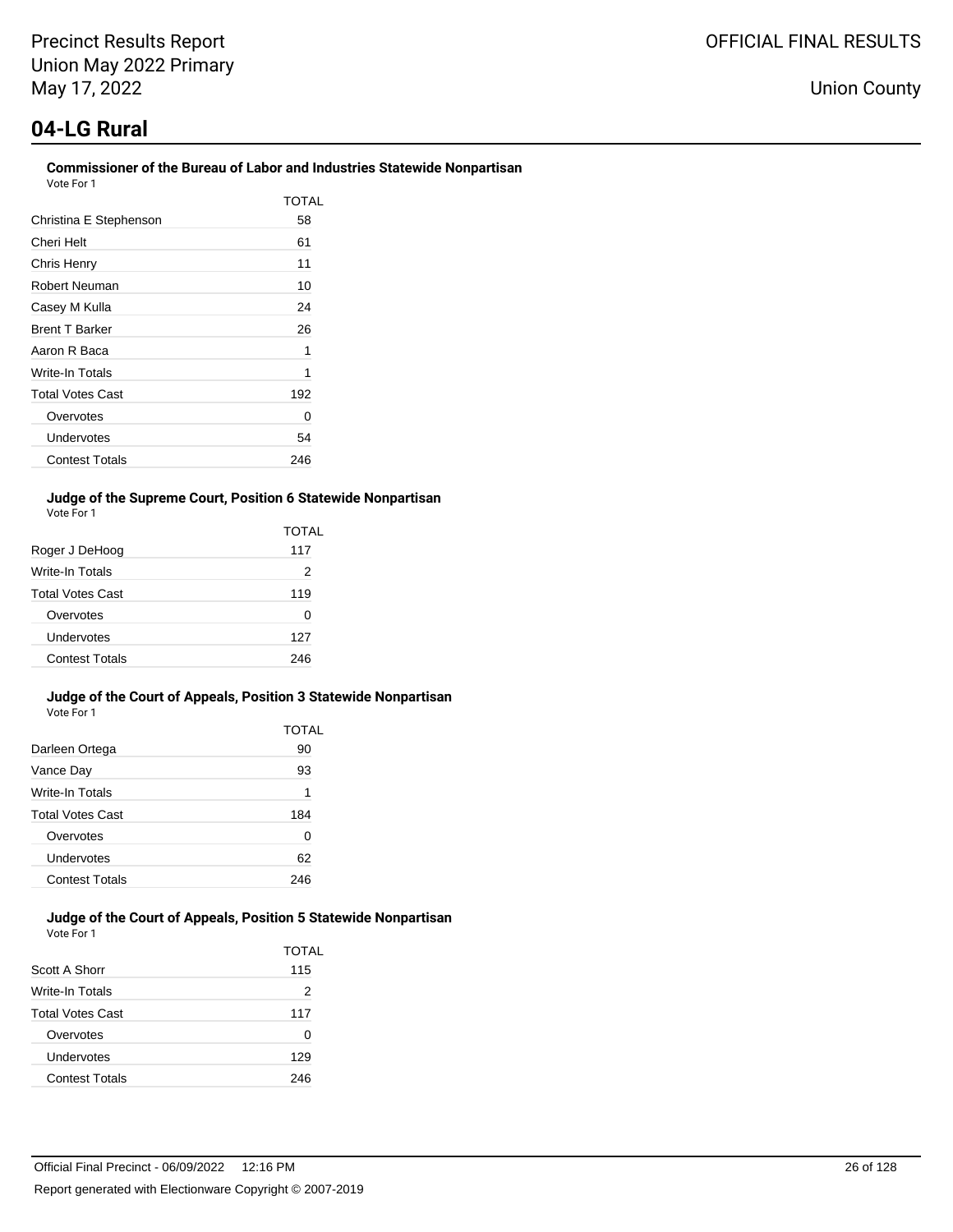#### **Judge of the Court of Appeals, Position 8 Statewide Nonpartisan** Vote For 1

| Ramón A Pagán           | TOTAL<br>112 |
|-------------------------|--------------|
| Write-In Totals         | 3            |
| <b>Total Votes Cast</b> | 115          |
| Overvotes               | O            |
| Undervotes              | 131          |
| <b>Contest Totals</b>   | 246          |

#### **District Attorney, Union County District Attorney, Union County** Vote For 1

| <b>VULLET UIL</b>       |       |
|-------------------------|-------|
|                         | TOTAL |
| Kelsie McDaniel         | 150   |
| Write-In Totals         | 17    |
| <b>Total Votes Cast</b> | 167   |
| Overvotes               | 0     |
| Undervotes              | 79    |
| <b>Contest Totals</b>   | 246   |

#### **Commissioner, Pos #1 UNION COUNTY** Vote For 1

|                         | TOTAI |
|-------------------------|-------|
| Paul Anderes            | 164   |
| Lisa Hill               | 63    |
| Write-In Totals         | 1     |
| <b>Total Votes Cast</b> | 228   |
| Overvotes               | 0     |
| Undervotes              | 18    |
| <b>Contest Totals</b>   | 246   |

## **Commissioner, Pos #2 UNION COUNTY**

Vote For 1

|                         | TOTAI |
|-------------------------|-------|
| R Matthew Scarfo        | 162   |
| Write-In Totals         | 4     |
| <b>Total Votes Cast</b> | 166   |
| Overvotes               | 0     |
| Undervotes              | 80    |
| Contest Totals          | 246   |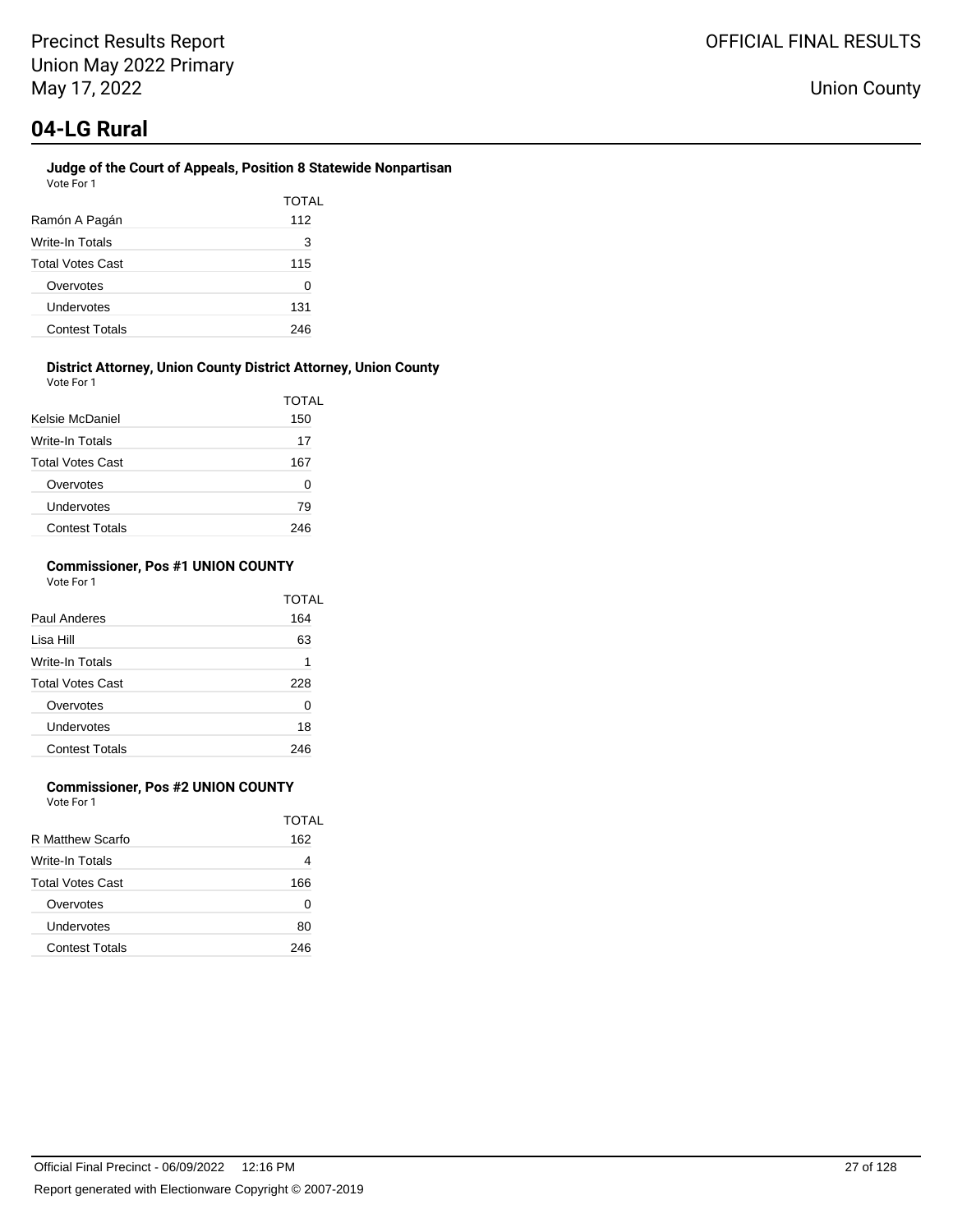#### **31-105 La Grande School District 02 - La Grande School District #1** Vote For 1

|                         | TOTAL |
|-------------------------|-------|
| Yes                     | 140   |
| No                      | 96    |
| <b>Total Votes Cast</b> | 236   |
| Overvotes               | 0     |
| Undervotes              | 10    |
| <b>Contest Totals</b>   | 246   |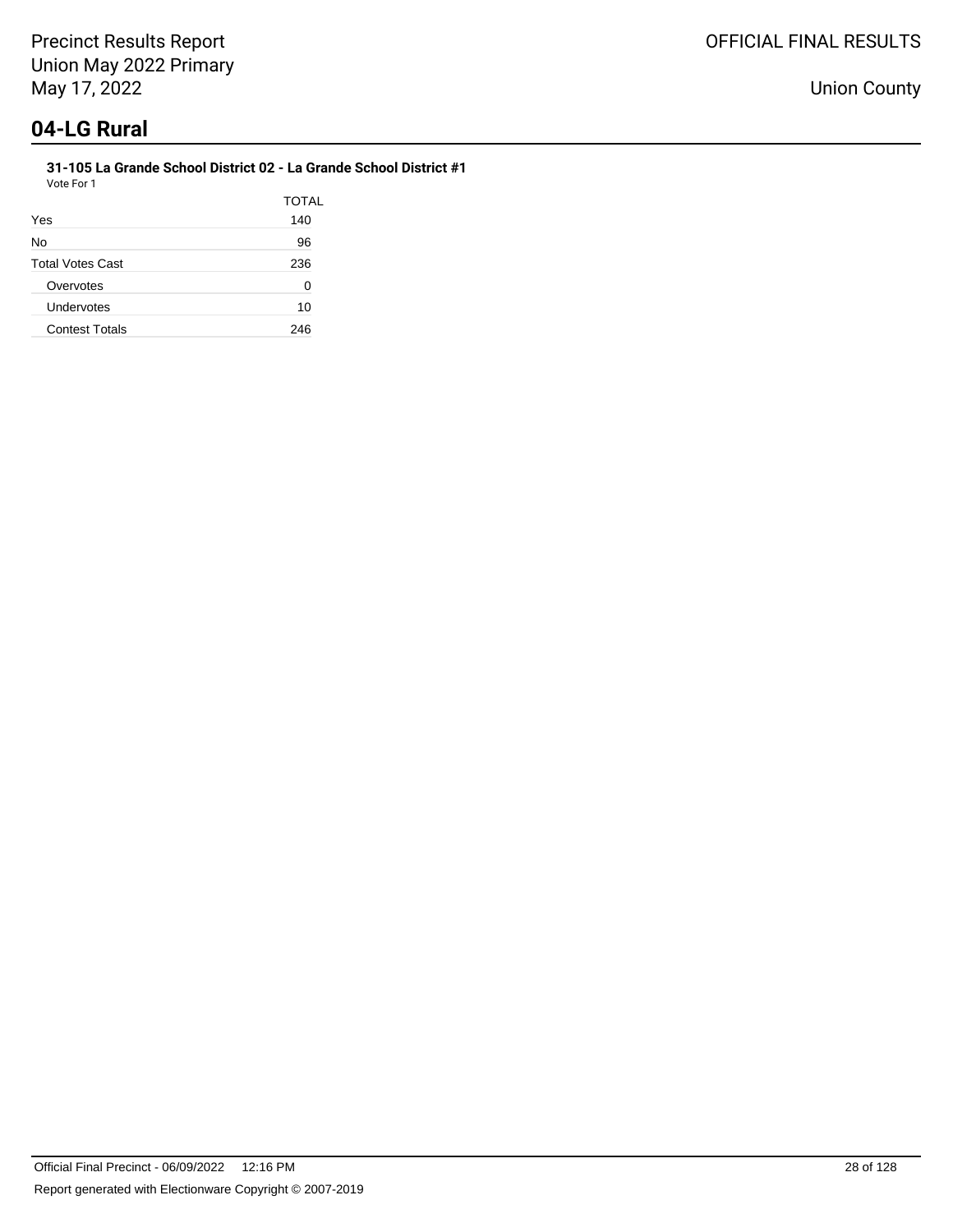# **05-LG Rural**

| <b>Statistics</b>               | TOTAL    |
|---------------------------------|----------|
| Registered Voters - Total       | ი        |
| Registered Voters - Democrat    | 0        |
| Registered Voters - Republican  | 0        |
| Registered Voters - NonPartisan | 0        |
| Ballots Cast - Total            | 759      |
| Ballots Cast - Democrat         | 144      |
| Ballots Cast - Republican       | 495      |
| Ballots Cast - NonPartisan      | 120      |
| Ballots Cast - Blank            | 0        |
| Voter Turnout - Total           | $0.00\%$ |
| Voter Turnout - Democrat        | $0.00\%$ |
| Voter Turnout - Republican      | $0.00\%$ |
| Voter Turnout - NonPartisan     | $0.00\%$ |

## **DEM US Senator Federal**

Vote For 1

|                         | TOTAL |
|-------------------------|-------|
| Ron Wyden               | 114   |
| <b>Brent Thompson</b>   | 9     |
| William E Barlow III    | 13    |
| Write-In Totals         | 1     |
| <b>Total Votes Cast</b> | 137   |
| Overvotes               | 1     |
| Undervotes              | 6     |
| <b>Contest Totals</b>   | 144   |
|                         |       |

#### **DEM US Representative, 2nd District US Representative, 2nd District** Vote For 1

| Adam Prine            | TOTAL<br>26 |
|-----------------------|-------------|
| Joe Yetter            | 70          |
| Write-In Totals       | 2           |
| Total Votes Cast      | 98          |
| Overvotes             | 0           |
| Undervotes            | 46          |
| <b>Contest Totals</b> | 144         |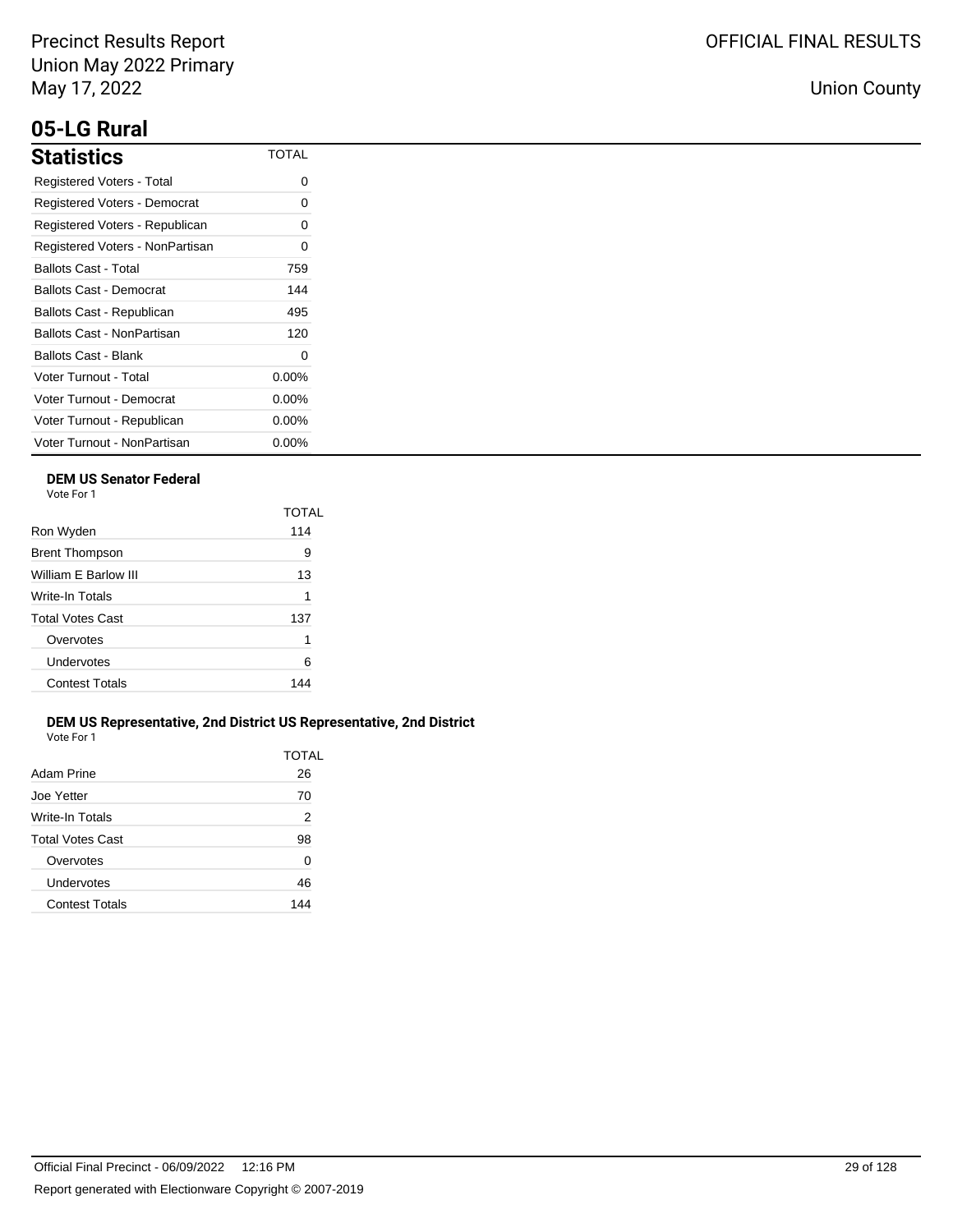### **DEM Governor Statewide Partisan**

Vote For 1

|                          | TOTAL |
|--------------------------|-------|
| Tobias Read              | 64    |
| John Sweeney             | 0     |
| <b>Patrick E Starnes</b> | 1     |
| Dave W Stauffer          | 1     |
| Peter W Hall             | 1     |
| Genevieve Wilson H       | 0     |
| Keisha Lanell Merchant   | 0     |
| Michael Cross            | 0     |
| George L Carrillo        | 3     |
| <b>Tina Kotek</b>        | 53    |
| <b>Michael Trimble</b>   | 1     |
| Ifeanyichukwu C Diru     | 0     |
| Wilson R Bright          | 1     |
| Julian Bell              | 0     |
| David Beem               | 1     |
| Write-In Totals          | 7     |
| <b>Total Votes Cast</b>  | 133   |
| Overvotes                | 0     |
| Undervotes               | 11    |
| <b>Contest Totals</b>    | 144   |

#### **DEM State Representative, 58th District House District 58** Vote For 1

|                       | TOTAL |
|-----------------------|-------|
| No Candidate Filed    | 0     |
| Write-In Totals       | 11    |
| Total Votes Cast      | 11    |
| Overvotes             | 0     |
| Undervotes            | 133   |
| <b>Contest Totals</b> | 144   |
|                       |       |

#### **DEM Precinct Committee Person - Democrat 05-LG Rural** Vote For 6

| , , , , , , , , ,     |       |
|-----------------------|-------|
|                       | TOTAL |
| No Candidate Filed    | O     |
| Write-In Totals       | 14    |
| Total Votes Cast      | 14    |
| Overvotes             | ŋ     |
| Undervotes            | 850   |
| <b>Contest Totals</b> |       |
|                       |       |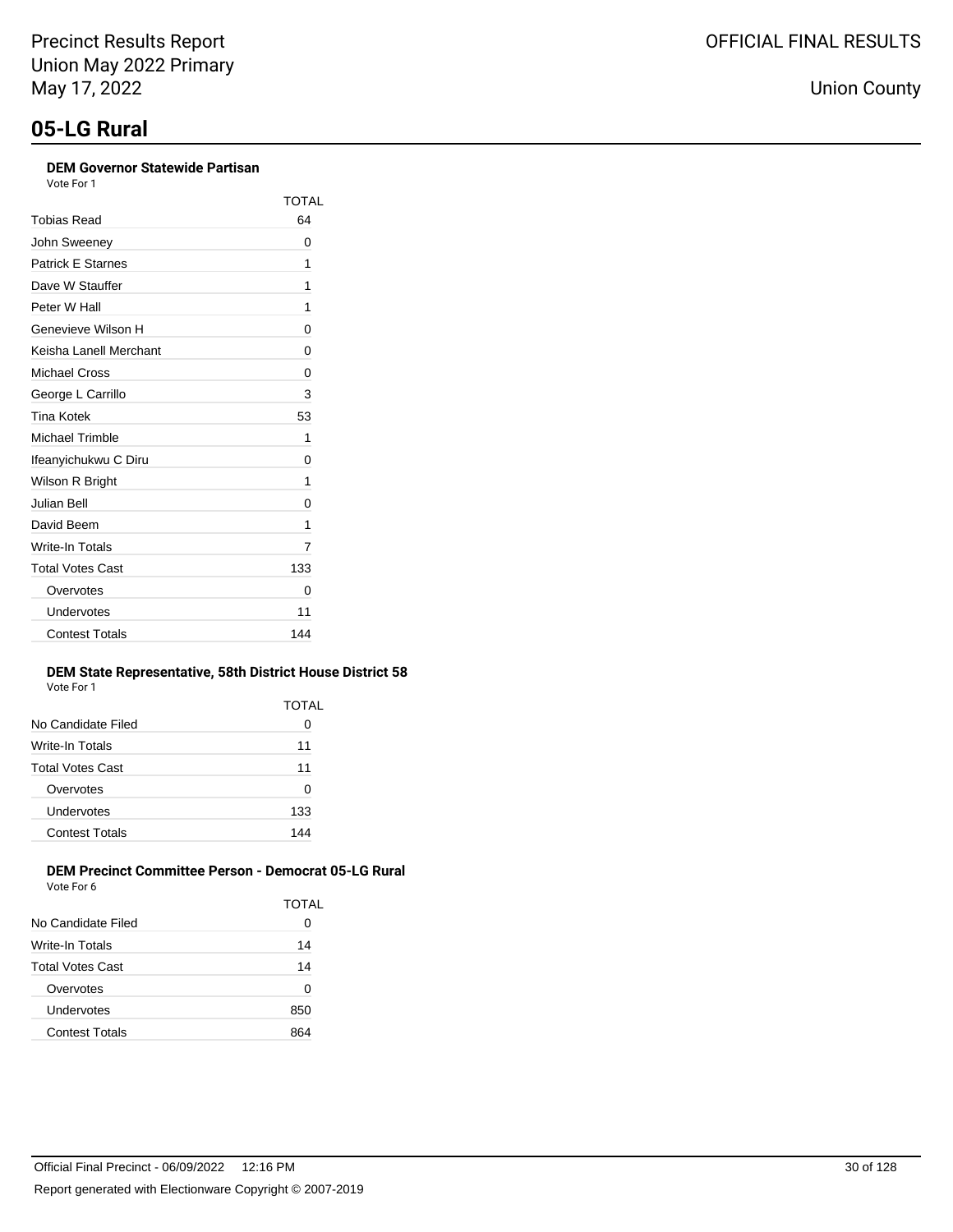# **05-LG Rural**

## **REP US Senator Federal**

| Vote For 1 |  |
|------------|--|
|------------|--|

|                           | TOTAL |
|---------------------------|-------|
| Darin Harbick             | 136   |
| Sam Palmer                | 83    |
| Jo Rae Perkins            | 125   |
| Christopher C Christensen | 29    |
| Ibra A Taher              | 6     |
| Robert M Fleming          | 6     |
| Jason Beebe               | 56    |
| Write-In Totals           | 3     |
| <b>Total Votes Cast</b>   | 444   |
| Overvotes                 | 0     |
| Undervotes                | 51    |
| <b>Contest Totals</b>     | 495   |

## **REP US Representative, 2nd District US Representative, 2nd District**

| Vote For |  |
|----------|--|
|          |  |

|                         | <b>TOTAL</b> |
|-------------------------|--------------|
| Mark Cavener            | 81           |
| Katherine M Gallant     | 17           |
| Cliff S Bentz           | 357          |
| <b>Write-In Totals</b>  | 1            |
| <b>Total Votes Cast</b> | 456          |
| Overvotes               | 1            |
| Undervotes              | 38           |
| <b>Contest Totals</b>   | 495          |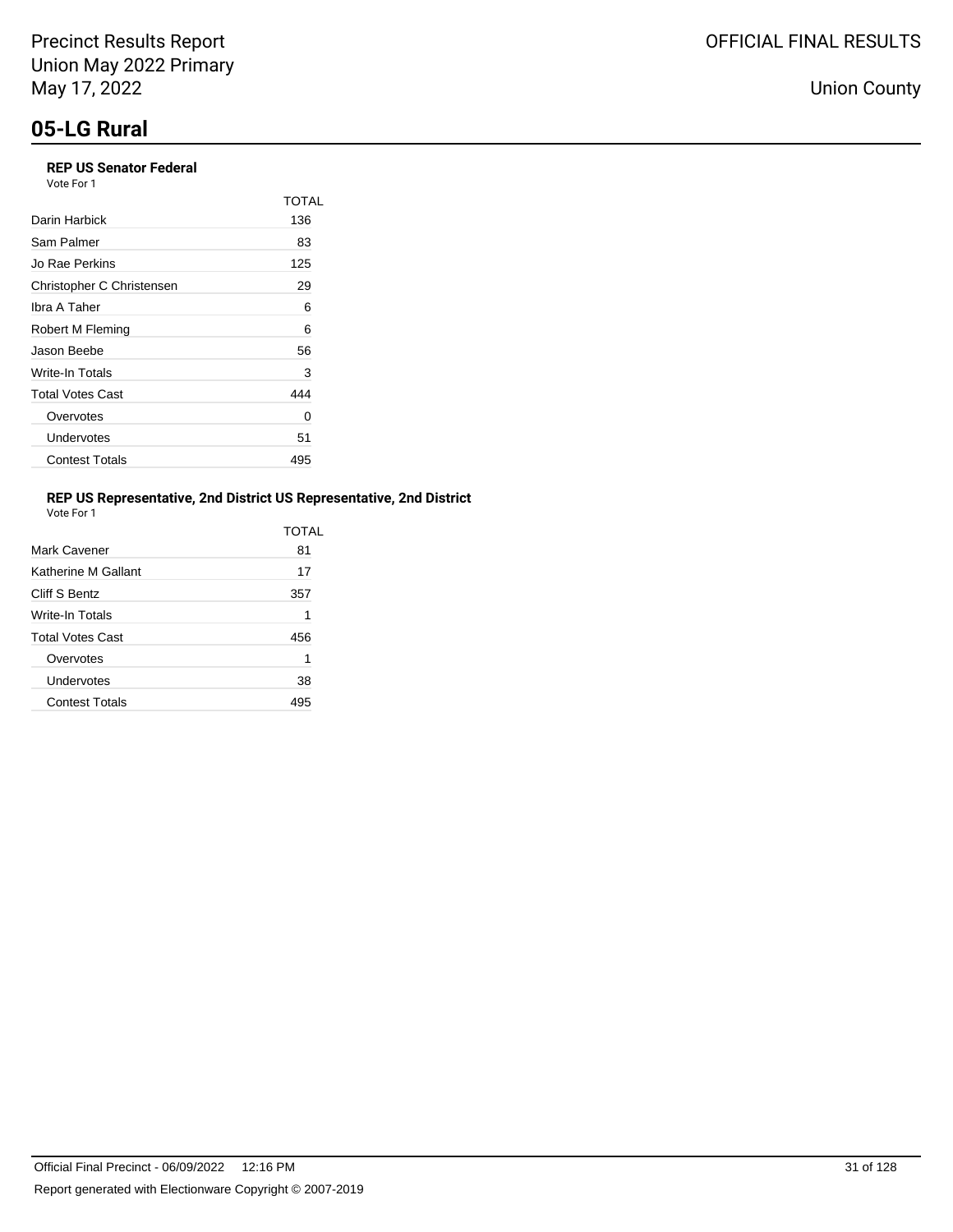## **REP Governor Statewide Partisan**

Vote For 1

|                          | <b>TOTAL</b> |
|--------------------------|--------------|
| Amber R Richardson       | 1            |
| <b>Bill Sizemore</b>     | 15           |
| Stefan G Strek (Stregoi) | 0            |
| <b>Nick Hess</b>         | 2            |
| John G Presco            | 0            |
| <b>Bud Pierce</b>        | 17           |
| Stan Pulliam             | 38           |
| Kerry McQuisten          | 164          |
| <b>Tim McCloud</b>       | 9            |
| <b>Brandon C Merritt</b> | 3            |
| <b>Reed Christensen</b>  | 2            |
| Jessica Gomez            | 7            |
| Marc Thielman            | 17           |
| <b>Bob Tiernan</b>       | 69           |
| Christine Drazan         | 105          |
| <b>Court Boice</b>       | 1            |
| <b>Bridget Barton</b>    | 27           |
| Raymond Baldwin          | 0            |
| David A Burch            | 0            |
| Write-In Totals          | 7            |
| <b>Total Votes Cast</b>  | 484          |
| Overvotes                | 1            |
| Undervotes               | 10           |
| <b>Contest Totals</b>    | 495          |

#### **REP State Representative, 58th District House District 58** Vote For 1

|                         | TOTAL |
|-------------------------|-------|
| Bobby Levy              | 419   |
| Skye Farnam             | 34    |
| Write-In Totals         | 1     |
| <b>Total Votes Cast</b> | 454   |
| Overvotes               | 0     |
| Undervotes              | 41    |
| <b>Contest Totals</b>   | 495   |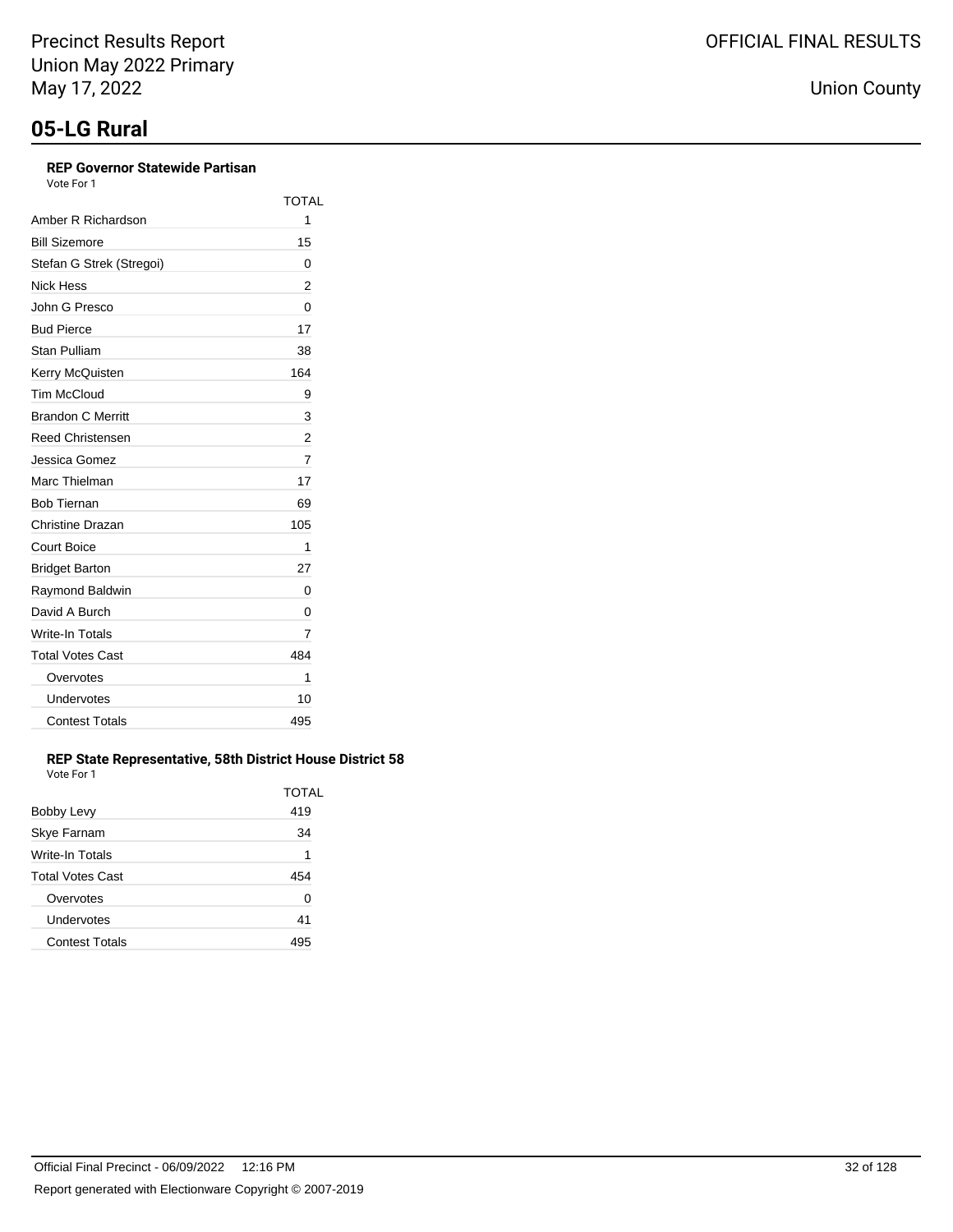#### **REP Precinct Committee Person - Republican 05-LG Rural** Vote For 6

| 1 U I U I U             |       |
|-------------------------|-------|
|                         | TOTAI |
| Vanessa Hagedorn        | 319   |
| <b>Tracy Cheeseman</b>  | 248   |
| <b>Bruce Cheeseman</b>  | 247   |
| Mike Burton             | 280   |
| Write-In Totals         | 36    |
| <b>Total Votes Cast</b> | 1,130 |
| Overvotes               | 0     |
| Undervotes              | 1,840 |
| <b>Contest Totals</b>   | 2.970 |

### **Commissioner of the Bureau of Labor and Industries Statewide Nonpartisan**

| Vote For 1              |       |
|-------------------------|-------|
|                         | TOTAL |
| Christina E Stephenson  | 142   |
| Cheri Helt              | 176   |
| Chris Henry             | 19    |
| Robert Neuman           | 34    |
| Casey M Kulla           | 78    |
| <b>Brent T Barker</b>   | 107   |
| Aaron R Baca            | 16    |
| Write-In Totals         | 6     |
| <b>Total Votes Cast</b> | 578   |
| Overvotes               | Ω     |
| Undervotes              | 181   |
| <b>Contest Totals</b>   | 759   |

## **Judge of the Supreme Court, Position 6 Statewide Nonpartisan**

Vote For 1

|                       | TOTAL |
|-----------------------|-------|
| Roger J DeHoog        | 434   |
| Write-In Totals       | 13    |
| Total Votes Cast      | 447   |
| Overvotes             | 0     |
| Undervotes            | 312   |
| <b>Contest Totals</b> | 759   |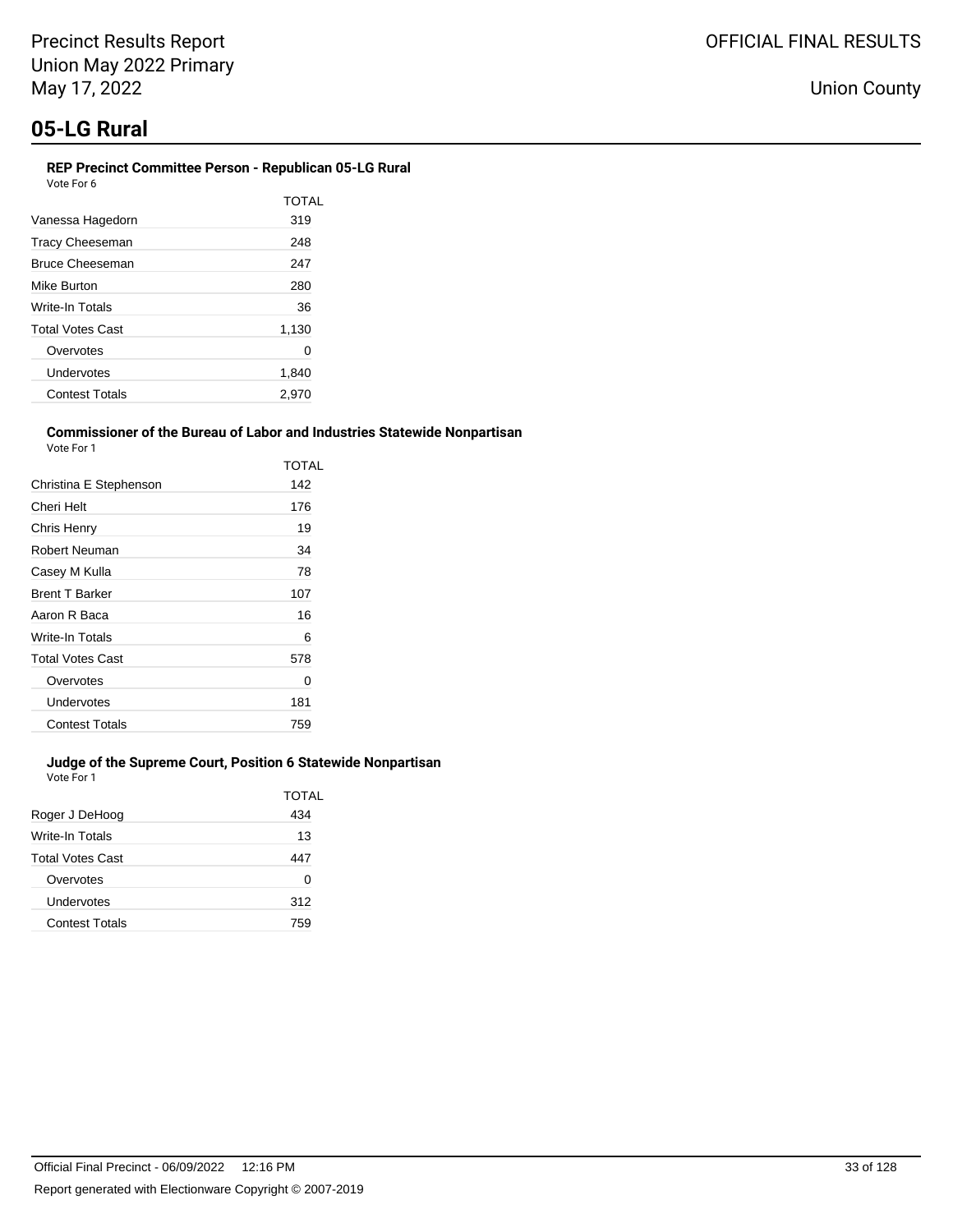#### **Judge of the Court of Appeals, Position 3 Statewide Nonpartisan** Vote For 1

| Darleen Ortega          | TOTAL<br>239 |
|-------------------------|--------------|
| Vance Day               | 353          |
| Write-In Totals         | 2            |
| <b>Total Votes Cast</b> | 594          |
| Overvotes               | 0            |
| Undervotes              | 165          |
| <b>Contest Totals</b>   | 759          |

#### **Judge of the Court of Appeals, Position 5 Statewide Nonpartisan** Vote For 1

|                         | TOTAL |
|-------------------------|-------|
| Scott A Shorr           | 449   |
| Write-In Totals         | 5     |
| <b>Total Votes Cast</b> | 454   |
| Overvotes               | 0     |
| Undervotes              | 305   |
| <b>Contest Totals</b>   | 759   |

#### **Judge of the Court of Appeals, Position 8 Statewide Nonpartisan** Vote For 1

|                         | TOTAL |
|-------------------------|-------|
| Ramón A Pagán           | 428   |
| Write-In Totals         | 9     |
| <b>Total Votes Cast</b> | 437   |
| Overvotes               | 0     |
| Undervotes              | 322   |
| <b>Contest Totals</b>   | 759   |

### **District Attorney, Union County District Attorney, Union County**

Vote For 1

|                       | TOTAL |
|-----------------------|-------|
| Kelsie McDaniel       | 498   |
| Write-In Totals       | 20    |
| Total Votes Cast      | 518   |
| Overvotes             | 0     |
| Undervotes            | 241   |
| <b>Contest Totals</b> | 759   |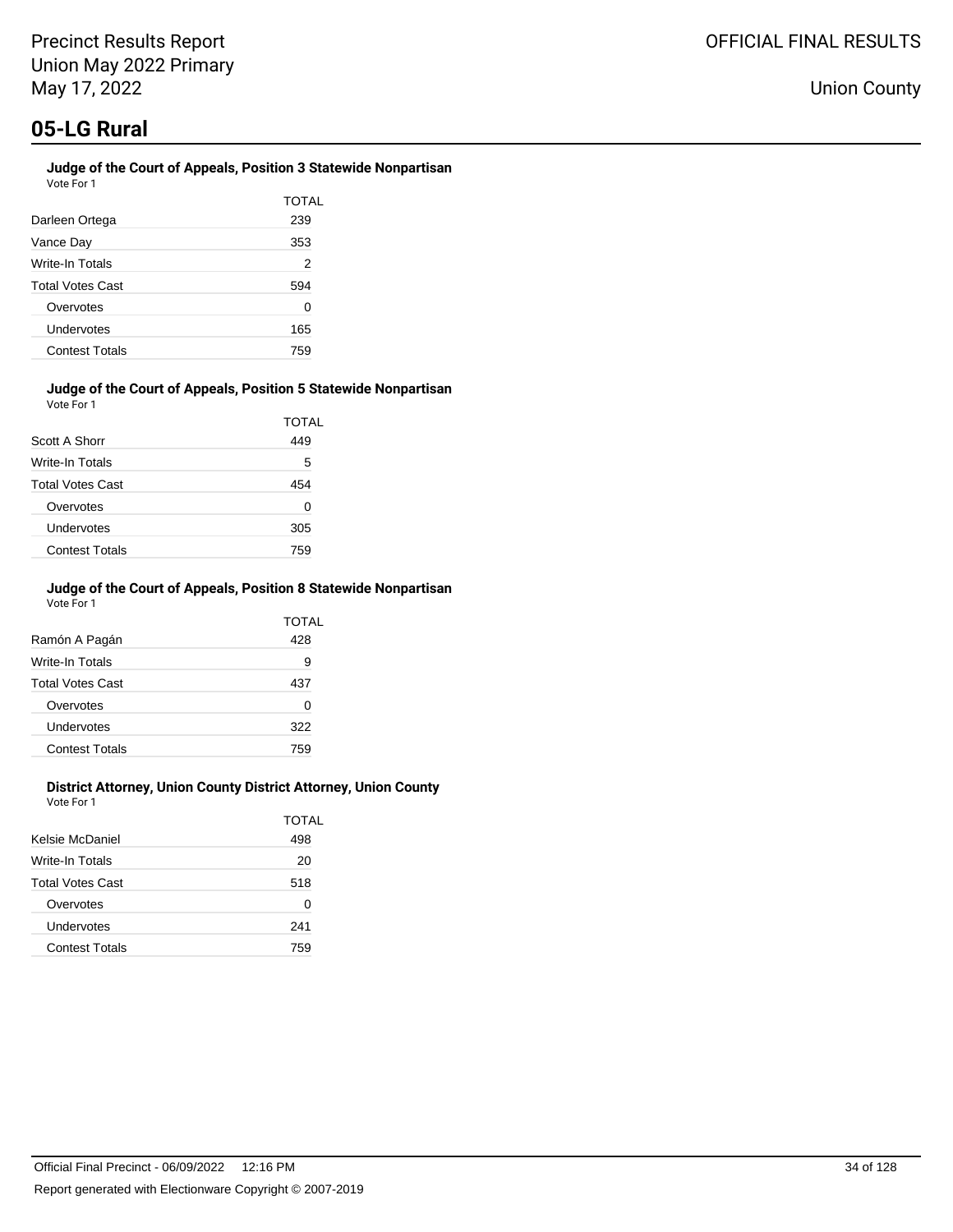### **Commissioner, Pos #1 UNION COUNTY**

| Vote For 1 |  |
|------------|--|
|            |  |

|                         | TOTAL |
|-------------------------|-------|
| Paul Anderes            | 484   |
| Lisa Hill               | 214   |
| Write-In Totals         | 2     |
| <b>Total Votes Cast</b> | 700   |
| Overvotes               | 2     |
| Undervotes              | 57    |
| <b>Contest Totals</b>   | 759   |

#### **Commissioner, Pos #2 UNION COUNTY** Vote For 1

|                         | TOTAL |
|-------------------------|-------|
| R Matthew Scarfo        | 511   |
| Write-In Totals         | 16    |
| <b>Total Votes Cast</b> | 527   |
| Overvotes               | O     |
| Undervotes              | 232   |
| <b>Contest Totals</b>   | 759   |

#### **31-105 La Grande School District 02 - La Grande School District #1** Vote For 1

|                         | TOTAL |
|-------------------------|-------|
| Yes                     | 401   |
| No                      | 326   |
| <b>Total Votes Cast</b> | 727   |
| Overvotes               | 0     |
| Undervotes              | 32    |
| <b>Contest Totals</b>   | 759   |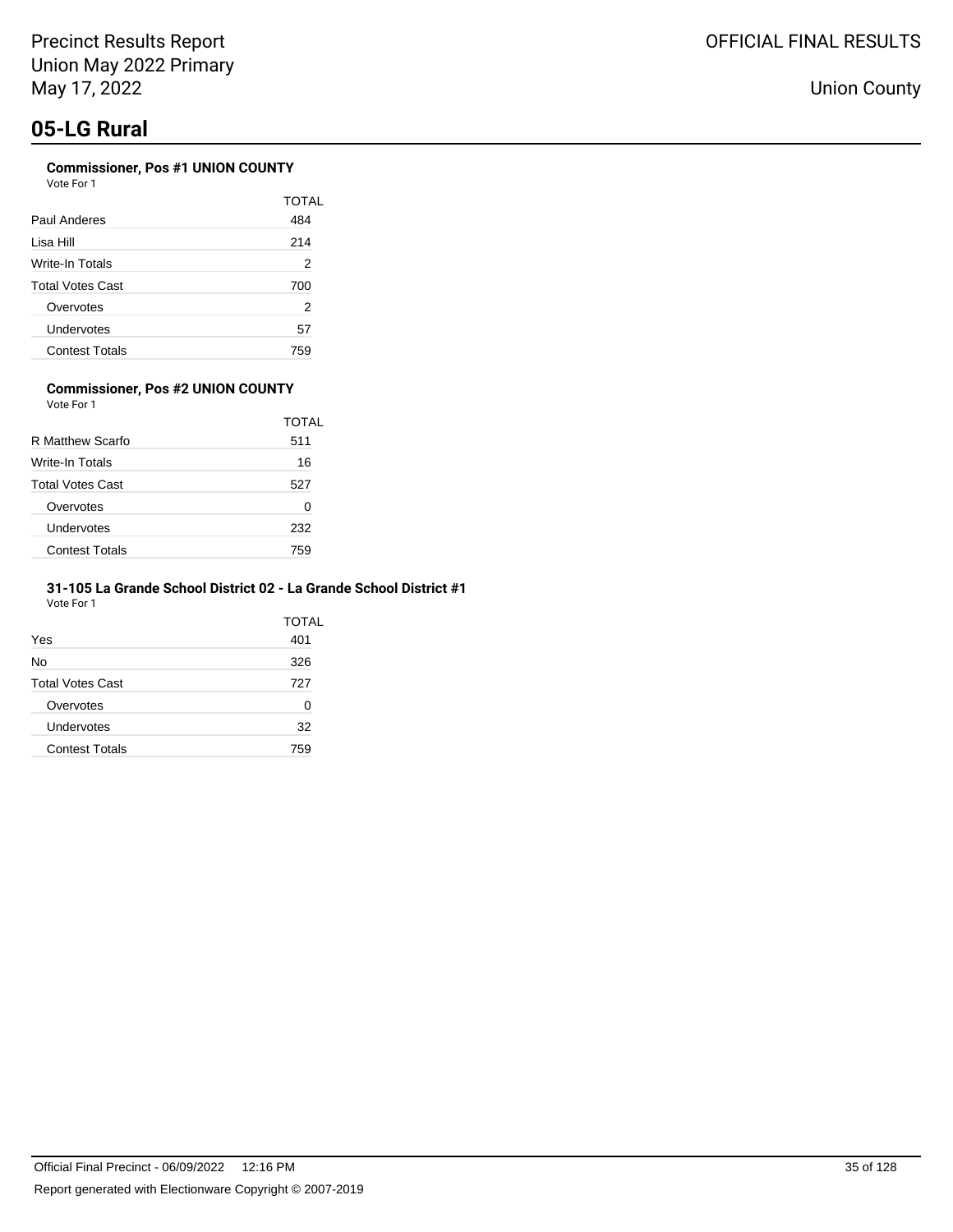# **06-Cove City**

| <b>Statistics</b>               | TOTAL    |
|---------------------------------|----------|
| Registered Voters - Total       | ი        |
| Registered Voters - Democrat    | 0        |
| Registered Voters - Republican  | 0        |
| Registered Voters - NonPartisan | O        |
| <b>Ballots Cast - Total</b>     | 234      |
| Ballots Cast - Democrat         | 42       |
| Ballots Cast - Republican       | 163      |
| Ballots Cast - NonPartisan      | 29       |
| Ballots Cast - Blank            | 0        |
| Voter Turnout - Total           | $0.00\%$ |
| Voter Turnout - Democrat        | $0.00\%$ |
| Voter Turnout - Republican      | $0.00\%$ |
| Voter Turnout - NonPartisan     | $0.00\%$ |

## **DEM US Senator Federal**

Vote For 1

|                         | TOTAL          |
|-------------------------|----------------|
| Ron Wyden               | 33             |
| <b>Brent Thompson</b>   | 3              |
| William F Barlow III    | $\overline{4}$ |
| Write-In Totals         | 0              |
| <b>Total Votes Cast</b> | 40             |
| Overvotes               | 0              |
| Undervotes              | 2              |
| <b>Contest Totals</b>   | 42             |
|                         |                |

#### **DEM US Representative, 2nd District US Representative, 2nd District** Vote For 1

| Adam Prine              | TOTAL<br>9 |
|-------------------------|------------|
| Joe Yetter              | 20         |
| Write-In Totals         | 1          |
| <b>Total Votes Cast</b> | 30         |
| Overvotes               | U          |
| Undervotes              | 12         |
| <b>Contest Totals</b>   | 42         |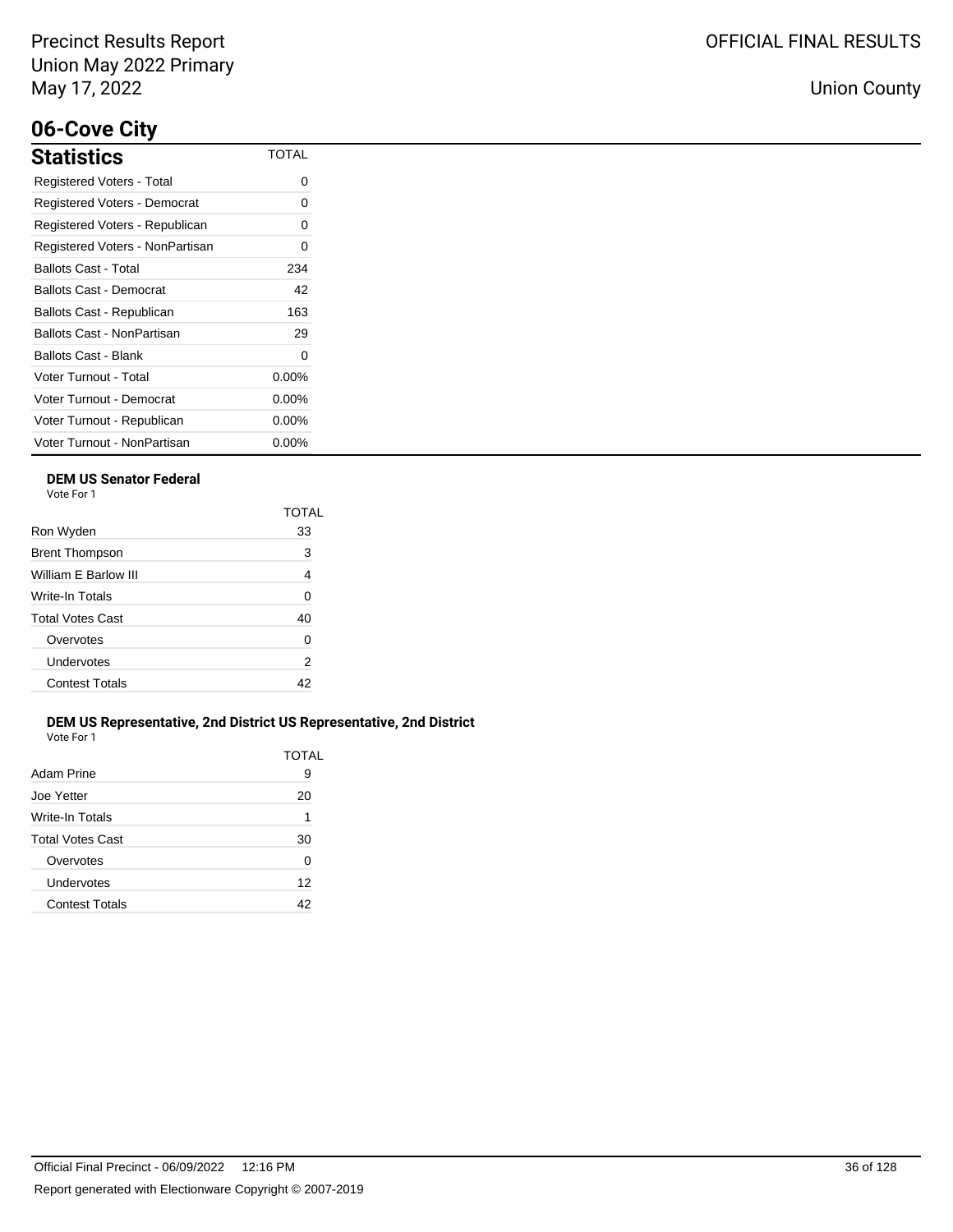### **DEM Governor Statewide Partisan**

TOTAL

| Vote For 1           |  |
|----------------------|--|
| obias Read           |  |
| $\sim$ $\sim$ $\sim$ |  |

| <b>Tobias Read</b>       | 14 |
|--------------------------|----|
| John Sweeney             | 2  |
| <b>Patrick E Starnes</b> | 1  |
| Dave W Stauffer          | 0  |
| Peter W Hall             | 0  |
| Genevieve Wilson H       | 0  |
| Keisha Lanell Merchant   | 0  |
| Michael Cross            | 0  |
| George L Carrillo        | 1  |
| Tina Kotek               | 20 |
| Michael Trimble          | 0  |
| Ifeanyichukwu C Diru     | 0  |
| Wilson R Bright          | 0  |
| <b>Julian Bell</b>       | 0  |
| David Beem               | 0  |
| <b>Write-In Totals</b>   | 2  |
| <b>Total Votes Cast</b>  | 40 |
| Overvotes                | 0  |
| Undervotes               | 2  |
| <b>Contest Totals</b>    | 42 |

#### **DEM State Representative, 58th District House District 58** Vote For 1

| VULCIUI I               |       |
|-------------------------|-------|
|                         | TOTAL |
| No Candidate Filed      | Ω     |
| Write-In Totals         | 3     |
| <b>Total Votes Cast</b> | 3     |
| Overvotes               | 0     |
| Undervotes              | 39    |
| <b>Contest Totals</b>   | 42    |
|                         |       |

### **DEM Precinct Committee Person - Democrat 06-Cove City** Vote For 2

|                         | TOTAL |
|-------------------------|-------|
| No Candidate Filed      | 0     |
| Write-In Totals         | 4     |
| <b>Total Votes Cast</b> | 4     |
| Overvotes               | 0     |
| Undervotes              | 80    |
| <b>Contest Totals</b>   | 84    |
|                         |       |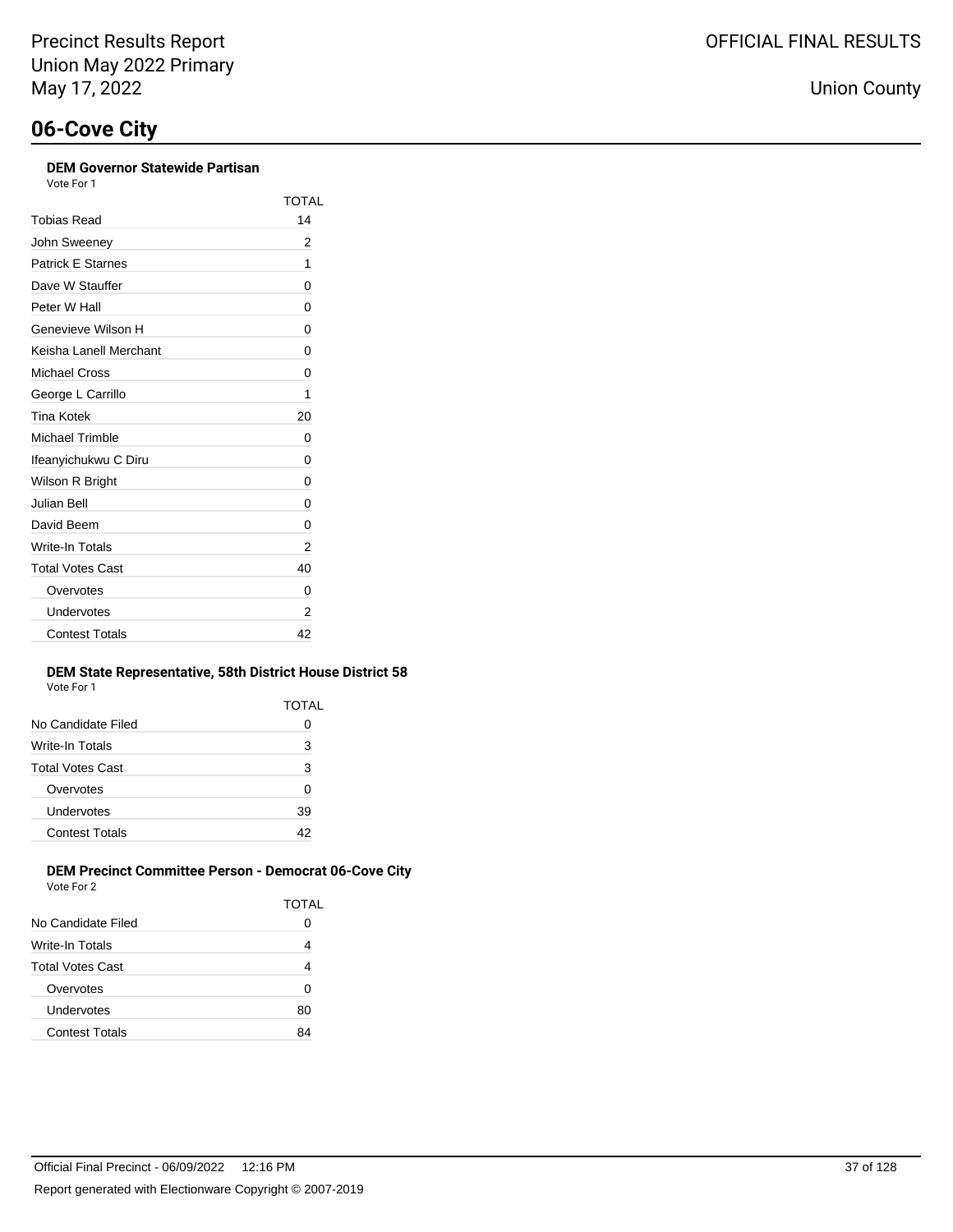## **06-Cove City**

| <b>REP US Senator Federal</b><br>Vote For 1 |       |
|---------------------------------------------|-------|
|                                             | TOTAL |
| Darin Harbick                               | 49    |
| Sam Palmer                                  | 25    |
| Jo Rae Perkins                              | 49    |
| Christopher C Christensen                   | 13    |
| Ibra A Taher                                | 4     |
| Robert M Fleming                            | 3     |
| Jason Beebe                                 | 10    |
| Write-In Totals                             | 1     |
| <b>Total Votes Cast</b>                     | 154   |
| Overvotes                                   | 0     |
| Undervotes                                  | 9     |
| <b>Contest Totals</b>                       | 163   |
|                                             |       |

### **REP US Representative, 2nd District US Representative, 2nd District**

| Vote For 1 |  |  |
|------------|--|--|
|            |  |  |

|                       | TOTAI |
|-----------------------|-------|
| Mark Cavener          | 16    |
| Katherine M Gallant   | 5     |
| Cliff S Bentz         | 131   |
| Write-In Totals       | 0     |
| Total Votes Cast      | 152   |
| Overvotes             | 0     |
| Undervotes            | 11    |
| <b>Contest Totals</b> | 163   |
|                       |       |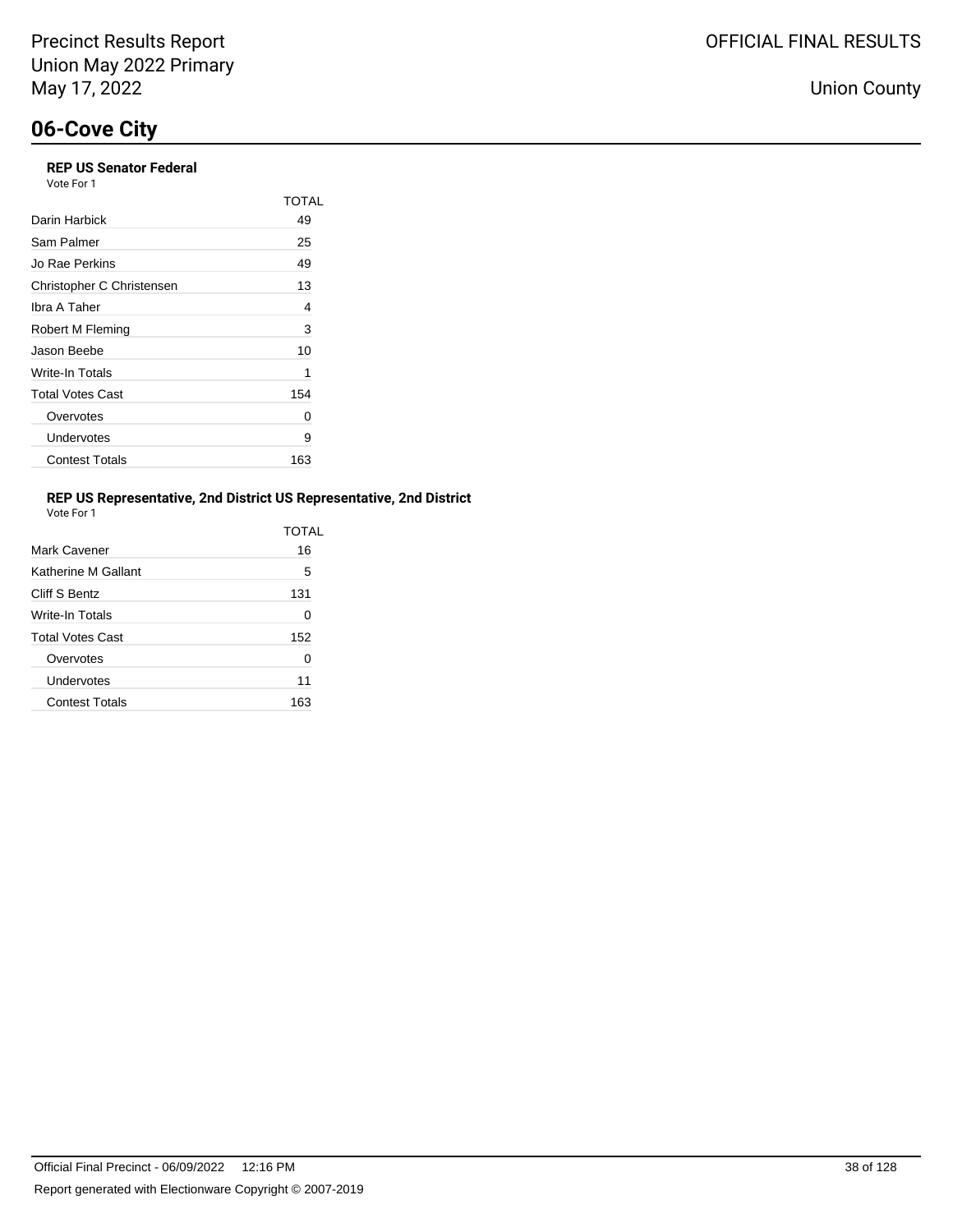### **REP Governor Statewide Partisan**

Vote For 1

|                          | <b>TOTAL</b> |
|--------------------------|--------------|
| Amber R Richardson       | 1            |
| <b>Bill Sizemore</b>     | 1            |
| Stefan G Strek (Stregoi) | 0            |
| Nick Hess                | 0            |
| John G Presco            | 1            |
| <b>Bud Pierce</b>        | 10           |
| Stan Pulliam             | 8            |
| Kerry McQuisten          | 79           |
| <b>Tim McCloud</b>       | 2            |
| <b>Brandon C Merritt</b> | 0            |
| <b>Reed Christensen</b>  | 0            |
| Jessica Gomez            | 0            |
| Marc Thielman            | 9            |
| <b>Bob Tiernan</b>       | 19           |
| <b>Christine Drazan</b>  | 17           |
| <b>Court Boice</b>       | 1            |
| <b>Bridget Barton</b>    | 11           |
| Raymond Baldwin          | 0            |
| David A Burch            | 0            |
| Write-In Totals          | 4            |
| <b>Total Votes Cast</b>  | 163          |
| Overvotes                | 0            |
| Undervotes               | 0            |
| <b>Contest Totals</b>    | 163          |

### **REP State Representative, 58th District House District 58** Vote For 1

|                         | TOTAL |
|-------------------------|-------|
| Bobby Levy              | 137   |
| Skye Farnam             | 10    |
| <b>Write-In Totals</b>  | 0     |
| <b>Total Votes Cast</b> | 147   |
| Overvotes               | O     |
| Undervotes              | 16    |
| <b>Contest Totals</b>   | 163   |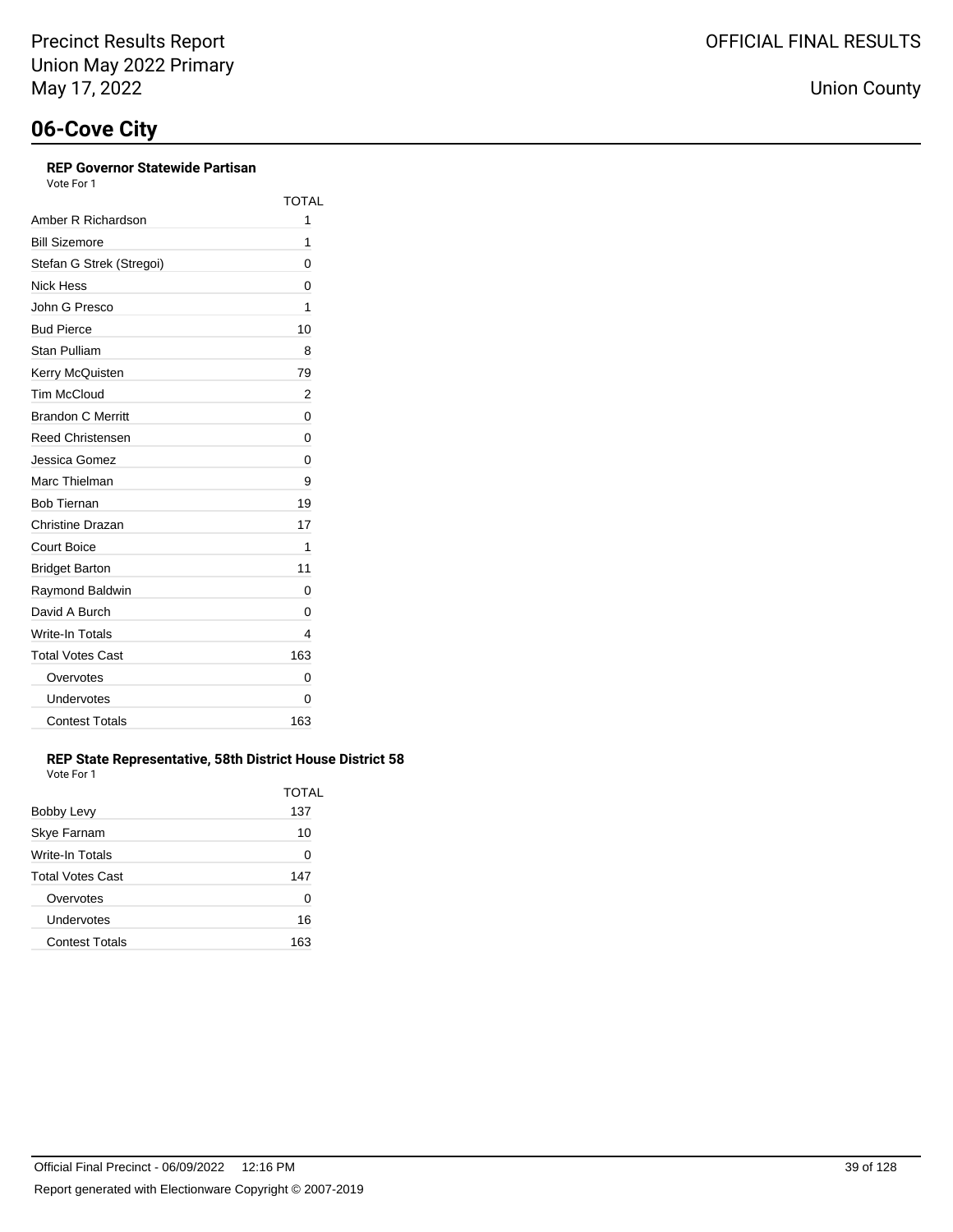#### **REP Precinct Committee Person - Republican 06-Cove City** Vote For 2

|                         | TOTAL |
|-------------------------|-------|
| Kathie Brinton          | 109   |
| Dan Brinton             | 118   |
| Write-In Totals         | 0     |
| <b>Total Votes Cast</b> | 227   |
| Overvotes               | 0     |
| Undervotes              | 99    |
| <b>Contest Totals</b>   | 326   |
|                         |       |

#### **Commissioner of the Bureau of Labor and Industries Statewide Nonpartisan** Vote For 1

|                         | TOTAL |
|-------------------------|-------|
| Christina E Stephenson  | 43    |
| Cheri Helt              | 53    |
| Chris Henry             | 7     |
| Robert Neuman           | 9     |
| Casey M Kulla           | 36    |
| <b>Brent T Barker</b>   | 30    |
| Aaron R Baca            | 2     |
| Write-In Totals         | 0     |
| <b>Total Votes Cast</b> | 180   |
| Overvotes               | 0     |
| Undervotes              | 54    |
| <b>Contest Totals</b>   | 234   |

#### **Judge of the Supreme Court, Position 6 Statewide Nonpartisan** Vote For 1

|                         | <b>TOTAL</b> |
|-------------------------|--------------|
| Roger J DeHoog          | 127          |
| Write-In Totals         | 3            |
| <b>Total Votes Cast</b> | 130          |
| Overvotes               | 0            |
| Undervotes              | 104          |
| <b>Contest Totals</b>   | 234          |
|                         |              |

#### **Judge of the Court of Appeals, Position 3 Statewide Nonpartisan** Vote For 1

|                         | TOTAL |
|-------------------------|-------|
| Darleen Ortega          | 79    |
| Vance Day               | 112   |
| Write-In Totals         | 0     |
| <b>Total Votes Cast</b> | 191   |
| Overvotes               | 1     |
| Undervotes              | 42    |
| <b>Contest Totals</b>   | 234   |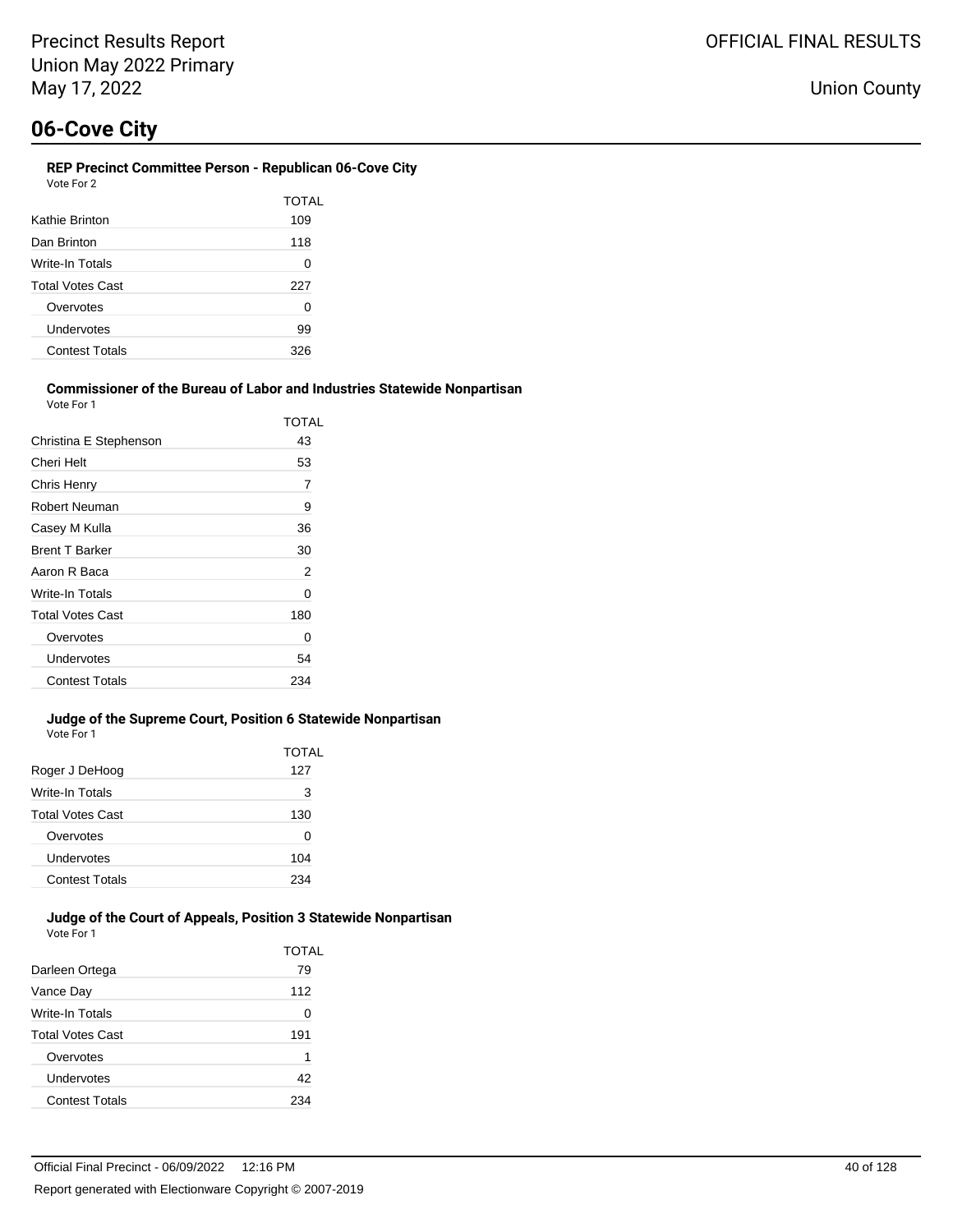### **Judge of the Court of Appeals, Position 5 Statewide Nonpartisan** Vote For 1

| Scott A Shorr           | TOTAL<br>127 |
|-------------------------|--------------|
| Write-In Totals         | 1            |
| <b>Total Votes Cast</b> | 128          |
| Overvotes               | O            |
| Undervotes              | 106          |
| <b>Contest Totals</b>   | 234          |

### **Judge of the Court of Appeals, Position 8 Statewide Nonpartisan** Vote For 1

| Ramón A Pagán           | TOTAL<br>120 |
|-------------------------|--------------|
| Write-In Totals         | 1            |
| <b>Total Votes Cast</b> | 121          |
| Overvotes               | 0            |
| Undervotes              | 113          |
| <b>Contest Totals</b>   | 234          |

### **District Attorney, Union County District Attorney, Union County** Vote For 1

| Kelsie McDaniel         | TOTAL<br>155 |
|-------------------------|--------------|
| Write-In Totals         | 5            |
| <b>Total Votes Cast</b> | 160          |
| Overvotes               | 0            |
| Undervotes              | 74           |
| <b>Contest Totals</b>   | 234          |

### **Commissioner, Pos #1 UNION COUNTY**

Vote For 1

|                         | TOTAL |
|-------------------------|-------|
| Paul Anderes            | 145   |
| Lisa Hill               | 67    |
| Write-In Totals         | ∩     |
| <b>Total Votes Cast</b> | 212   |
| Overvotes               | ∩     |
| Undervotes              | 22    |
| <b>Contest Totals</b>   | 234   |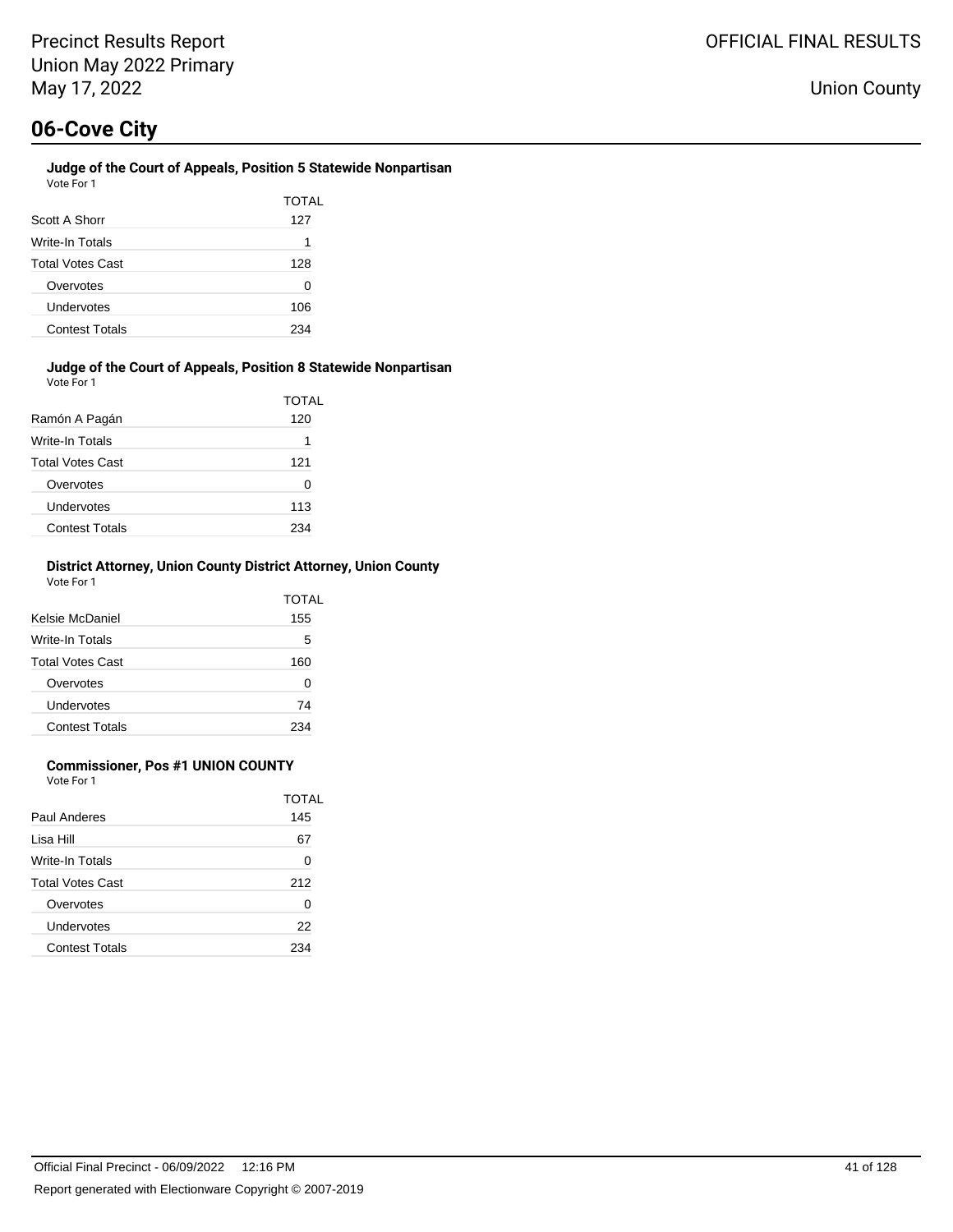### **Commissioner, Pos #2 UNION COUNTY**

| Vote For 1 |  |
|------------|--|
|------------|--|

|                         | TOTAI |
|-------------------------|-------|
| R Matthew Scarfo        | 151   |
| Write-In Totals         | 0     |
| <b>Total Votes Cast</b> | 151   |
| Overvotes               | 0     |
| Undervotes              | 83    |
| <b>Contest Totals</b>   | 234   |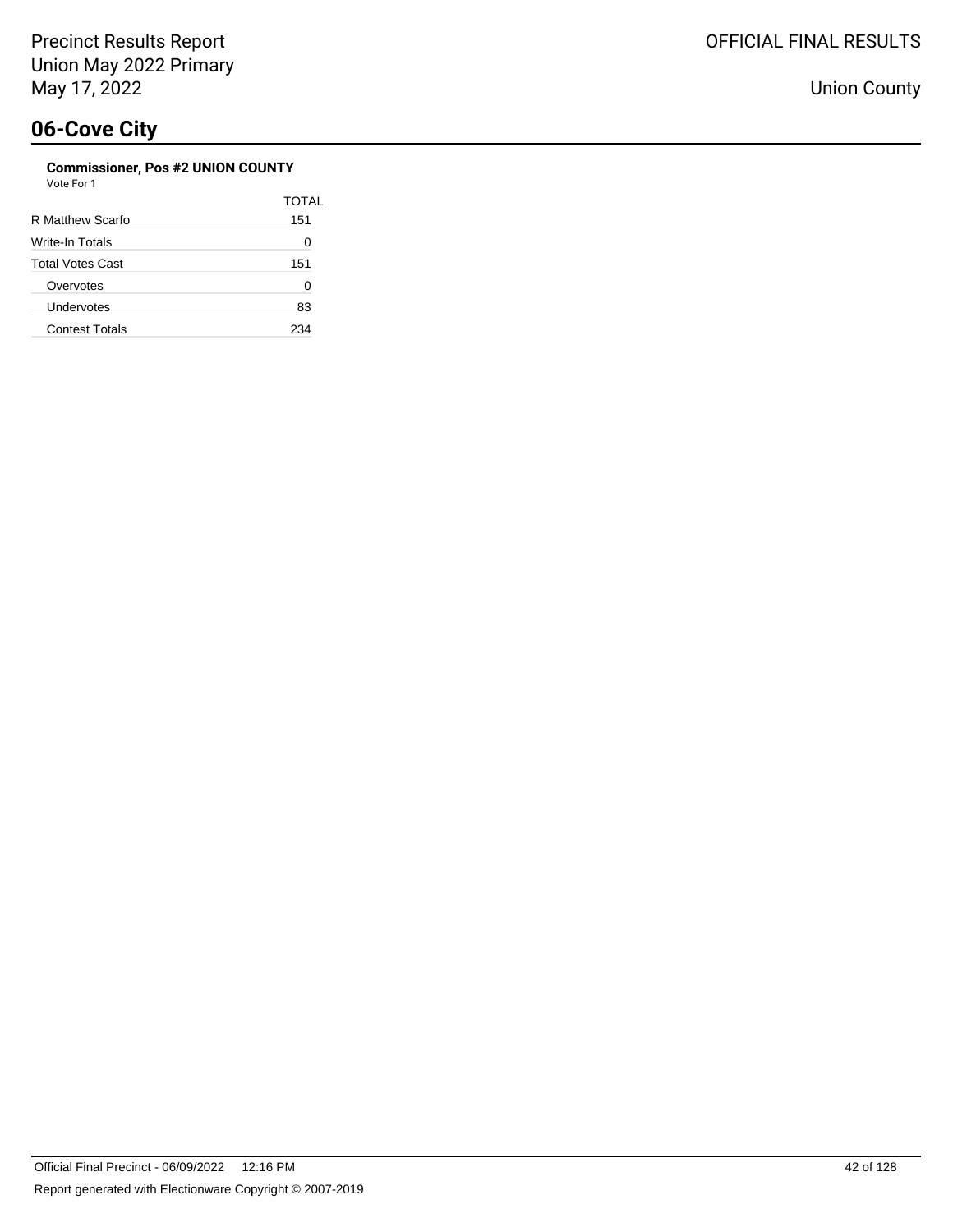## **07-Cove Rural**

| <b>Statistics</b>               | TOTAL    |
|---------------------------------|----------|
| Registered Voters - Total       | 0        |
| Registered Voters - Democrat    | 0        |
| Registered Voters - Republican  | 0        |
| Registered Voters - NonPartisan | ი        |
| <b>Ballots Cast - Total</b>     | 396      |
| Ballots Cast - Democrat         | 86       |
| Ballots Cast - Republican       | 246      |
| Ballots Cast - NonPartisan      | 64       |
| Ballots Cast - Blank            | 0        |
| Voter Turnout - Total           | $0.00\%$ |
| Voter Turnout - Democrat        | $0.00\%$ |
| Voter Turnout - Republican      | $0.00\%$ |
| Voter Turnout - NonPartisan     | $0.00\%$ |

### **DEM US Senator Federal**

Vote For 1

|                         | TOTAI          |
|-------------------------|----------------|
| Ron Wyden               | 77             |
| <b>Brent Thompson</b>   | 4              |
| William E Barlow III    | 3              |
| Write-In Totals         | $\overline{2}$ |
| <b>Total Votes Cast</b> | 86             |
| Overvotes               | 0              |
| Undervotes              | 0              |
| <b>Contest Totals</b>   | 86             |
|                         |                |

### **DEM US Representative, 2nd District US Representative, 2nd District** Vote For 1

| Adam Prine            | TOTAL<br>18 |
|-----------------------|-------------|
| Joe Yetter            | 52          |
| Write-In Totals       | 3           |
| Total Votes Cast      | 73          |
| Overvotes             | 0           |
| Undervotes            | 13          |
| <b>Contest Totals</b> | 86          |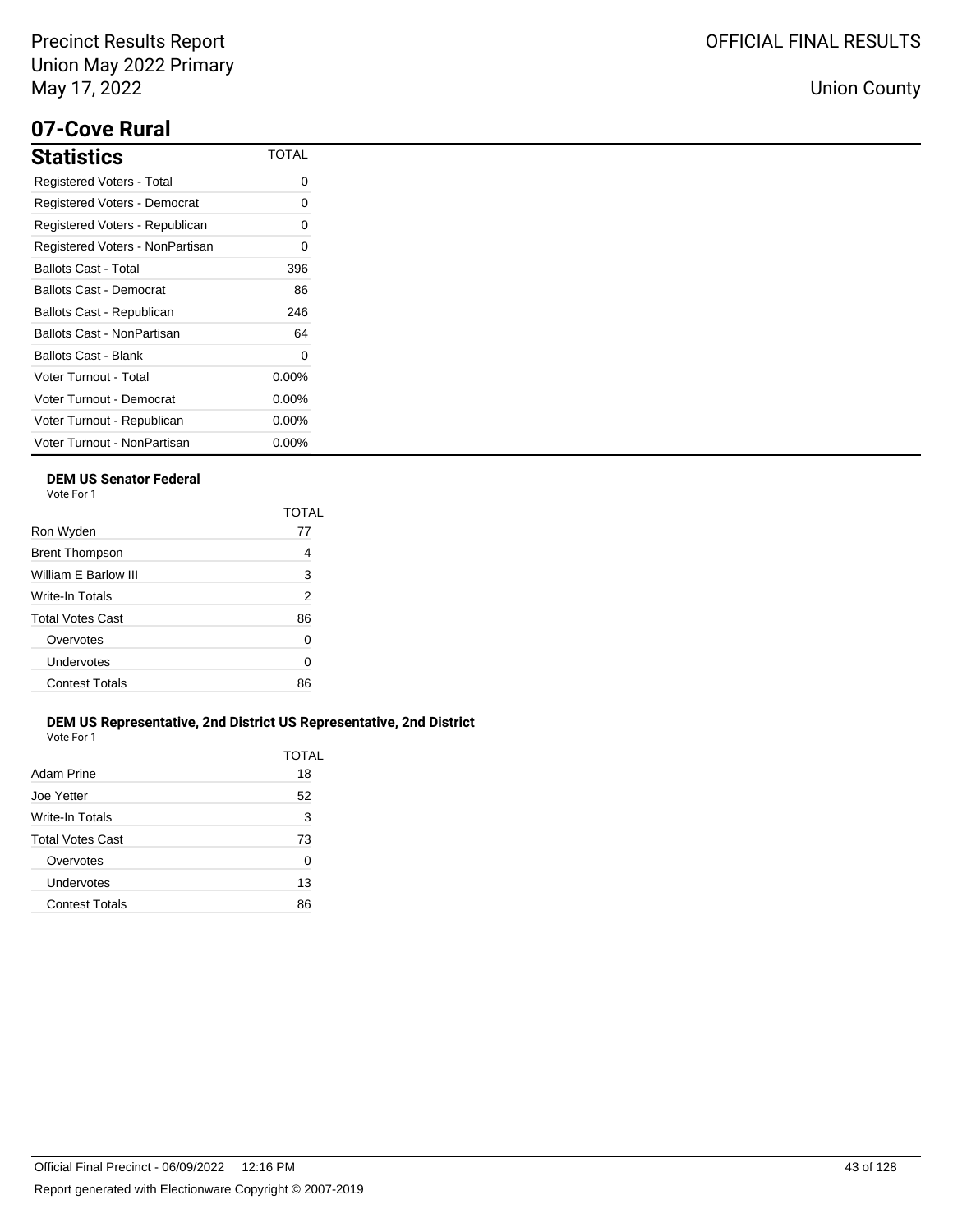### **DEM Governor Statewide Partisan**

| Vote For 1               |       |
|--------------------------|-------|
|                          | TOTAL |
| Tobias Read              | 33    |
| John Sweeney             | 1     |
| <b>Patrick E Starnes</b> | 0     |
| Dave W Stauffer          | 1     |
| Peter W Hall             | 0     |
| Genevieve Wilson H       | 1     |
| Keisha I anell Merchant  | 0     |
| <b>Michael Cross</b>     | 0     |
| George L Carrillo        | 2     |
| Tina Kotek               | 39    |
| <b>Michael Trimble</b>   | 3     |
| Ifeanyichukwu C Diru     | 0     |
| Wilson R Bright          | 0     |
| Julian Bell              | 0     |
| David Beem               | 0     |
| Write-In Totals          | 4     |
| <b>Total Votes Cast</b>  | 84    |
| Overvotes                | 0     |
| Undervotes               | 2     |
| <b>Contest Totals</b>    | 86    |
|                          |       |

#### **DEM State Representative, 58th District House District 58** Vote For 1

|                       | TOTAL |
|-----------------------|-------|
| No Candidate Filed    | 0     |
| Write-In Totals       | 9     |
| Total Votes Cast      | 9     |
| Overvotes             | 0     |
| Undervotes            | 77    |
| <b>Contest Totals</b> | 86    |
|                       |       |

### **DEM Precinct Committee Person - Democrat 07-Cove Rural** Vote For 3

|                         | TOTAL |
|-------------------------|-------|
| No Candidate Filed      |       |
| Write-In Totals         | 8     |
| <b>Total Votes Cast</b> | 8     |
| Overvotes               | U     |
| Undervotes              | 250   |
| <b>Contest Totals</b>   | 258   |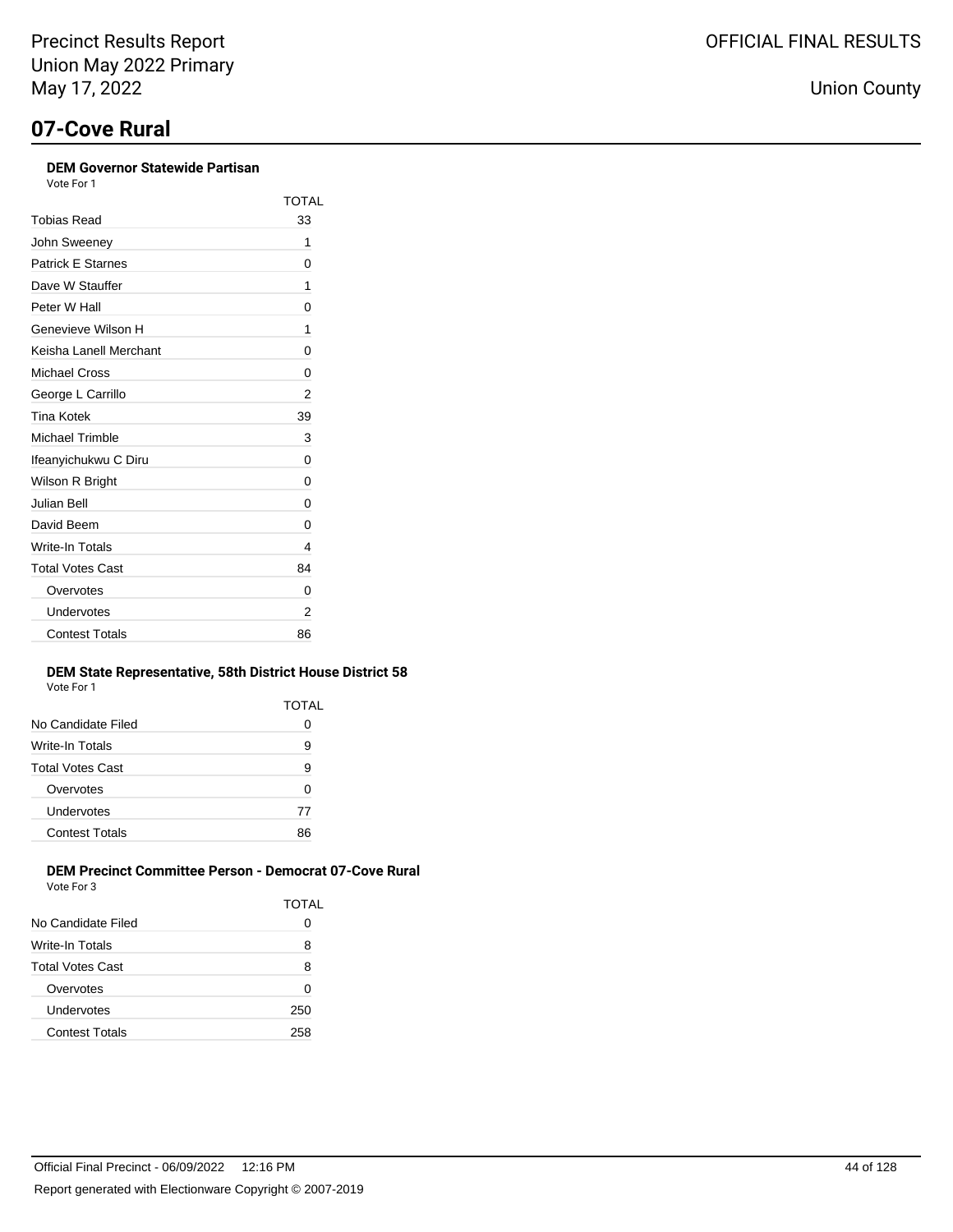### **REP US Senator Federal** Vote For 1

|                           | TOTAL |
|---------------------------|-------|
| Darin Harbick             | 82    |
| Sam Palmer                | 31    |
| Jo Rae Perkins            | 75    |
| Christopher C Christensen | 10    |
| Ibra A Taher              | 3     |
| Robert M Fleming          | 5     |
| Jason Beebe               | 18    |
| Write-In Totals           | 1     |
| <b>Total Votes Cast</b>   | 225   |
| Overvotes                 | 0     |
| Undervotes                | 21    |
| <b>Contest Totals</b>     | 246   |

### **REP US Representative, 2nd District US Representative, 2nd District**

| Vote For |  |
|----------|--|

|                         | TOTAL |
|-------------------------|-------|
| Mark Cavener            | 35    |
| Katherine M Gallant     | 4     |
| Cliff S Bentz           | 188   |
| Write-In Totals         | 1     |
| <b>Total Votes Cast</b> | 228   |
| Overvotes               | 0     |
| Undervotes              | 18    |
| <b>Contest Totals</b>   | 246   |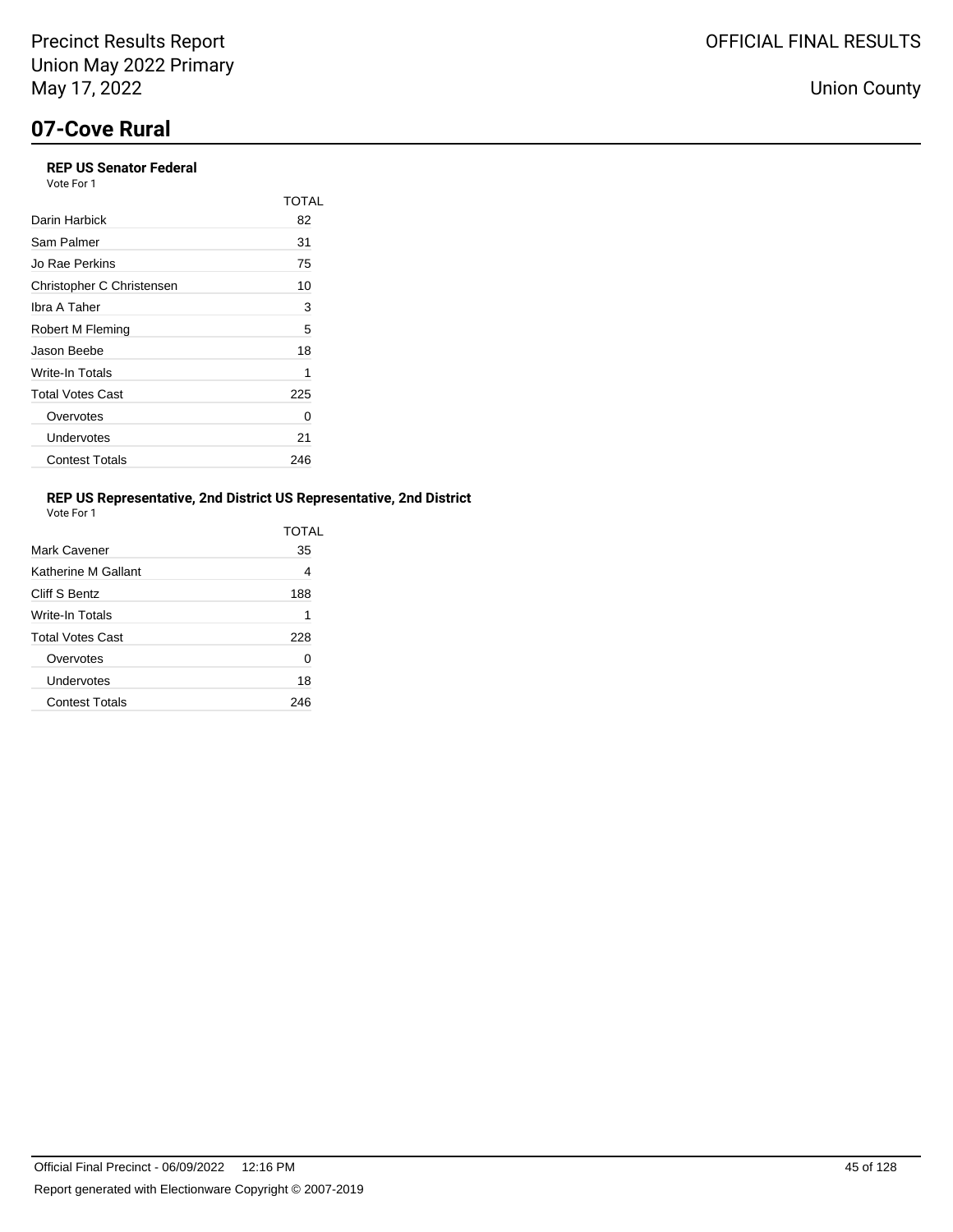### **REP Governor Statewide Partisan**

Vote For 1

|                          | <b>TOTAL</b> |
|--------------------------|--------------|
| Amber R Richardson       | 0            |
| <b>Bill Sizemore</b>     | 4            |
| Stefan G Strek (Stregoi) | 1            |
| Nick Hess                | 1            |
| John G Presco            | 0            |
| <b>Bud Pierce</b>        | 4            |
| Stan Pulliam             | 26           |
| Kerry McQuisten          | 65           |
| <b>Tim McCloud</b>       | 9            |
| <b>Brandon C Merritt</b> | 2            |
| <b>Reed Christensen</b>  | 0            |
| Jessica Gomez            | 5            |
| Marc Thielman            | 11           |
| <b>Bob Tiernan</b>       | 36           |
| Christine Drazan         | 59           |
| <b>Court Boice</b>       | 0            |
| <b>Bridget Barton</b>    | 14           |
| Raymond Baldwin          | 1            |
| David A Burch            | 0            |
| <b>Write-In Totals</b>   | 3            |
| <b>Total Votes Cast</b>  | 241          |
| Overvotes                | 0            |
| Undervotes               | 5            |
| <b>Contest Totals</b>    | 246          |

### **REP State Representative, 58th District House District 58** Vote For 1

|                         | TOTAL |
|-------------------------|-------|
| <b>Bobby Levy</b>       | 212   |
| Skye Farnam             | 16    |
| Write-In Totals         | 0     |
| <b>Total Votes Cast</b> | 228   |
| Overvotes               | 0     |
| Undervotes              | 18    |
| <b>Contest Totals</b>   | 246   |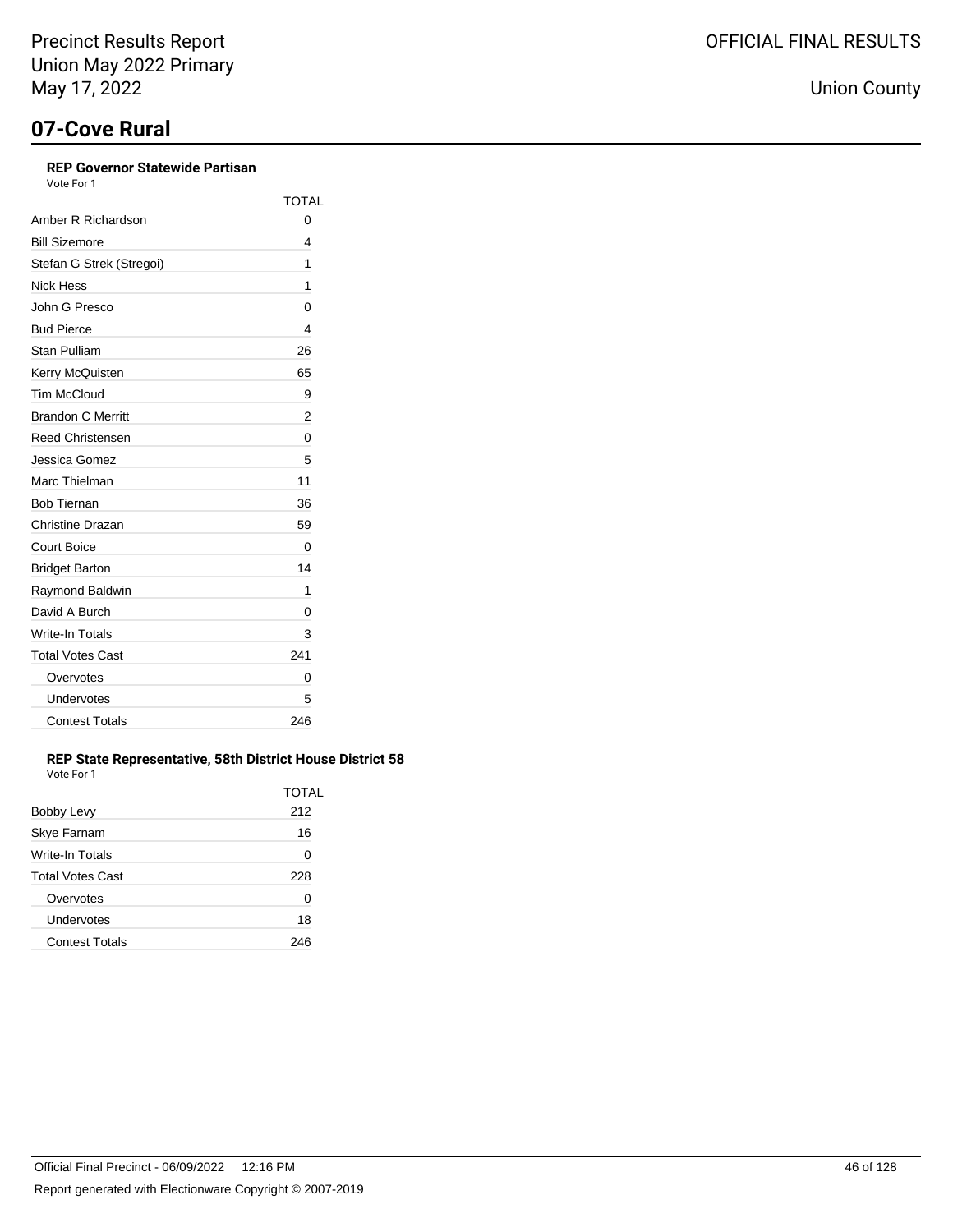### **REP Precinct Committee Person - Republican 07-Cove Rural**

| Vote For 3              |       |
|-------------------------|-------|
|                         | TOTAL |
| David Denny             | 130   |
| Candace G Bowman        | 142   |
| Write-In Totals         | 14    |
| <b>Total Votes Cast</b> | 286   |
| Overvotes               | 0     |
| Undervotes              | 452   |
| <b>Contest Totals</b>   | 738   |
|                         |       |

#### **Commissioner of the Bureau of Labor and Industries Statewide Nonpartisan** Vote For 1

|                         | TOTAL |
|-------------------------|-------|
| Christina E Stephenson  | 79    |
| Cheri Helt              | 94    |
| Chris Henry             | 12    |
| Robert Neuman           | 14    |
| Casey M Kulla           | 75    |
| <b>Brent T Barker</b>   | 56    |
| Aaron R Baca            | 3     |
| Write-In Totals         | 2     |
| <b>Total Votes Cast</b> | 335   |
| Overvotes               | 1     |
| Undervotes              | 60    |
| <b>Contest Totals</b>   | 396   |

#### **Judge of the Supreme Court, Position 6 Statewide Nonpartisan** Vote For 1

|                         | <b>TOTAL</b> |
|-------------------------|--------------|
| Roger J DeHoog          | 215          |
| Write-In Totals         | 6            |
| <b>Total Votes Cast</b> | 221          |
| Overvotes               | 0            |
| Undervotes              | 175          |
| <b>Contest Totals</b>   | 396          |
|                         |              |

#### **Judge of the Court of Appeals, Position 3 Statewide Nonpartisan** Vote For 1

|                         | TOTAL |
|-------------------------|-------|
| Darleen Ortega          | 150   |
| Vance Day               | 161   |
| Write-In Totals         | 3     |
| <b>Total Votes Cast</b> | 314   |
| Overvotes               | 0     |
| Undervotes              | 82    |
| <b>Contest Totals</b>   | 396   |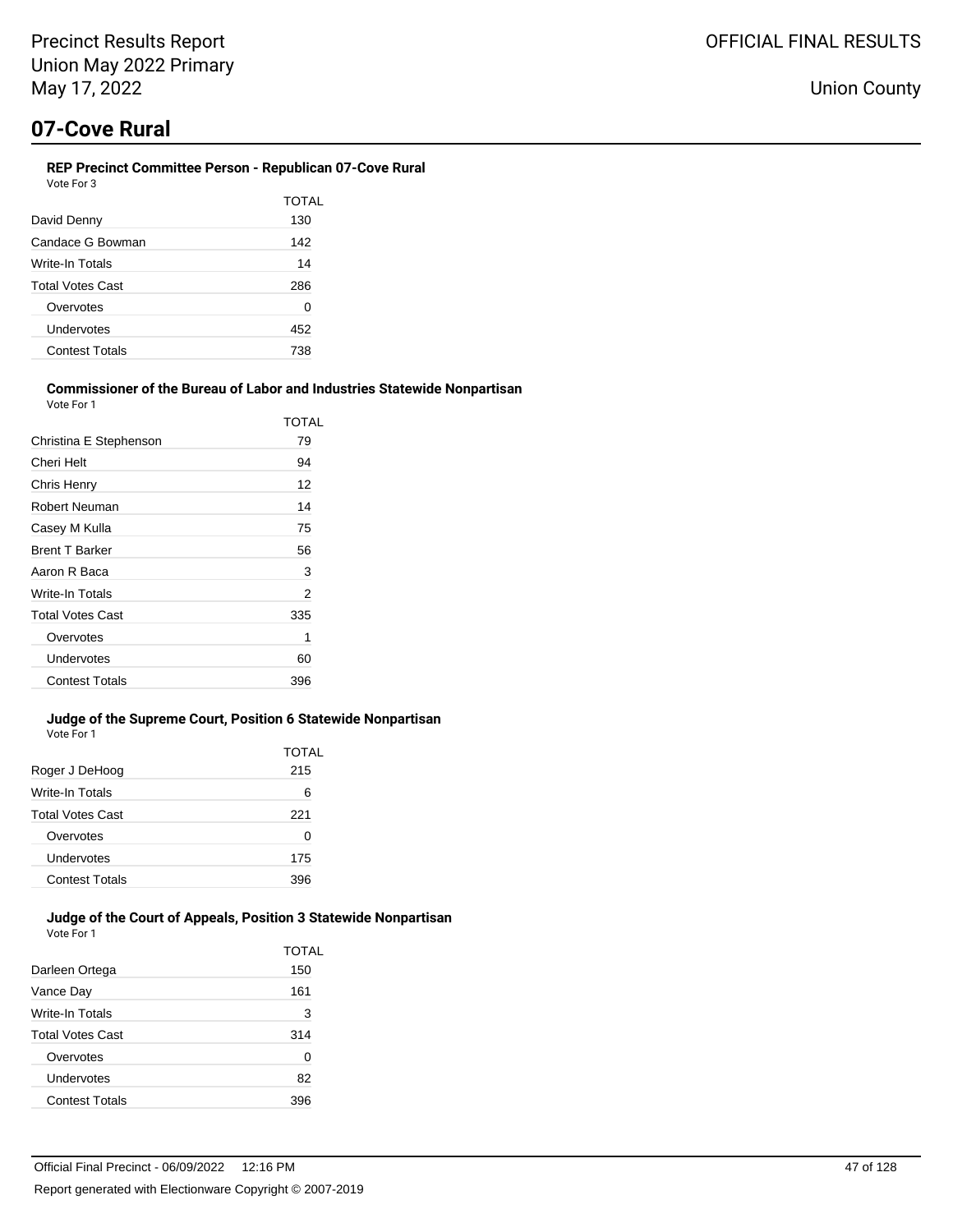### **Judge of the Court of Appeals, Position 5 Statewide Nonpartisan** Vote For 1

| Scott A Shorr           | TOTAL<br>213 |
|-------------------------|--------------|
| Write-In Totals         | 5            |
| <b>Total Votes Cast</b> | 218          |
| Overvotes               | O            |
| Undervotes              | 178          |
| <b>Contest Totals</b>   | 396          |

#### **Judge of the Court of Appeals, Position 8 Statewide Nonpartisan** Vote For 1

| Ramón A Pagán           | TOTAL<br>214 |
|-------------------------|--------------|
| Write-In Totals         | 4            |
| <b>Total Votes Cast</b> | 218          |
| Overvotes               | 0            |
| Undervotes              | 178          |
| <b>Contest Totals</b>   | 396          |

### **District Attorney, Union County District Attorney, Union County** Vote For 1

| Kelsie McDaniel         | TOTAL<br>261 |
|-------------------------|--------------|
| Write-In Totals         | 22           |
| <b>Total Votes Cast</b> | 283          |
| Overvotes               | 0            |
| Undervotes              | 113          |
| <b>Contest Totals</b>   | 396          |

### **Commissioner, Pos #1 UNION COUNTY**

Vote For 1

|                         | TOTAL |
|-------------------------|-------|
| Paul Anderes            | 251   |
| Lisa Hill               | 109   |
| Write-In Totals         | 6     |
| <b>Total Votes Cast</b> | 366   |
| Overvotes               | ∩     |
| Undervotes              | 30    |
| <b>Contest Totals</b>   | 396   |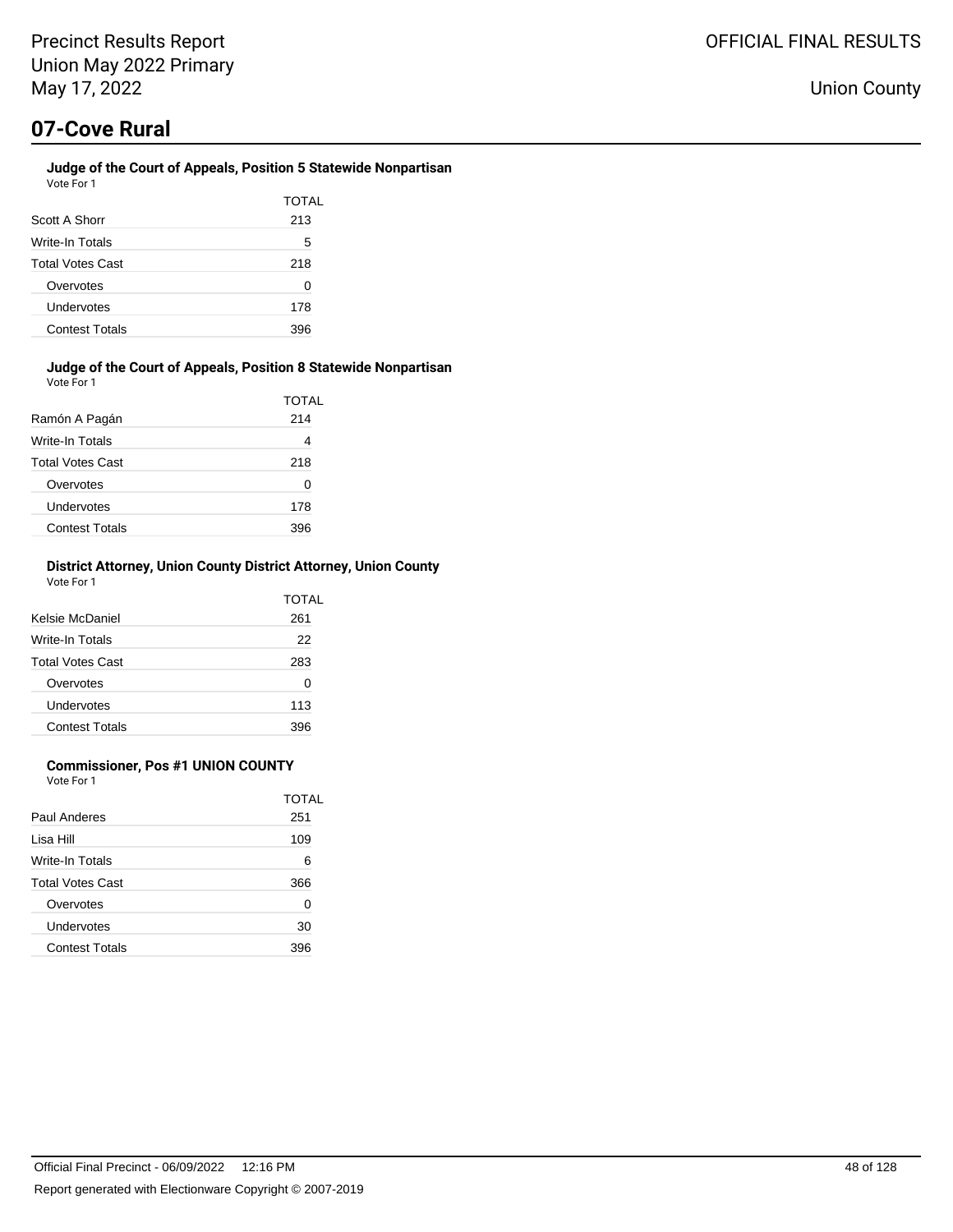### **Commissioner, Pos #2 UNION COUNTY** Vote For 1

| , , , , , , , , ,       |       |
|-------------------------|-------|
|                         | TOTAL |
| R Matthew Scarfo        | 262   |
| Write-In Totals         | 14    |
| <b>Total Votes Cast</b> | 276   |
| Overvotes               | 0     |
| Undervotes              | 120   |
| <b>Contest Totals</b>   | 396   |
|                         |       |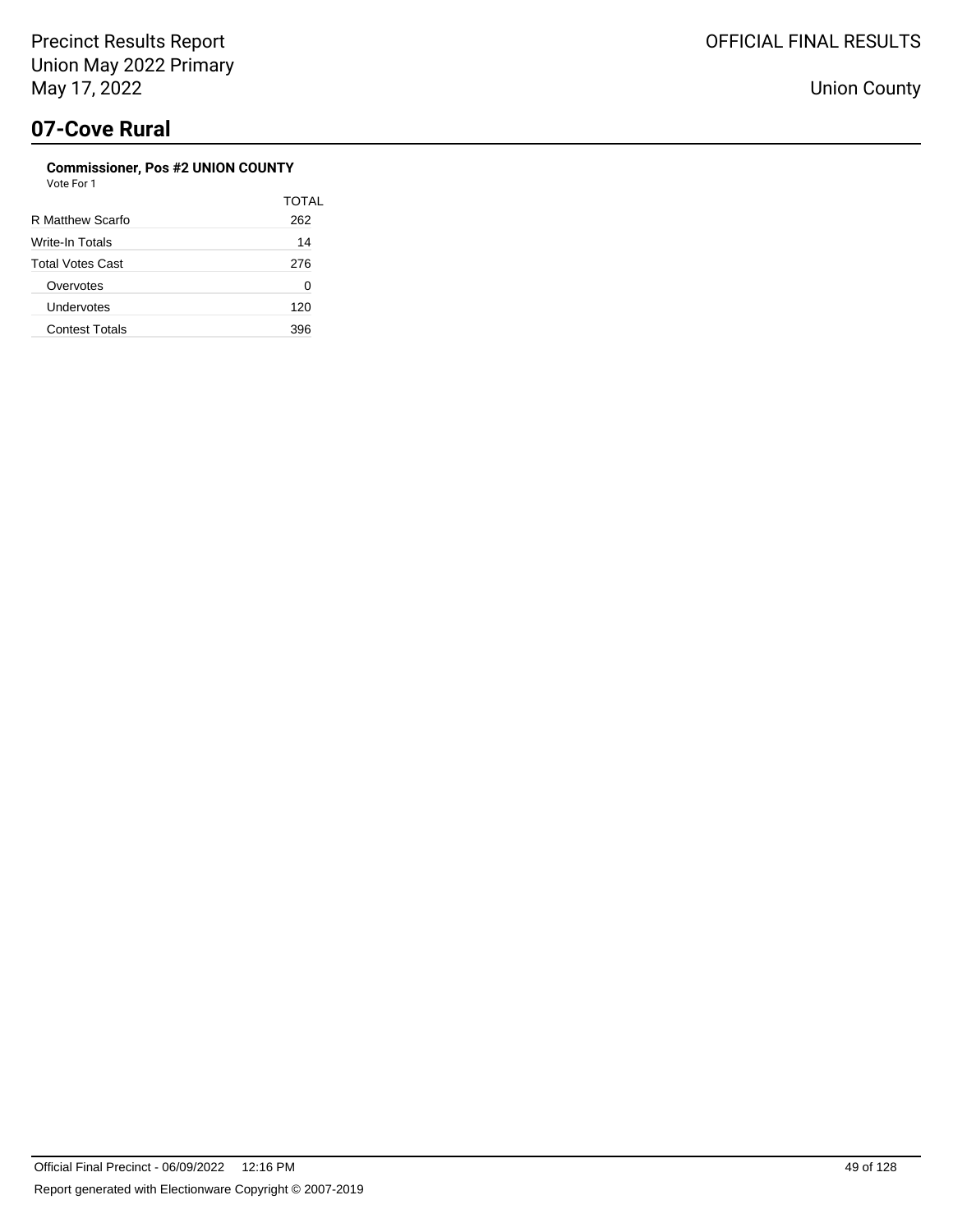## **08-Elgin City**

| <b>Statistics</b>               | <b>TOTAL</b> |
|---------------------------------|--------------|
| Registered Voters - Total       | 0            |
| Registered Voters - Democrat    | 0            |
| Registered Voters - Republican  | 0            |
| Registered Voters - NonPartisan | O            |
| <b>Ballots Cast - Total</b>     | 376          |
| Ballots Cast - Democrat         | 66           |
| Ballots Cast - Republican       | 263          |
| Ballots Cast - NonPartisan      | 47           |
| Ballots Cast - Blank            | 0            |
| Voter Turnout - Total           | $0.00\%$     |
| Voter Turnout - Democrat        | $0.00\%$     |
| Voter Turnout - Republican      | $0.00\%$     |
| Voter Turnout - NonPartisan     | $0.00\%$     |

### **DEM US Senator Federal**

Vote For 1

|                         | TOTAL |
|-------------------------|-------|
| Ron Wyden               | 46    |
| <b>Brent Thompson</b>   | 11    |
| William E Barlow III    | 3     |
| Write-In Totals         | 3     |
| <b>Total Votes Cast</b> | 63    |
| Overvotes               | 0     |
| Undervotes              | 3     |
| <b>Contest Totals</b>   | 66    |
|                         |       |

### **DEM US Representative, 2nd District US Representative, 2nd District** Vote For 1

| Adam Prine            | TOTAL<br>25 |
|-----------------------|-------------|
| Joe Yetter            | 28          |
| Write-In Totals       | 3           |
| Total Votes Cast      | 56          |
| Overvotes             | 0           |
| Undervotes            | 10          |
| <b>Contest Totals</b> | 66          |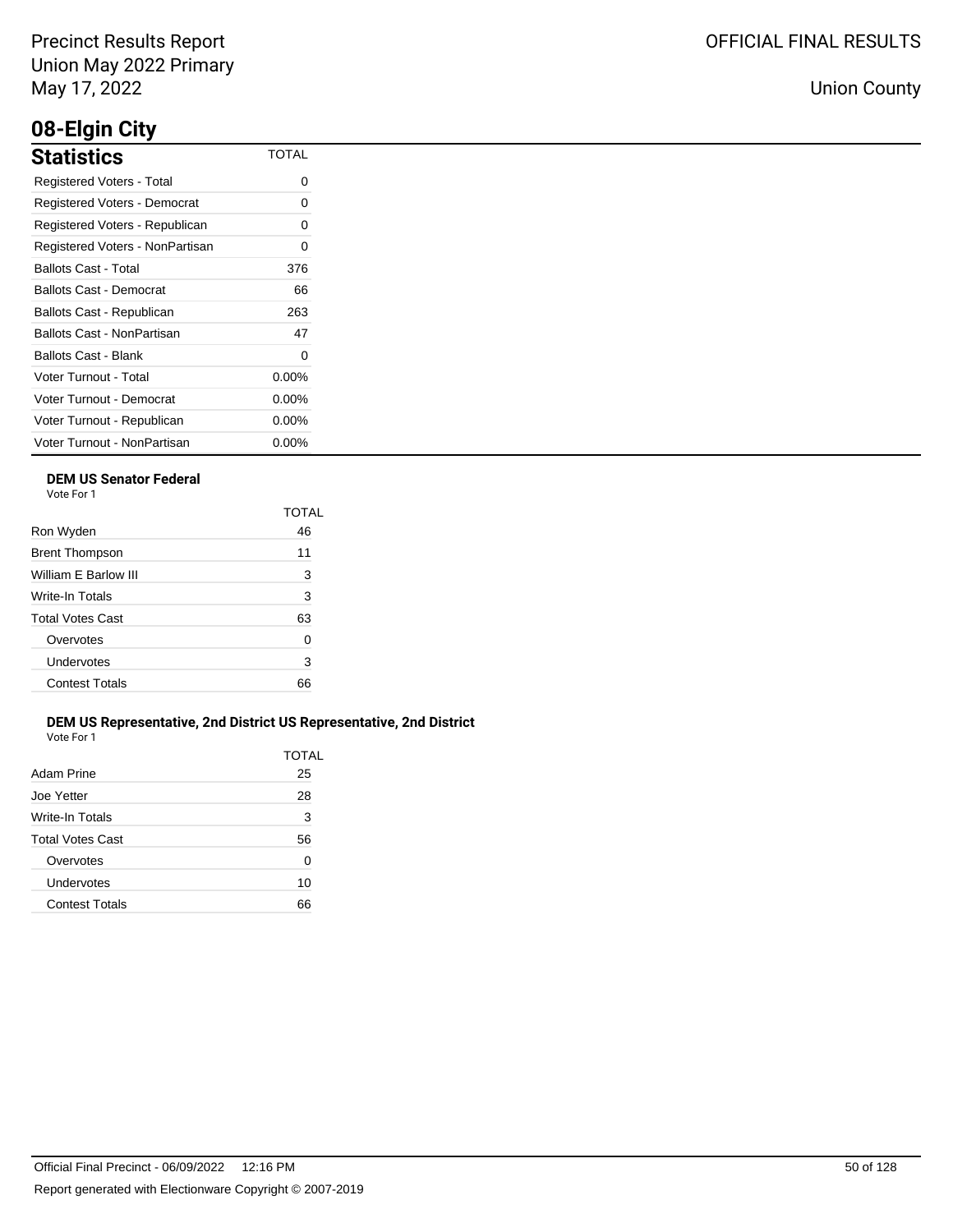### **DEM Governor Statewide Partisan**

| Vote For 1 |  |
|------------|--|
|            |  |

|                          | <b>TOTAL</b> |
|--------------------------|--------------|
| Tobias Read              | 20           |
| John Sweeney             | 0            |
| <b>Patrick E Starnes</b> | 4            |
| Dave W Stauffer          | 2            |
| Peter W Hall             | 0            |
| Genevieve Wilson H       | 1            |
| Keisha Lanell Merchant   | 0            |
| Michael Cross            | 1            |
| George L Carrillo        | 6            |
| Tina Kotek               | 23           |
| Michael Trimble          | 1            |
| Ifeanyichukwu C Diru     | 0            |
| Wilson R Bright          | 0            |
| Julian Bell              | 0            |
| David Beem               | 1            |
| Write-In Totals          | 4            |
| <b>Total Votes Cast</b>  | 63           |
| Overvotes                | 0            |
| Undervotes               | 3            |
| <b>Contest Totals</b>    | 66           |

#### **DEM State Representative, 58th District House District 58** Vote For 1

|                       | TOTAL |
|-----------------------|-------|
| No Candidate Filed    | 0     |
| Write-In Totals       | 5     |
| Total Votes Cast      | 5     |
| Overvotes             | 0     |
| Undervotes            | 61    |
| <b>Contest Totals</b> | 66    |

### **DEM Precinct Committee Person - Democrat 08-Elgin City** Vote For 5

|                       | <b>TOTAL</b> |
|-----------------------|--------------|
| No Candidate Filed    | 0            |
| Write-In Totals       | 0            |
| Total Votes Cast      | 0            |
| Overvotes             | 0            |
| Undervotes            | 330          |
| <b>Contest Totals</b> | 330          |
|                       |              |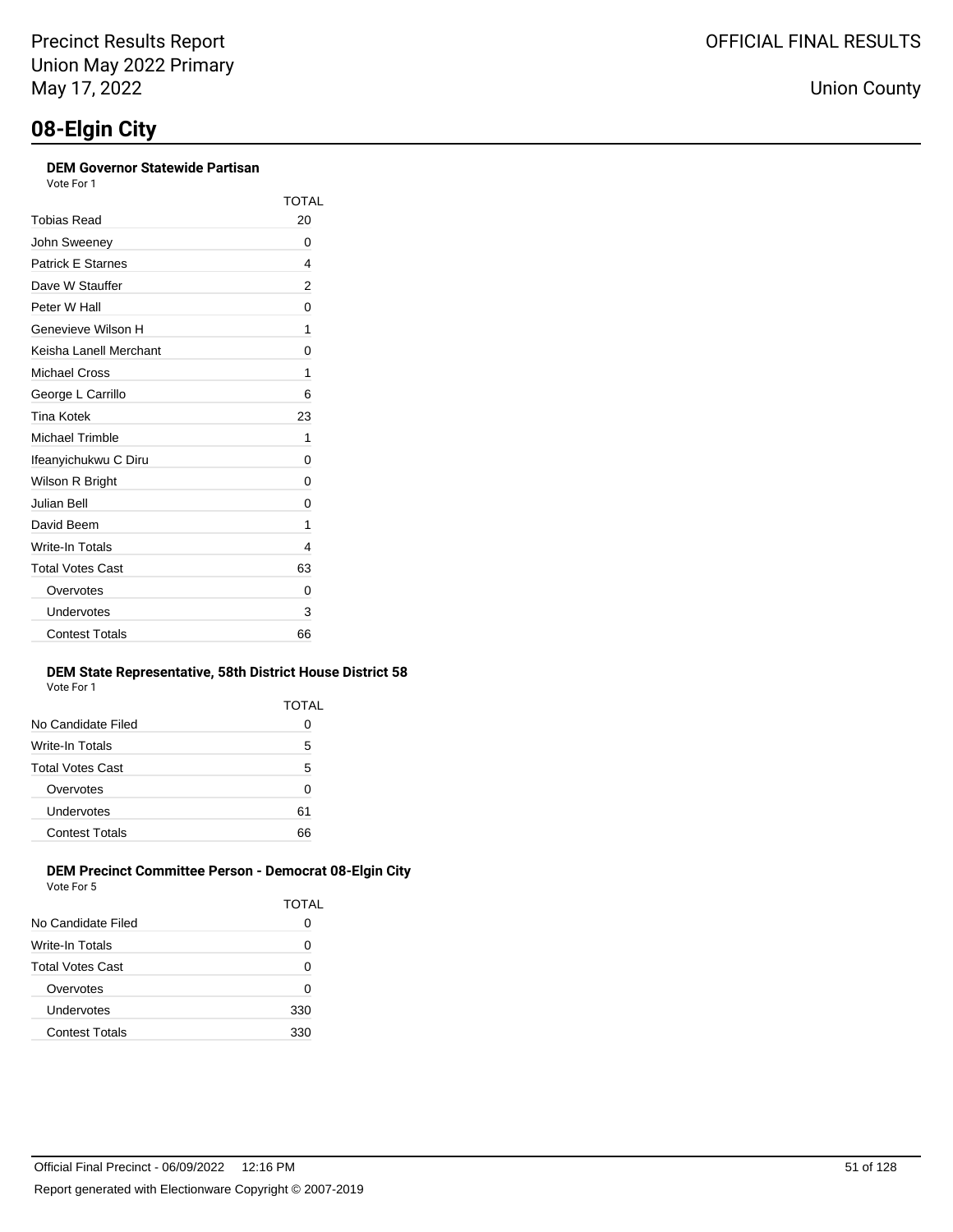## **08-Elgin City**

### **REP US Senator Federal** Vote For 1

|                           | TOTAL |
|---------------------------|-------|
| Darin Harbick             | 67    |
| Sam Palmer                | 67    |
| Jo Rae Perkins            | 59    |
| Christopher C Christensen | 17    |
| Ibra A Taher              | 4     |
| Robert M Fleming          | 10    |
| Jason Beebe               | 20    |
| Write-In Totals           | 2     |
| <b>Total Votes Cast</b>   | 246   |
| Overvotes                 | 0     |
| Undervotes                | 17    |
| <b>Contest Totals</b>     | 263   |

### **REP US Representative, 2nd District US Representative, 2nd District**

| Vote For |  |
|----------|--|
|          |  |

|                         | TOTAI |
|-------------------------|-------|
| Mark Cavener            | 60    |
| Katherine M Gallant     | 13    |
| Cliff S Bentz           | 177   |
| Write-In Totals         | 0     |
| <b>Total Votes Cast</b> | 250   |
| Overvotes               | 0     |
| Undervotes              | 13    |
| <b>Contest Totals</b>   |       |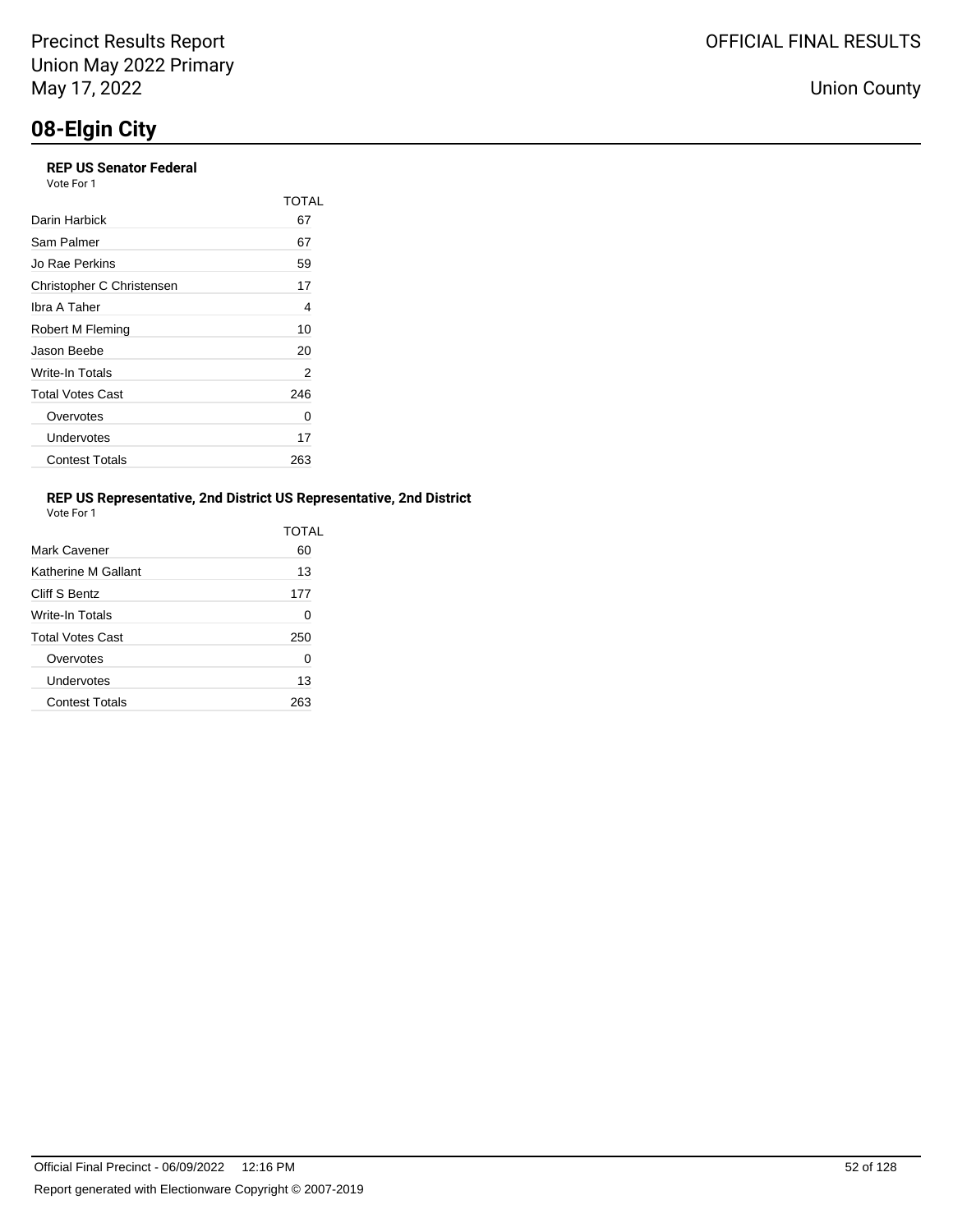### **REP Governor Statewide Partisan**

Vote For 1

|                          | <b>TOTAL</b> |
|--------------------------|--------------|
| Amber R Richardson       | 6            |
| <b>Bill Sizemore</b>     | 5            |
| Stefan G Strek (Stregoi) | 1            |
| Nick Hess                | 0            |
| John G Presco            | 0            |
| <b>Bud Pierce</b>        | 7            |
| Stan Pulliam             | 35           |
| Kerry McQuisten          | 99           |
| <b>Tim McCloud</b>       | 1            |
| <b>Brandon C Merritt</b> | 0            |
| <b>Reed Christensen</b>  | 2            |
| Jessica Gomez            | 0            |
| Marc Thielman            | 13           |
| <b>Bob Tiernan</b>       | 36           |
| Christine Drazan         | 43           |
| <b>Court Boice</b>       | 0            |
| <b>Bridget Barton</b>    | 9            |
| Raymond Baldwin          | 0            |
| David A Burch            | 0            |
| Write-In Totals          | 4            |
| <b>Total Votes Cast</b>  | 261          |
| Overvotes                | 0            |
| Undervotes               | 2            |
| <b>Contest Totals</b>    | 263          |

### **REP State Representative, 58th District House District 58** Vote For 1

|                         | TOTAL |
|-------------------------|-------|
| Bobby Levy              | 222   |
| Skye Farnam             | 20    |
| Write-In Totals         | 3     |
| <b>Total Votes Cast</b> | 245   |
| Overvotes               | 1     |
| Undervotes              | 17    |
| <b>Contest Totals</b>   |       |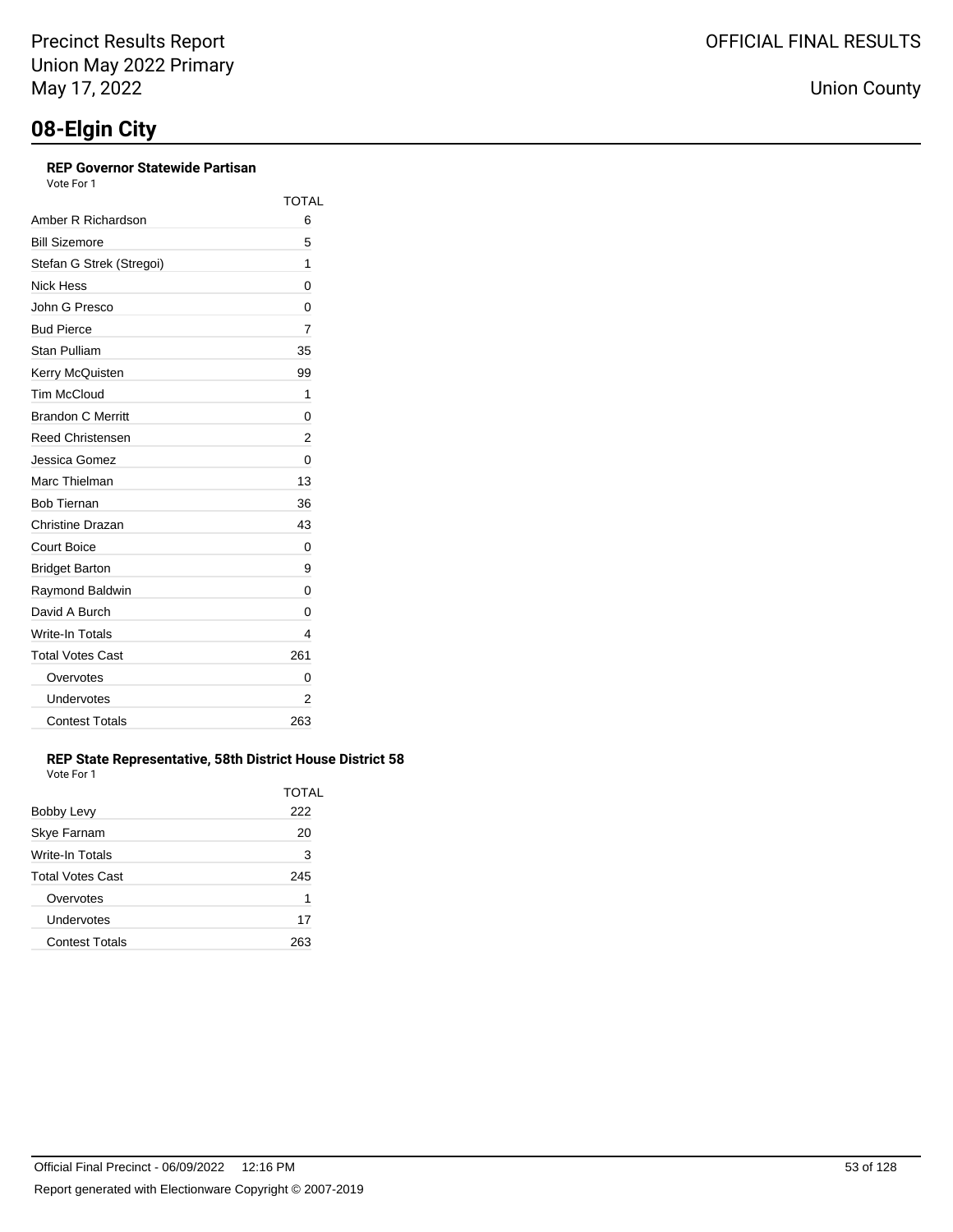### **REP Precinct Committee Person - Republican 08-Elgin City** Vote For 5

|                         | TOTAL |
|-------------------------|-------|
| Allan L Duffy           | 185   |
| Michelle J Duffy        | 162   |
| Write-In Totals         | 50    |
| <b>Total Votes Cast</b> | 397   |
| Overvotes               | 5     |
| Undervotes              | 913   |
| <b>Contest Totals</b>   | 1,315 |
|                         |       |

#### **Commissioner of the Bureau of Labor and Industries Statewide Nonpartisan** Vote For 1

|                         | TOTAL |
|-------------------------|-------|
| Christina E Stephenson  | 76    |
| Cheri Helt              | 97    |
| Chris Henry             | 14    |
| Robert Neuman           | 25    |
| Casey M Kulla           | 52    |
| <b>Brent T Barker</b>   | 49    |
| Aaron R Baca            | 6     |
| Write-In Totals         | 6     |
| <b>Total Votes Cast</b> | 325   |
| Overvotes               | 0     |
| Undervotes              | 51    |
| <b>Contest Totals</b>   | 376   |

### **Judge of the Supreme Court, Position 6 Statewide Nonpartisan** Vote For 1

| Roger J DeHoog          | TOTAL<br>252 |
|-------------------------|--------------|
| Write-In Totals         | 9            |
| <b>Total Votes Cast</b> | 261          |
| Overvotes               | 0            |
| Undervotes              | 115          |
| <b>Contest Totals</b>   | 376          |

### **Judge of the Court of Appeals, Position 3 Statewide Nonpartisan** Vote For 1

|                         | TOTAL |
|-------------------------|-------|
| Darleen Ortega          | 132   |
| Vance Day               | 200   |
| Write-In Totals         | 0     |
| <b>Total Votes Cast</b> | 332   |
| Overvotes               | 1     |
| Undervotes              | 43    |
| <b>Contest Totals</b>   | 376   |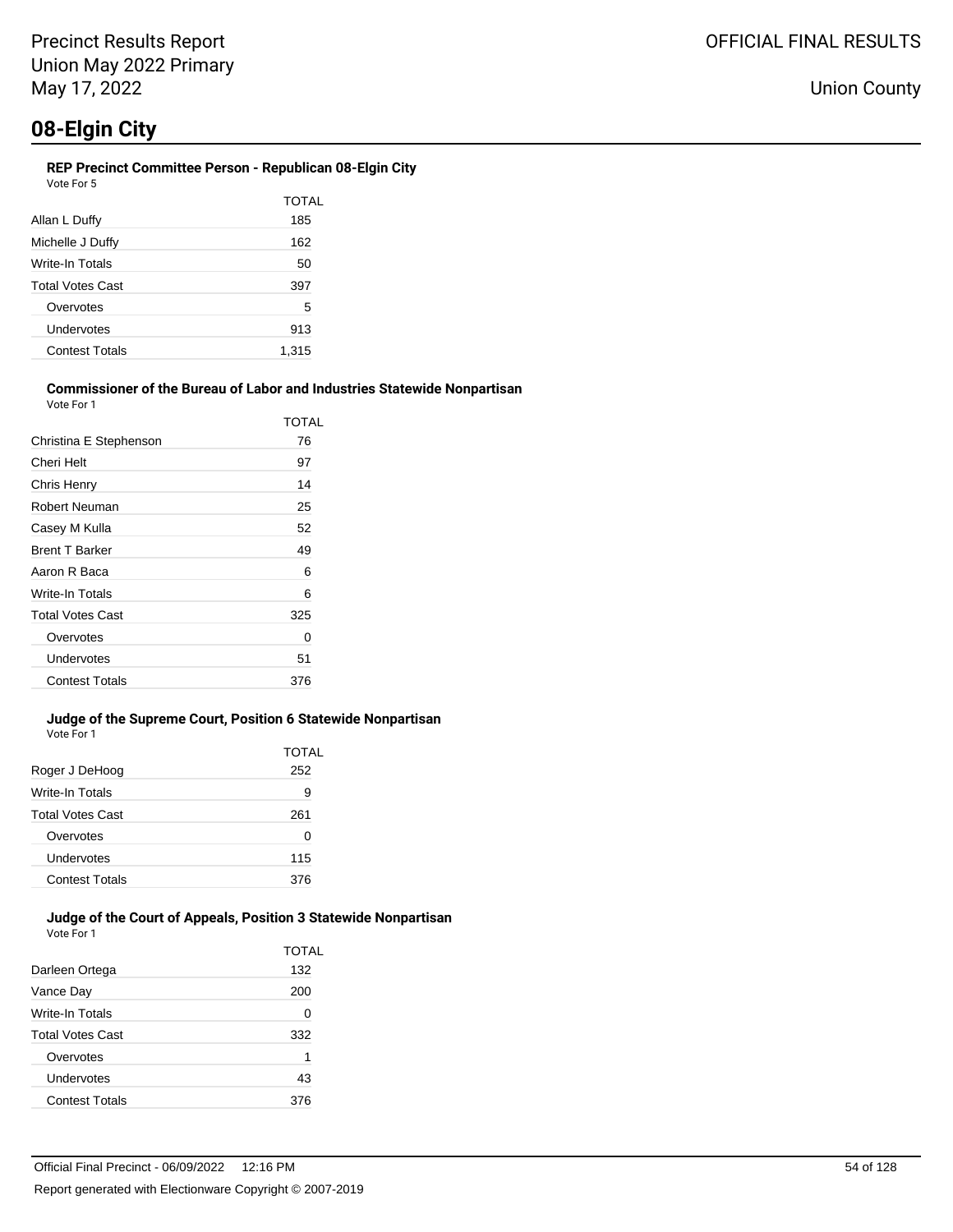### **Judge of the Court of Appeals, Position 5 Statewide Nonpartisan** Vote For 1

| Scott A Shorr           | TOTAL<br>257 |
|-------------------------|--------------|
| Write-In Totals         | 10           |
| <b>Total Votes Cast</b> | 267          |
| Overvotes               | O            |
| Undervotes              | 109          |
| <b>Contest Totals</b>   | 376          |

### **Judge of the Court of Appeals, Position 8 Statewide Nonpartisan** Vote For 1

| Ramón A Pagán           | TOTAL<br>246 |
|-------------------------|--------------|
|                         |              |
| Write-In Totals         | 9            |
| <b>Total Votes Cast</b> | 255          |
| Overvotes               | 0            |
| Undervotes              | 121          |
| <b>Contest Totals</b>   | 376          |

### **District Attorney, Union County District Attorney, Union County** Vote For 1

| Kelsie McDaniel         | TOTAL<br>260 |
|-------------------------|--------------|
| Write-In Totals         | 29           |
| <b>Total Votes Cast</b> | 289          |
| Overvotes               | 1            |
| <b>Undervotes</b>       | 86           |
| <b>Contest Totals</b>   | 376          |

### **Commissioner, Pos #1 UNION COUNTY**

Vote For 1

|                         | TOTAL |
|-------------------------|-------|
| Paul Anderes            | 224   |
| Lisa Hill               | 122   |
| Write-In Totals         | 2     |
| <b>Total Votes Cast</b> | 348   |
| Overvotes               | ∩     |
| Undervotes              | 28    |
| <b>Contest Totals</b>   | 376   |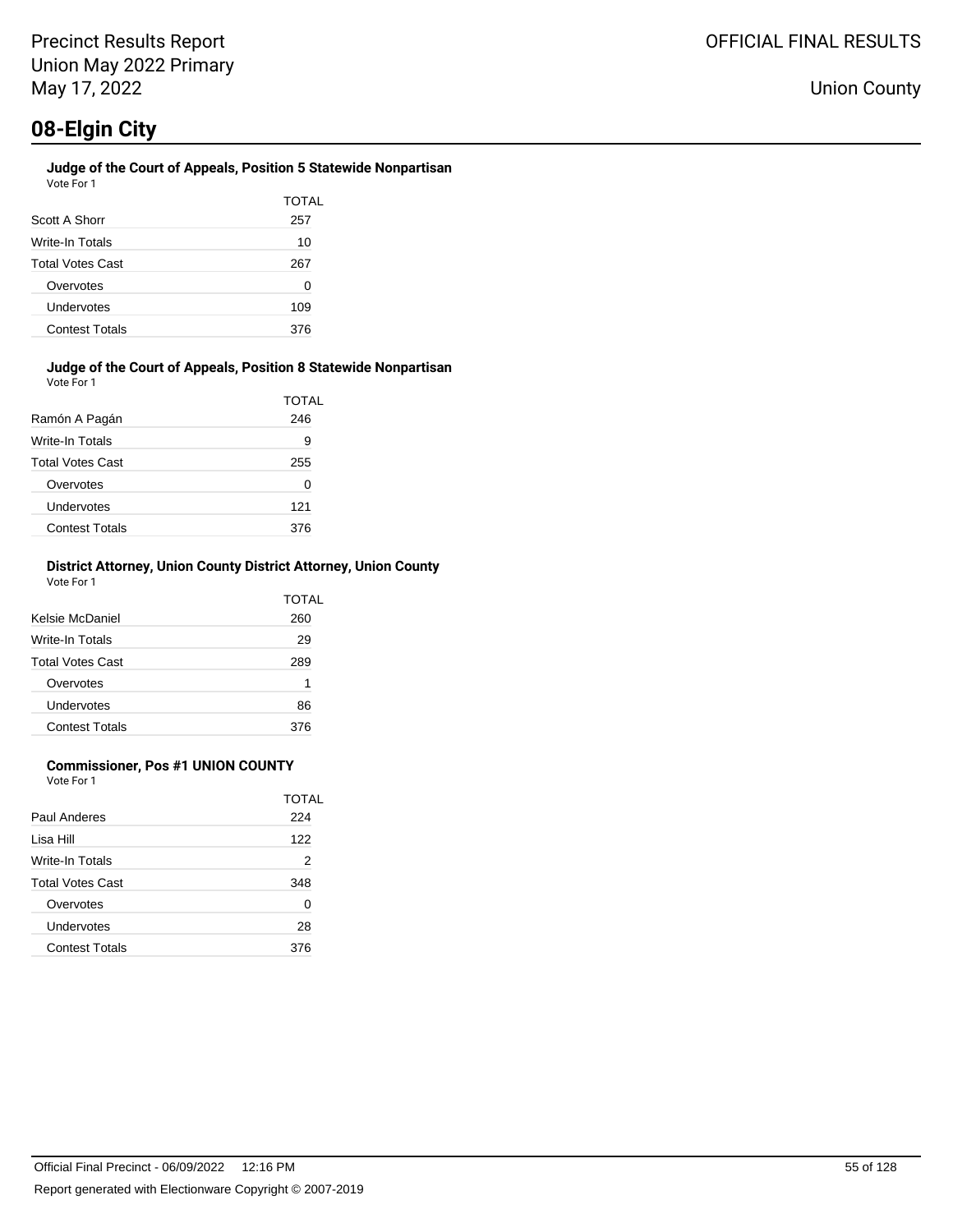### **Commissioner, Pos #2 UNION COUNTY**

| Vote For 1 |  |
|------------|--|
|            |  |

|                         | TOTAL |
|-------------------------|-------|
| R Matthew Scarfo        | 281   |
| Write-In Totals         | 2     |
| <b>Total Votes Cast</b> | 283   |
| Overvotes               | 0     |
| Undervotes              | 93    |
| <b>Contest Totals</b>   | 376   |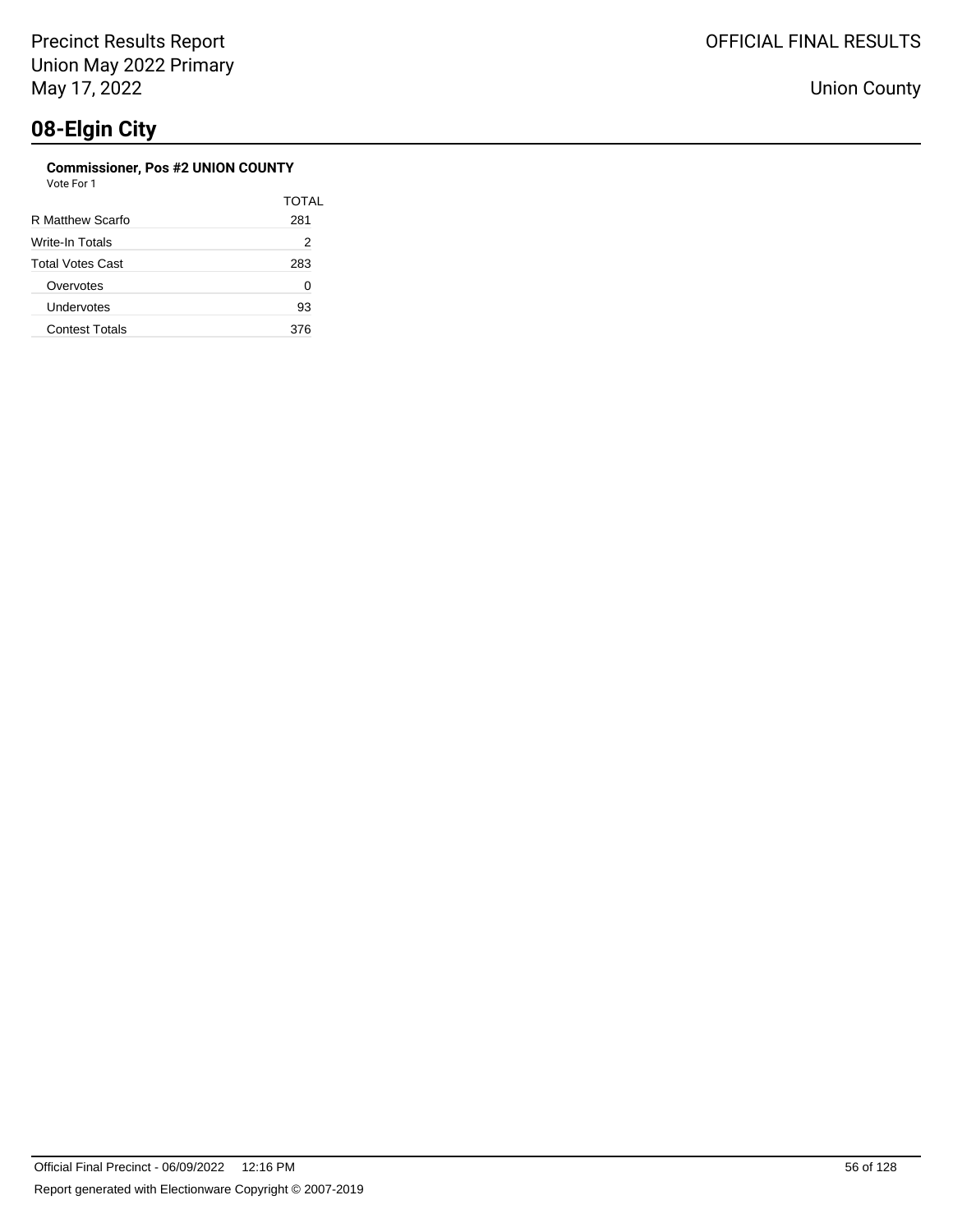### **09-Elgin Rural**

| <b>Statistics</b>               | <b>TOTAL</b> |
|---------------------------------|--------------|
| Registered Voters - Total       | 0            |
| Registered Voters - Democrat    | 0            |
| Registered Voters - Republican  | 0            |
| Registered Voters - NonPartisan | 0            |
| Ballots Cast - Total            | 343          |
| Ballots Cast - Democrat         | 47           |
| Ballots Cast - Republican       | 253          |
| Ballots Cast - NonPartisan      | 43           |
| Ballots Cast - Blank            | 0            |
| Voter Turnout - Total           | $0.00\%$     |
| Voter Turnout - Democrat        | $0.00\%$     |
| Voter Turnout - Republican      | $0.00\%$     |
| Voter Turnout - NonPartisan     | $0.00\%$     |

### **DEM US Senator Federal**

Vote For 1

|                         | TOTAL |
|-------------------------|-------|
| Ron Wyden               | 37    |
| <b>Brent Thompson</b>   | 5     |
| William F Barlow III    | 5     |
| Write-In Totals         | 0     |
| <b>Total Votes Cast</b> | 47    |
| Overvotes               | 0     |
| Undervotes              | 0     |
| <b>Contest Totals</b>   |       |
|                         |       |

### **DEM US Representative, 2nd District US Representative, 2nd District** Vote For 1

| Adam Prine              | TOTAL<br>9 |
|-------------------------|------------|
| Joe Yetter              | 23         |
| Write-In Totals         | 0          |
| <b>Total Votes Cast</b> | 32         |
| Overvotes               | 0          |
| Undervotes              | 15         |
| <b>Contest Totals</b>   | 47         |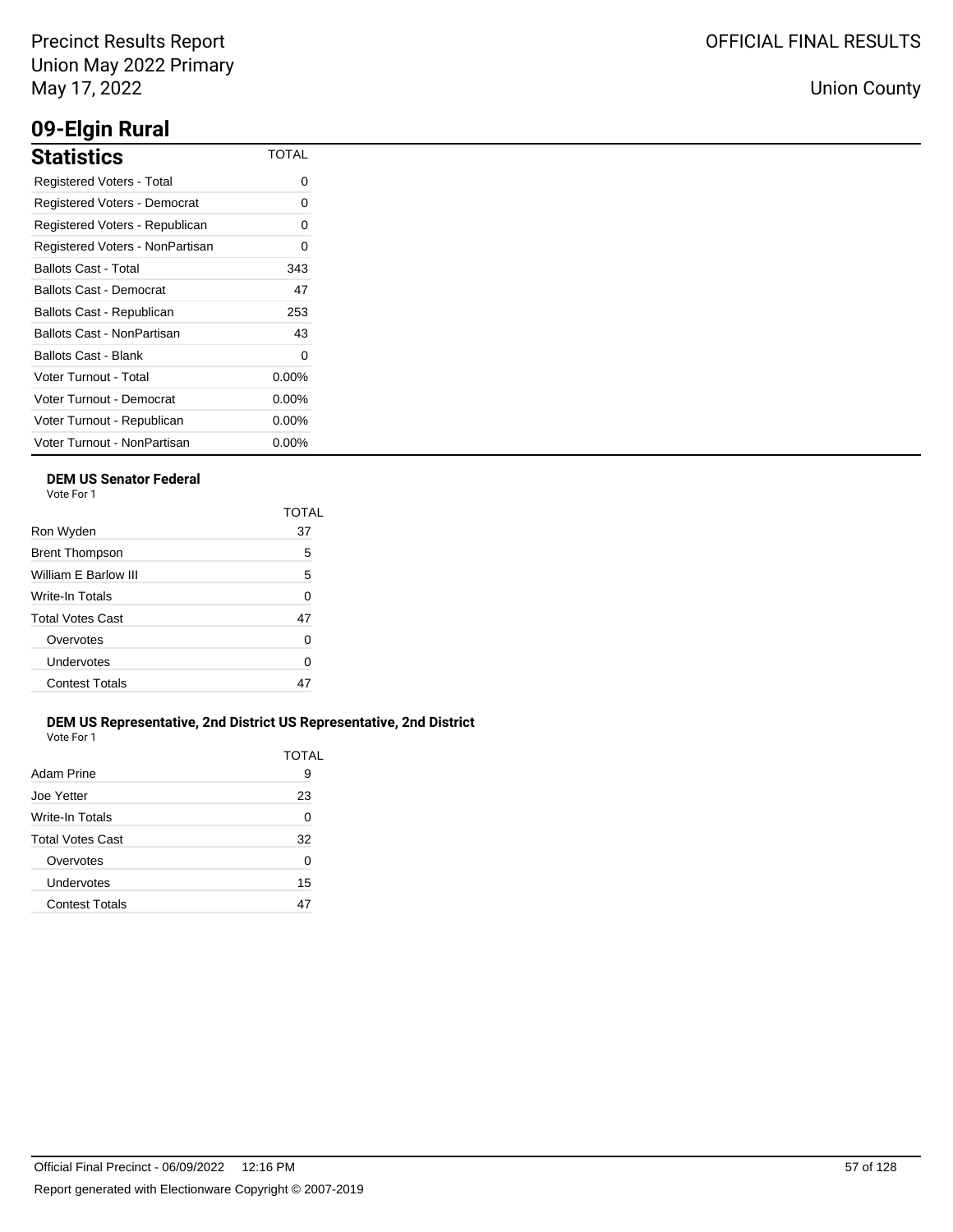### **DEM Governor Statewide Partisan**

| Vote For 1 |  |
|------------|--|
|            |  |

|                          | TOTAL |
|--------------------------|-------|
| Tobias Read              | 14    |
| John Sweeney             | 0     |
| <b>Patrick E Starnes</b> | 5     |
| Dave W Stauffer          | 0     |
| Peter W Hall             | 0     |
| Genevieve Wilson H       | 0     |
| Keisha I anell Merchant  | 0     |
| Michael Cross            | 0     |
| George L Carrillo        | 2     |
| <b>Tina Kotek</b>        | 16    |
| <b>Michael Trimble</b>   | 0     |
| Ifeanyichukwu C Diru     | 0     |
| Wilson R Bright          | 0     |
| Julian Bell              | 0     |
| David Beem               | 2     |
| Write-In Totals          | 3     |
| <b>Total Votes Cast</b>  | 42    |
| Overvotes                | 0     |
| Undervotes               | 5     |
| <b>Contest Totals</b>    | 47    |

### **DEM State Representative, 58th District House District 58** Vote For 1

|                       | TOTAL |
|-----------------------|-------|
| No Candidate Filed    | 0     |
| Write-In Totals       | 1     |
| Total Votes Cast      | 1     |
| Overvotes             | 0     |
| Undervotes            | 46    |
| <b>Contest Totals</b> | 47    |
|                       |       |

### **DEM Precinct Committee Person - Democrat 09-Elgin Rural** Vote For 3

|                         | TOTAL |
|-------------------------|-------|
| No Candidate Filed      | 0     |
| Write-In Totals         | 1     |
| <b>Total Votes Cast</b> | 1     |
| Overvotes               | 0     |
| Undervotes              | 140   |
| <b>Contest Totals</b>   | 141   |
|                         |       |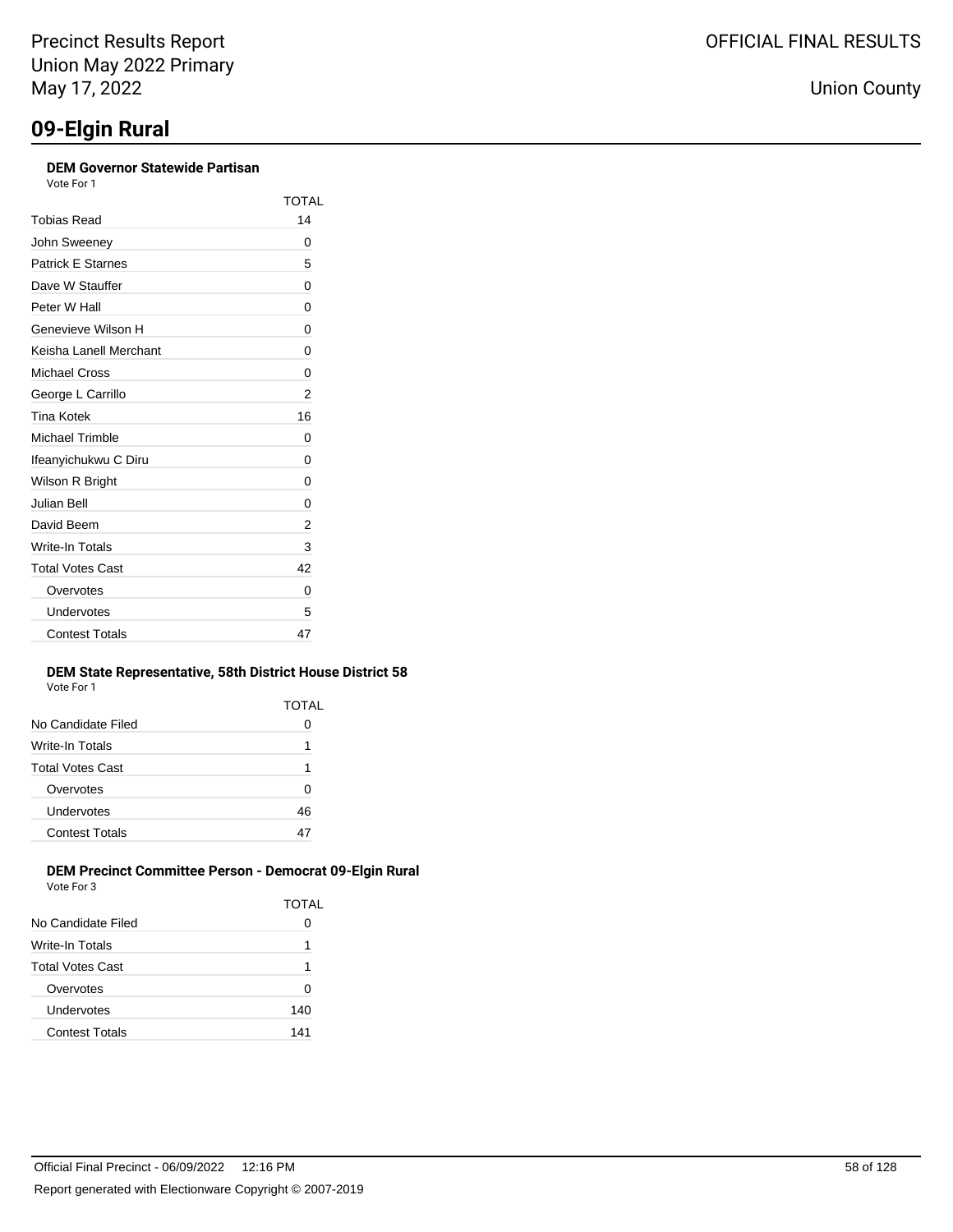## **09-Elgin Rural**

| <b>REP US Senator Federal</b><br>Vote For 1 |       |
|---------------------------------------------|-------|
|                                             | TOTAI |
| Darin Harbick                               | 76    |
| Sam Palmer                                  | 36    |
| Jo Rae Perkins                              | 64    |
| Christopher C Christensen                   | 18    |
| Ibra A Taher                                | 2     |
| Robert M Fleming                            | 8     |
| Jason Beebe                                 | 25    |
| Write-In Totals                             | 1     |
| <b>Total Votes Cast</b>                     | 230   |
| Overvotes                                   | O     |
| Undervotes                                  | 23    |
| <b>Contest Totals</b>                       | 253   |

### **REP US Representative, 2nd District US Representative, 2nd District**

| Vote For |  |
|----------|--|
|          |  |

|                         | TOTAI |
|-------------------------|-------|
| Mark Cavener            | 18    |
| Katherine M Gallant     | 10    |
| Cliff S Bentz           | 200   |
| Write-In Totals         | 0     |
| <b>Total Votes Cast</b> | 228   |
| Overvotes               | 0     |
| Undervotes              | 25    |
| <b>Contest Totals</b>   | 253   |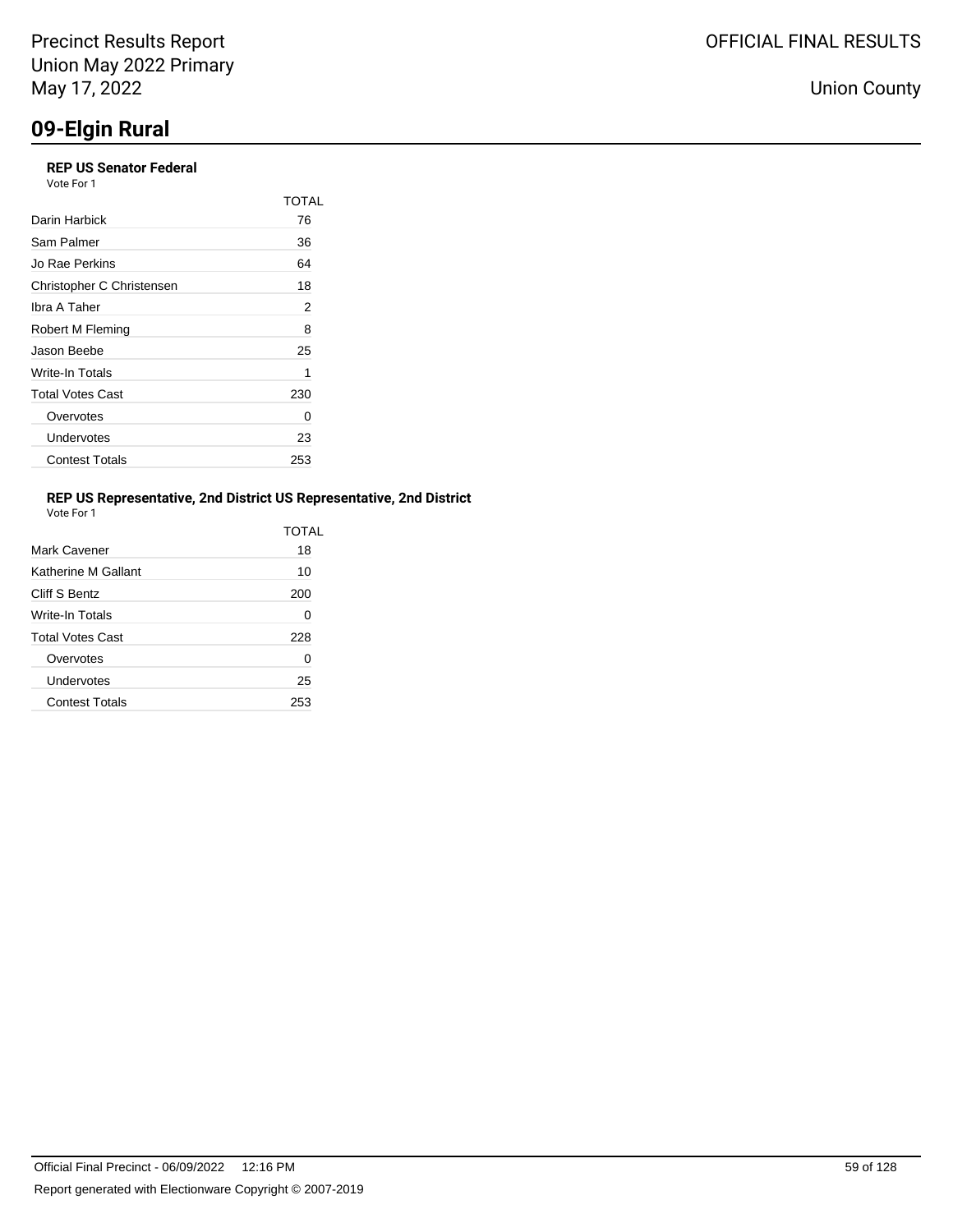### **REP Governor Statewide Partisan**

Vote For 1

|                          | <b>TOTAL</b> |
|--------------------------|--------------|
| Amber R Richardson       | 1            |
| <b>Bill Sizemore</b>     | 2            |
| Stefan G Strek (Stregoi) | 0            |
| Nick Hess                | 0            |
| John G Presco            | 0            |
| <b>Bud Pierce</b>        | 6            |
| Stan Pulliam             | 27           |
| Kerry McQuisten          | 96           |
| <b>Tim McCloud</b>       | 0            |
| <b>Brandon C Merritt</b> | 1            |
| <b>Reed Christensen</b>  | 2            |
| Jessica Gomez            | 2            |
| Marc Thielman            | 8            |
| <b>Bob Tiernan</b>       | 39           |
| Christine Drazan         | 49           |
| <b>Court Boice</b>       | 0            |
| <b>Bridget Barton</b>    | 16           |
| Raymond Baldwin          | 0            |
| David A Burch            | 0            |
| Write-In Totals          | 0            |
| <b>Total Votes Cast</b>  | 249          |
| Overvotes                | 2            |
| Undervotes               | 2            |
| <b>Contest Totals</b>    | 253          |

### **REP State Representative, 58th District House District 58** Vote For 1

|                         | TOTAL |
|-------------------------|-------|
| Bobby Levy              | 219   |
| Skye Farnam             | 17    |
| Write-In Totals         | 0     |
| <b>Total Votes Cast</b> | 236   |
| Overvotes               | 0     |
| Undervotes              | 17    |
| <b>Contest Totals</b>   | 253   |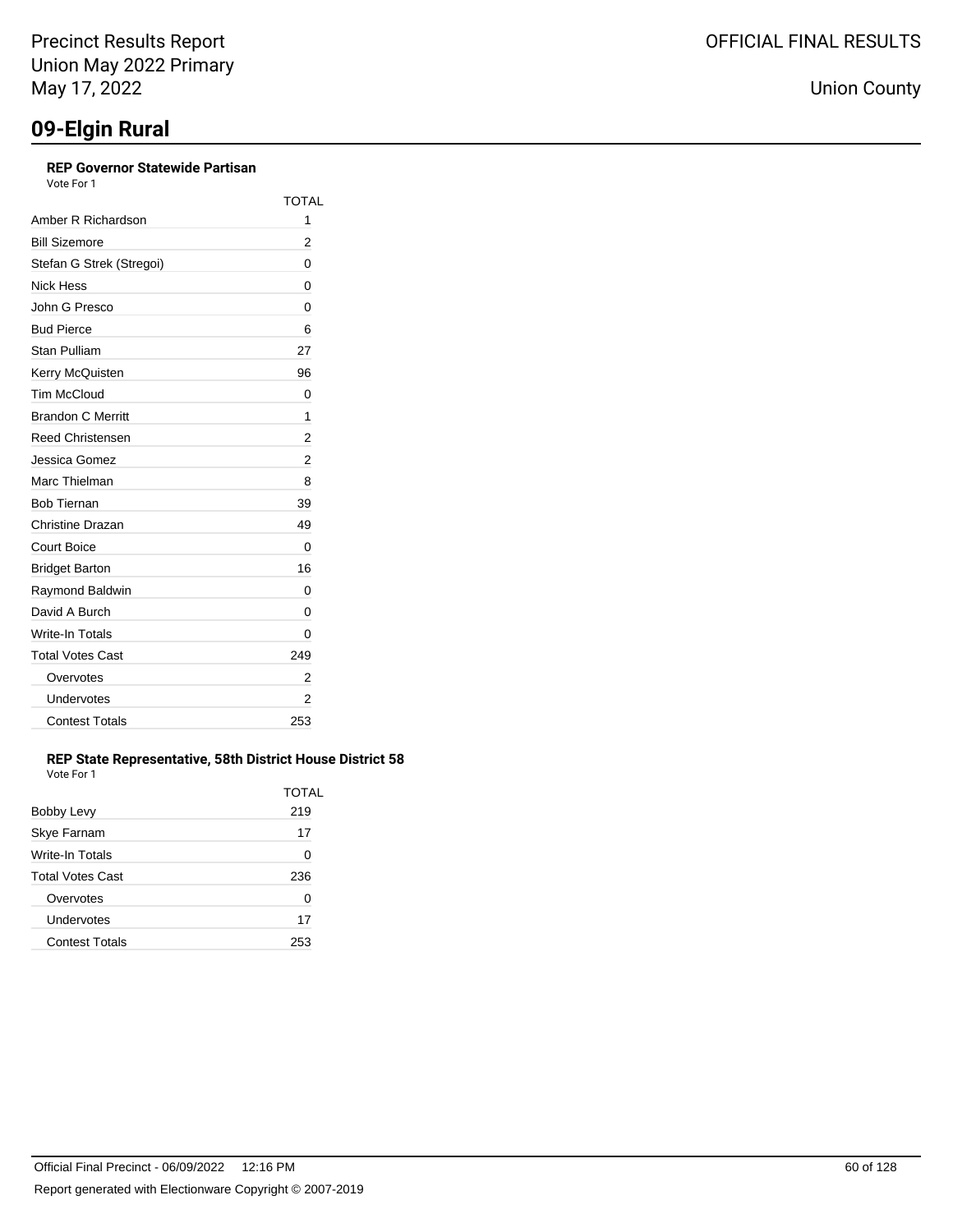### **REP Precinct Committee Person - Republican 09-Elgin Rural**

| TOTAL |  |
|-------|--|
| 176   |  |
| 166   |  |
| 6     |  |
| 348   |  |
| 0     |  |
| 411   |  |
| 759   |  |
|       |  |

#### **Commissioner of the Bureau of Labor and Industries Statewide Nonpartisan** Vote For 1

| Christina E Stephenson<br>52<br>Cheri Helt<br>90<br>Chris Henry<br>8<br>Robert Neuman<br>12<br>Casey M Kulla<br>68<br><b>Brent T Barker</b><br>29<br>Aaron R Baca<br>4<br>Write-In Totals<br>2<br><b>Total Votes Cast</b><br>265<br>Overvotes<br>Ω<br>Undervotes<br>78<br><b>Contest Totals</b><br>343 | TOTAL |
|--------------------------------------------------------------------------------------------------------------------------------------------------------------------------------------------------------------------------------------------------------------------------------------------------------|-------|
|                                                                                                                                                                                                                                                                                                        |       |
|                                                                                                                                                                                                                                                                                                        |       |
|                                                                                                                                                                                                                                                                                                        |       |
|                                                                                                                                                                                                                                                                                                        |       |
|                                                                                                                                                                                                                                                                                                        |       |
|                                                                                                                                                                                                                                                                                                        |       |
|                                                                                                                                                                                                                                                                                                        |       |
|                                                                                                                                                                                                                                                                                                        |       |
|                                                                                                                                                                                                                                                                                                        |       |
|                                                                                                                                                                                                                                                                                                        |       |
|                                                                                                                                                                                                                                                                                                        |       |
|                                                                                                                                                                                                                                                                                                        |       |

#### **Judge of the Supreme Court, Position 6 Statewide Nonpartisan** Vote For 1

|                         | <b>TOTAL</b> |
|-------------------------|--------------|
| Roger J DeHoog          | 177          |
| Write-In Totals         | 4            |
| <b>Total Votes Cast</b> | 181          |
| Overvotes               | 0            |
| Undervotes              | 162          |
| <b>Contest Totals</b>   | 343          |

#### **Judge of the Court of Appeals, Position 3 Statewide Nonpartisan** Vote For 1

| Darleen Ortega          | TOTAL<br>79 |
|-------------------------|-------------|
| Vance Day               | 174         |
| Write-In Totals         | 2           |
| <b>Total Votes Cast</b> | 255         |
| Overvotes               | 0           |
| Undervotes              | 88          |
| <b>Contest Totals</b>   | 343         |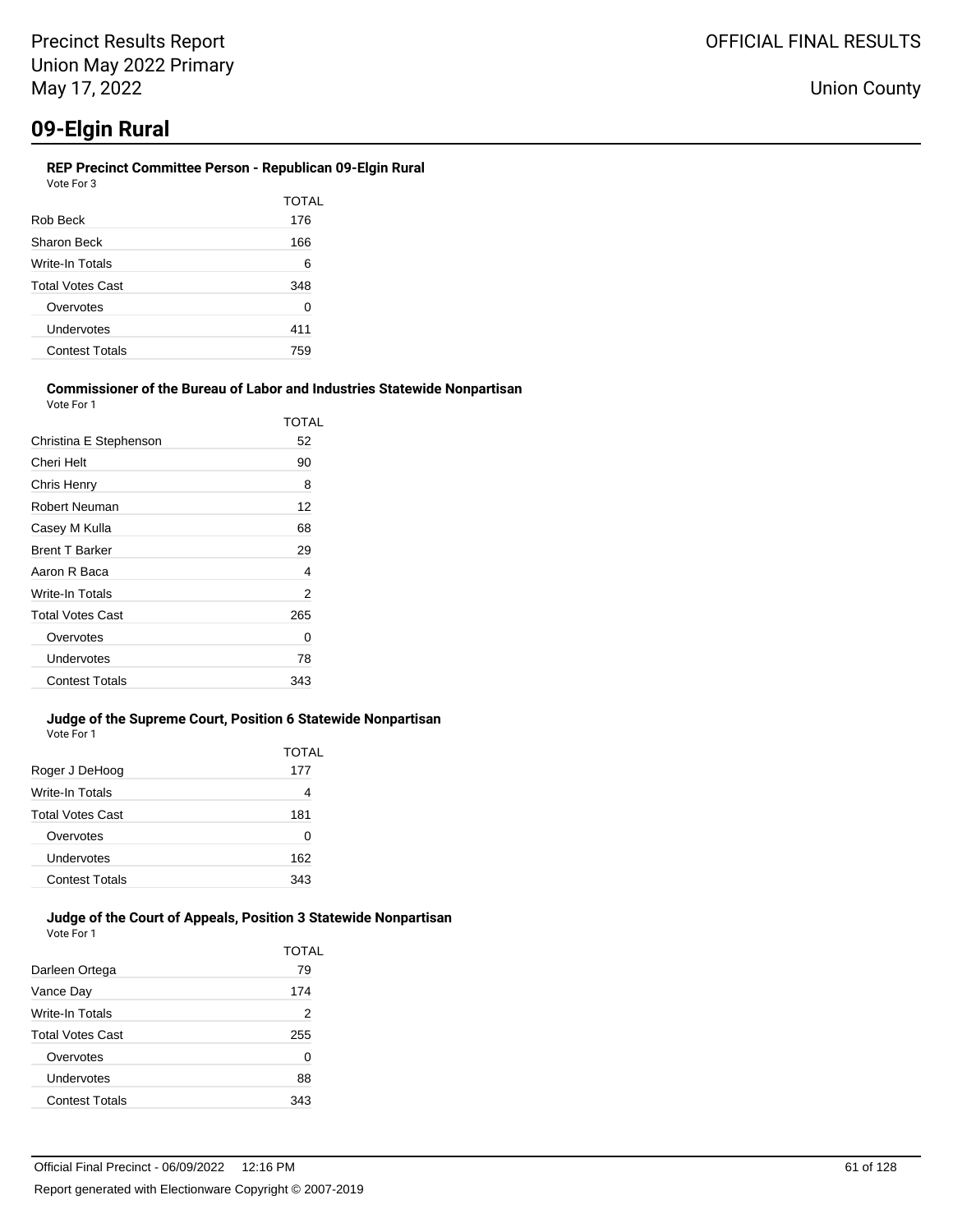#### **Judge of the Court of Appeals, Position 5 Statewide Nonpartisan** Vote For 1

|                         | TOTAL |
|-------------------------|-------|
| Scott A Shorr           | 180   |
| Write-In Totals         | 5     |
| <b>Total Votes Cast</b> | 185   |
| Overvotes               | O     |
| Undervotes              | 158   |
| <b>Contest Totals</b>   | 343   |

### **Judge of the Court of Appeals, Position 8 Statewide Nonpartisan** Vote For 1

| Ramón A Pagán           | TOTAL<br>173 |
|-------------------------|--------------|
| Write-In Totals         |              |
| <b>Total Votes Cast</b> | 180          |
| Overvotes               | 0            |
| Undervotes              | 163          |
| <b>Contest Totals</b>   | 343          |

### **District Attorney, Union County District Attorney, Union County** Vote For 1

| Kelsie McDaniel         | TOTAL<br>210 |
|-------------------------|--------------|
| Write-In Totals         |              |
| <b>Total Votes Cast</b> | 217          |
| Overvotes               | 0            |
| <b>Undervotes</b>       | 126          |
| <b>Contest Totals</b>   | 343          |

### **Commissioner, Pos #1 UNION COUNTY**

Vote For 1

|                         | TOTAL |
|-------------------------|-------|
| Paul Anderes            | 219   |
| Lisa Hill               | 82    |
| Write-In Totals         | 0     |
| <b>Total Votes Cast</b> | 301   |
| Overvotes               | 1     |
| Undervotes              | 41    |
| <b>Contest Totals</b>   | 343   |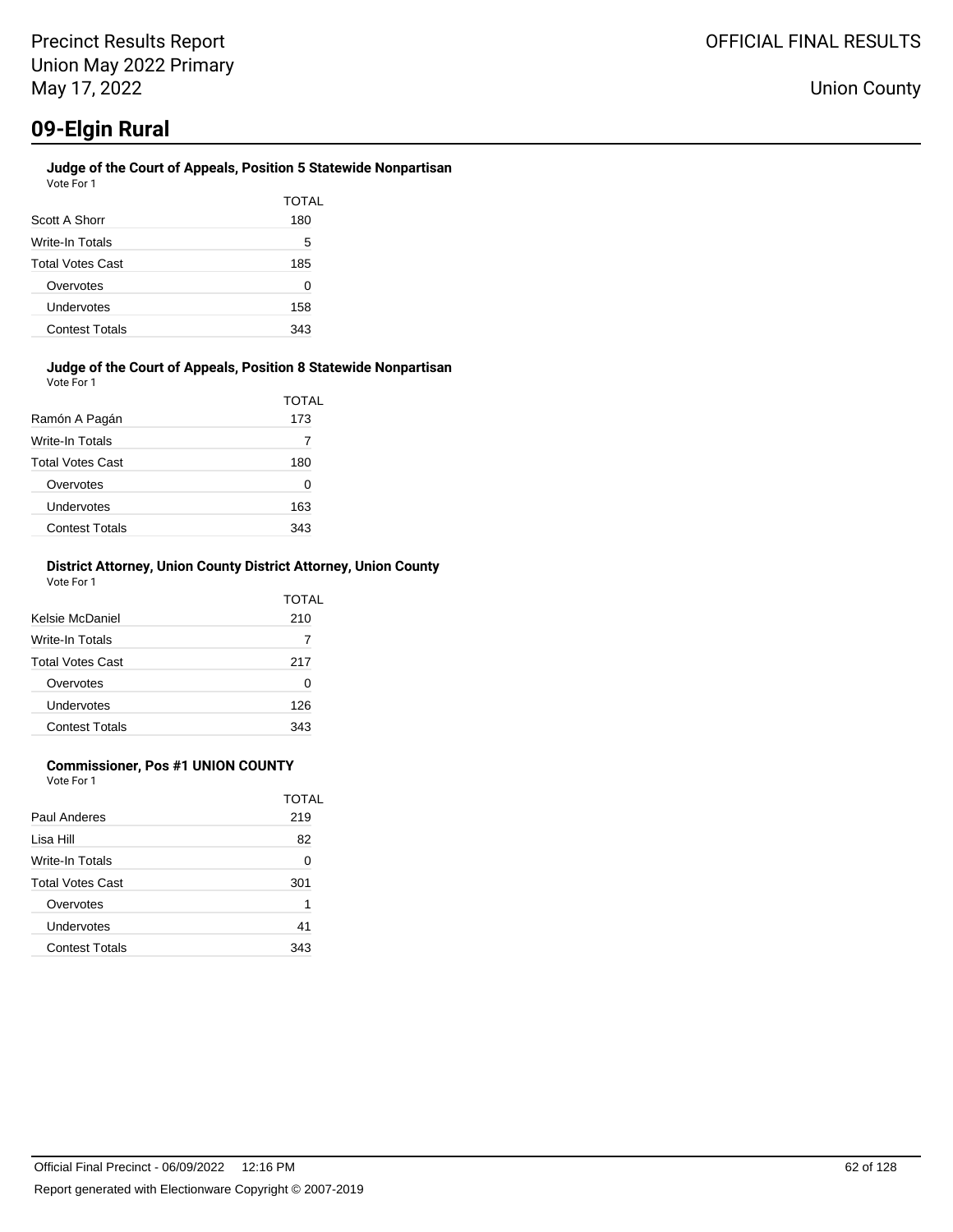#### **Commissioner, Pos #2 UNION COUNTY** Vote For 1

| vue rui i               |       |
|-------------------------|-------|
|                         | TOTAL |
| R Matthew Scarfo        | 216   |
| Write-In Totals         | 1     |
| <b>Total Votes Cast</b> | 217   |
| Overvotes               | 0     |
| Undervotes              | 126   |
| <b>Contest Totals</b>   | 343   |
|                         |       |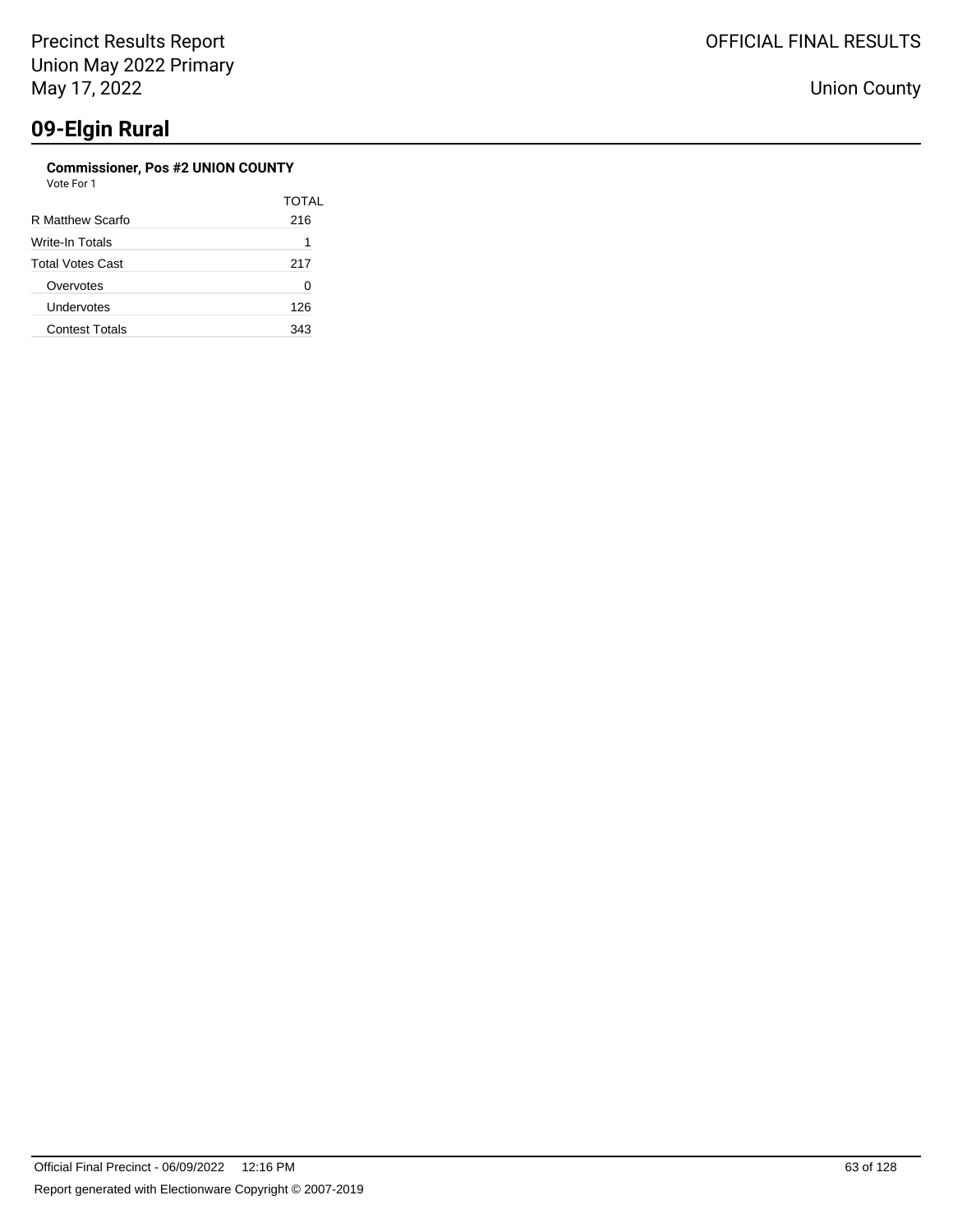## **10-Imb City**

| <b>Statistics</b>               | <b>TOTAL</b> |
|---------------------------------|--------------|
| Registered Voters - Total       | ი            |
| Registered Voters - Democrat    | 0            |
| Registered Voters - Republican  | 0            |
| Registered Voters - NonPartisan | ი            |
| <b>Ballots Cast - Total</b>     | 122          |
| Ballots Cast - Democrat         | 22           |
| Ballots Cast - Republican       | 88           |
| Ballots Cast - NonPartisan      | 12           |
| Ballots Cast - Blank            | 0            |
| Voter Turnout - Total           | $0.00\%$     |
| Voter Turnout - Democrat        | $0.00\%$     |
| Voter Turnout - Republican      | $0.00\%$     |
| Voter Turnout - NonPartisan     | $0.00\%$     |

### **DEM US Senator Federal**

Vote For 1

|                         | TOTAI |
|-------------------------|-------|
| Ron Wyden               | 18    |
| <b>Brent Thompson</b>   | 2     |
| William E Barlow III    | 1     |
| Write-In Totals         | 1     |
| <b>Total Votes Cast</b> | 22    |
| Overvotes               | 0     |
| Undervotes              | 0     |
| <b>Contest Totals</b>   | 22    |
|                         |       |

### **DEM US Representative, 2nd District US Representative, 2nd District** Vote For 1

| Adam Prine              | TOTAL<br>2 |
|-------------------------|------------|
|                         |            |
| Joe Yetter              | 12         |
| <b>Write-In Totals</b>  | 1          |
| <b>Total Votes Cast</b> | 15         |
| Overvotes               | U          |
| Undervotes              | 7          |
| <b>Contest Totals</b>   | 22         |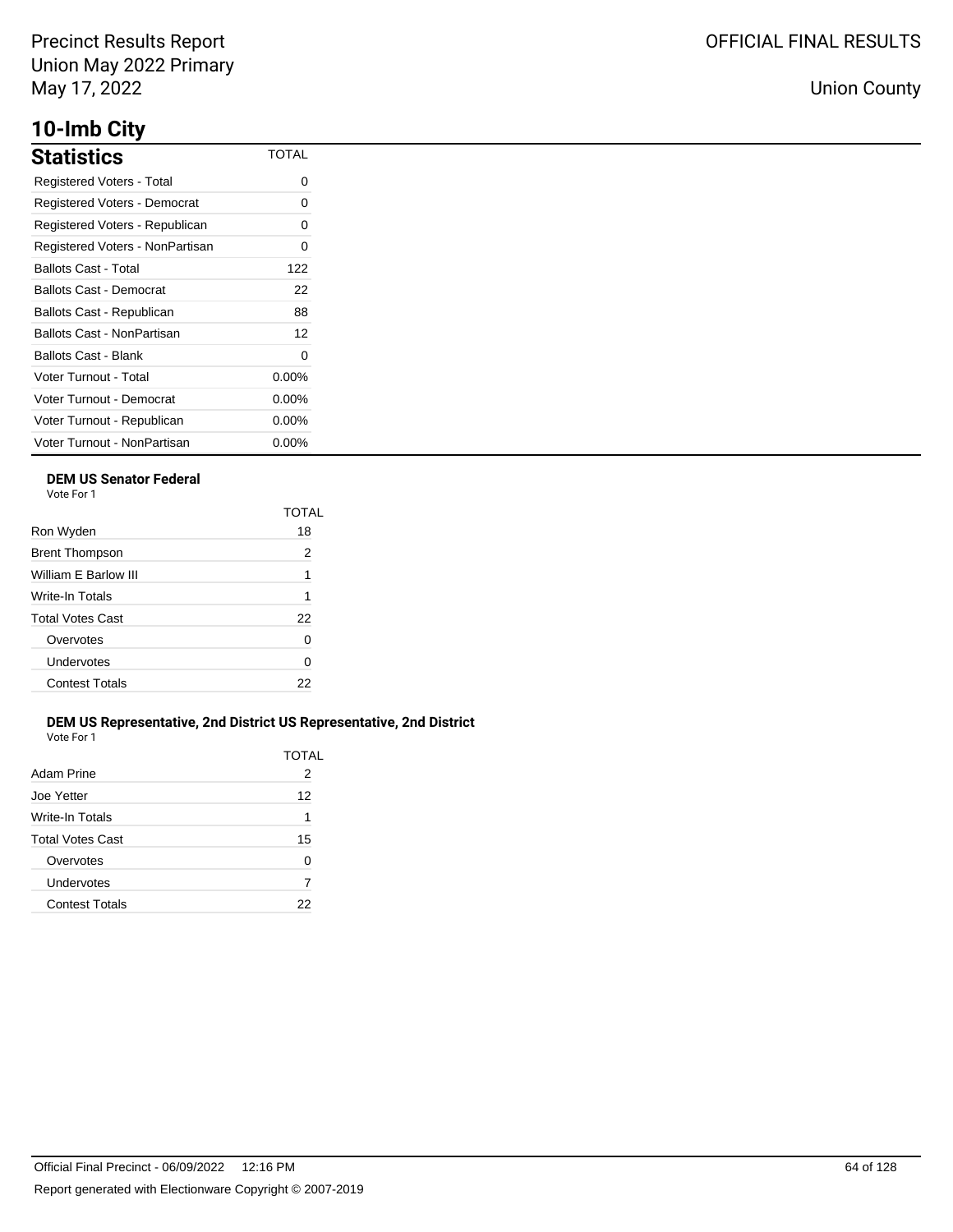### **DEM Governor Statewide Partisan**

Vote For 1

|                          | TOTAL |
|--------------------------|-------|
| Tobias Read              | 11    |
| John Sweeney             | 1     |
| <b>Patrick E Starnes</b> | 4     |
| Dave W Stauffer          | 0     |
| Peter W Hall             | 0     |
| Genevieve Wilson H       | 0     |
| Keisha Lanell Merchant   | 0     |
| Michael Cross            | 0     |
| George L Carrillo        | 0     |
| <b>Tina Kotek</b>        | 3     |
| Michael Trimble          | 0     |
| Ifeanyichukwu C Diru     | 0     |
| Wilson R Bright          | 0     |
| Julian Bell              | 1     |
| David Beem               | 1     |
| Write-In Totals          | 1     |
| <b>Total Votes Cast</b>  | 22    |
| Overvotes                | 0     |
| Undervotes               | 0     |
| <b>Contest Totals</b>    | 22    |

### **DEM State Representative, 58th District House District 58** Vote For 1

|                       | TOTAL |
|-----------------------|-------|
| No Candidate Filed    | O     |
| Write-In Totals       | 2     |
| Total Votes Cast      | 2     |
| Overvotes             | 0     |
| Undervotes            | 20    |
| <b>Contest Totals</b> | 22    |
|                       |       |

#### **DEM Precinct Committee Person - Democrat 10-Imb City** Vote For 2

| VULTE FUILLE          |       |
|-----------------------|-------|
|                       | TOTAL |
| Cheryl Campbell       | 13    |
| Brian Campbell        | 15    |
| Write-In Totals       | 4     |
| Total Votes Cast      | 32    |
| Overvotes             | 0     |
| Undervotes            | 12    |
| <b>Contest Totals</b> | 44    |
|                       |       |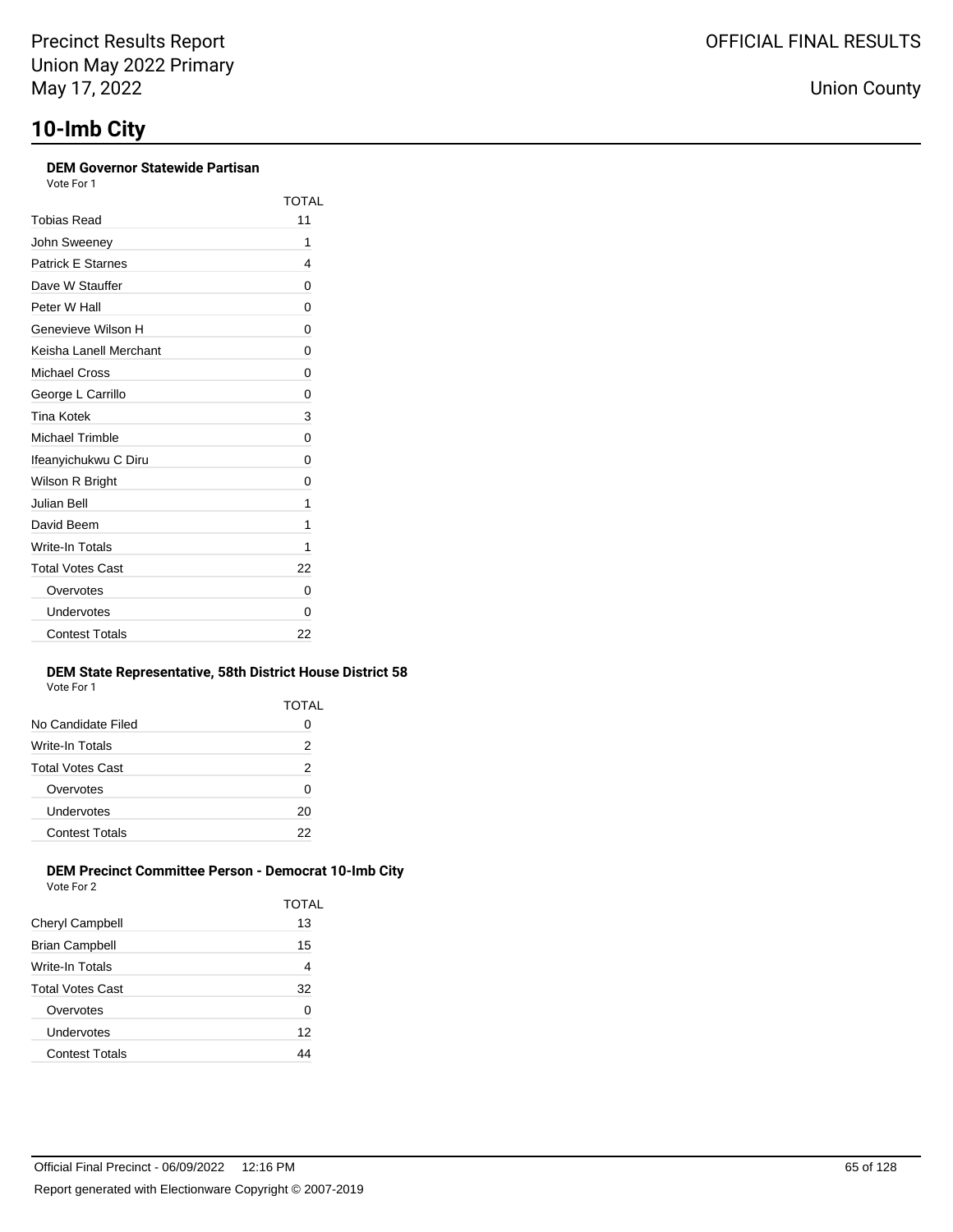### **REP US Senator Federal**

| Vote For 1 |  |
|------------|--|
|------------|--|

|                           | TOTAI |
|---------------------------|-------|
| Darin Harbick             | 35    |
| Sam Palmer                | 13    |
| Jo Rae Perkins            | 18    |
| Christopher C Christensen | 6     |
| Ibra A Taher              | 0     |
| Robert M Fleming          | 0     |
| Jason Beebe               | 13    |
| Write-In Totals           | 0     |
| <b>Total Votes Cast</b>   | 85    |
| Overvotes                 | 0     |
| Undervotes                | 3     |
| <b>Contest Totals</b>     | 88    |

### **REP US Representative, 2nd District US Representative, 2nd District**

| Vote For 1 |  |
|------------|--|
|            |  |

|                         | TOTAI |
|-------------------------|-------|
| Mark Cavener            | 10    |
| Katherine M Gallant     | 0     |
| Cliff S Bentz           | 73    |
| <b>Write-In Totals</b>  | 0     |
| <b>Total Votes Cast</b> | 83    |
| Overvotes               | ∩     |
| Undervotes              | 5     |
| <b>Contest Totals</b>   | 88    |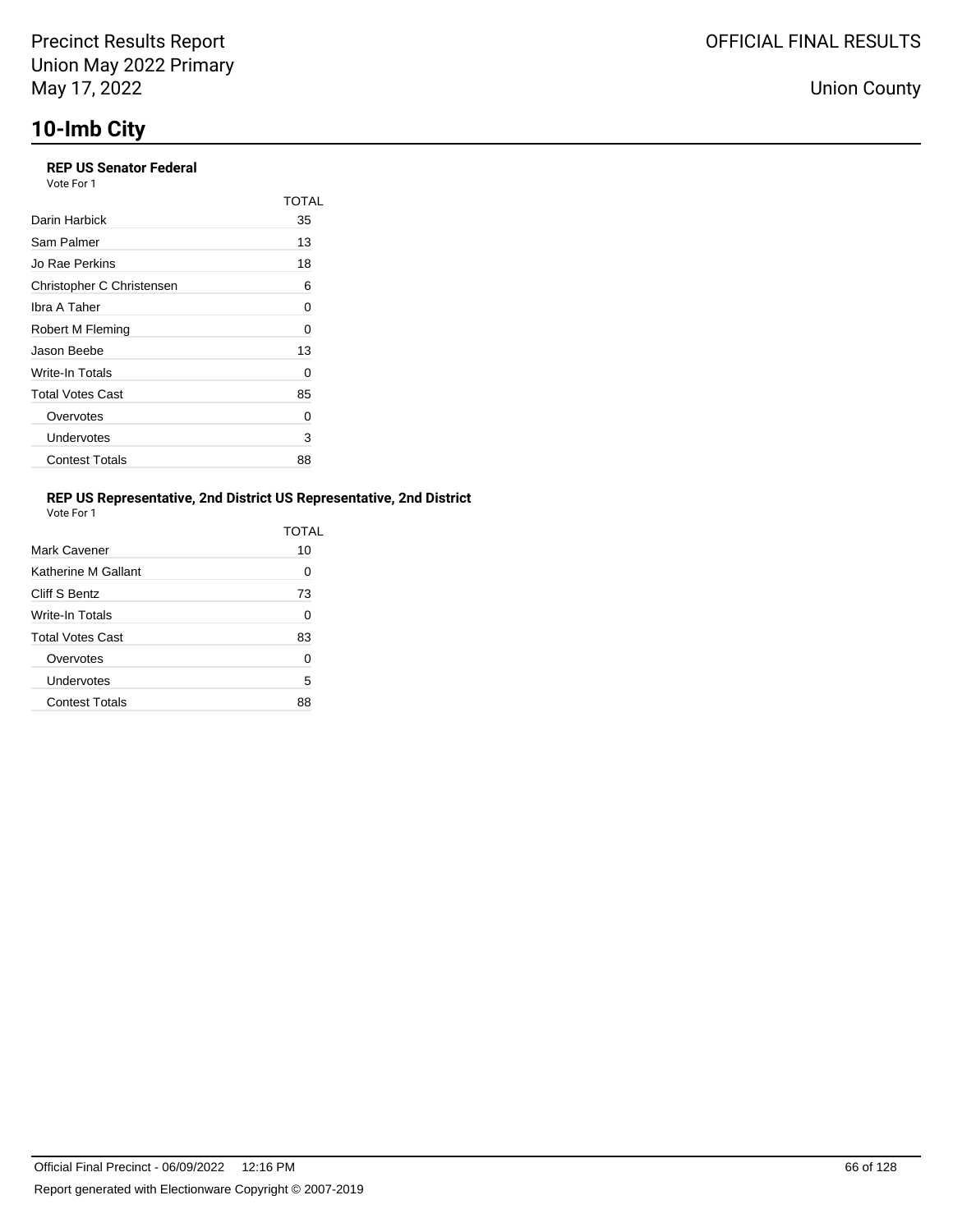### **REP Governor Statewide Partisan**

Vote For 1

|                          | <b>TOTAL</b> |
|--------------------------|--------------|
| Amber R Richardson       | 0            |
| <b>Bill Sizemore</b>     | 0            |
| Stefan G Strek (Stregoi) | 0            |
| Nick Hess                | 3            |
| John G Presco            | 0            |
| <b>Bud Pierce</b>        | 4            |
| Stan Pulliam             | 8            |
| Kerry McQuisten          | 40           |
| <b>Tim McCloud</b>       | 0            |
| <b>Brandon C Merritt</b> | 1            |
| <b>Reed Christensen</b>  | 0            |
| Jessica Gomez            | 0            |
| Marc Thielman            | 4            |
| <b>Bob Tiernan</b>       | 6            |
| Christine Drazan         | 17           |
| <b>Court Boice</b>       | 1            |
| <b>Bridget Barton</b>    | 3            |
| Raymond Baldwin          | 0            |
| David A Burch            | 0            |
| Write-In Totals          | 0            |
| <b>Total Votes Cast</b>  | 87           |
| Overvotes                | 0            |
| Undervotes               | 1            |
| <b>Contest Totals</b>    | 88           |

### **REP State Representative, 58th District House District 58** Vote For 1

| Bobby Levy              | TOTAL<br>74 |
|-------------------------|-------------|
| Skye Farnam             | 5           |
| Write-In Totals         | 2           |
| <b>Total Votes Cast</b> | 81          |
| Overvotes               | O           |
| Undervotes              | 7           |
| <b>Contest Totals</b>   |             |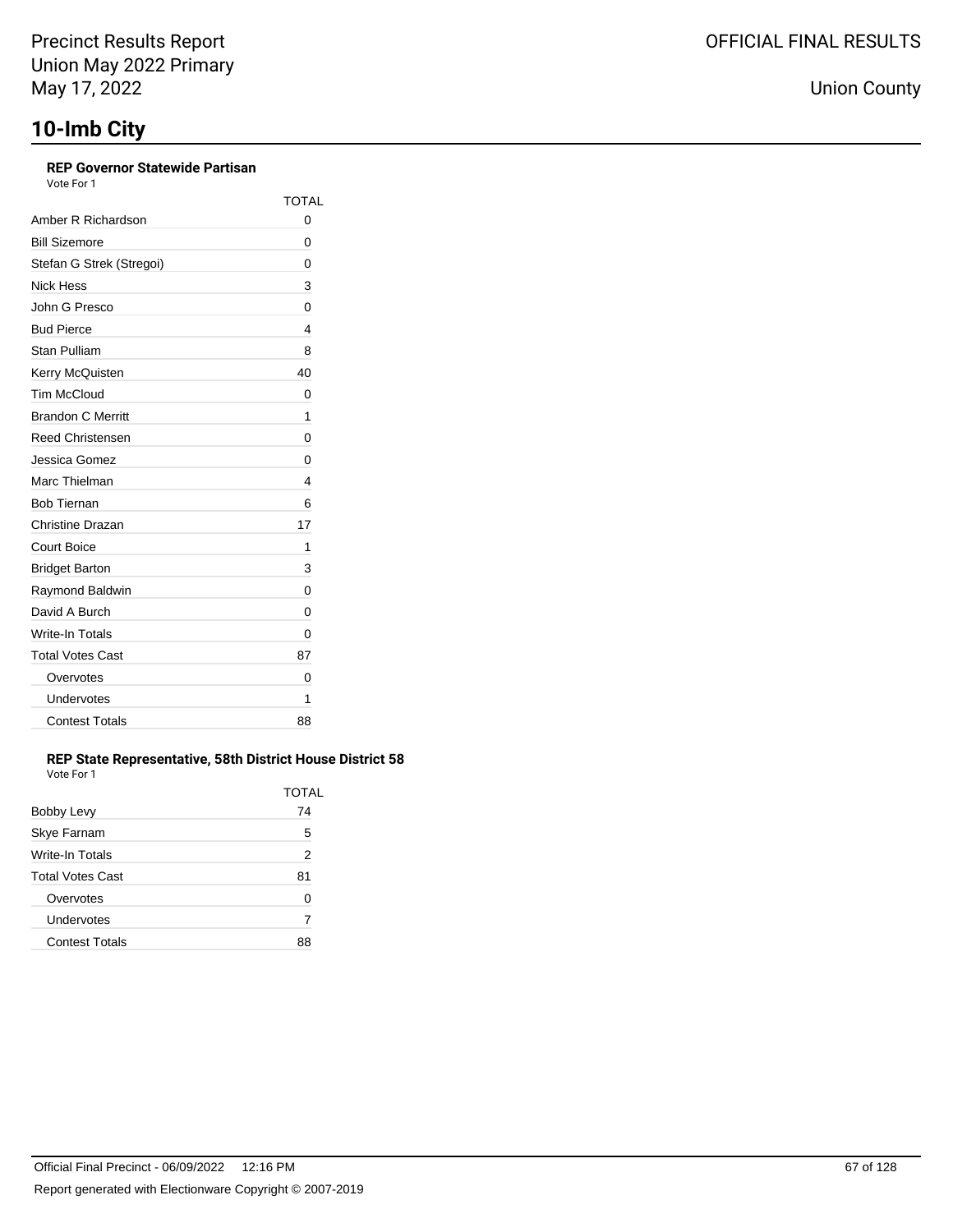#### **REP Precinct Committee Person - Republican 10-Imb City** Vote For 2

|                         | TOTAL          |
|-------------------------|----------------|
| Daniel J Daggett        | 58             |
| <b>Judy Vicek</b>       | 47             |
| Write-In Totals         | $\overline{2}$ |
| <b>Total Votes Cast</b> | 107            |
| Overvotes               | 0              |
| Undervotes              | 69             |
| <b>Contest Totals</b>   | 176            |

#### **Commissioner of the Bureau of Labor and Industries Statewide Nonpartisan** Vote For 1

|                         | TOTAL |
|-------------------------|-------|
| Christina E Stephenson  | 22    |
| Cheri Helt              | 31    |
| Chris Henry             | 1     |
| <b>Robert Neuman</b>    | 3     |
| Casey M Kulla           | 19    |
| <b>Brent T Barker</b>   | 21    |
| Aaron R Baca            | 1     |
| Write-In Totals         | 1     |
| <b>Total Votes Cast</b> | 99    |
| Overvotes               | 0     |
| Undervotes              | 23    |
| <b>Contest Totals</b>   | 122   |

### **Judge of the Supreme Court, Position 6 Statewide Nonpartisan** Vote For 1

| Roger J DeHoog          | TOTAL<br>77 |
|-------------------------|-------------|
| Write-In Totals         | 1           |
| <b>Total Votes Cast</b> | 78          |
| Overvotes               | 0           |
| Undervotes              | 44          |
| <b>Contest Totals</b>   | 122         |

#### **Judge of the Court of Appeals, Position 3 Statewide Nonpartisan** Vote For 1

|                         | TOTAL |
|-------------------------|-------|
| Darleen Ortega          | 38    |
| Vance Day               | 60    |
| Write-In Totals         | 0     |
| <b>Total Votes Cast</b> | 98    |
| Overvotes               | 0     |
| Undervotes              | 24    |
| <b>Contest Totals</b>   | 122   |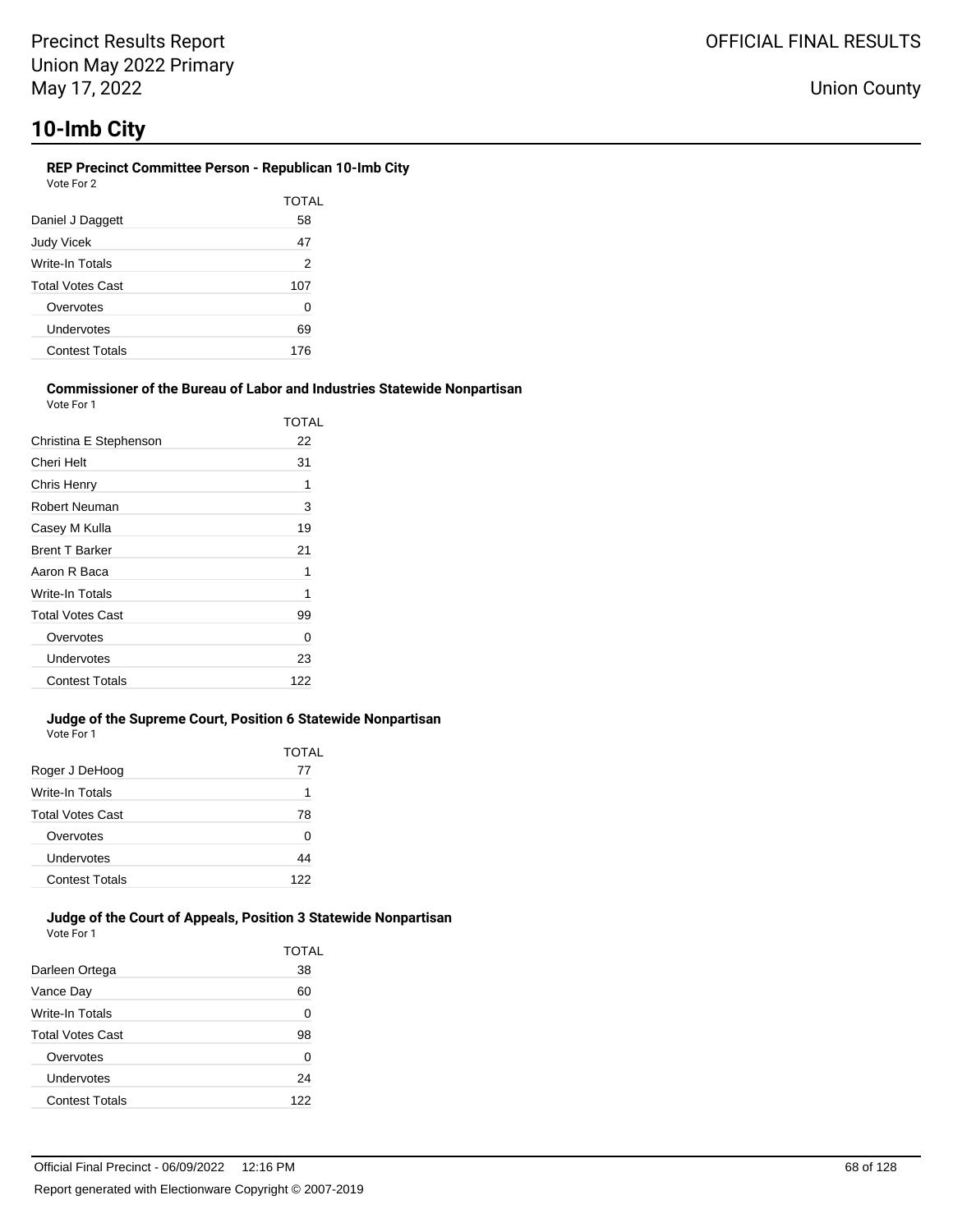#### **Judge of the Court of Appeals, Position 5 Statewide Nonpartisan** Vote For 1

| Scott A Shorr           | TOTAL<br>79 |
|-------------------------|-------------|
| Write-In Totals         | O           |
| <b>Total Votes Cast</b> | 79          |
| Overvotes               | O           |
| Undervotes              | 43          |
| <b>Contest Totals</b>   | 122         |

### **Judge of the Court of Appeals, Position 8 Statewide Nonpartisan** Vote For 1

|                         | TOTAL |
|-------------------------|-------|
| Ramón A Pagán           | 78    |
| Write-In Totals         | 0     |
| <b>Total Votes Cast</b> | 78    |
| Overvotes               | 0     |
| Undervotes              | 44    |
| <b>Contest Totals</b>   | 122   |

### **District Attorney, Union County District Attorney, Union County** Vote For 1

| Kelsie McDaniel         | TOTAL<br>90 |
|-------------------------|-------------|
| Write-In Totals         | 1           |
| <b>Total Votes Cast</b> | 91          |
| Overvotes               | ŋ           |
| Undervotes              | 31          |
| <b>Contest Totals</b>   | 122         |

### **Commissioner, Pos #1 UNION COUNTY**

Vote For 1

|                         | TOTAL |
|-------------------------|-------|
| Paul Anderes            | 89    |
| Lisa Hill               | 28    |
| Write-In Totals         | ∩     |
| <b>Total Votes Cast</b> | 117   |
| Overvotes               | ∩     |
| Undervotes              | 5     |
| <b>Contest Totals</b>   | 122   |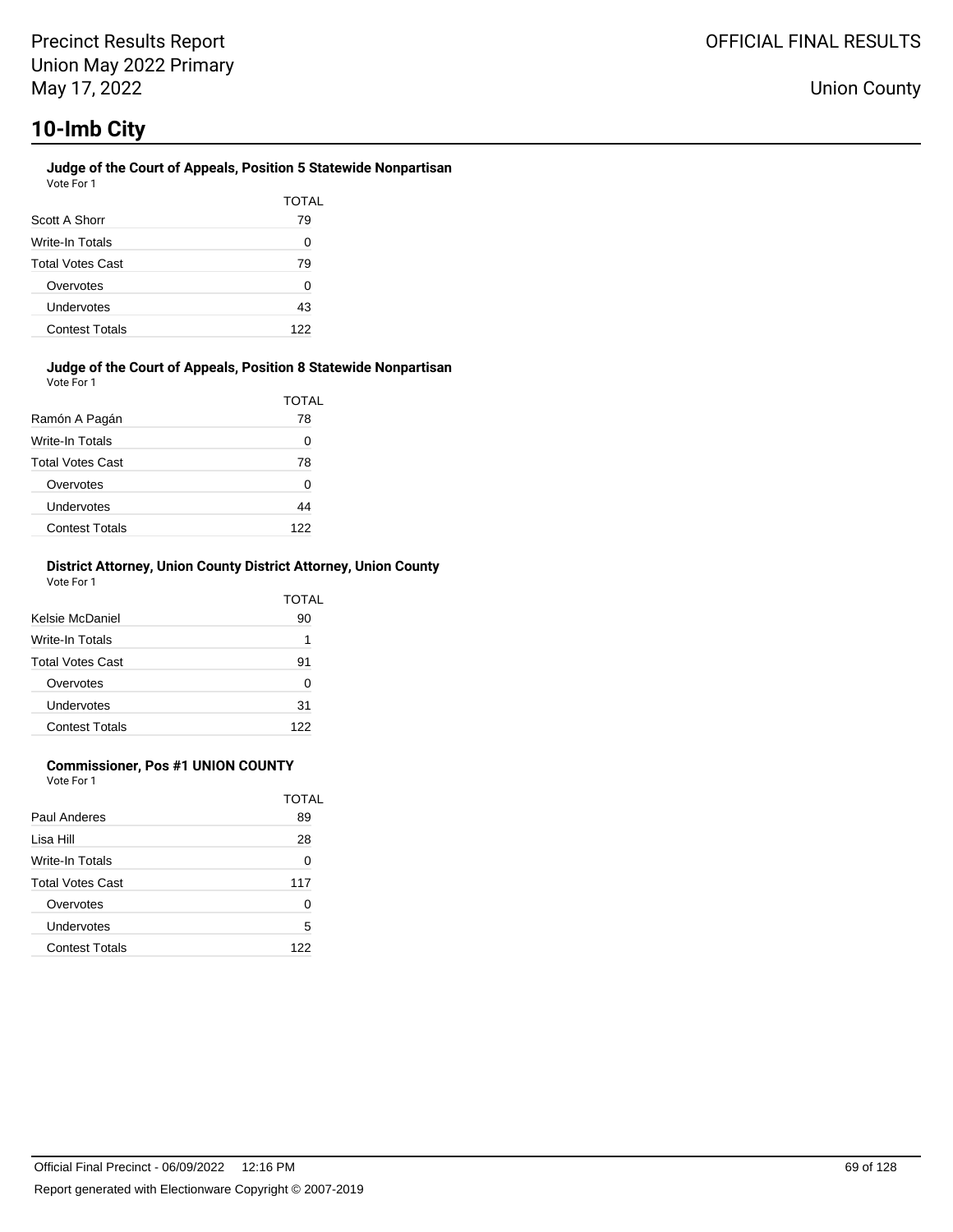### **Commissioner, Pos #2 UNION COUNTY**

| Vote For 1 |  |
|------------|--|
|------------|--|

|                         | TOTAL |
|-------------------------|-------|
| R Matthew Scarfo        | 94    |
| Write-In Totals         | 0     |
| <b>Total Votes Cast</b> | 94    |
| Overvotes               | 0     |
| Undervotes              | 28    |
| <b>Contest Totals</b>   | 122   |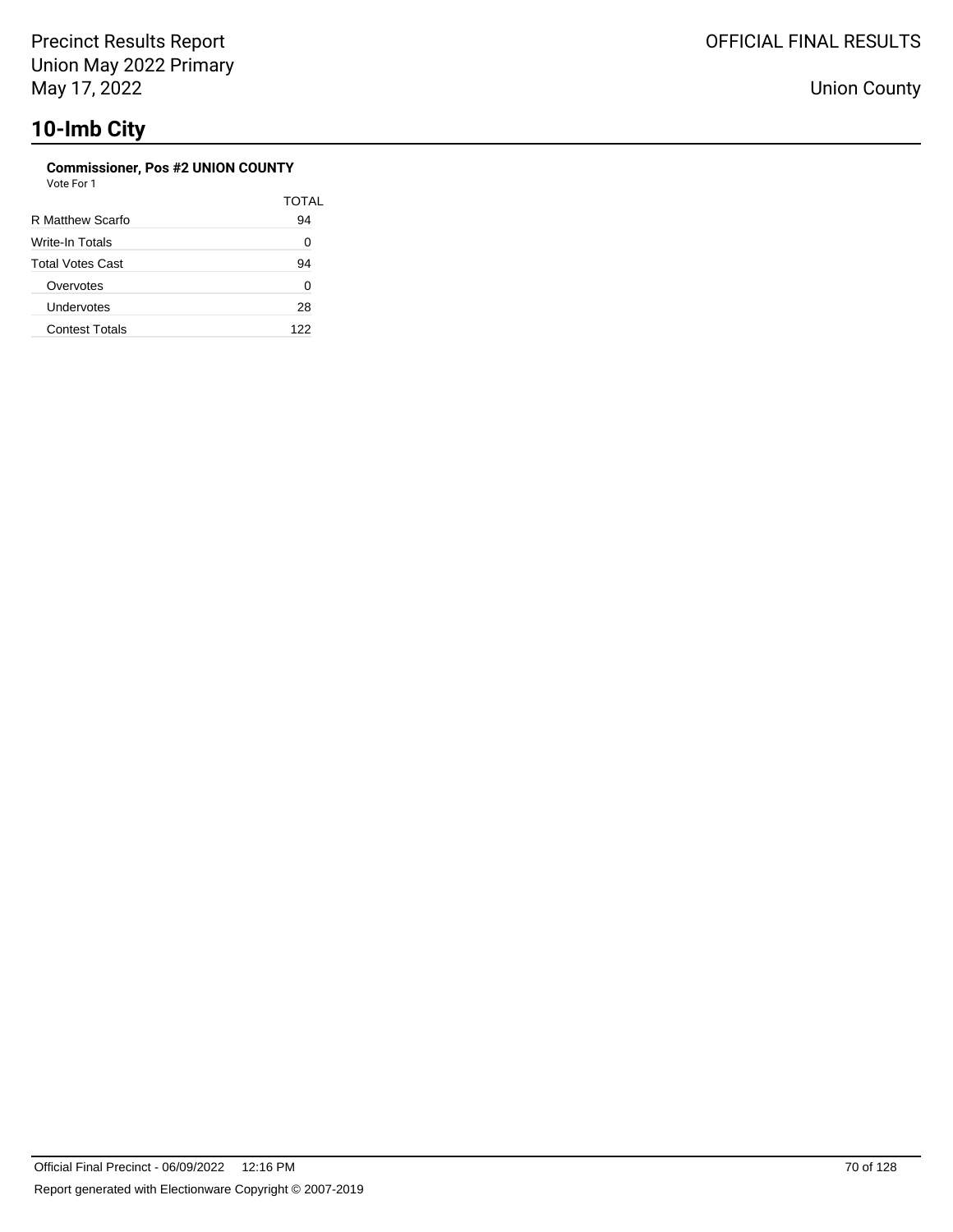## **11-Imb/Sum Rural**

| <b>Statistics</b>                | TOTAI    |
|----------------------------------|----------|
| <b>Registered Voters - Total</b> | 0        |
| Registered Voters - Democrat     | 0        |
| Registered Voters - Republican   | 0        |
| Registered Voters - NonPartisan  | 0        |
| Ballots Cast - Total             | 391      |
| <b>Ballots Cast - Democrat</b>   | 59       |
| Ballots Cast - Republican        | 273      |
| Ballots Cast - NonPartisan       | 59       |
| Ballots Cast - Blank             | 1        |
| <b>Voter Turnout - Total</b>     | $0.00\%$ |
| Voter Turnout - Democrat         | $0.00\%$ |
| Voter Turnout - Republican       | $0.00\%$ |
| Voter Turnout - NonPartisan      | $0.00\%$ |

### **DEM US Senator Federal**

Vote For 1

|                         | TOTAI          |
|-------------------------|----------------|
| Ron Wyden               | 47             |
| <b>Brent Thompson</b>   | 3              |
| William E Barlow III    | $\overline{4}$ |
| Write-In Totals         | 2              |
| <b>Total Votes Cast</b> | 56             |
| Overvotes               | 0              |
| Undervotes              | 3              |
| <b>Contest Totals</b>   | 59             |
|                         |                |

### **DEM US Representative, 2nd District US Representative, 2nd District** Vote For 1

| Adam Prine            | TOTAL<br>16 |
|-----------------------|-------------|
| Joe Yetter            | 29          |
| Write-In Totals       | 0           |
| Total Votes Cast      | 45          |
| Overvotes             | 0           |
| Undervotes            | 14          |
| <b>Contest Totals</b> | 59          |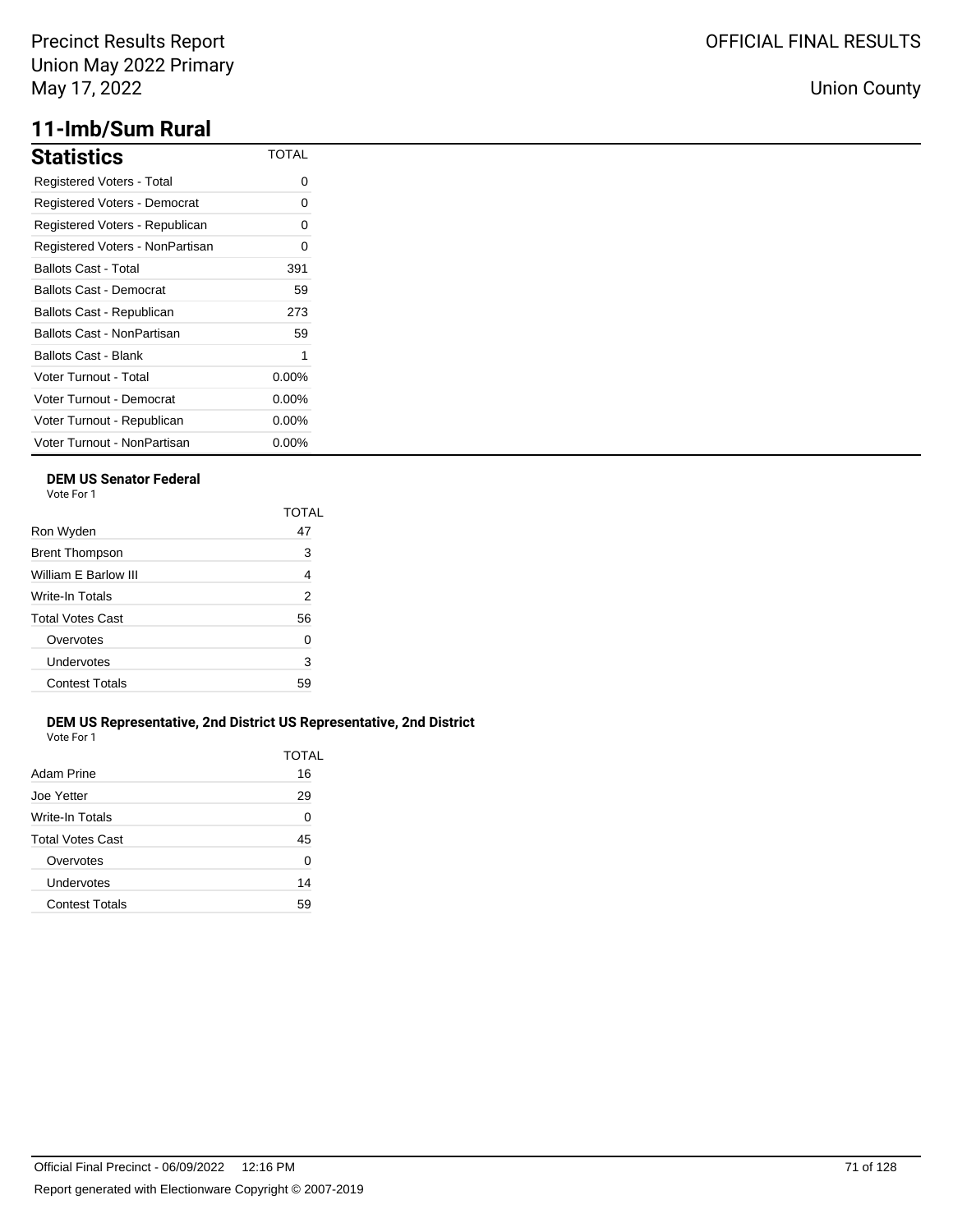# **11-Imb/Sum Rural**

| Vote For 1               |              |
|--------------------------|--------------|
|                          | <b>TOTAL</b> |
| <b>Tobias Read</b>       | 20           |
| John Sweeney             | 1            |
| <b>Patrick E Starnes</b> | 5            |
| Dave W Stauffer          | 0            |
| Peter W Hall             | 1            |
| Genevieve Wilson H       | 0            |
| Keisha Lanell Merchant   | 0            |
| <b>Michael Cross</b>     | 1            |
| George L Carrillo        | 0            |
| <b>Tina Kotek</b>        | 19           |
| <b>Michael Trimble</b>   | 0            |
| Ifeanyichukwu C Diru     | 0            |
| Wilson R Bright          | 0            |
| Julian Bell              | 1            |
| David Beem               | 1            |
| Write-In Totals          | 5            |
| <b>Total Votes Cast</b>  | 54           |
| Overvotes                | 0            |
| Undervotes               | 5            |
| <b>Contest Totals</b>    | 59           |

### **DEM State Representative, 58th District House District 58** Vote For 1

|                       | TOTAL |
|-----------------------|-------|
| No Candidate Filed    | 0     |
| Write-In Totals       | 3     |
| Total Votes Cast      | 3     |
| Overvotes             | 0     |
| Undervotes            | 56    |
| <b>Contest Totals</b> | 59    |

### **DEM Precinct Committee Person - Democrat 11-Imb/Sum Rural** Vote For 3

|                         | TOTAL |
|-------------------------|-------|
| No Candidate Filed      |       |
| Write-In Totals         | 1     |
| <b>Total Votes Cast</b> | 1     |
| Overvotes               | O     |
| Undervotes              | 176   |
| <b>Contest Totals</b>   | 177   |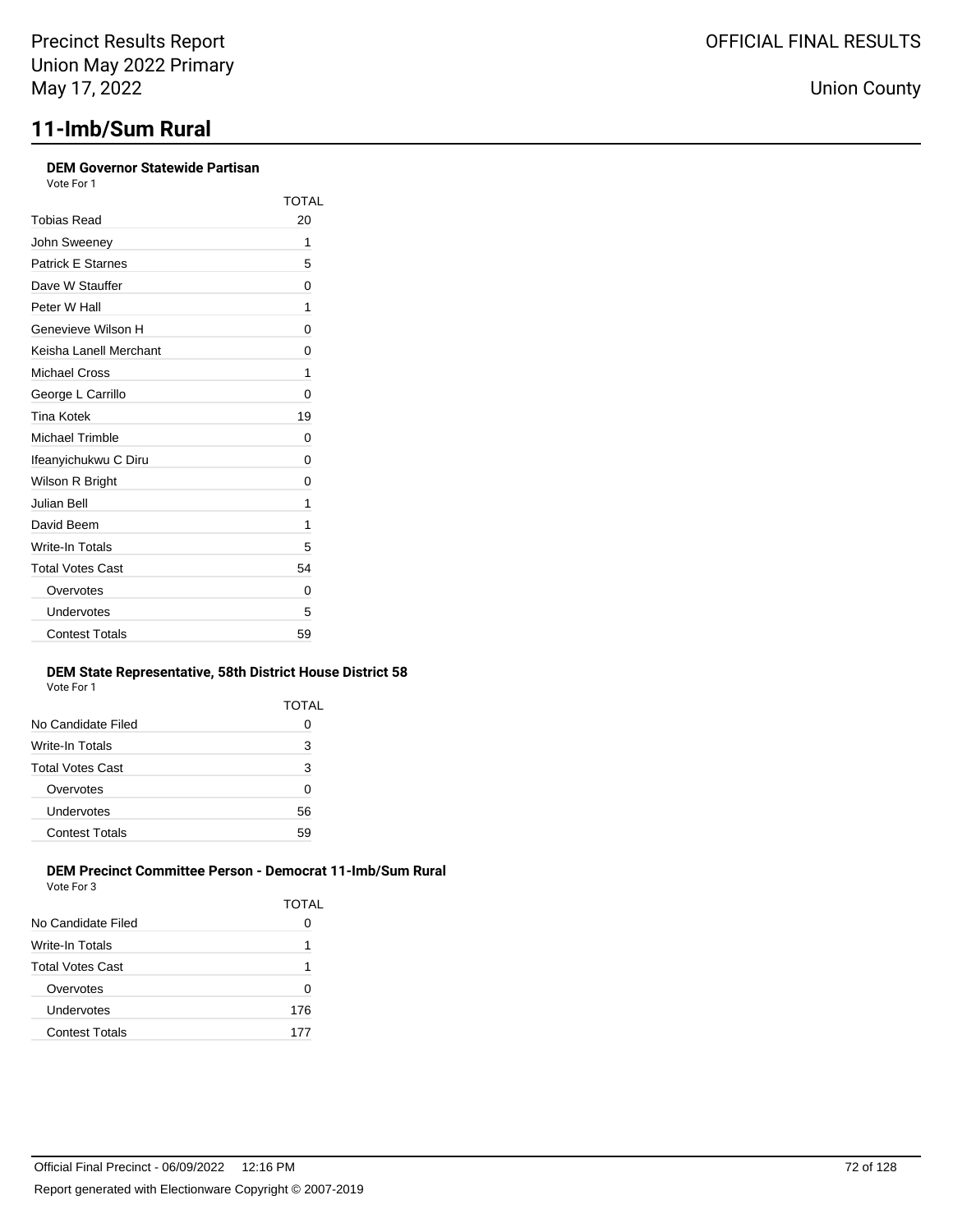## **REP US Senator Federal**

Vote For 1

|                           | <b>TOTAL</b> |
|---------------------------|--------------|
| Darin Harbick             | 95           |
| Sam Palmer                | 35           |
| Jo Rae Perkins            | 47           |
| Christopher C Christensen | 23           |
| Ibra A Taher              | 8            |
| Robert M Fleming          | 1            |
| Jason Beebe               | 44           |
| Write-In Totals           | 0            |
| <b>Total Votes Cast</b>   | 253          |
| Overvotes                 | 1            |
| Undervotes                | 19           |
| <b>Contest Totals</b>     | 273          |

## **REP US Representative, 2nd District US Representative, 2nd District**

| Vote For |  |
|----------|--|
|          |  |

|                         | TOTAL |
|-------------------------|-------|
| Mark Cavener            | 36    |
| Katherine M Gallant     | 14    |
| Cliff S Bentz           | 206   |
| Write-In Totals         | 0     |
| <b>Total Votes Cast</b> | 256   |
| Overvotes               | 0     |
| Undervotes              | 17    |
| <b>Contest Totals</b>   | 273   |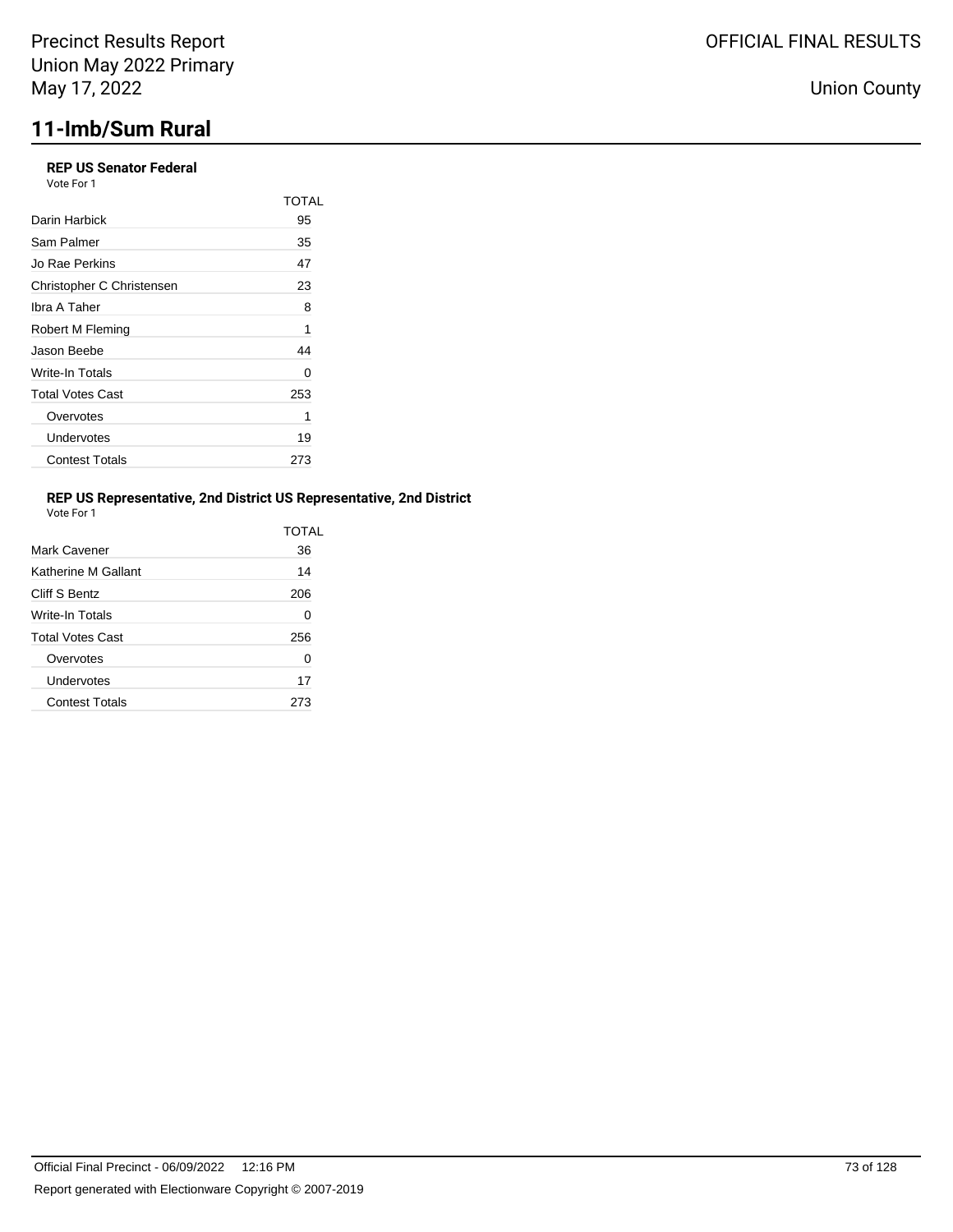## **REP Governor Statewide Partisan**

| Vote For 1 |  |  |
|------------|--|--|
|            |  |  |

|                          | <b>TOTAL</b> |
|--------------------------|--------------|
| Amber R Richardson       | 3            |
| <b>Bill Sizemore</b>     | 6            |
| Stefan G Strek (Stregoi) | 0            |
| Nick Hess                | 2            |
| John G Presco            | 0            |
| <b>Bud Pierce</b>        | 10           |
| Stan Pulliam             | 26           |
| Kerry McQuisten          | 65           |
| <b>Tim McCloud</b>       | 1            |
| <b>Brandon C Merritt</b> | 1            |
| <b>Reed Christensen</b>  | 6            |
| Jessica Gomez            | 10           |
| Marc Thielman            | 21           |
| <b>Bob Tiernan</b>       | 17           |
| Christine Drazan         | 88           |
| <b>Court Boice</b>       | 1            |
| <b>Bridget Barton</b>    | 7            |
| Raymond Baldwin          | 0            |
| David A Burch            | 0            |
| Write-In Totals          | 7            |
| <b>Total Votes Cast</b>  | 271          |
| Overvotes                | 1            |
| Undervotes               | 1            |
| <b>Contest Totals</b>    | 273          |

### **REP State Representative, 58th District House District 58** Vote For 1

|                         | TOTAL |
|-------------------------|-------|
| Bobby Levy              | 242   |
| Skye Farnam             | 18    |
| Write-In Totals         | 0     |
| <b>Total Votes Cast</b> | 260   |
| Overvotes               | 0     |
| Undervotes              | 13    |
| <b>Contest Totals</b>   |       |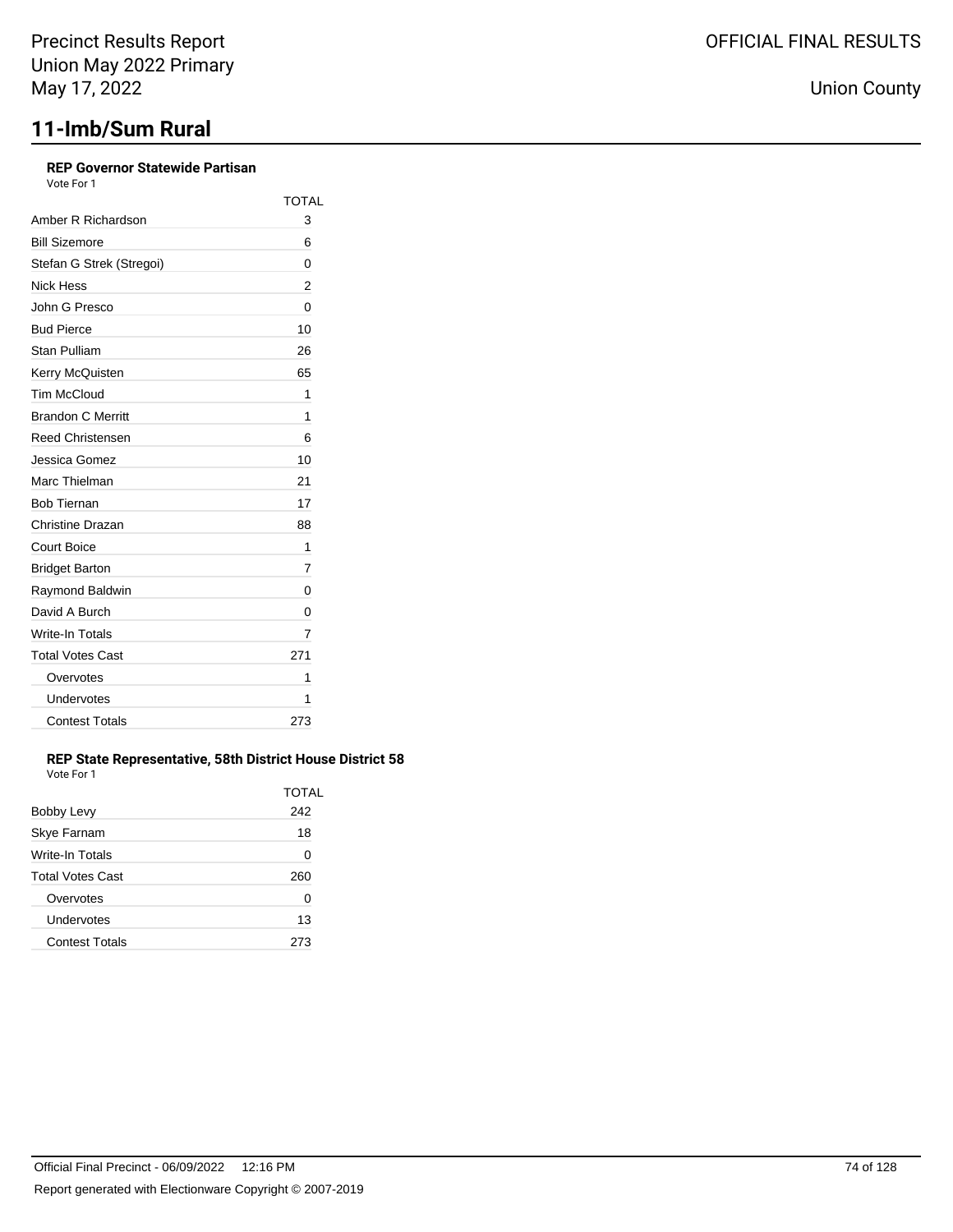#### **REP Precinct Committee Person - Republican 11-Imb/Sum Rural** Vote For 3

|                         | TOTAL |
|-------------------------|-------|
| Rebecca J Hohstadt      | 177   |
| Alan R Macl eod         | 176   |
| Colleen MacLeod         | 181   |
| Write-In Totals         | 1     |
| <b>Total Votes Cast</b> | 535   |
| Overvotes               | 0     |
| Undervotes              | 284   |
| <b>Contest Totals</b>   | 819   |
|                         |       |

#### **Commissioner of the Bureau of Labor and Industries Statewide Nonpartisan** Vote For 1

|                         | TOTAL |
|-------------------------|-------|
| Christina E Stephenson  | 66    |
| Cheri Helt              | 98    |
| Chris Henry             | 13    |
| Robert Neuman           | 5     |
| Casey M Kulla           | 75    |
| <b>Brent T Barker</b>   | 58    |
| Aaron R Baca            | 8     |
| Write-In Totals         | 1     |
| <b>Total Votes Cast</b> | 324   |
| Overvotes               | 2     |
| Undervotes              | 65    |
| <b>Contest Totals</b>   | 391   |
|                         |       |

## **Judge of the Supreme Court, Position 6 Statewide Nonpartisan**

Vote For 1

|                         | TOTAL |
|-------------------------|-------|
| Roger J DeHoog          | 219   |
| Write-In Totals         | 4     |
| <b>Total Votes Cast</b> | 223   |
| Overvotes               | 0     |
| Undervotes              | 168   |
| <b>Contest Totals</b>   | 391   |

#### **Judge of the Court of Appeals, Position 3 Statewide Nonpartisan** Vote For 1

| Darleen Ortega          | TOTAL<br>128 |
|-------------------------|--------------|
| Vance Day               | 191          |
| Write-In Totals         | 3            |
| <b>Total Votes Cast</b> | 322          |
| Overvotes               | 2            |
| Undervotes              | 67           |
| <b>Contest Totals</b>   | 391          |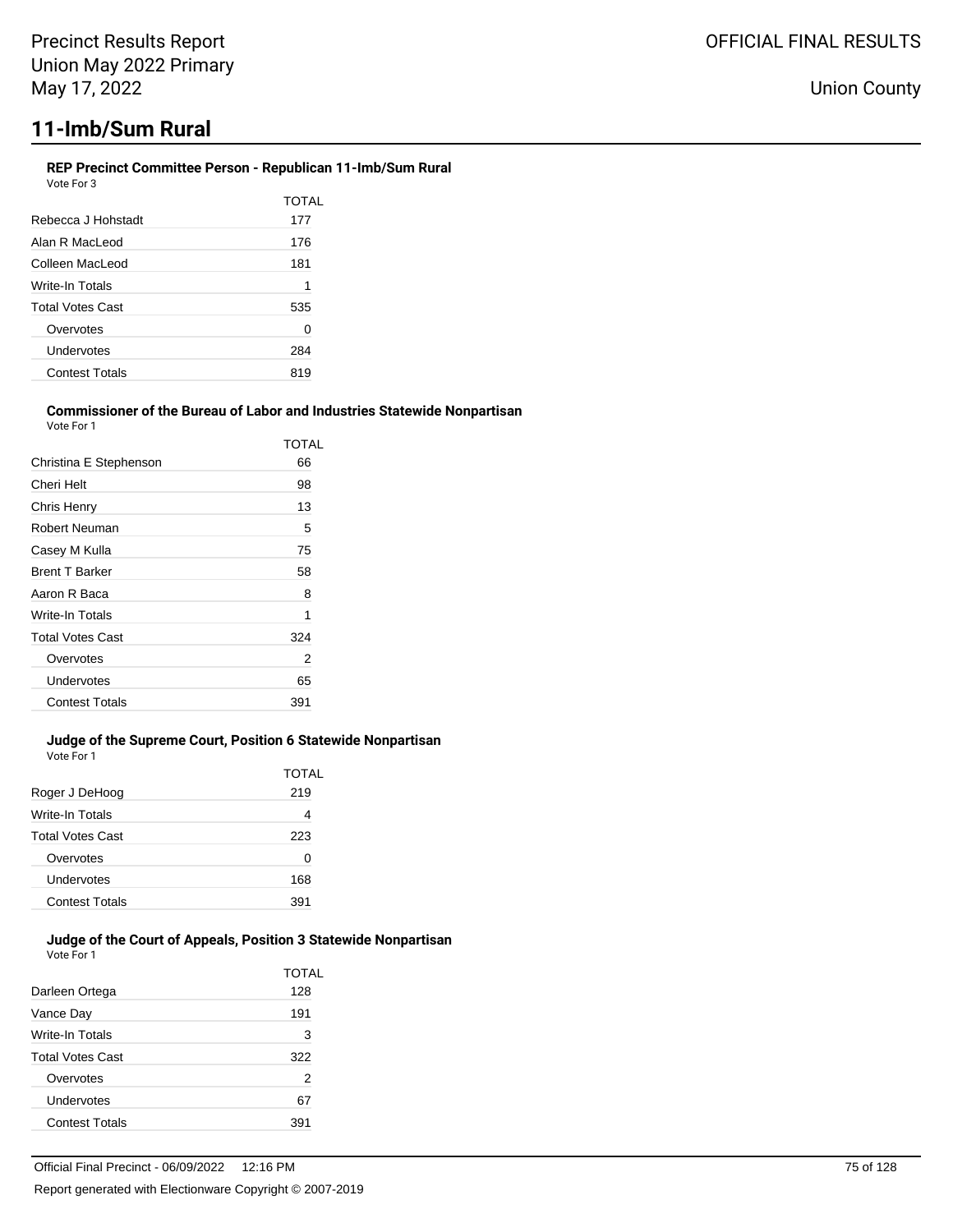## **Judge of the Court of Appeals, Position 5 Statewide Nonpartisan**

| Vote For 1              |       |
|-------------------------|-------|
|                         | TOTAL |
| Scott A Shorr           | 217   |
| Write-In Totals         |       |
| <b>Total Votes Cast</b> | 221   |
| Overvotes               | 0     |
| Undervotes              | 170   |
| <b>Contest Totals</b>   | 391   |

#### **Judge of the Court of Appeals, Position 8 Statewide Nonpartisan** Vote For 1

|                         | <b>TOTAL</b> |
|-------------------------|--------------|
| Ramón A Pagán           | 214          |
| Write-In Totals         | 2            |
| <b>Total Votes Cast</b> | 216          |
| Overvotes               | 0            |
| Undervotes              | 175          |
| <b>Contest Totals</b>   | 391          |

### **District Attorney, Union County District Attorney, Union County** Vote For 1

| Kelsie McDaniel         | TOTAL<br>269 |
|-------------------------|--------------|
| Write-In Totals         | 11           |
| <b>Total Votes Cast</b> | 280          |
| Overvotes               | 1            |
| Undervotes              | 110          |
| <b>Contest Totals</b>   | 391          |

## **Commissioner, Pos #1 UNION COUNTY**

Vote For 1

|                         | TOTAL |
|-------------------------|-------|
| Paul Anderes            | 293   |
| Lisa Hill               | 72    |
| Write-In Totals         | 1     |
| <b>Total Votes Cast</b> | 366   |
| Overvotes               | ∩     |
| Undervotes              | 25    |
| <b>Contest Totals</b>   | 391   |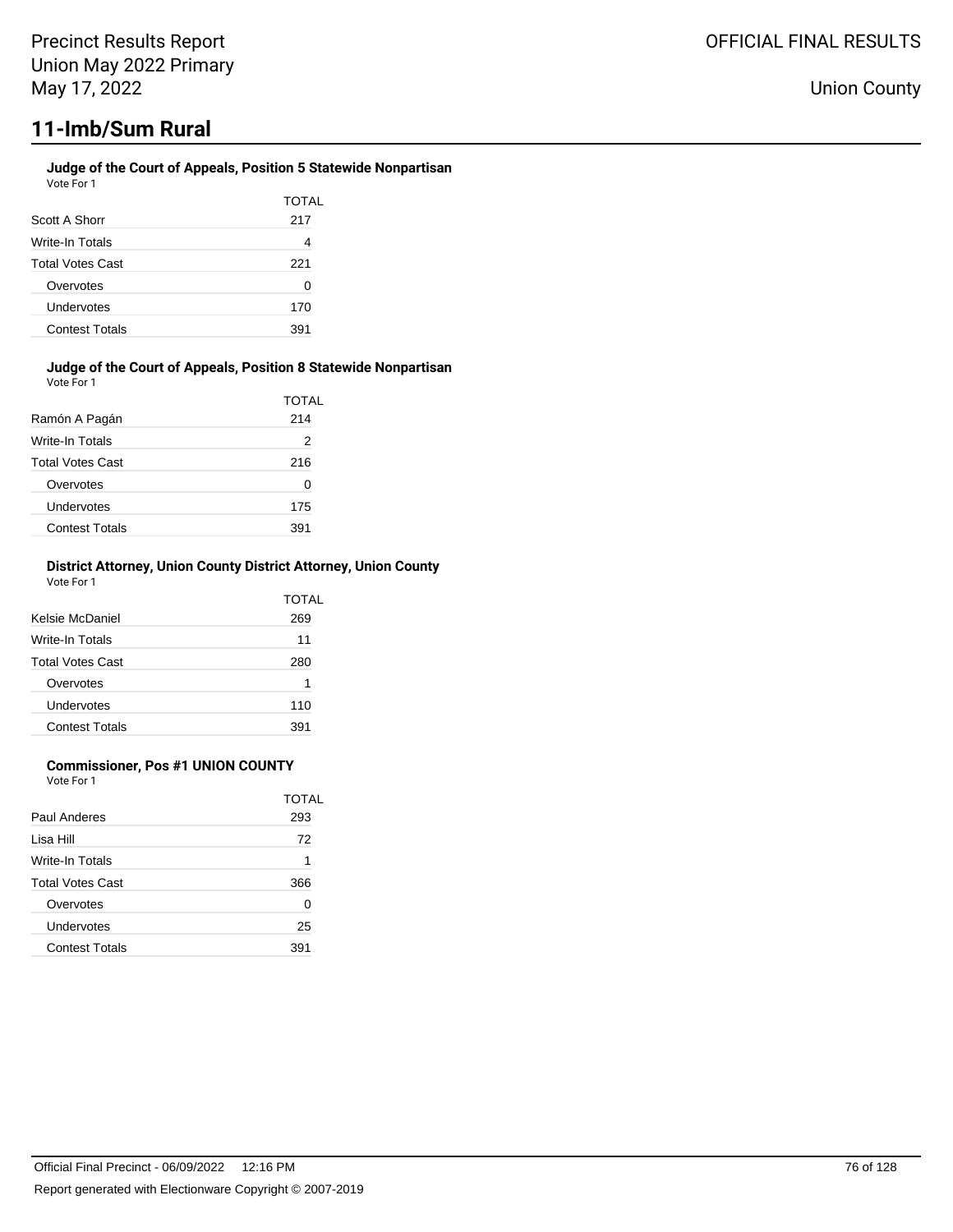## **Commissioner, Pos #2 UNION COUNTY**

| <b>TOTAL</b> |
|--------------|
| 280          |
| 7            |
| 287          |
| Ω            |
| 104          |
| 391          |
|              |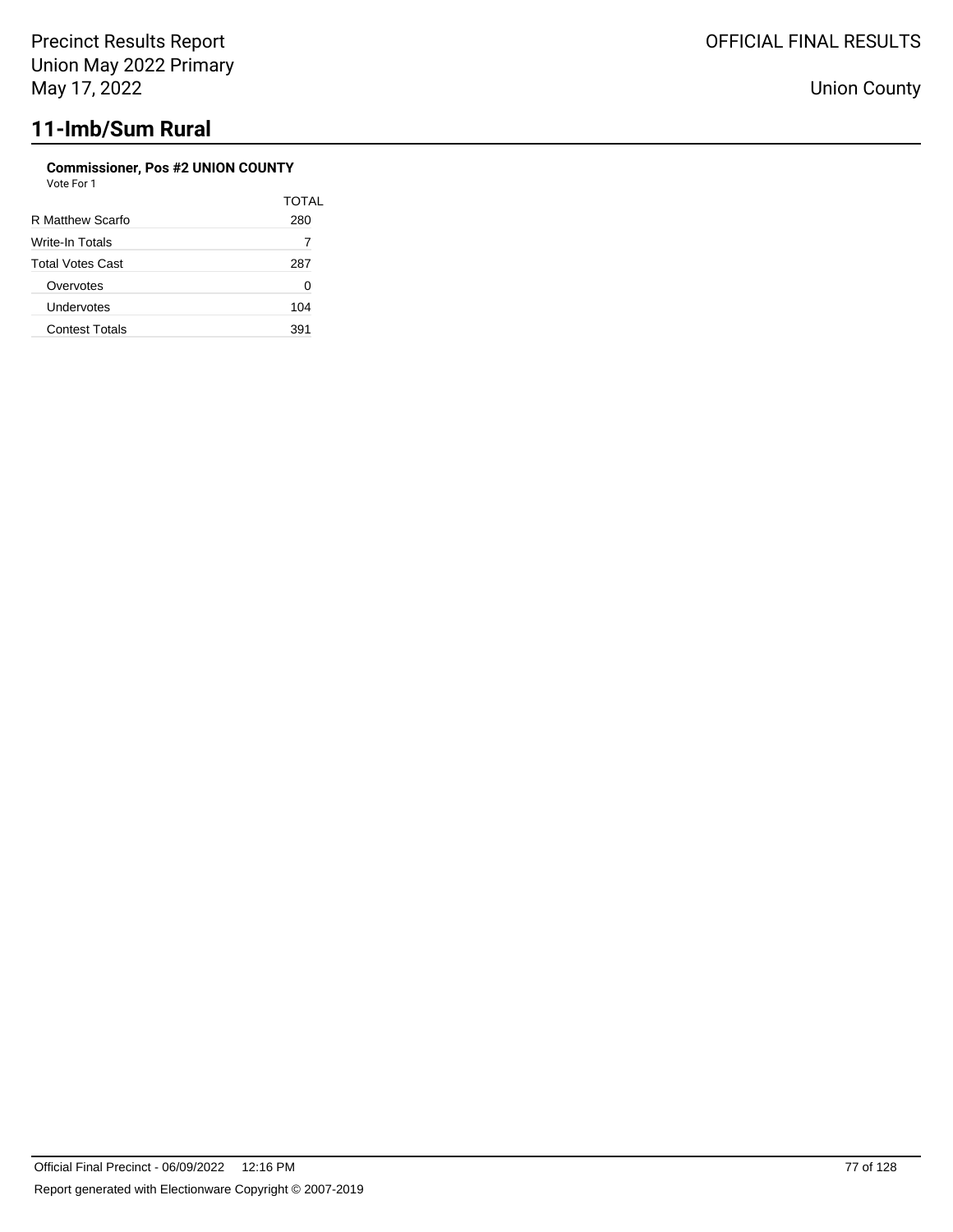## **12-Sum City**

| <b>Statistics</b>                | TOTAL    |
|----------------------------------|----------|
| Registered Voters - Total        | 0        |
| Registered Voters - Democrat     | 0        |
| Registered Voters - Republican   | 0        |
| Registered Voters - NonPartisan  | 0        |
| <b>Ballots Cast - Total</b>      | 42       |
| Ballots Cast - Democrat          | 9        |
| <b>Ballots Cast - Republican</b> | 30       |
| Ballots Cast - NonPartisan       | 3        |
| Ballots Cast - Blank             | $\Omega$ |
| Voter Turnout - Total            | $0.00\%$ |
| Voter Turnout - Democrat         | $0.00\%$ |
| Voter Turnout - Republican       | $0.00\%$ |
| Voter Turnout - NonPartisan      | $0.00\%$ |

## **DEM US Senator Federal**

Vote For 1

|                         | ΤΩΤΑΙ |
|-------------------------|-------|
| Ron Wyden               | 6     |
| <b>Brent Thompson</b>   | 1     |
| William E Barlow III    | 1     |
| Write-In Totals         | 0     |
| <b>Total Votes Cast</b> | 8     |
| Overvotes               | U     |
| Undervotes              | 1     |
| <b>Contest Totals</b>   | 9     |
|                         |       |

## **DEM US Representative, 2nd District US Representative, 2nd District** Vote For 1

| Adam Prine              | TOTAL |
|-------------------------|-------|
| Joe Yetter              | ี     |
| Write-In Totals         | 0     |
| <b>Total Votes Cast</b> |       |
| Overvotes               | U     |
| Undervotes              | 2     |
| <b>Contest Totals</b>   | Я     |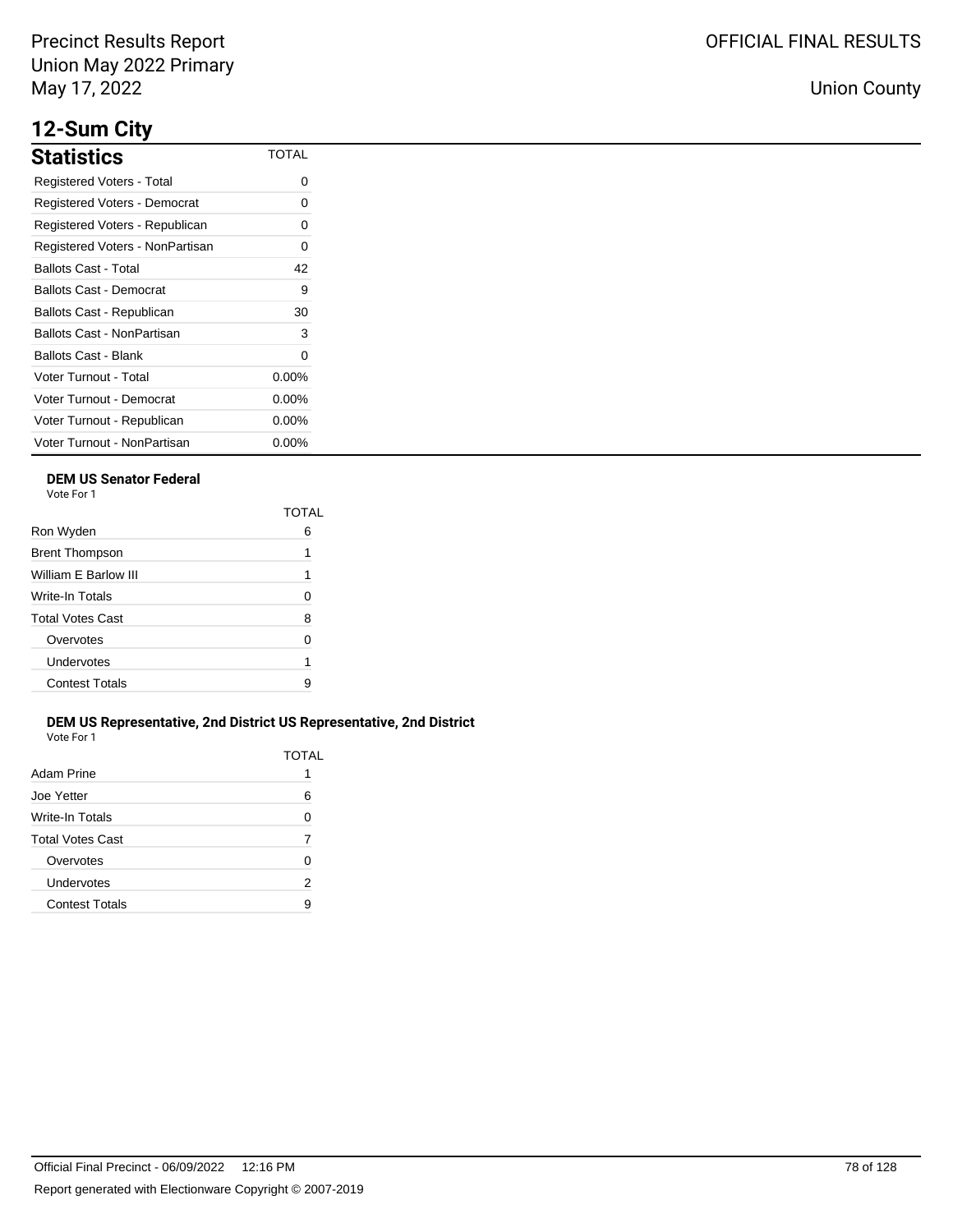## **DEM Governor Statewide Partisan**

Vote For 1

|                          | TOTAI |
|--------------------------|-------|
| Tobias Read              | 2     |
| John Sweeney             | 0     |
| <b>Patrick E Starnes</b> | 0     |
| Dave W Stauffer          | 0     |
| Peter W Hall             | 0     |
| Genevieve Wilson H       | 1     |
| Keisha Lanell Merchant   | 0     |
| Michael Cross            | 1     |
| George L Carrillo        | 0     |
| Tina Kotek               | 4     |
| <b>Michael Trimble</b>   | 0     |
| Ifeanyichukwu C Diru     | 1     |
| Wilson R Bright          | 0     |
| Julian Bell              | 0     |
| David Beem               | 0     |
| Write-In Totals          | 0     |
| <b>Total Votes Cast</b>  | 9     |
| Overvotes                | 0     |
| Undervotes               | 0     |
| <b>Contest Totals</b>    | 9     |

## **DEM State Representative, 58th District House District 58**

| Vote For 1              |              |
|-------------------------|--------------|
|                         | <b>TOTAL</b> |
| No Candidate Filed      |              |
| Write-In Totals         | 4            |
| <b>Total Votes Cast</b> | 4            |
| Overvotes               | 0            |
| Undervotes              | 5            |
| <b>Contest Totals</b>   | 9            |

### **DEM Precinct Committee Person - Democrat 12-Sum City** Vote For 2

|                         | <b>TOTAL</b> |
|-------------------------|--------------|
| No Candidate Filed      | O            |
| Write-In Totals         | 3            |
| <b>Total Votes Cast</b> | 3            |
| Overvotes               | 0            |
| Undervotes              | 15           |
| <b>Contest Totals</b>   | 18           |
|                         |              |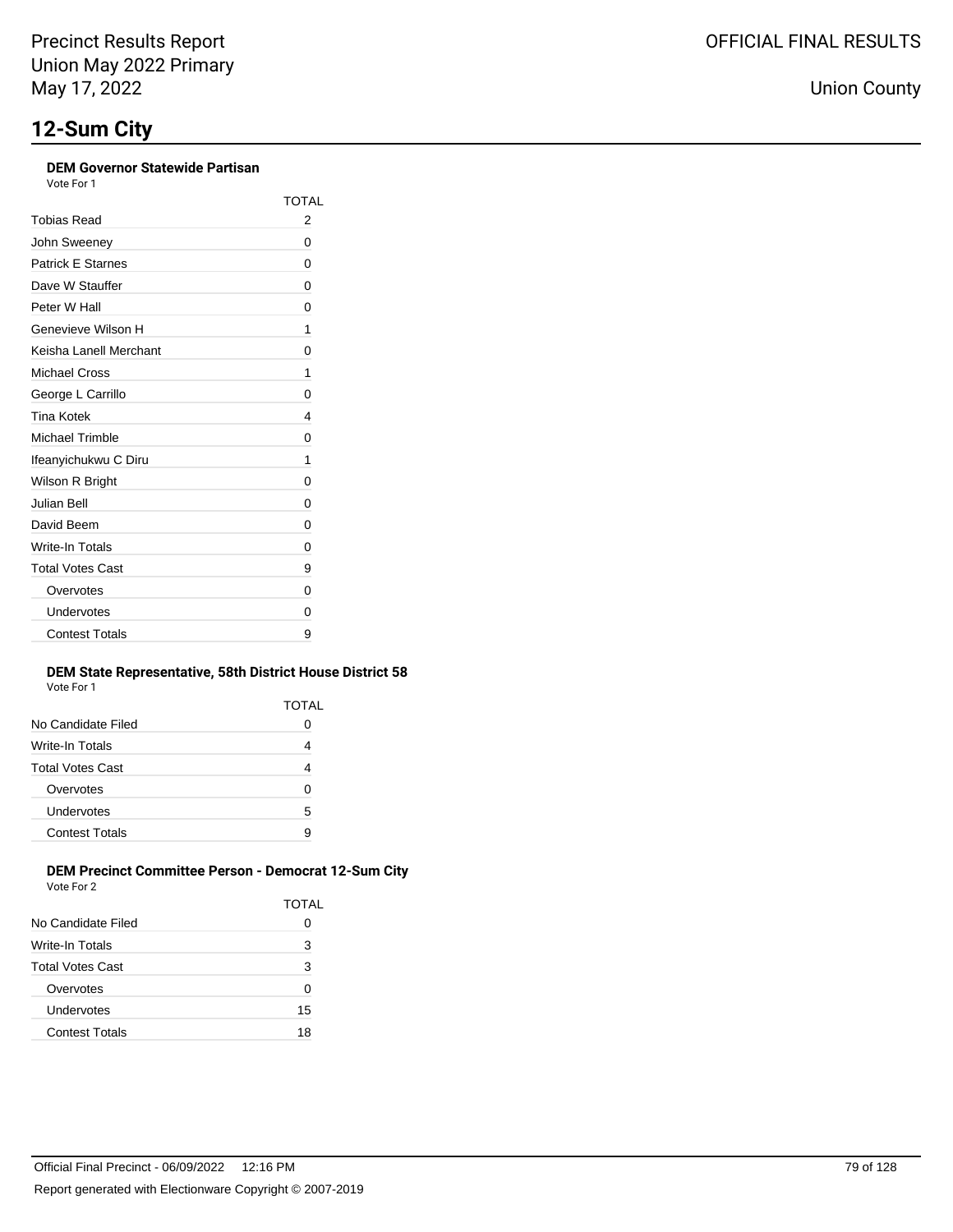## **REP US Senator Federal**

Vote For 1

|                           | TOTAL |
|---------------------------|-------|
| Darin Harbick             | 10    |
| Sam Palmer                | 6     |
| Jo Rae Perkins            | 3     |
| Christopher C Christensen | 2     |
| Ibra A Taher              | 0     |
| Robert M Fleming          | 1     |
| Jason Beebe               | 5     |
| Write-In Totals           | 0     |
| <b>Total Votes Cast</b>   | 27    |
| Overvotes                 | 0     |
| Undervotes                | 3     |
| <b>Contest Totals</b>     | 30    |

## **REP US Representative, 2nd District US Representative, 2nd District**

| Vote For 1 |  |
|------------|--|
|            |  |

|                         | TOTAL |
|-------------------------|-------|
| Mark Cavener            | 4     |
| Katherine M Gallant     | 2     |
| Cliff S Bentz           | 21    |
| Write-In Totals         | 0     |
| <b>Total Votes Cast</b> | 27    |
| Overvotes               | 0     |
| Undervotes              | 3     |
| <b>Contest Totals</b>   | 30    |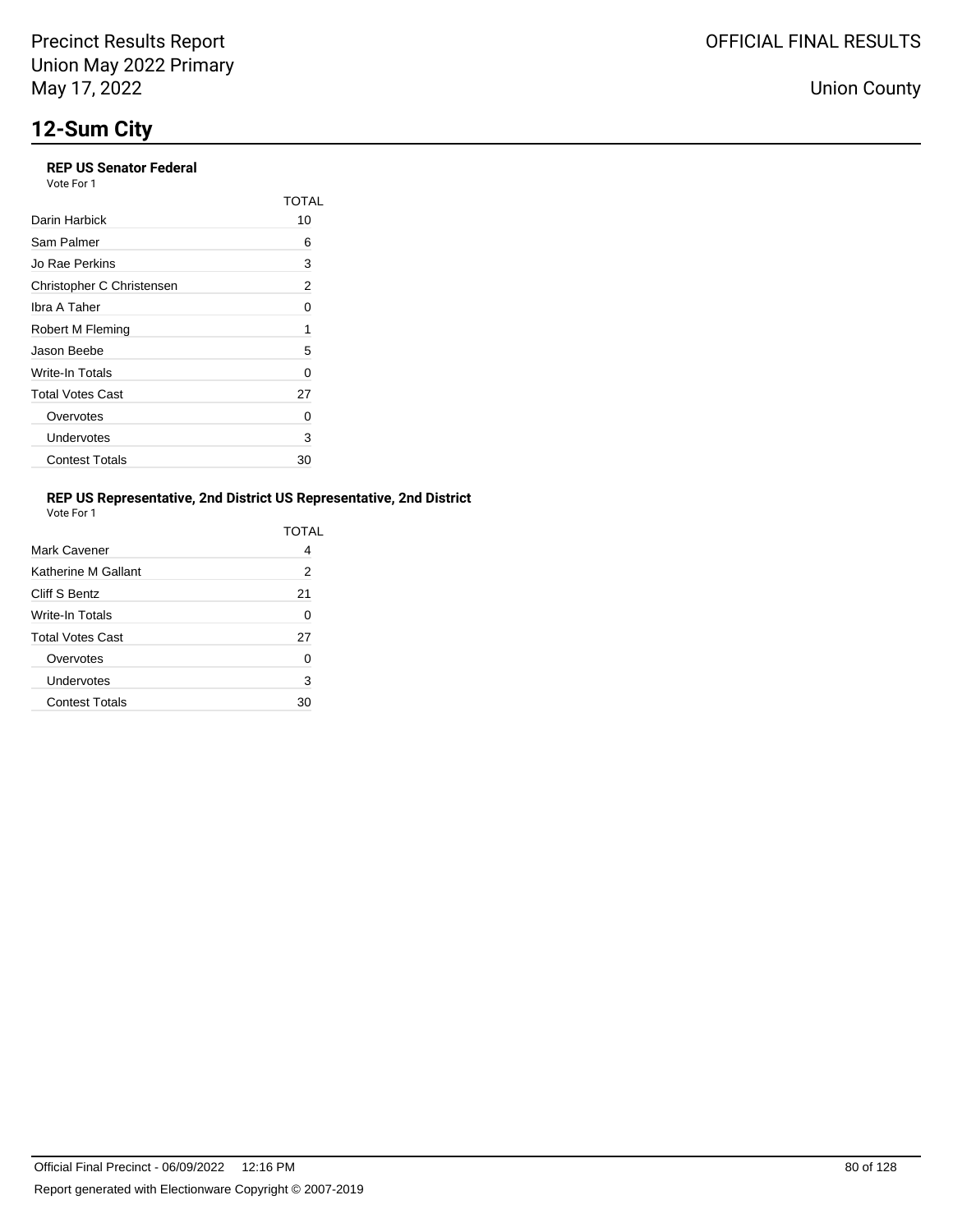## **REP Governor Statewide Partisan**

Vote For 1

|                          | TOTAL |
|--------------------------|-------|
| Amber R Richardson       | 1     |
| <b>Bill Sizemore</b>     | 0     |
| Stefan G Strek (Stregoi) | 0     |
| Nick Hess                | 0     |
| John G Presco            | 0     |
| <b>Bud Pierce</b>        | 2     |
| <b>Stan Pulliam</b>      | 5     |
| Kerry McQuisten          | 17    |
| <b>Tim McCloud</b>       | 0     |
| <b>Brandon C Merritt</b> | 0     |
| <b>Reed Christensen</b>  | 0     |
| Jessica Gomez            | 0     |
| Marc Thielman            | 1     |
| <b>Bob Tiernan</b>       | 1     |
| Christine Drazan         | 3     |
| Court Boice              | 0     |
| <b>Bridget Barton</b>    | 0     |
| Raymond Baldwin          | 0     |
| David A Burch            | 0     |
| <b>Write-In Totals</b>   | 0     |
| <b>Total Votes Cast</b>  | 30    |
| Overvotes                | 0     |
| Undervotes               | 0     |
| <b>Contest Totals</b>    | 30    |

#### **REP State Representative, 58th District House District 58** Vote For 1

|                         | TOTAL |
|-------------------------|-------|
| Bobby Levy              | 25    |
| Skye Farnam             | 1     |
| Write-In Totals         | 0     |
| <b>Total Votes Cast</b> | 26    |
| Overvotes               | ი     |
| Undervotes              | 4     |
| <b>Contest Totals</b>   | חר    |

### **REP Precinct Committee Person - Republican 12-Sum City** Vote For 2

|                         | TOTAL |
|-------------------------|-------|
| No Candidate Filed      |       |
| Write-In Totals         | 1     |
| <b>Total Votes Cast</b> | 1     |
| Overvotes               | O     |
| Undervotes              | 59    |
| <b>Contest Totals</b>   |       |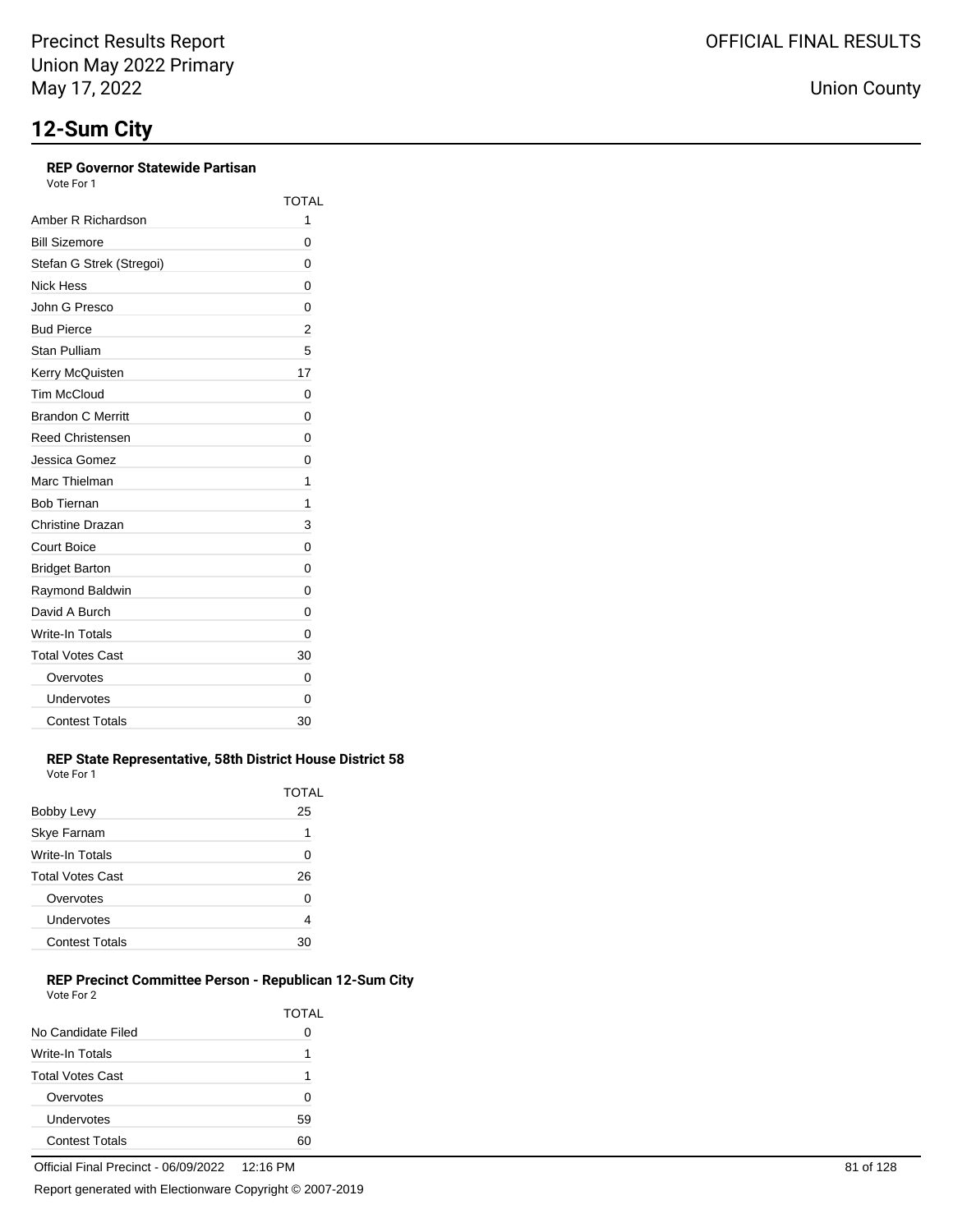# **12-Sum City**

#### **Commissioner of the Bureau of Labor and Industries Statewide Nonpartisan** Vote For 1

| 1 UU DUU                |       |
|-------------------------|-------|
|                         | TOTAL |
| Christina E Stephenson  | 9     |
| Cheri Helt              | 9     |
| Chris Henry             | 0     |
| Robert Neuman           | 3     |
| Casey M Kulla           | 5     |
| <b>Brent T Barker</b>   | 7     |
| Aaron R Baca            | 0     |
| Write-In Totals         | 0     |
| <b>Total Votes Cast</b> | 33    |
| Overvotes               | Ω     |
| Undervotes              | 9     |
| <b>Contest Totals</b>   | 42    |

### **Judge of the Supreme Court, Position 6 Statewide Nonpartisan** Vote For 1

|                         | TOTAL |
|-------------------------|-------|
| Roger J DeHoog          | 24    |
| Write-In Totals         | 1     |
| <b>Total Votes Cast</b> | 25    |
| Overvotes               | O     |
| Undervotes              | 17    |
| <b>Contest Totals</b>   | 42    |

#### **Judge of the Court of Appeals, Position 3 Statewide Nonpartisan** Vote For 1

|                         | TOTAL |
|-------------------------|-------|
| Darleen Ortega          | 18    |
| Vance Day               | 17    |
| Write-In Totals         | U     |
| <b>Total Votes Cast</b> | 35    |
| Overvotes               | U     |
| Undervotes              | 7     |
| <b>Contest Totals</b>   | 42    |

#### **Judge of the Court of Appeals, Position 5 Statewide Nonpartisan** Vote For 1

|                         | TOTAL |
|-------------------------|-------|
| Scott A Shorr           | 25    |
| Write-In Totals         | 1     |
| <b>Total Votes Cast</b> | 26    |
| Overvotes               | 0     |
| Undervotes              | 16    |
| <b>Contest Totals</b>   | 42    |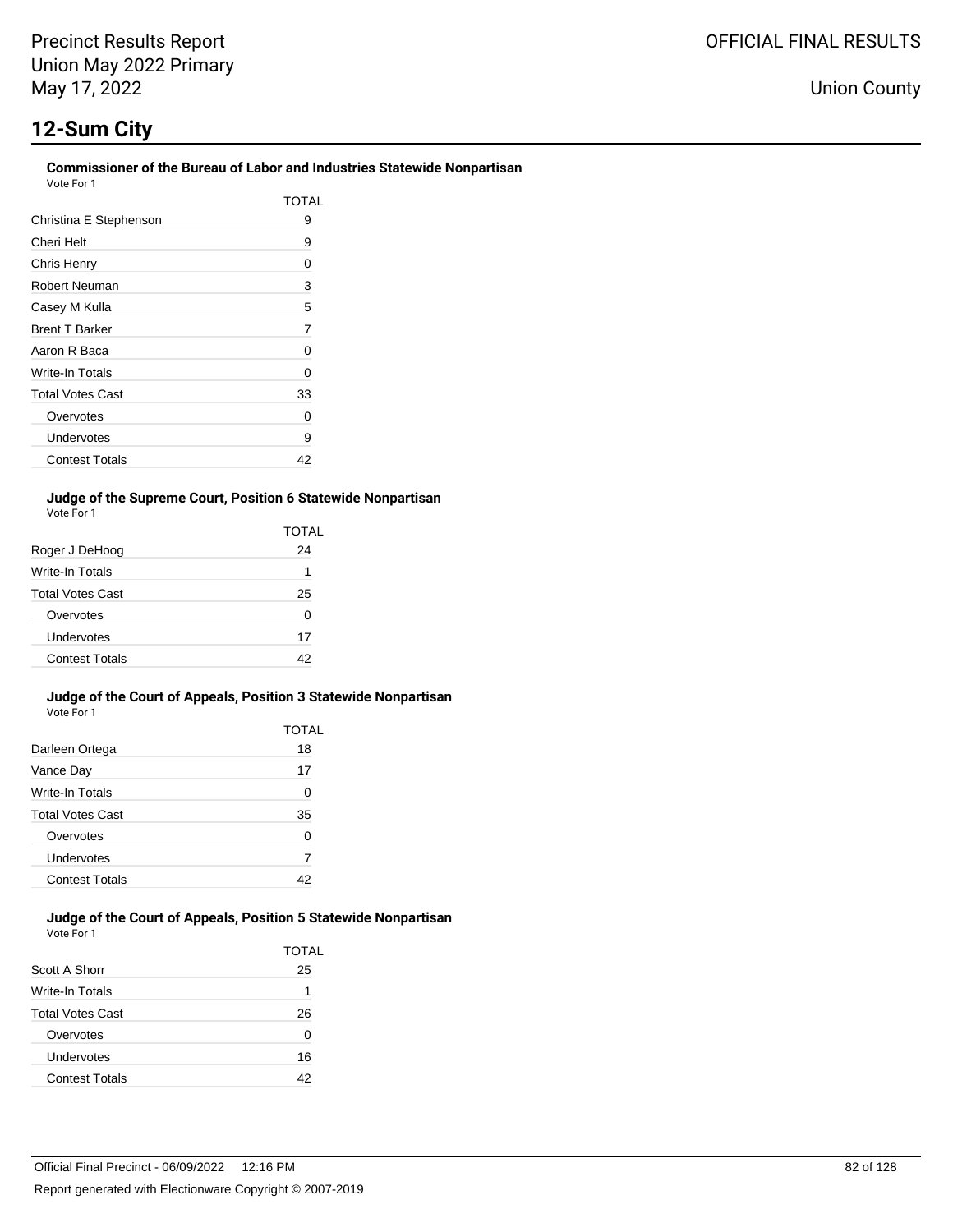#### **Judge of the Court of Appeals, Position 8 Statewide Nonpartisan** Vote For 1

|                         | TOTAL |
|-------------------------|-------|
| Ramón A Pagán           | 27    |
| Write-In Totals         | 1     |
| <b>Total Votes Cast</b> | 28    |
| Overvotes               | 0     |
| Undervotes              | 14    |
| <b>Contest Totals</b>   | 42    |

#### **District Attorney, Union County District Attorney, Union County** Vote For 1

| <b>VULLET UIL</b>       | <b>TOTAL</b> |
|-------------------------|--------------|
| Kelsie McDaniel         | 29           |
| Write-In Totals         | 1            |
| <b>Total Votes Cast</b> | 30           |
| Overvotes               | 0            |
| Undervotes              | 12           |
| <b>Contest Totals</b>   |              |

### **Commissioner, Pos #1 UNION COUNTY** Vote For 1

|                         | TOTAL |
|-------------------------|-------|
| Paul Anderes            | 26    |
| Lisa Hill               | 12    |
| Write-In Totals         | 1     |
| <b>Total Votes Cast</b> | 39    |
| Overvotes               | O     |
| Undervotes              | 3     |
| <b>Contest Totals</b>   |       |

## **Commissioner, Pos #2 UNION COUNTY**

Vote For 1

|                         | TOTAI |
|-------------------------|-------|
| R Matthew Scarfo        | 30    |
| Write-In Totals         | Ω     |
| <b>Total Votes Cast</b> | 30    |
| Overvotes               | 0     |
| Undervotes              | 12    |
| <b>Contest Totals</b>   | 42    |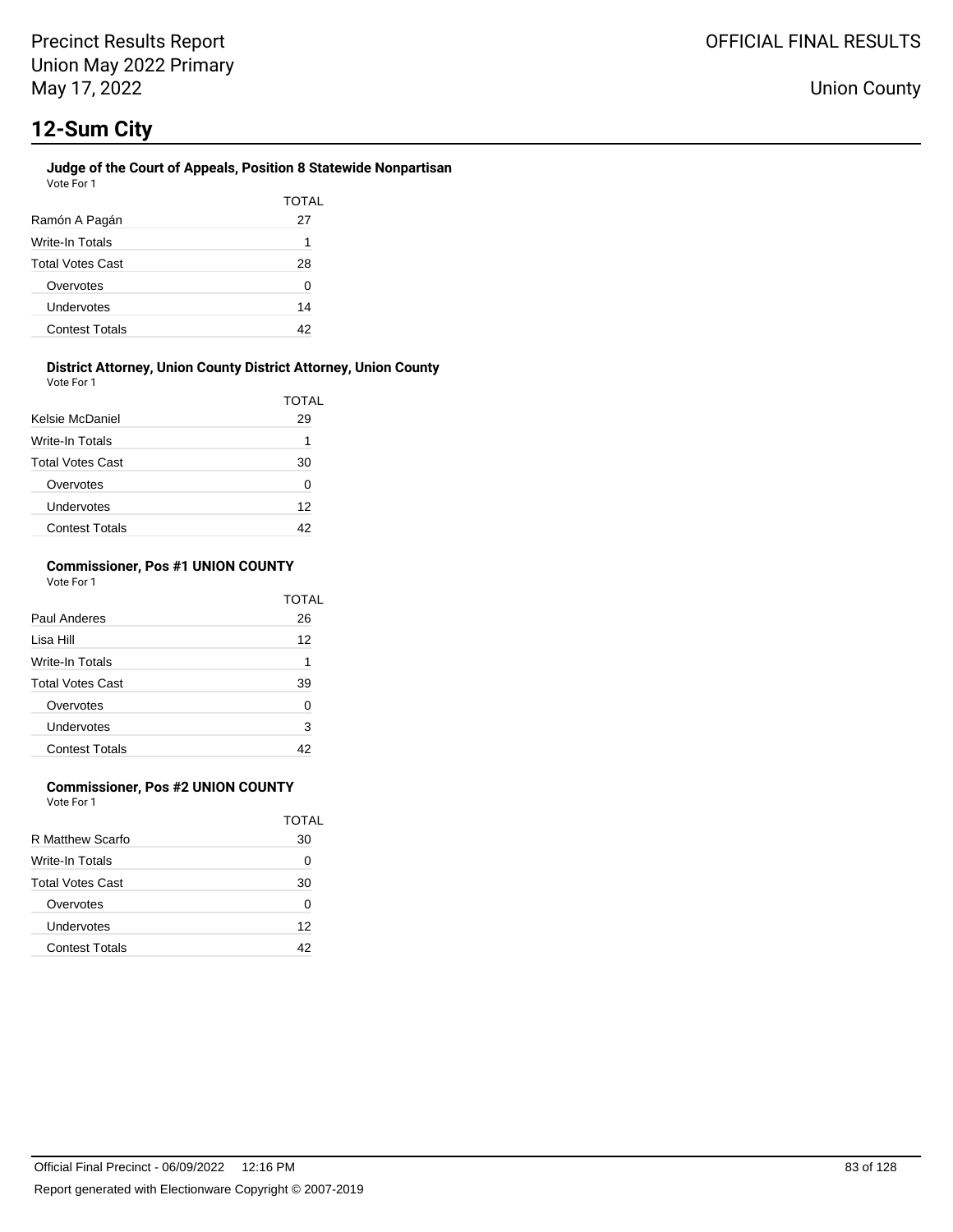## **13-NP Rural**

| <b>Statistics</b>               | <b>TOTAL</b> |
|---------------------------------|--------------|
| Registered Voters - Total       | 0            |
| Registered Voters - Democrat    | 0            |
| Registered Voters - Republican  | 0            |
| Registered Voters - NonPartisan | O            |
| Ballots Cast - Total            | 49           |
| Ballots Cast - Democrat         | 2            |
| Ballots Cast - Republican       | 45           |
| Ballots Cast - NonPartisan      | 2            |
| Ballots Cast - Blank            | 0            |
| Voter Turnout - Total           | $0.00\%$     |
| Voter Turnout - Democrat        | $0.00\%$     |
| Voter Turnout - Republican      | $0.00\%$     |
| Voter Turnout - NonPartisan     | $0.00\%$     |

## **DEM US Senator Federal**

Vote For 1

|                         | ΤΩΤΑΙ |
|-------------------------|-------|
| Ron Wyden               | 2     |
| <b>Brent Thompson</b>   | 0     |
| William F Barlow III    | 0     |
| Write-In Totals         | 0     |
| <b>Total Votes Cast</b> | 2     |
| Overvotes               | U     |
| Undervotes              | 0     |
| <b>Contest Totals</b>   | 2     |

## **DEM US Representative, 2nd District US Representative, 2nd District** Vote For 1

| Adam Prine              | TOTAL |
|-------------------------|-------|
| Joe Yetter              | 1     |
| Write-In Totals         | 0     |
| <b>Total Votes Cast</b> | 2     |
| Overvotes               | O     |
| Undervotes              | 0     |
| <b>Contest Totals</b>   | 2     |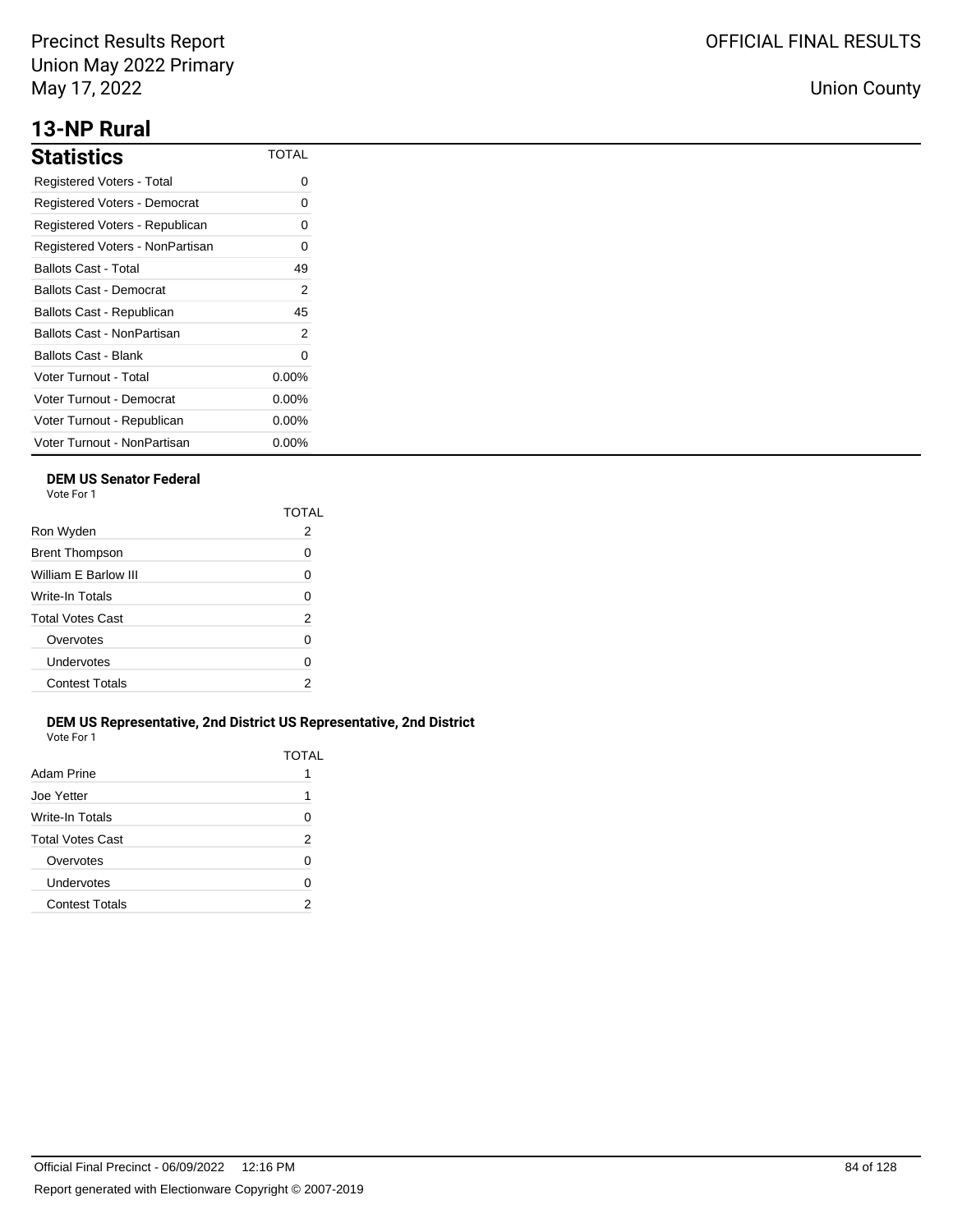| <b>DEM Governor Statewide Partisan</b><br>Vote For 1 |              |
|------------------------------------------------------|--------------|
|                                                      | <b>TOTAL</b> |
| <b>Tobias Read</b>                                   | 1            |
| John Sweeney                                         | 0            |
| <b>Patrick E Starnes</b>                             | 1            |
| Dave W Stauffer                                      | 0            |
| Peter W Hall                                         | 0            |
| Genevieve Wilson H                                   | 0            |
| Keisha Lanell Merchant                               | 0            |
| <b>Michael Cross</b>                                 | 0            |
| George L Carrillo                                    | 0            |
| <b>Tina Kotek</b>                                    | 0            |
| Michael Trimble                                      | 0            |
| Ifeanyichukwu C Diru                                 | 0            |
| Wilson R Bright                                      | 0            |
| Julian Bell                                          | 0            |
| David Beem                                           | 0            |
| Write-In Totals                                      | 0            |
| <b>Total Votes Cast</b>                              | 2            |
| Overvotes                                            | 0            |
| Undervotes                                           | O            |
| <b>Contest Totals</b>                                | 2            |

## **DEM State Representative, 58th District House District 58**

| <b>TOTAL</b> |  |
|--------------|--|
| 0            |  |
| 0            |  |
| 0            |  |
| 0            |  |
| 2            |  |
| 2            |  |
|              |  |

#### **DEM Precinct Committee Person - Democrat 13-NP Rural** Vote For 2

|                         | <b>TOTAL</b> |
|-------------------------|--------------|
| No Candidate Filed      |              |
| Write-In Totals         | 0            |
| <b>Total Votes Cast</b> | ი            |
| Overvotes               | 0            |
| Undervotes              | 4            |
| <b>Contest Totals</b>   |              |
|                         |              |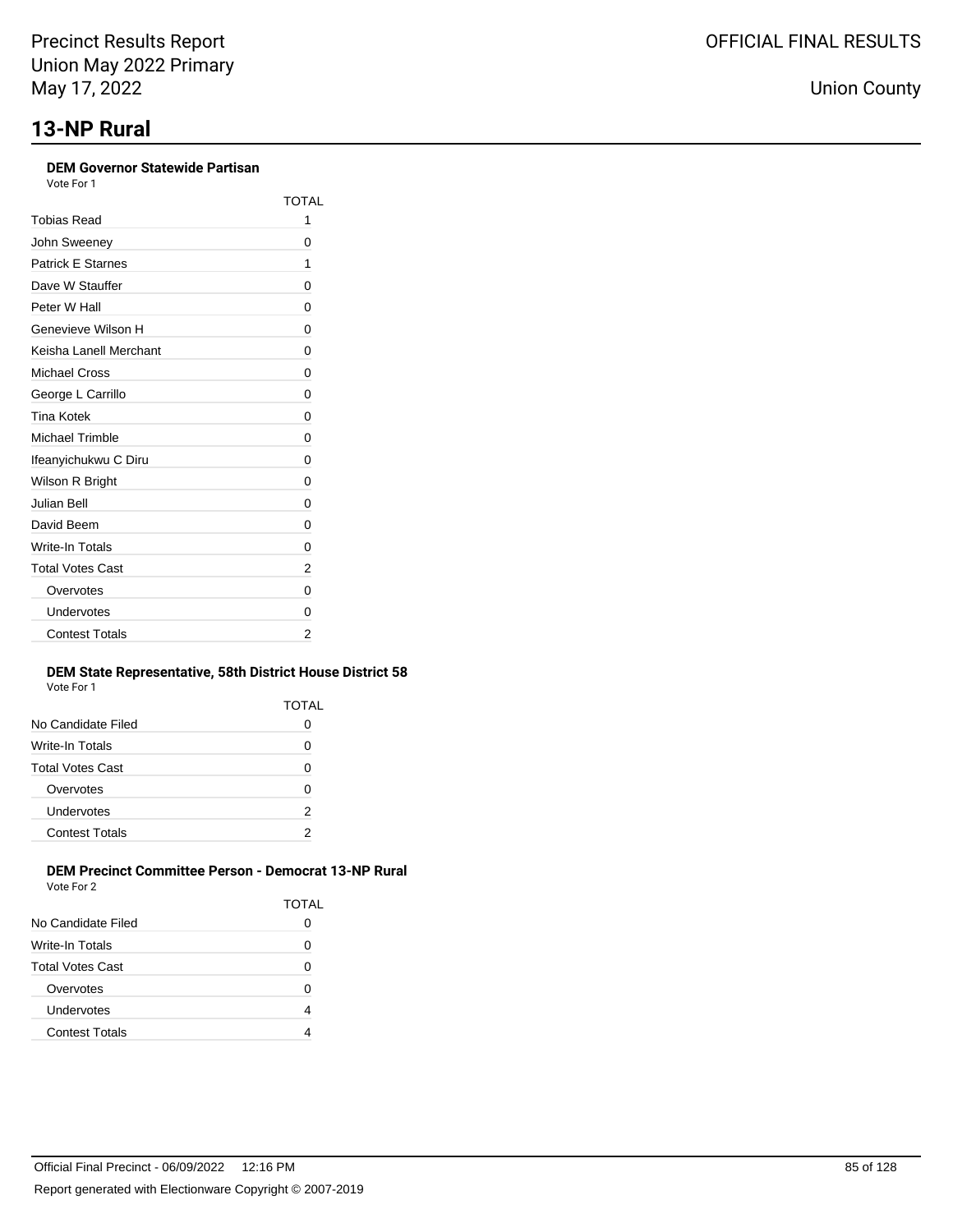## **REP US Senator Federal**

|                           | TOTAI |
|---------------------------|-------|
| Darin Harbick             | 17    |
| Sam Palmer                | 3     |
| Jo Rae Perkins            | 10    |
| Christopher C Christensen | Ω     |
| Ibra A Taher              | O     |
| Robert M Fleming          | 1     |
| Jason Beebe               | 6     |
| Write-In Totals           | 0     |
| <b>Total Votes Cast</b>   | 37    |
| Overvotes                 | Ω     |
| Undervotes                | 8     |
| <b>Contest Totals</b>     | 45    |

## **REP US Representative, 2nd District US Representative, 2nd District**

| Vote For 1 |  |
|------------|--|
|            |  |

|                         | TOTAL        |
|-------------------------|--------------|
| Mark Cavener            | $\mathbf{O}$ |
| Katherine M Gallant     | 0            |
| Cliff S Bentz           | 43           |
| Write-In Totals         | 0            |
| <b>Total Votes Cast</b> | 43           |
| Overvotes               | $\Omega$     |
| Undervotes              | 2            |
| <b>Contest Totals</b>   | 45           |
|                         |              |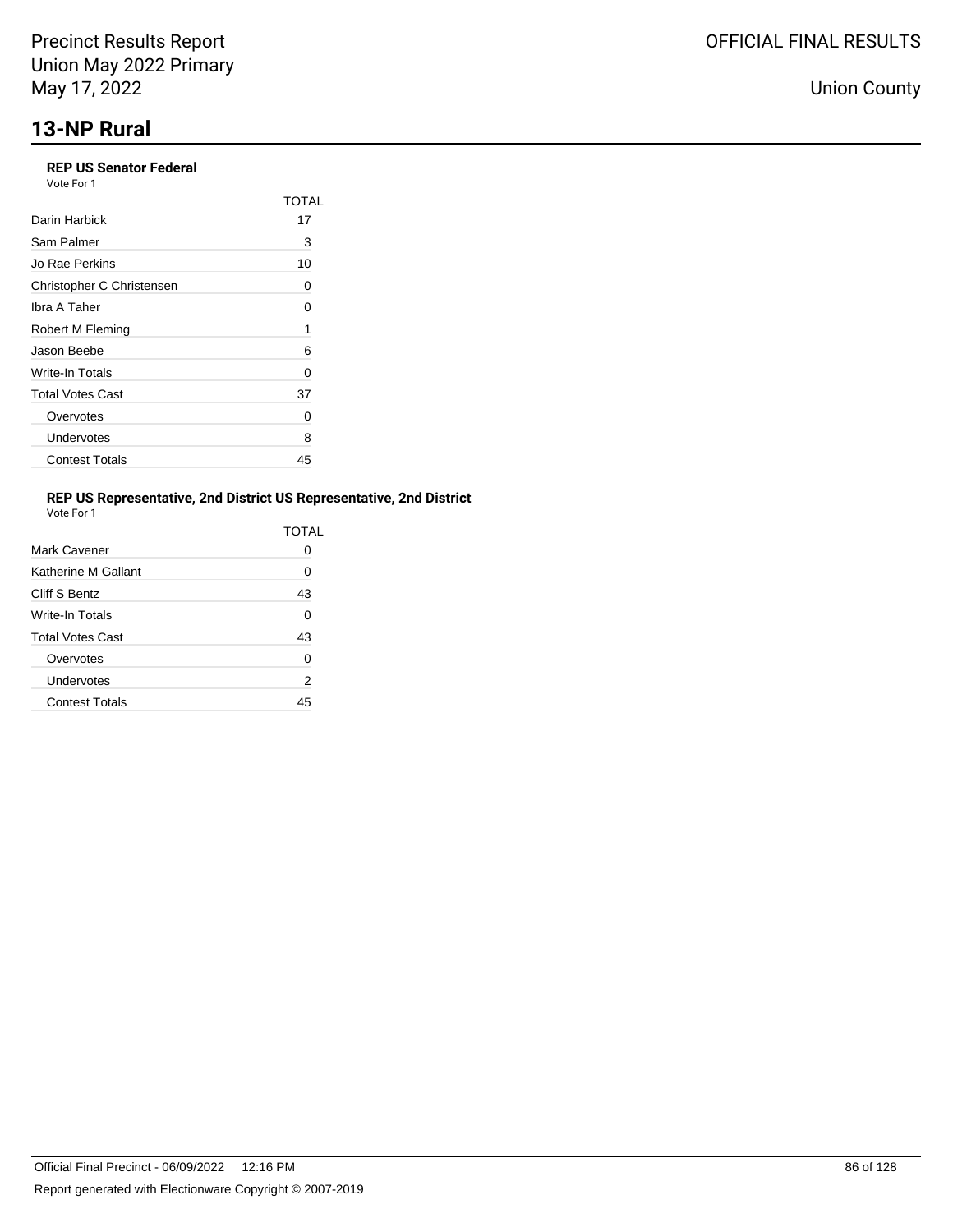## **REP Governor Statewide Partisan**

Vote For 1

|                          | <b>TOTAL</b> |
|--------------------------|--------------|
| Amber R Richardson       | 0            |
| <b>Bill Sizemore</b>     | 0            |
| Stefan G Strek (Stregoi) | 0            |
| Nick Hess                | 0            |
| John G Presco            | 0            |
| <b>Bud Pierce</b>        | 0            |
| Stan Pulliam             | 5            |
| Kerry McQuisten          | 12           |
| <b>Tim McCloud</b>       | 0            |
| <b>Brandon C Merritt</b> | 0            |
| <b>Reed Christensen</b>  | 0            |
| Jessica Gomez            | 0            |
| Marc Thielman            | 10           |
| <b>Bob Tiernan</b>       | 5            |
| Christine Drazan         | 7            |
| <b>Court Boice</b>       | 1            |
| <b>Bridget Barton</b>    | 0            |
| Raymond Baldwin          | 0            |
| David A Burch            | 0            |
| <b>Write-In Totals</b>   | 2            |
| <b>Total Votes Cast</b>  | 42           |
| Overvotes                | 0            |
| Undervotes               | 3            |
| <b>Contest Totals</b>    | 45           |

#### **REP State Representative, 58th District House District 58** Vote For 1

|                         | TOTAL |
|-------------------------|-------|
| Bobby Levy              | 43    |
| <b>Skye Farnam</b>      | O     |
| Write-In Totals         | 0     |
| <b>Total Votes Cast</b> | 43    |
| Overvotes               | O     |
| Undervotes              | 2     |
| <b>Contest Totals</b>   | 45    |

## **REP Precinct Committee Person - Republican 13-NP Rural** Vote For 2

|                         | TOTAL |
|-------------------------|-------|
| No Candidate Filed      | 0     |
| Write-In Totals         | 2     |
| <b>Total Votes Cast</b> | 2     |
| Overvotes               | ŋ     |
| Undervotes              | 88    |
| <b>Contest Totals</b>   |       |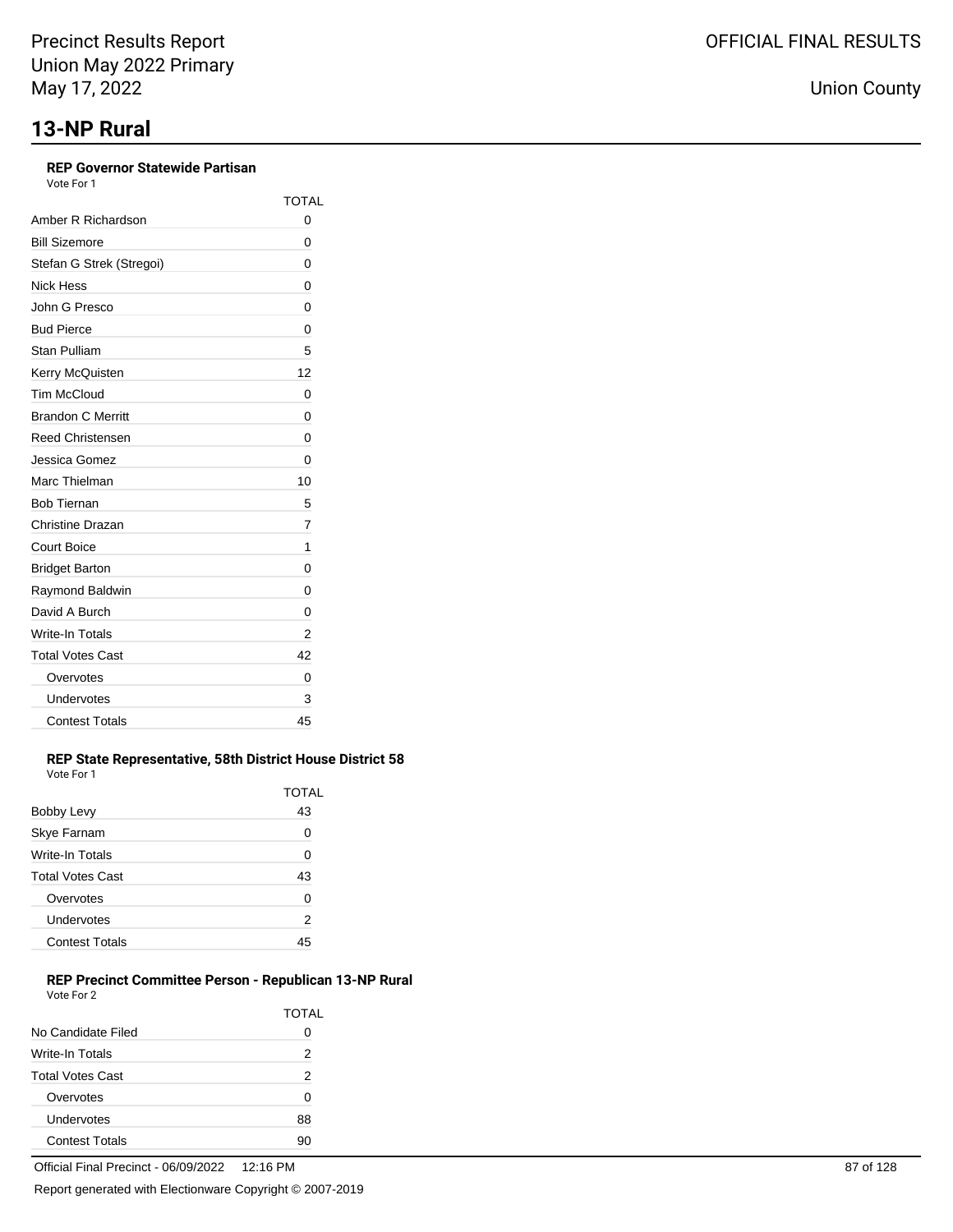## **13-NP Rural**

#### **Commissioner of the Bureau of Labor and Industries Statewide Nonpartisan** Vote For 1

| 1 UU DUU                |       |
|-------------------------|-------|
|                         | TOTAL |
| Christina E Stephenson  | 7     |
| Cheri Helt              | 12    |
| Chris Henry             | Ω     |
| Robert Neuman           | 0     |
| Casey M Kulla           | 14    |
| <b>Brent T Barker</b>   | 8     |
| Aaron R Baca            | 0     |
| Write-In Totals         | 0     |
| <b>Total Votes Cast</b> | 41    |
| Overvotes               | Ω     |
| Undervotes              | 8     |
| <b>Contest Totals</b>   | 49    |

## **Judge of the Supreme Court, Position 6 Statewide Nonpartisan** Vote For 1

|                         | TOTAL |
|-------------------------|-------|
| Roger J DeHoog          | 26    |
| <b>Write-In Totals</b>  | O     |
| <b>Total Votes Cast</b> | 26    |
| Overvotes               | O     |
| Undervotes              | 23    |
| <b>Contest Totals</b>   | 10    |

#### **Judge of the Court of Appeals, Position 3 Statewide Nonpartisan** Vote For 1

|                         | TOTAL |
|-------------------------|-------|
| Darleen Ortega          | 17    |
| Vance Day               | 24    |
| Write-In Totals         | 0     |
| <b>Total Votes Cast</b> | 41    |
| Overvotes               | U     |
| Undervotes              | 8     |
| <b>Contest Totals</b>   |       |

#### **Judge of the Court of Appeals, Position 5 Statewide Nonpartisan** Vote For 1

|                         | TOTAL |
|-------------------------|-------|
| Scott A Shorr           | 25    |
| <b>Write-In Totals</b>  | 0     |
| <b>Total Votes Cast</b> | 25    |
| Overvotes               | O     |
| Undervotes              | 24    |
| <b>Contest Totals</b>   | 49    |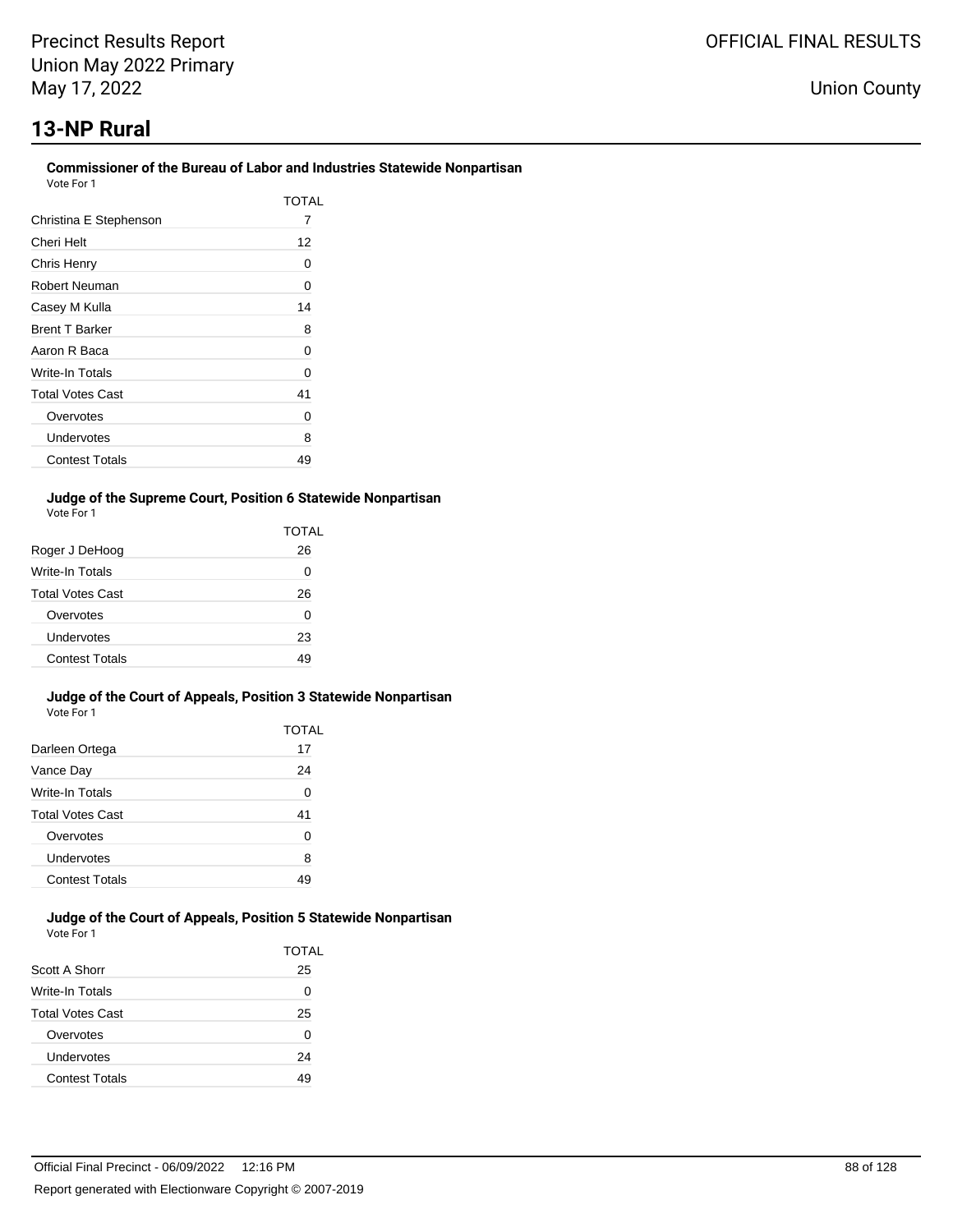#### **Judge of the Court of Appeals, Position 8 Statewide Nonpartisan** Vote For 1

|                         | TOTAL |
|-------------------------|-------|
| Ramón A Pagán           | 24    |
| Write-In Totals         | 0     |
| <b>Total Votes Cast</b> | 24    |
| Overvotes               | 0     |
| Undervotes              | 25    |
| <b>Contest Totals</b>   | 49    |

## **District Attorney, Union County District Attorney, Union County**

| Vote For 1              |       |
|-------------------------|-------|
|                         | TOTAL |
| Kelsie McDaniel         | 35    |
| Write-In Totals         | Ω     |
| <b>Total Votes Cast</b> | 35    |
| Overvotes               | 0     |
| Undervotes              | 14    |
| <b>Contest Totals</b>   | 49    |

### **Commissioner, Pos #1 UNION COUNTY** Vote For 1

|                         | TOTAL |
|-------------------------|-------|
| Paul Anderes            | 44    |
| Lisa Hill               | 4     |
| Write-In Totals         | U     |
| <b>Total Votes Cast</b> | 48    |
| Overvotes               | U     |
| Undervotes              | 1     |
| <b>Contest Totals</b>   |       |

## **Commissioner, Pos #2 UNION COUNTY**

Vote For 1

|                         | TOTAI |
|-------------------------|-------|
| R Matthew Scarfo        | 32    |
| Write-In Totals         | Ω     |
| <b>Total Votes Cast</b> | 32    |
| Overvotes               | O     |
| Undervotes              | 17    |
| <b>Contest Totals</b>   |       |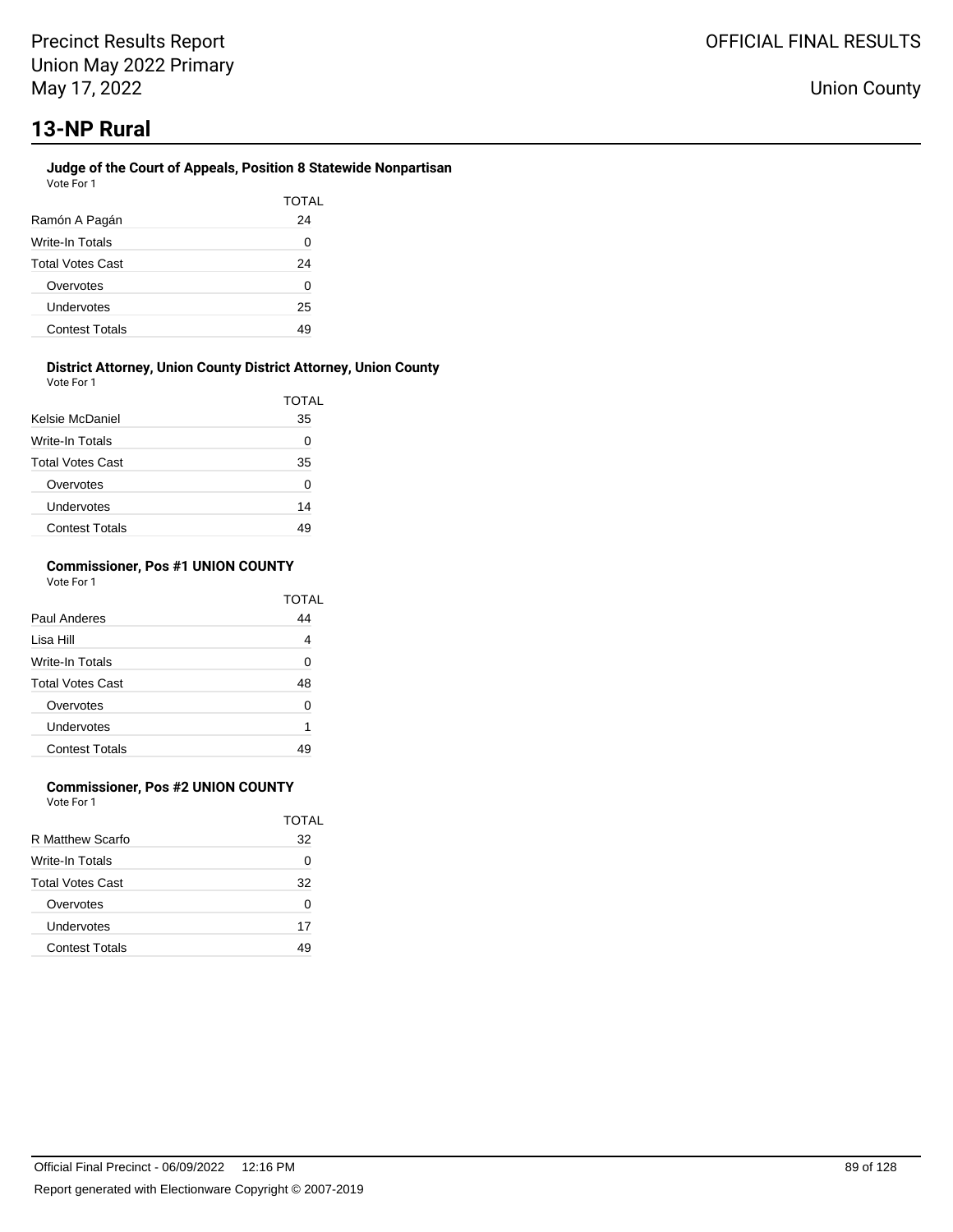## **14-NP City**

| <b>Statistics</b>               | <b>TOTAL</b> |
|---------------------------------|--------------|
| Registered Voters - Total       | Ω            |
| Registered Voters - Democrat    | ი            |
| Registered Voters - Republican  | Ω            |
| Registered Voters - NonPartisan | ი            |
| Ballots Cast - Total            | 128          |
| Ballots Cast - Democrat         | 22           |
| Ballots Cast - Republican       | 79           |
| Ballots Cast - NonPartisan      | 27           |
| Ballots Cast - Blank            | 0            |
| Voter Turnout - Total           | $0.00\%$     |
| Voter Turnout - Democrat        | $0.00\%$     |
| Voter Turnout - Republican      | $0.00\%$     |
| Voter Turnout - NonPartisan     | $0.00\%$     |

## **DEM US Senator Federal**

Vote For 1

|                         | TOTAI |
|-------------------------|-------|
| Ron Wyden               | 17    |
| <b>Brent Thompson</b>   | 4     |
| William E Barlow III    | 1     |
| Write-In Totals         | 0     |
| <b>Total Votes Cast</b> | 22    |
| Overvotes               | 0     |
| Undervotes              | 0     |
| <b>Contest Totals</b>   | 22    |
|                         |       |

## **DEM US Representative, 2nd District US Representative, 2nd District** Vote For 1

| Adam Prine              | TOTAL<br>12 |
|-------------------------|-------------|
| Joe Yetter              | 5           |
| Write-In Totals         | 0           |
| <b>Total Votes Cast</b> | 17          |
| Overvotes               | O           |
| Undervotes              | 5           |
| <b>Contest Totals</b>   | 22          |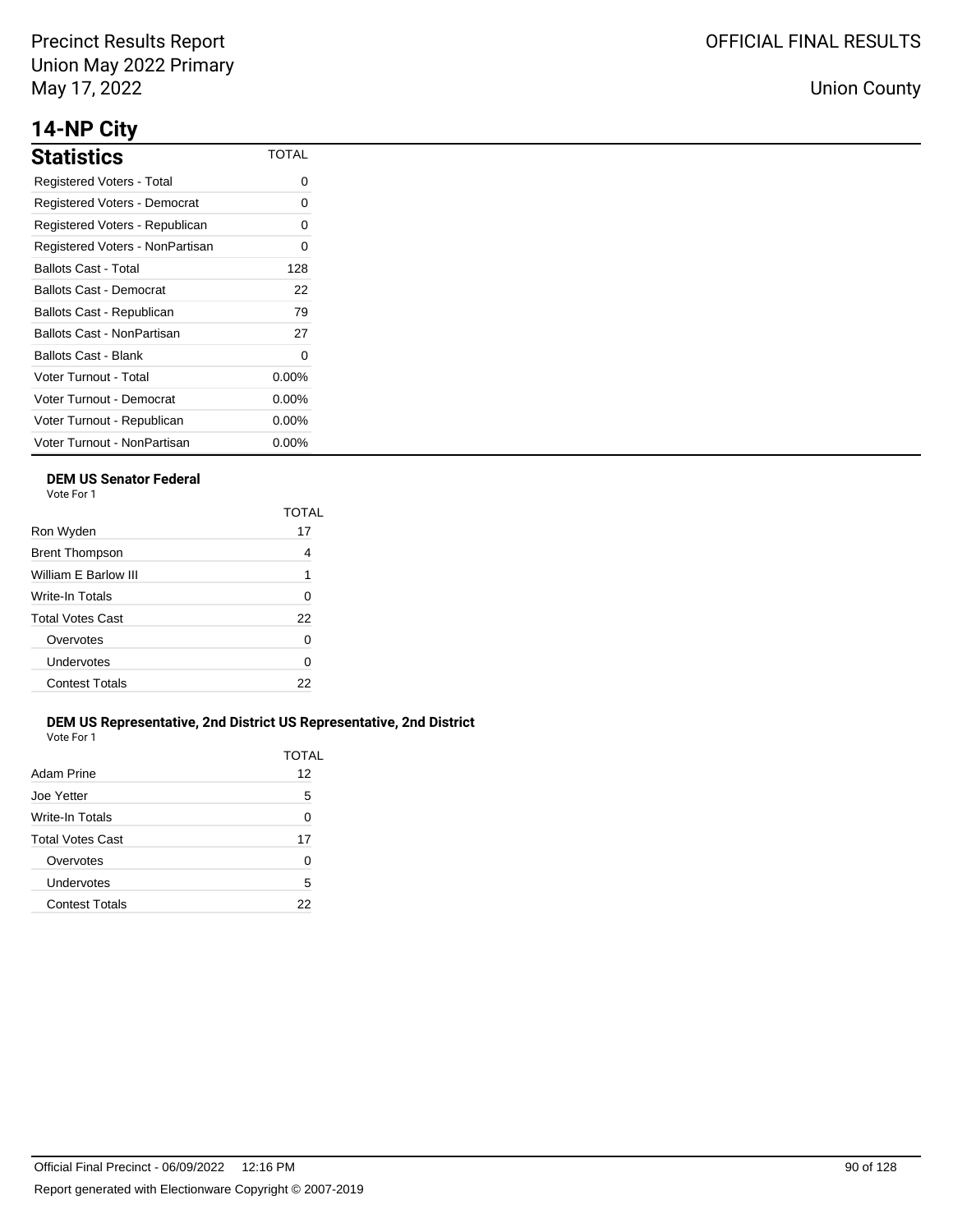## **DEM Governor Statewide Partisan**

Vote For 1

|                          | TOTAI |
|--------------------------|-------|
| Tobias Read              | 10    |
| John Sweeney             | 0     |
| <b>Patrick E Starnes</b> | 1     |
| Dave W Stauffer          | 0     |
| Peter W Hall             | 0     |
| Genevieve Wilson H       | 0     |
| Keisha Lanell Merchant   | 0     |
| Michael Cross            | 0     |
| George L Carrillo        | 2     |
| Tina Kotek               | 3     |
| <b>Michael Trimble</b>   | 0     |
| Ifeanyichukwu C Diru     | 0     |
| Wilson R Bright          | 1     |
| Julian Bell              | 0     |
| David Beem               | 0     |
| Write-In Totals          | 3     |
| <b>Total Votes Cast</b>  | 20    |
| Overvotes                | 0     |
| Undervotes               | 2     |
| <b>Contest Totals</b>    | 22    |

### **DEM State Representative, 58th District House District 58** Vote For 1

|                       | TOTAL |
|-----------------------|-------|
| No Candidate Filed    | Ω     |
| Write-In Totals       | 2     |
| Total Votes Cast      | 2     |
| Overvotes             | 0     |
| Undervotes            | 20    |
| <b>Contest Totals</b> | 22    |
|                       |       |

#### **DEM Precinct Committee Person - Democrat 14-NP City** Vote For 2

| $\mathbf{v}$ $\mathbf{v}$ $\mathbf{v}$ $\mathbf{v}$ $\mathbf{v}$ $\mathbf{v}$ |       |
|-------------------------------------------------------------------------------|-------|
|                                                                               | TOTAL |
| No Candidate Filed                                                            | 0     |
| Write-In Totals                                                               | 3     |
| Total Votes Cast                                                              | 3     |
| Overvotes                                                                     | 0     |
| Undervotes                                                                    | 41    |
| <b>Contest Totals</b>                                                         |       |
|                                                                               |       |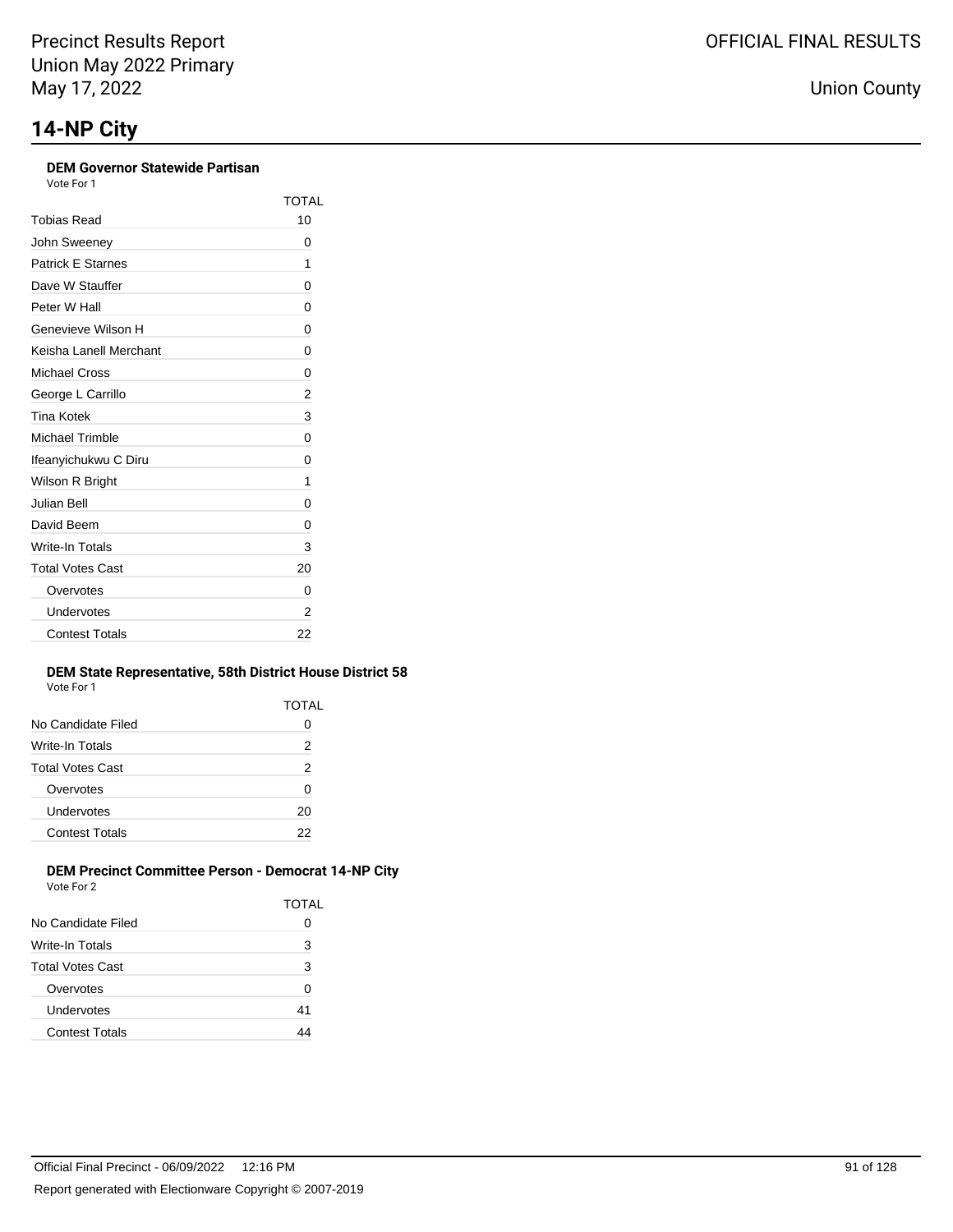#### **REP US Senator Federal** Vote For 1

| VULE FUII                 |       |
|---------------------------|-------|
|                           | TOTAL |
| Darin Harbick             | 32    |
| Sam Palmer                | 16    |
| Jo Rae Perkins            | 10    |
| Christopher C Christensen | 4     |
| Ibra A Taher              | 0     |
| Robert M Fleming          | 2     |
| Jason Beebe               | 11    |
| Write-In Totals           | 1     |
| <b>Total Votes Cast</b>   | 76    |
| Overvotes                 | 0     |
| Undervotes                | 3     |
| <b>Contest Totals</b>     | 79    |

## **REP US Representative, 2nd District US Representative, 2nd District**

| Vote For |  |
|----------|--|

|                         | TOTAL |
|-------------------------|-------|
| Mark Cavener            | 16    |
| Katherine M Gallant     | 2     |
| Cliff S Bentz           | 55    |
| Write-In Totals         | 1     |
| <b>Total Votes Cast</b> | 74    |
| Overvotes               | U     |
| Undervotes              | 5     |
| <b>Contest Totals</b>   | 79    |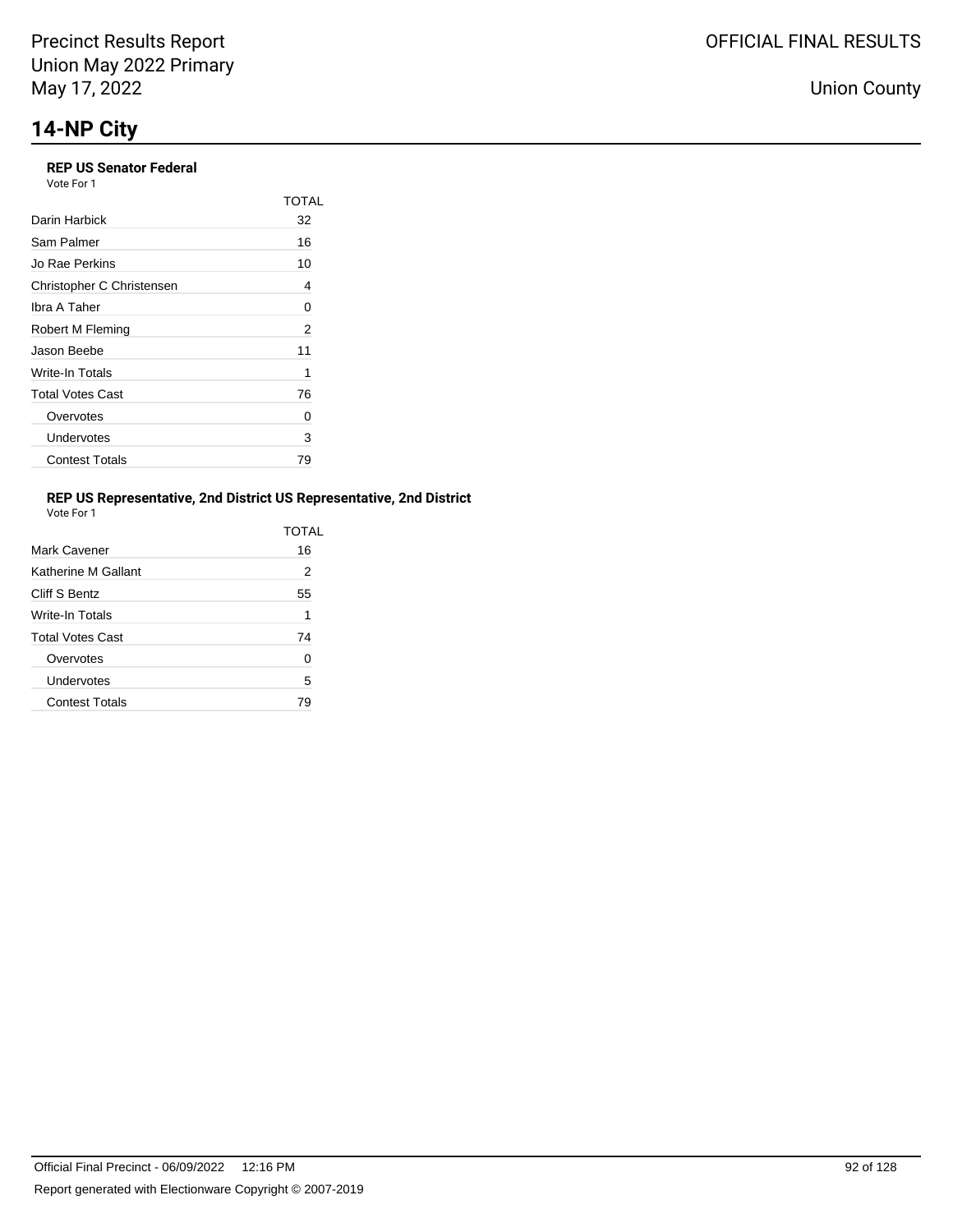## **REP Governor Statewide Partisan**

Vote For 1

|                          | TOTAL |
|--------------------------|-------|
| Amber R Richardson       | 0     |
| <b>Bill Sizemore</b>     | 2     |
| Stefan G Strek (Stregoi) | 0     |
| <b>Nick Hess</b>         | 0     |
| John G Presco            | 0     |
| <b>Bud Pierce</b>        | 3     |
| Stan Pulliam             | 2     |
| Kerry McQuisten          | 46    |
| <b>Tim McCloud</b>       | 1     |
| <b>Brandon C Merritt</b> | 1     |
| <b>Reed Christensen</b>  | 1     |
| Jessica Gomez            | 2     |
| Marc Thielman            | 7     |
| <b>Bob Tiernan</b>       | 4     |
| <b>Christine Drazan</b>  | 5     |
| Court Boice              | 2     |
| <b>Bridget Barton</b>    | 2     |
| Raymond Baldwin          | 0     |
| David A Burch            | 0     |
| Write-In Totals          | 1     |
| <b>Total Votes Cast</b>  | 79    |
| Overvotes                | 0     |
| Undervotes               | 0     |
| <b>Contest Totals</b>    | 79    |

#### **REP State Representative, 58th District House District 58** Vote For 1

|                         | TOTAL |
|-------------------------|-------|
| Bobby Levy              | 66    |
| <b>Skye Farnam</b>      | 7     |
| <b>Write-In Totals</b>  | Ω     |
| <b>Total Votes Cast</b> | 73    |
| Overvotes               | O     |
| Undervotes              | 6     |
| <b>Contest Totals</b>   |       |

### **REP Precinct Committee Person - Republican 14-NP City** Vote For 2

|                         | TOTAI |
|-------------------------|-------|
| No Candidate Filed      | 0     |
| Write-In Totals         | 8     |
| <b>Total Votes Cast</b> | 8     |
| Overvotes               | 0     |
| Undervotes              | 150   |
| <b>Contest Totals</b>   | 158   |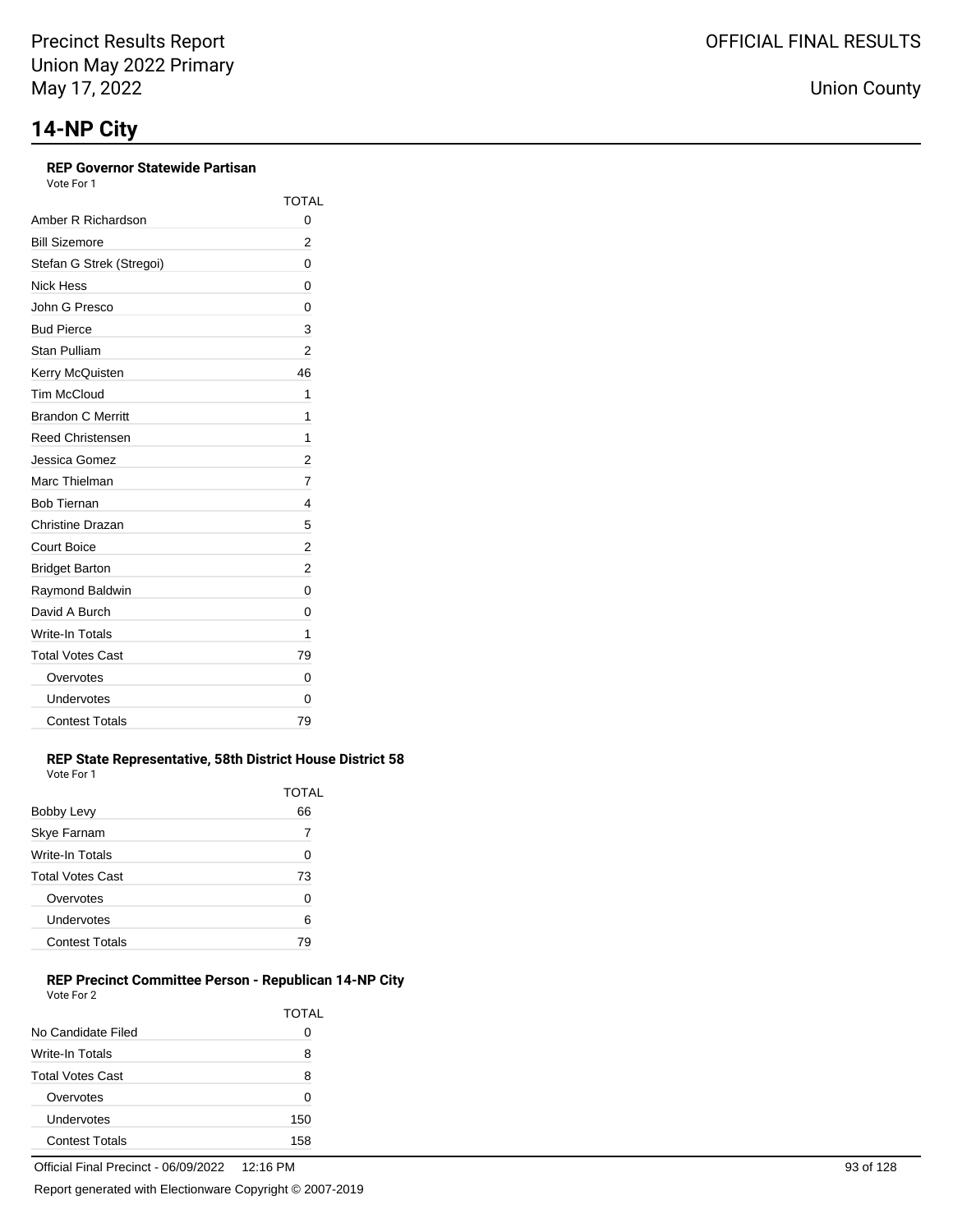## **14-NP City**

#### **Commissioner of the Bureau of Labor and Industries Statewide Nonpartisan** Vote For 1

| 1 U U U                 |       |
|-------------------------|-------|
|                         | TOTAL |
| Christina E Stephenson  | 19    |
| Cheri Helt              | 34    |
| Chris Henry             | 3     |
| Robert Neuman           | 9     |
| Casey M Kulla           | 14    |
| <b>Brent T Barker</b>   | 27    |
| Aaron R Baca            | 3     |
| Write-In Totals         | 1     |
| <b>Total Votes Cast</b> | 110   |
| Overvotes               | 0     |
| Undervotes              | 18    |
| <b>Contest Totals</b>   | 128   |

### **Judge of the Supreme Court, Position 6 Statewide Nonpartisan** Vote For 1

|                         | TOTAL |
|-------------------------|-------|
| Roger J DeHoog          | 76    |
| Write-In Totals         | 1     |
| <b>Total Votes Cast</b> | 77    |
| Overvotes               | O     |
| Undervotes              | 51    |
| Contest Totals          | 128   |

#### **Judge of the Court of Appeals, Position 3 Statewide Nonpartisan** Vote For 1

|                         | TOTAL |
|-------------------------|-------|
| Darleen Ortega          | 44    |
| Vance Day               | 64    |
| Write-In Totals         | 0     |
| <b>Total Votes Cast</b> | 108   |
| Overvotes               | 0     |
| Undervotes              | 20    |
| <b>Contest Totals</b>   | 128   |

#### **Judge of the Court of Appeals, Position 5 Statewide Nonpartisan** Vote For 1

|                         | TOTAL |
|-------------------------|-------|
| Scott A Shorr           | 78    |
| <b>Write-In Totals</b>  | 1     |
| <b>Total Votes Cast</b> | 79    |
| Overvotes               | 0     |
| Undervotes              | 49    |
| <b>Contest Totals</b>   | 128   |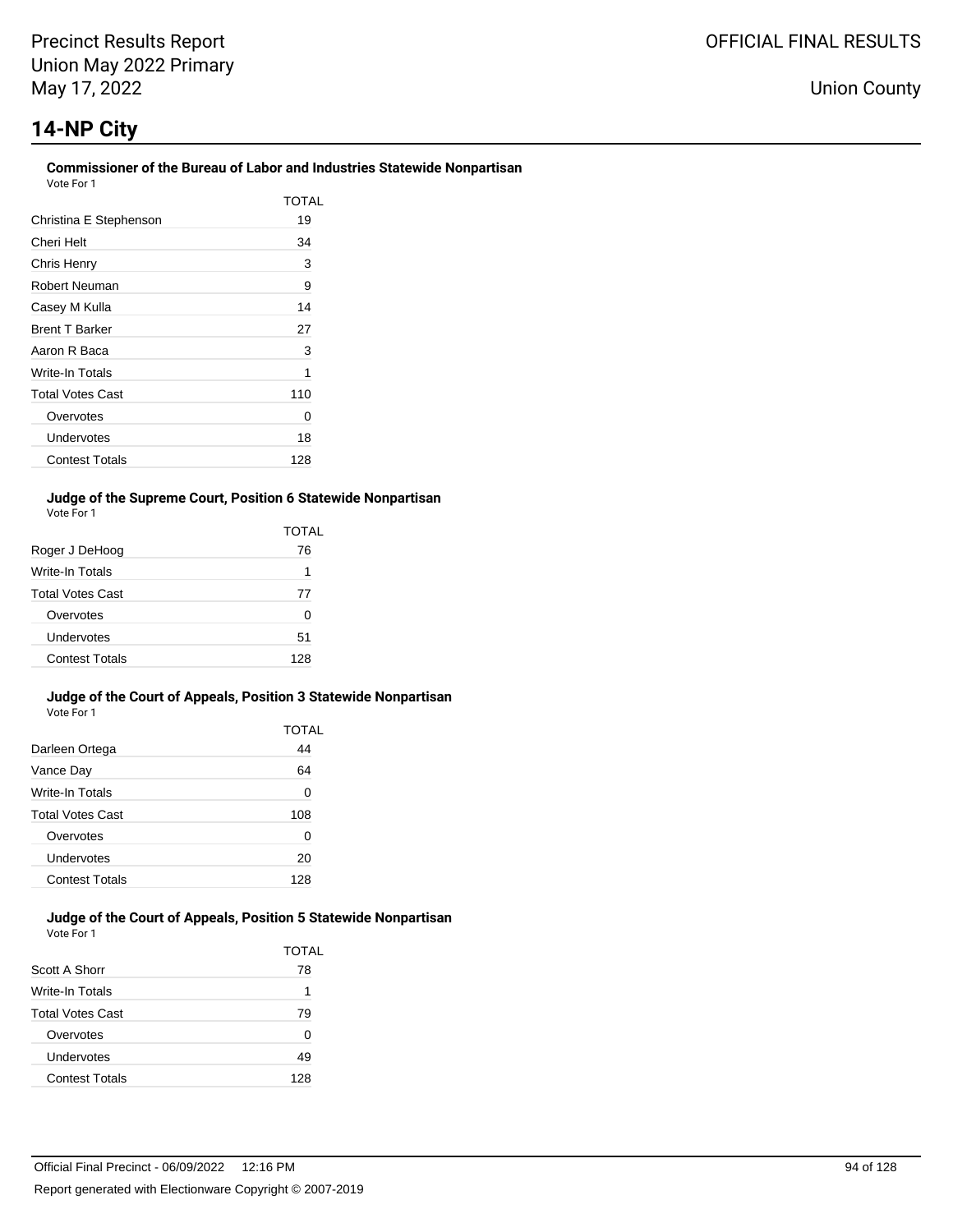### **Judge of the Court of Appeals, Position 8 Statewide Nonpartisan** Vote For 1

|                         | TOTAL |
|-------------------------|-------|
| Ramón A Pagán           | 75    |
| Write-In Totals         | 2     |
| <b>Total Votes Cast</b> | 77    |
| Overvotes               | U     |
| Undervotes              | 51    |
| <b>Contest Totals</b>   | 128   |

#### **District Attorney, Union County District Attorney, Union County** Vote For 1

| <b>VAJIL I MI I</b>     | TOTAL |
|-------------------------|-------|
| Kelsie McDaniel         | 94    |
| Write-In Totals         | 1     |
| <b>Total Votes Cast</b> | 95    |
| Overvotes               | 0     |
| Undervotes              | 33    |
| <b>Contest Totals</b>   | 128   |

### **Commissioner, Pos #1 UNION COUNTY** Vote For 1

|                         | TOTAL |
|-------------------------|-------|
| Paul Anderes            | 75    |
| Lisa Hill               | 38    |
| Write-In Totals         | 1     |
| <b>Total Votes Cast</b> | 114   |
| Overvotes               | U     |
| Undervotes              | 14    |
| <b>Contest Totals</b>   | 128   |

## **Commissioner, Pos #2 UNION COUNTY**

Vote For 1

|                         | TOTAI |
|-------------------------|-------|
| R Matthew Scarfo        | 81    |
| Write-In Totals         | 2     |
| <b>Total Votes Cast</b> | 83    |
| Overvotes               | Ω     |
| Undervotes              | 45    |
| <b>Contest Totals</b>   | 128   |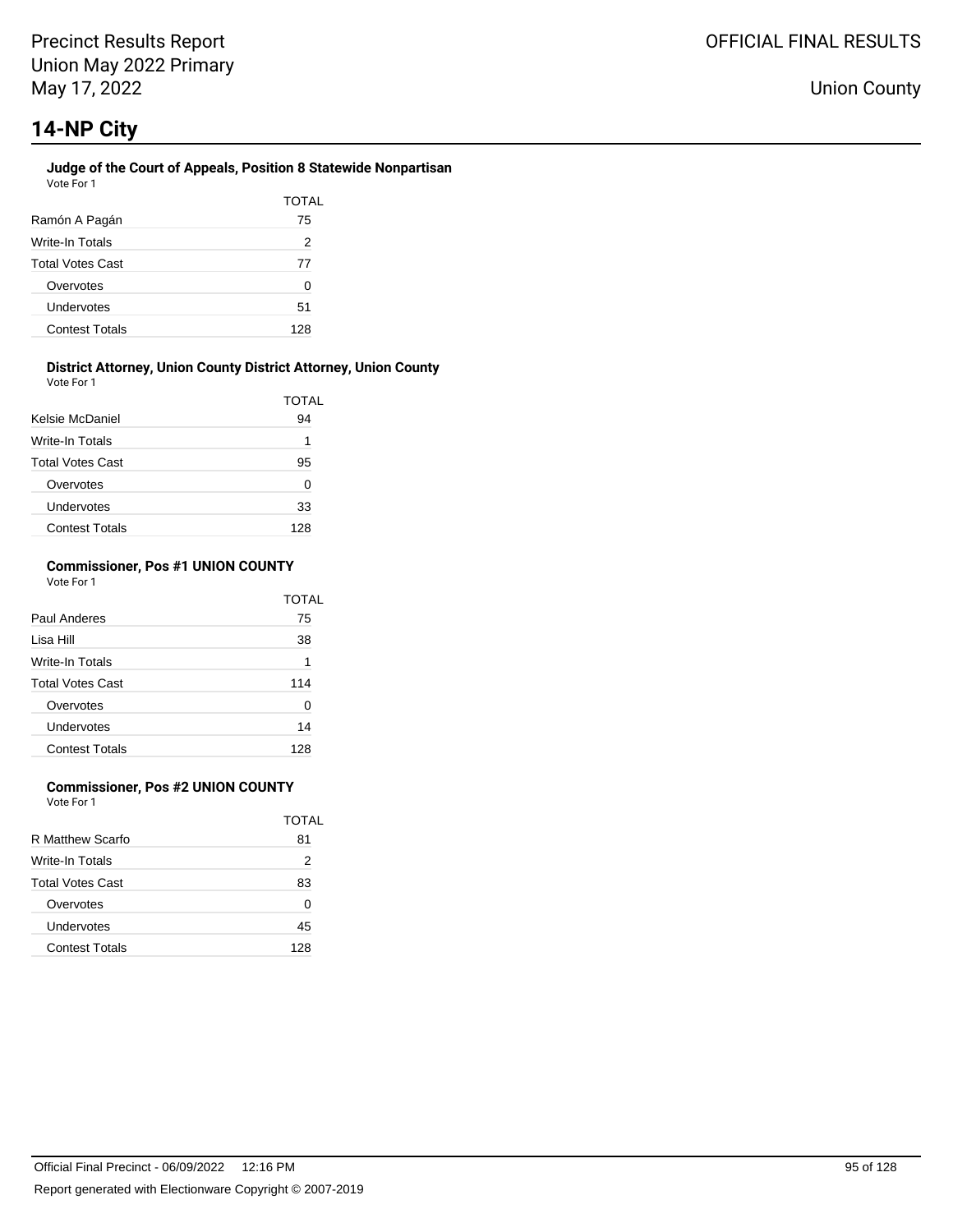# **15-Union Rural**

| <b>Statistics</b>               | TOTAL    |
|---------------------------------|----------|
| Registered Voters - Total       | ი        |
| Registered Voters - Democrat    | 0        |
| Registered Voters - Republican  | 0        |
| Registered Voters - NonPartisan | ი        |
| Ballots Cast - Total            | 157      |
| Ballots Cast - Democrat         | 33       |
| Ballots Cast - Republican       | 116      |
| Ballots Cast - NonPartisan      | 8        |
| Ballots Cast - Blank            | 0        |
| Voter Turnout - Total           | $0.00\%$ |
| Voter Turnout - Democrat        | $0.00\%$ |
| Voter Turnout - Republican      | $0.00\%$ |
| Voter Turnout - NonPartisan     | $0.00\%$ |

## **DEM US Senator Federal**

Vote For 1

|                         | TOTAI |
|-------------------------|-------|
| Ron Wyden               | 30    |
| <b>Brent Thompson</b>   | 2     |
| William E Barlow III    | 1     |
| Write-In Totals         | 0     |
| <b>Total Votes Cast</b> | 33    |
| Overvotes               | 0     |
| Undervotes              | 0     |
| <b>Contest Totals</b>   | 33    |
|                         |       |

## **DEM US Representative, 2nd District US Representative, 2nd District** Vote For 1

|                       | TOTAL |
|-----------------------|-------|
| Adam Prine            | 6     |
| Joe Yetter            | 17    |
| Write-In Totals       | 0     |
| Total Votes Cast      | 23    |
| Overvotes             | 0     |
| Undervotes            | 10    |
| <b>Contest Totals</b> | 33    |
|                       |       |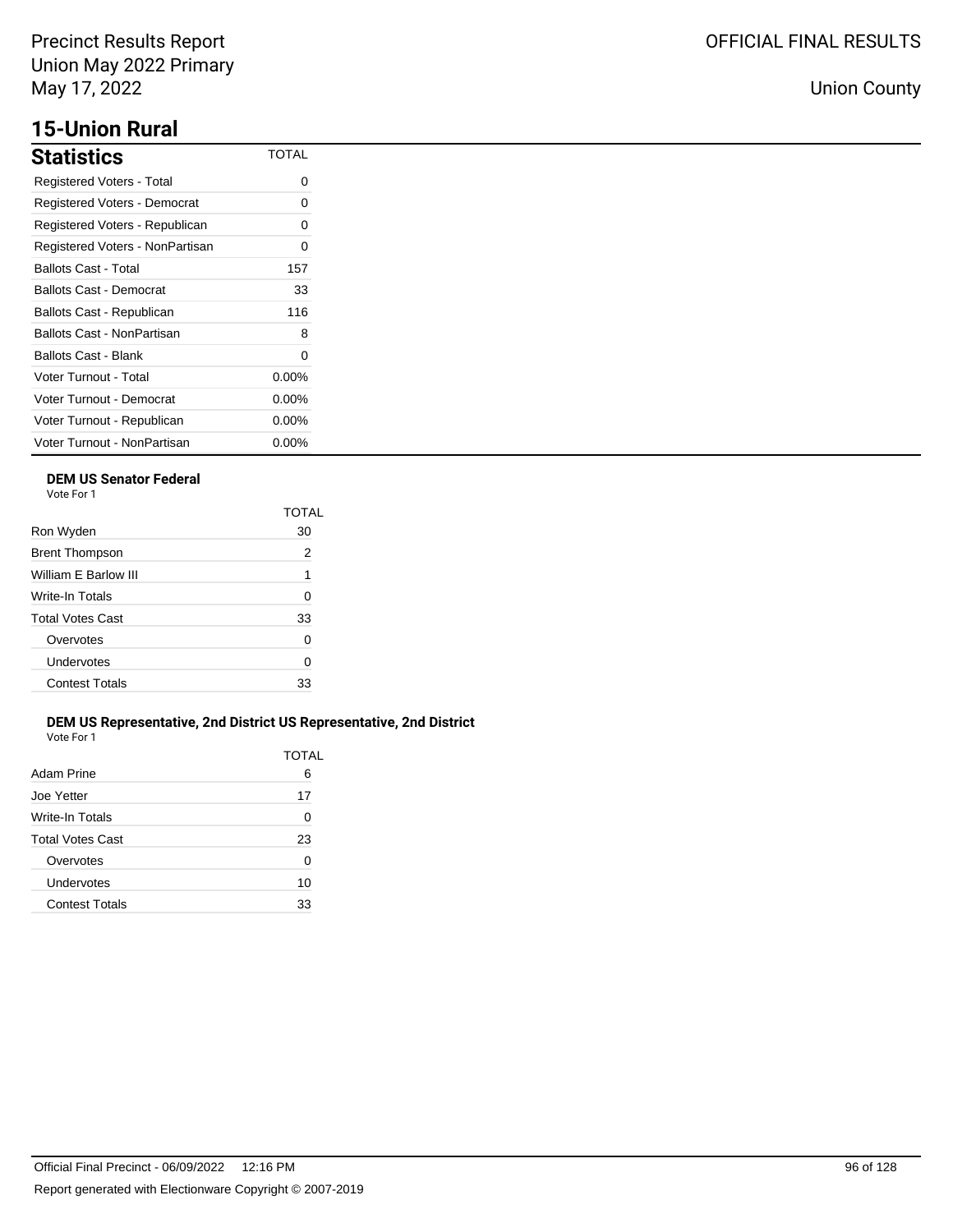| <b>DEM Governor Statewide Partisan</b><br>Vote For 1 |       |
|------------------------------------------------------|-------|
|                                                      | TOTAL |
| Tobias Read                                          | 10    |
| John Sweeney                                         | 1     |
| <b>Patrick E Starnes</b>                             | 2     |
| Dave W Stauffer                                      | 1     |
| Peter W Hall                                         | 0     |
| Genevieve Wilson H                                   | 0     |
| Keisha Lanell Merchant                               | 1     |
| Michael Cross                                        | 0     |
| George L Carrillo                                    | 3     |
| <b>Tina Kotek</b>                                    | 10    |
| <b>Michael Trimble</b>                               | 0     |
| Ifeanyichukwu C Diru                                 | 0     |
| Wilson R Bright                                      | 0     |
| <b>Julian Bell</b>                                   | 0     |
| David Beem                                           | 0     |
| Write-In Totals                                      | 3     |
| <b>Total Votes Cast</b>                              | 31    |
| Overvotes                                            | 1     |
| Undervotes                                           | 1     |
| <b>Contest Totals</b>                                | 33    |

### **DEM State Representative, 58th District House District 58** Vote For 1

|                         | TOTAL |
|-------------------------|-------|
| No Candidate Filed      | O     |
| Write-In Totals         | 5     |
| <b>Total Votes Cast</b> | 5     |
| Overvotes               | 0     |
| Undervotes              | 28    |
| <b>Contest Totals</b>   | 33    |
|                         |       |

#### **DEM Precinct Committee Person - Democrat 15-Union Rural** Vote For 2

|                         | TOTAL |
|-------------------------|-------|
| No Candidate Filed      | 0     |
| Write-In Totals         | 2     |
| <b>Total Votes Cast</b> | 2     |
| Overvotes               | 0     |
| Undervotes              | 64    |
| <b>Contest Totals</b>   | 66    |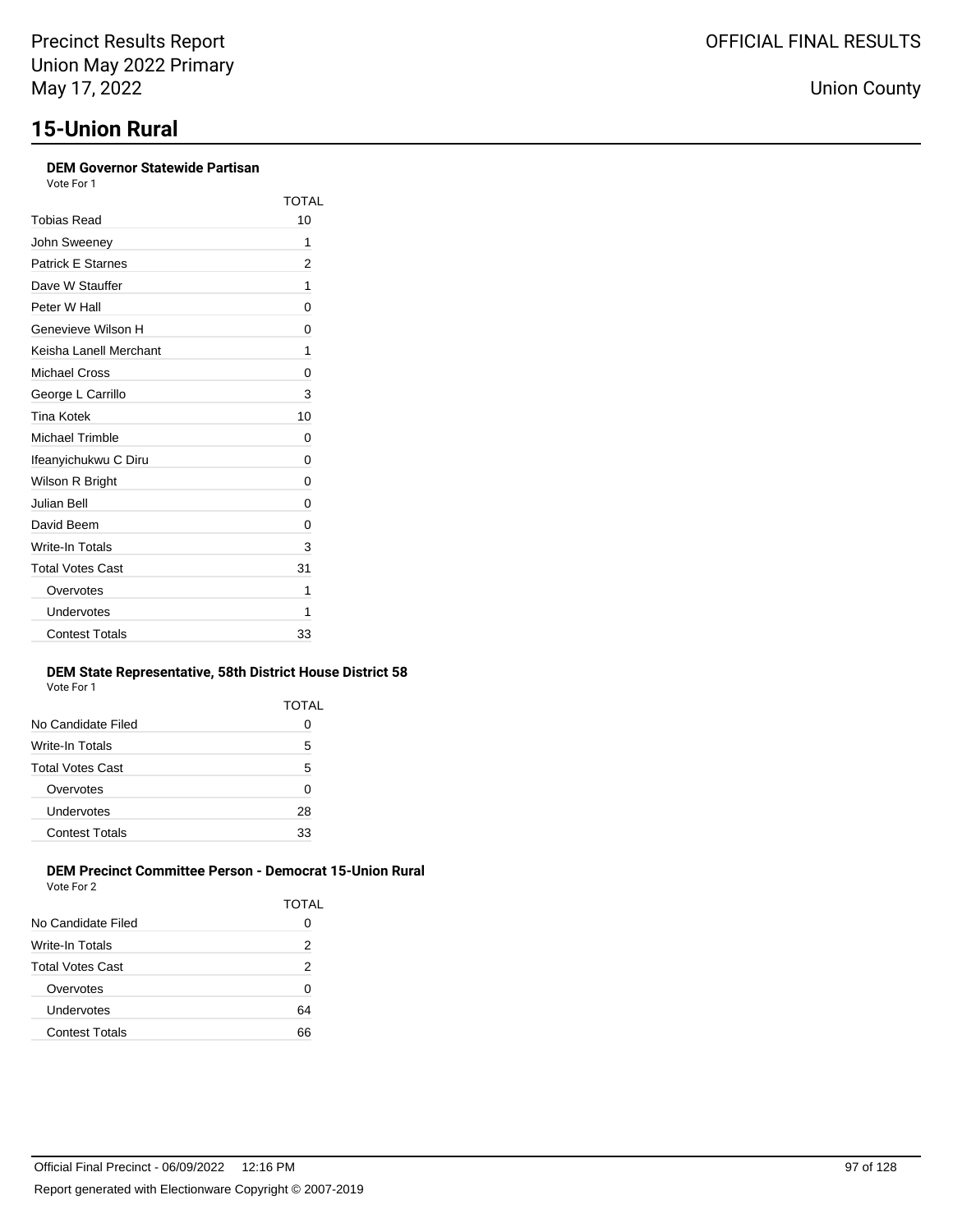## **REP US Senator Federal**

| REP US Senator Federal<br>Vote For 1 |       |
|--------------------------------------|-------|
|                                      | TOTAL |
| Darin Harbick                        | 30    |
| Sam Palmer                           | 26    |
| Jo Rae Perkins                       | 27    |
| Christopher C Christensen            | 1     |
| Ibra A Taher                         | 2     |
| Robert M Fleming                     | 1     |
| Jason Beebe                          | 19    |
| Write-In Totals                      | Ω     |
| <b>Total Votes Cast</b>              | 106   |
| Overvotes                            | 0     |
| Undervotes                           | 10    |
| <b>Contest Totals</b>                | 116   |
|                                      |       |

## **REP US Representative, 2nd District US Representative, 2nd District**

| Vote For |  |
|----------|--|
|          |  |

|                         | TOTAL |
|-------------------------|-------|
| Mark Cavener            | 22    |
| Katherine M Gallant     | 2     |
| Cliff S Bentz           | 85    |
| <b>Write-In Totals</b>  | 0     |
| <b>Total Votes Cast</b> | 109   |
| Overvotes               | O     |
| Undervotes              | 7     |
| <b>Contest Totals</b>   | 116   |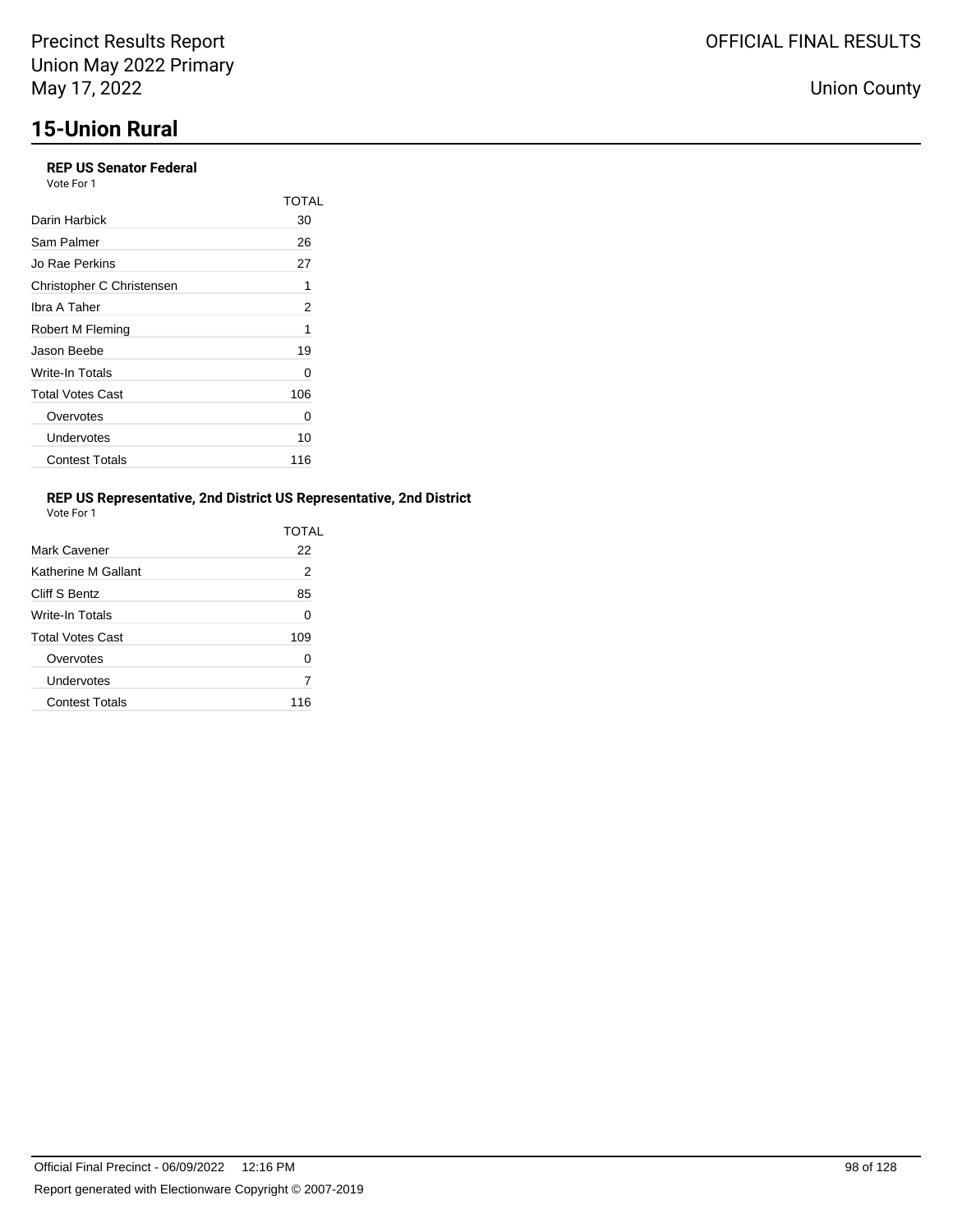## **REP Governor Statewide Partisan**

Vote For 1

|                          | <b>TOTAL</b> |
|--------------------------|--------------|
| Amber R Richardson       | 0            |
| <b>Bill Sizemore</b>     | 1            |
| Stefan G Strek (Stregoi) | 0            |
| Nick Hess                | 0            |
| John G Presco            | 0            |
| <b>Bud Pierce</b>        | 4            |
| Stan Pulliam             | 4            |
| Kerry McQuisten          | 57           |
| <b>Tim McCloud</b>       | 3            |
| <b>Brandon C Merritt</b> | 0            |
| Reed Christensen         | 0            |
| Jessica Gomez            | 0            |
| Marc Thielman            | 1            |
| <b>Bob Tiernan</b>       | 12           |
| Christine Drazan         | 21           |
| Court Boice              | 1            |
| <b>Bridget Barton</b>    | 11           |
| Raymond Baldwin          | 0            |
| David A Burch            | 0            |
| Write-In Totals          | 1            |
| <b>Total Votes Cast</b>  | 116          |
| Overvotes                | 0            |
| Undervotes               | 0            |
| <b>Contest Totals</b>    | 116          |

#### **REP State Representative, 58th District House District 58** Vote For 1

| Bobby Levy              | TOTAL<br>98 |
|-------------------------|-------------|
| Skye Farnam             | 7           |
| Write-In Totals         | 0           |
| <b>Total Votes Cast</b> | 105         |
| Overvotes               | 0           |
| Undervotes              | 11          |
| <b>Contest Totals</b>   | 116         |

### **REP Precinct Committee Person - Republican 15-Union Rural** Vote For 2

|                         | TOTAL        |
|-------------------------|--------------|
| No Candidate Filed      | $\mathbf{O}$ |
| Write-In Totals         | 6            |
| <b>Total Votes Cast</b> | 6            |
| Overvotes               | O            |
| Undervotes              | 226          |
| <b>Contest Totals</b>   | 232          |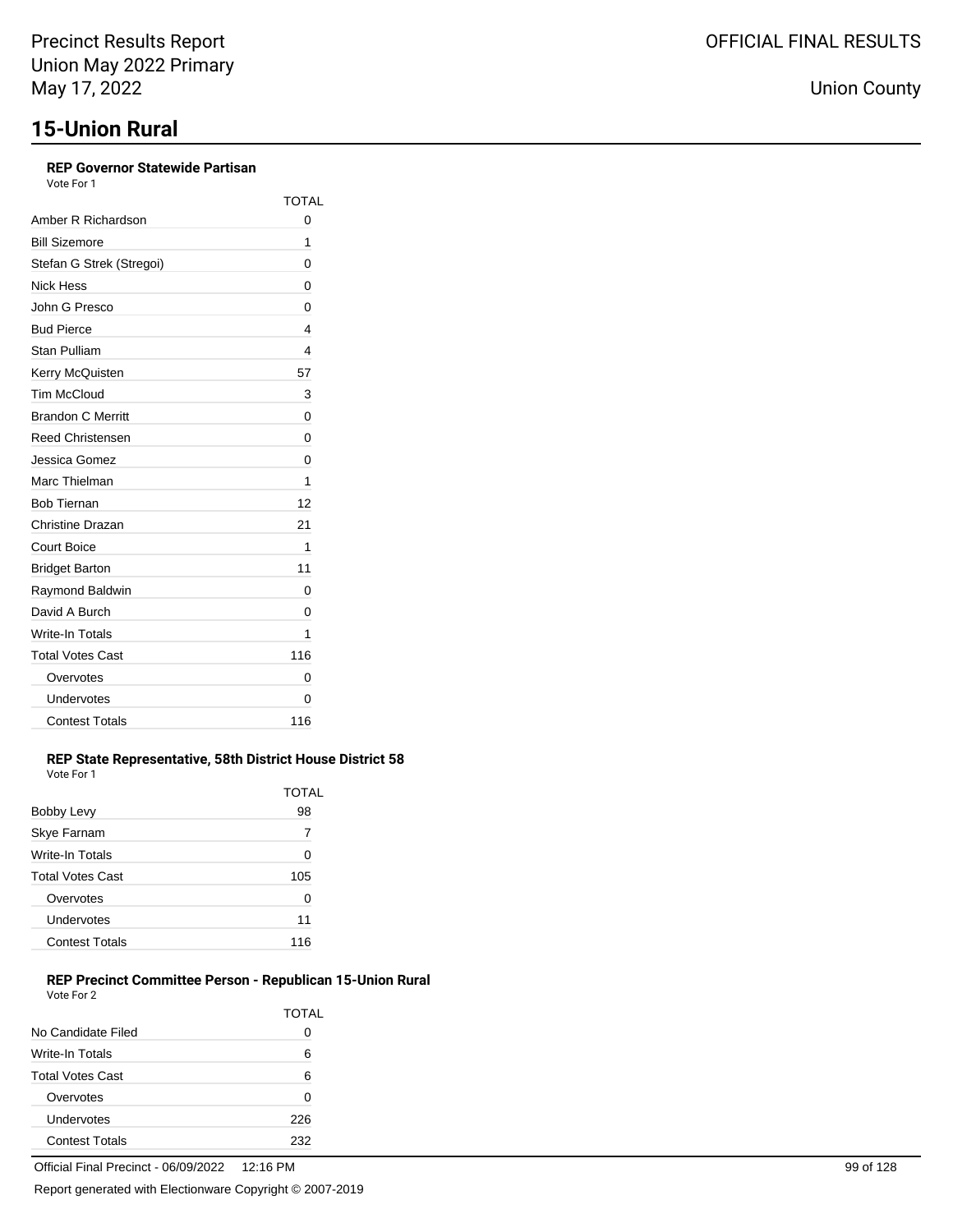## **Commissioner of the Bureau of Labor and Industries Statewide Nonpartisan**

| Vote For 1 |  |
|------------|--|
|------------|--|

|                         | TOTAL |
|-------------------------|-------|
| Christina E Stephenson  | 20    |
| Cheri Helt              | 41    |
| Chris Henry             | 2     |
| Robert Neuman           | 6     |
| Casey M Kulla           | 33    |
| <b>Brent T Barker</b>   | 29    |
| Aaron R Baca            | 3     |
| Write-In Totals         | 0     |
| <b>Total Votes Cast</b> | 134   |
| Overvotes               | Ω     |
| Undervotes              | 23    |
| <b>Contest Totals</b>   | 157   |

## **Judge of the Supreme Court, Position 6 Statewide Nonpartisan** Vote For 1

|                         | TOTAL |
|-------------------------|-------|
| Roger J DeHoog          | 76    |
| <b>Write-In Totals</b>  | 3     |
| <b>Total Votes Cast</b> | 79    |
| Overvotes               | O     |
| Undervotes              | 78    |
| <b>Contest Totals</b>   | 157   |

#### **Judge of the Court of Appeals, Position 3 Statewide Nonpartisan** Vote For 1

|                         | TOTAL |
|-------------------------|-------|
| Darleen Ortega          | 44    |
| Vance Day               | 86    |
| Write-In Totals         | 0     |
| <b>Total Votes Cast</b> | 130   |
| Overvotes               | O     |
| Undervotes              | 27    |
| <b>Contest Totals</b>   | 157   |

#### **Judge of the Court of Appeals, Position 5 Statewide Nonpartisan** Vote For 1

|                         | TOTAL |
|-------------------------|-------|
| Scott A Shorr           | 75    |
| <b>Write-In Totals</b>  | 3     |
| <b>Total Votes Cast</b> | 78    |
| Overvotes               | 0     |
| Undervotes              | 79    |
| <b>Contest Totals</b>   | 157   |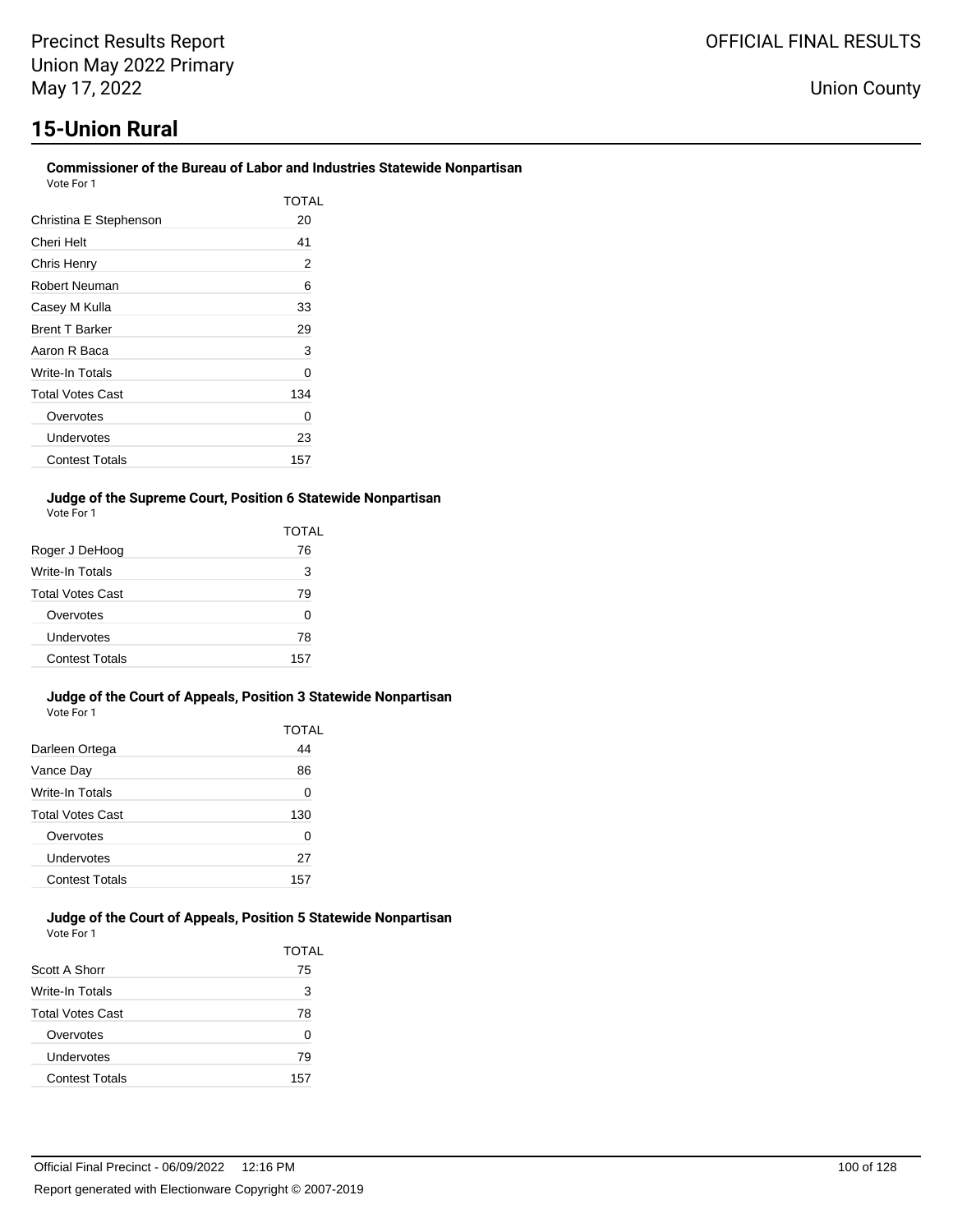#### **Judge of the Court of Appeals, Position 8 Statewide Nonpartisan** Vote For 1

|                         | TOTAL |
|-------------------------|-------|
| Ramón A Pagán           | 78    |
| Write-In Totals         | 3     |
| <b>Total Votes Cast</b> | 81    |
| Overvotes               | O     |
| Undervotes              | 76    |
| <b>Contest Totals</b>   | 157   |

#### **District Attorney, Union County District Attorney, Union County** Vote For 1

| <b>VAJIL I MI I</b>     | <b>TOTAL</b> |
|-------------------------|--------------|
| Kelsie McDaniel         | 96           |
| Write-In Totals         | 4            |
| <b>Total Votes Cast</b> | 100          |
| Overvotes               | 0            |
| Undervotes              | 57           |
| <b>Contest Totals</b>   | 157          |

### **Commissioner, Pos #1 UNION COUNTY** Vote For 1

|                         | TOTAI |
|-------------------------|-------|
| Paul Anderes            | 101   |
| Lisa Hill               | 39    |
| Write-In Totals         | 1     |
| <b>Total Votes Cast</b> | 141   |
| Overvotes               | O     |
| Undervotes              | 16    |
| <b>Contest Totals</b>   | 157   |

## **Commissioner, Pos #2 UNION COUNTY**

Vote For 1

|                         | TOTAI |
|-------------------------|-------|
| R Matthew Scarfo        | 101   |
| Write-In Totals         | 2     |
| <b>Total Votes Cast</b> | 103   |
| Overvotes               | 0     |
| Undervotes              | 54    |
| <b>Contest Totals</b>   | 157   |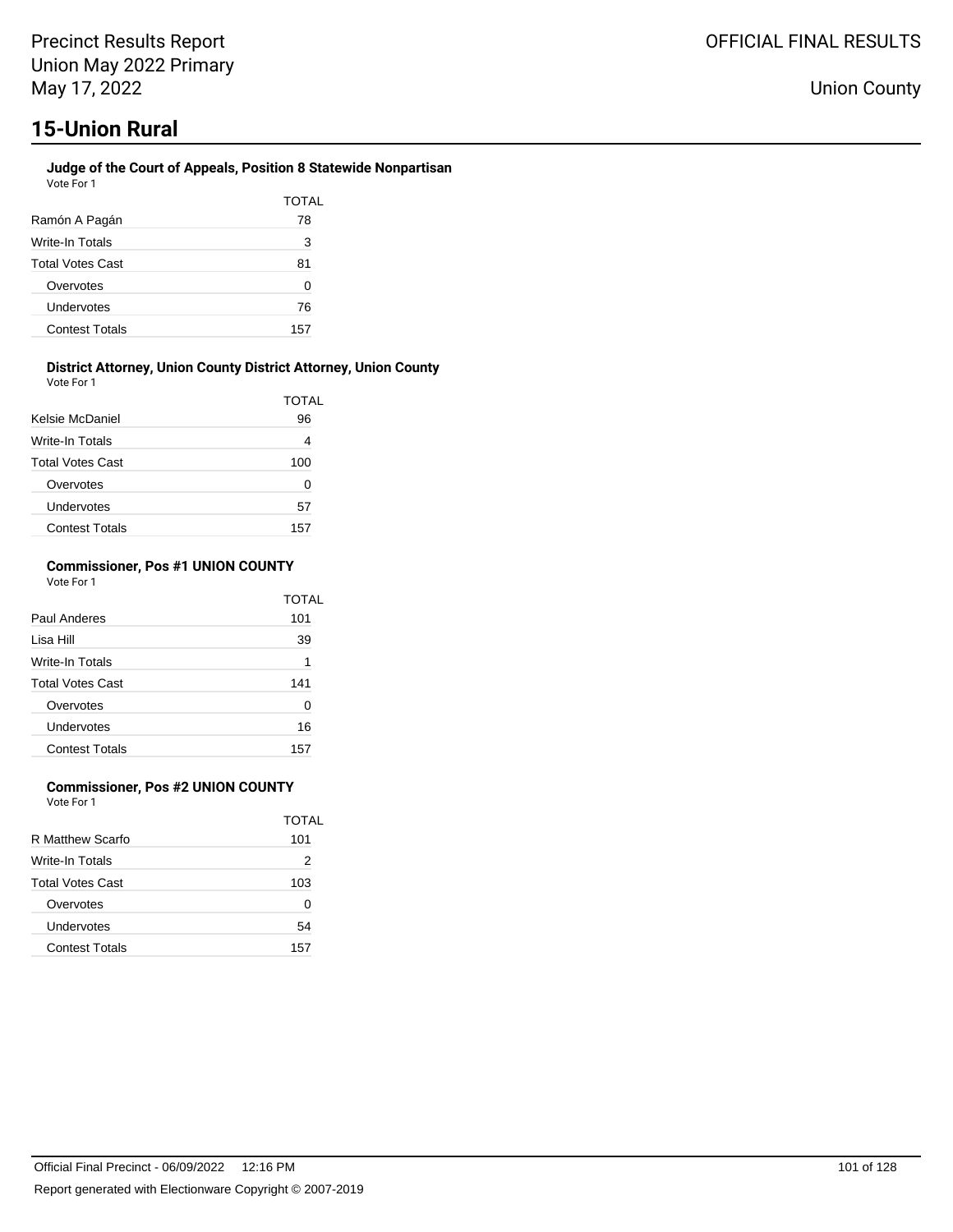# **16-Union City**

| Statistics                      | <b>TOTAL</b> |
|---------------------------------|--------------|
| Registered Voters - Total       | 0            |
| Registered Voters - Democrat    | 0            |
| Registered Voters - Republican  | 0            |
| Registered Voters - NonPartisan | O            |
| Ballots Cast - Total            | 627          |
| Ballots Cast - Democrat         | 137          |
| Ballots Cast - Republican       | 391          |
| Ballots Cast - NonPartisan      | 99           |
| Ballots Cast - Blank            | 0            |
| <b>Voter Turnout - Total</b>    | $0.00\%$     |
| Voter Turnout - Democrat        | $0.00\%$     |
| Voter Turnout - Republican      | $0.00\%$     |
| Voter Turnout - NonPartisan     | $0.00\%$     |

## **DEM US Senator Federal**

Vote For 1

|                         | TOTAI |
|-------------------------|-------|
| Ron Wyden               | 105   |
| <b>Brent Thompson</b>   | 10    |
| William F Barlow III    | 11    |
| Write-In Totals         | 7     |
| <b>Total Votes Cast</b> | 133   |
| Overvotes               | O     |
| Undervotes              | 4     |
| <b>Contest Totals</b>   | 137   |
|                         |       |

## **DEM US Representative, 2nd District US Representative, 2nd District** Vote For 1

| Adam Prine            | TOTAL<br>34 |
|-----------------------|-------------|
| Joe Yetter            | 68          |
| Write-In Totals       | 6           |
| Total Votes Cast      | 108         |
| Overvotes             | 0           |
| Undervotes            | 29          |
| <b>Contest Totals</b> | 137         |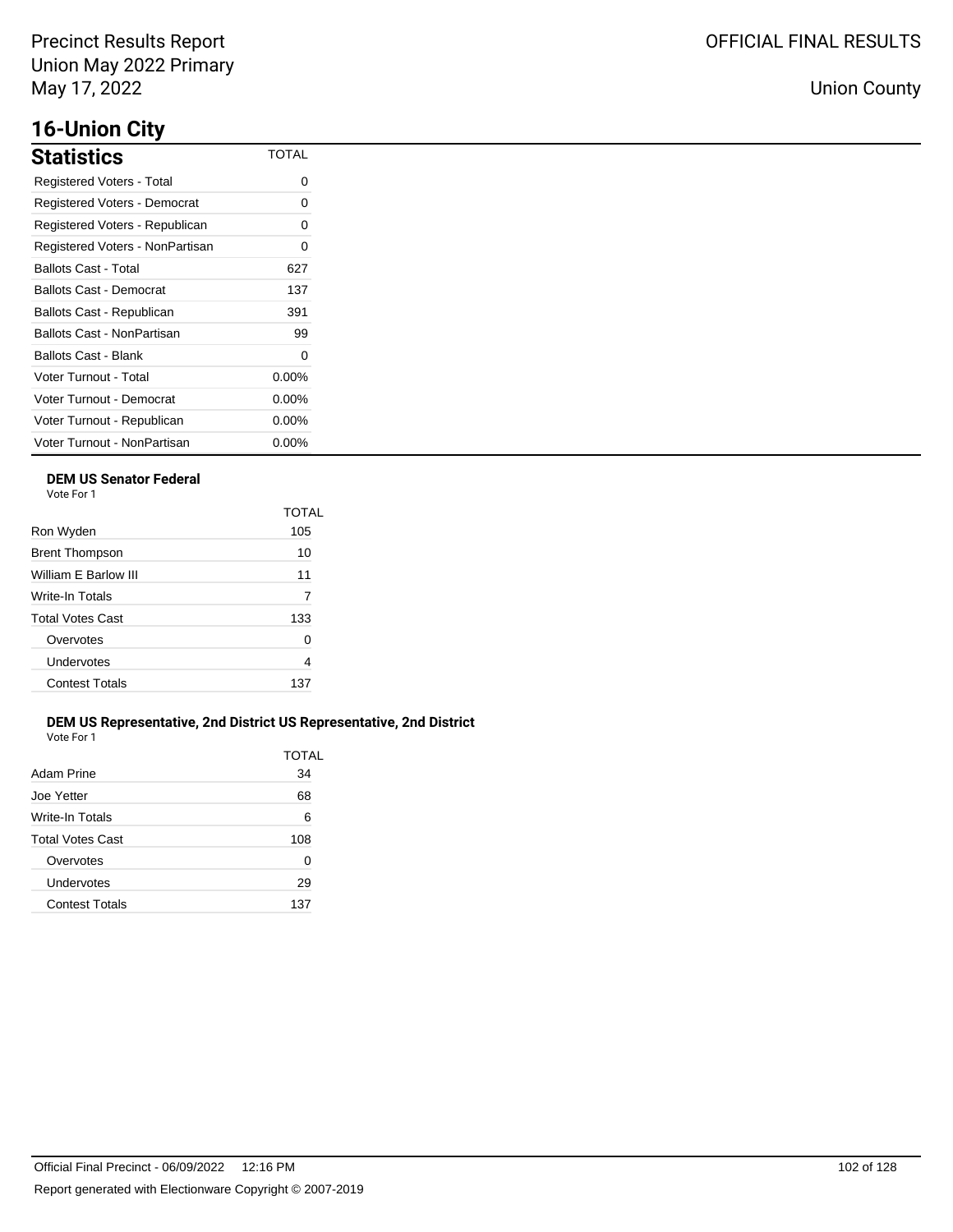| <b>DEM Governor Statewide Partisan</b><br>Vote For 1 |      |
|------------------------------------------------------|------|
|                                                      | TOT, |
| Tobias Read                                          | 52   |
| John Sweeney                                         | 1    |
| <b>Patrick E Starnes</b>                             | 4    |
| Dave W Stauffer                                      | 0    |
| Peter W Hall                                         | 0    |
| Genevieve Wilson H                                   | 0    |
| Keisha Lanell Merchant                               | 2    |
| <b>Michael Cross</b>                                 | 0    |
| George L Carrillo                                    | 4    |
| Tina Kotek                                           | 50   |
| <b>Michael Trimble</b>                               | 2    |
| Ifeanyichukwu C Diru                                 | 0    |
| Wilson R Bright                                      | 3    |
| Julian Bell                                          | 1    |
|                                                      |      |

| $11101$ NULCA         | ◡◡  |
|-----------------------|-----|
| Michael Trimble       | 2   |
| Ifeanyichukwu C Diru  | 0   |
| Wilson R Bright       | 3   |
| Julian Bell           | 1   |
| David Beem            | 2   |
| Write-In Totals       | 8   |
| Total Votes Cast      | 129 |
| Overvotes             | 0   |
| Undervotes            | 8   |
| <b>Contest Totals</b> | 137 |

### **Dem State Bistrict 58** Vote For 1

TOTAL

| <b>VALLET LITTLE</b>    |       |
|-------------------------|-------|
|                         | TOTAL |
| No Candidate Filed      | 0     |
| Write-In Totals         | 17    |
| <b>Total Votes Cast</b> | 17    |
| Overvotes               | 0     |
| Undervotes              | 120   |
| <b>Contest Totals</b>   | 137   |
|                         |       |

### **DEM Precinct Committee Person - Democrat 16-Union City** Vote For 6

| <u>vuusi ulu</u>        | <b>TOTAL</b> |
|-------------------------|--------------|
| Randy L Knop            | 92           |
| Write-In Totals         | 4            |
| <b>Total Votes Cast</b> | 96           |
| Overvotes               | 0            |
| Undervotes              | 726          |
| <b>Contest Totals</b>   | 822          |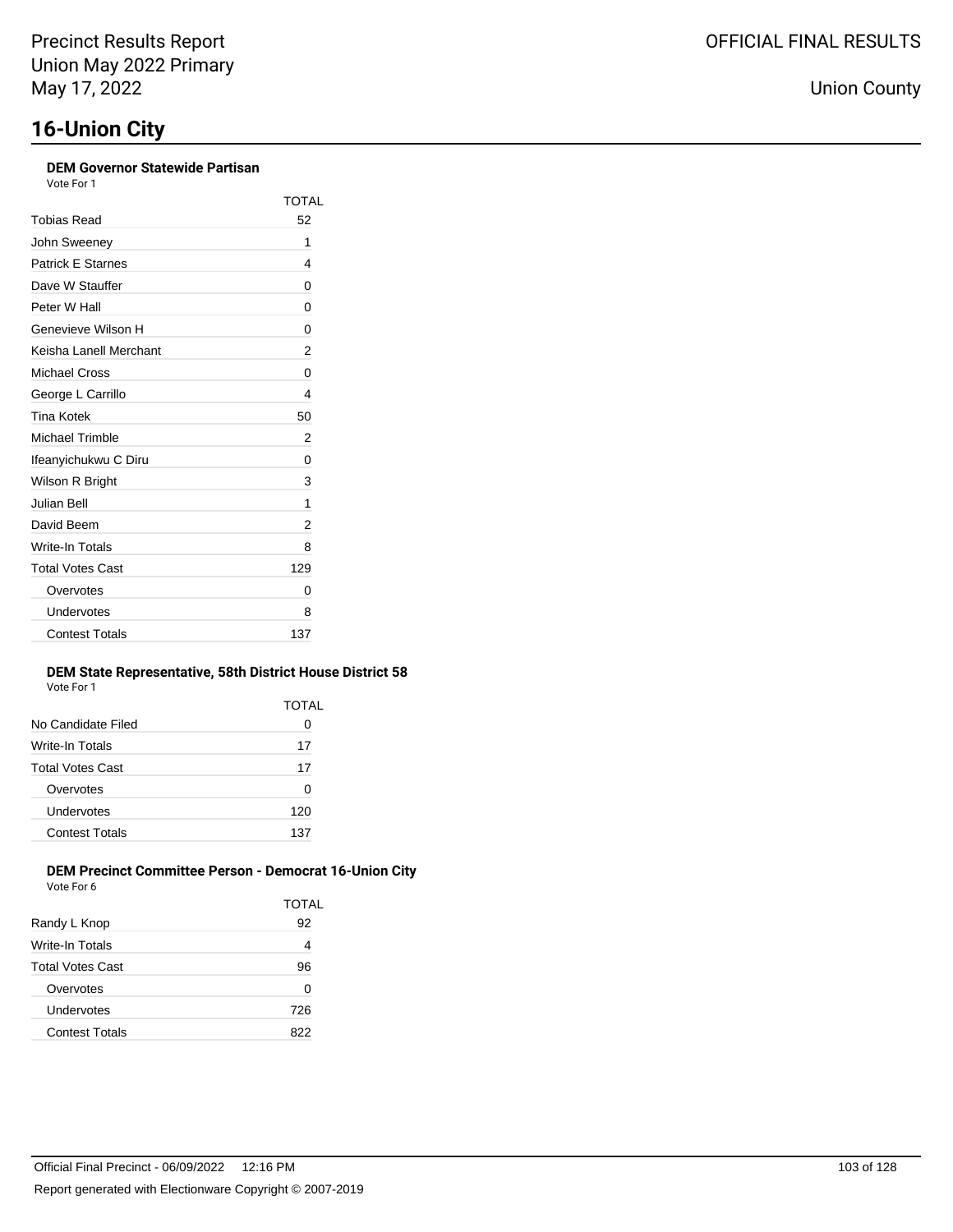# **16-Union City**

## **REP US Senator Federal**

| Vote For 1 |  |
|------------|--|
|------------|--|

|                           | TOTAL |
|---------------------------|-------|
| Darin Harbick             | 110   |
| Sam Palmer                | 72    |
| Jo Rae Perkins            | 110   |
| Christopher C Christensen | 20    |
| Ibra A Taher              | 5     |
| Robert M Fleming          | 10    |
| Jason Beebe               | 42    |
| Write-In Totals           | 0     |
| <b>Total Votes Cast</b>   | 369   |
| Overvotes                 | O     |
| Undervotes                | 22    |
| <b>Contest Totals</b>     | 391   |

## **REP US Representative, 2nd District US Representative, 2nd District**

| Vote For |  |
|----------|--|
|          |  |

|                         | TOTAL |
|-------------------------|-------|
| Mark Cavener            | 85    |
| Katherine M Gallant     | 23    |
| Cliff S Bentz           | 263   |
| <b>Write-In Totals</b>  | 0     |
| <b>Total Votes Cast</b> | 371   |
| Overvotes               | 0     |
| Undervotes              | 20    |
| <b>Contest Totals</b>   | 391   |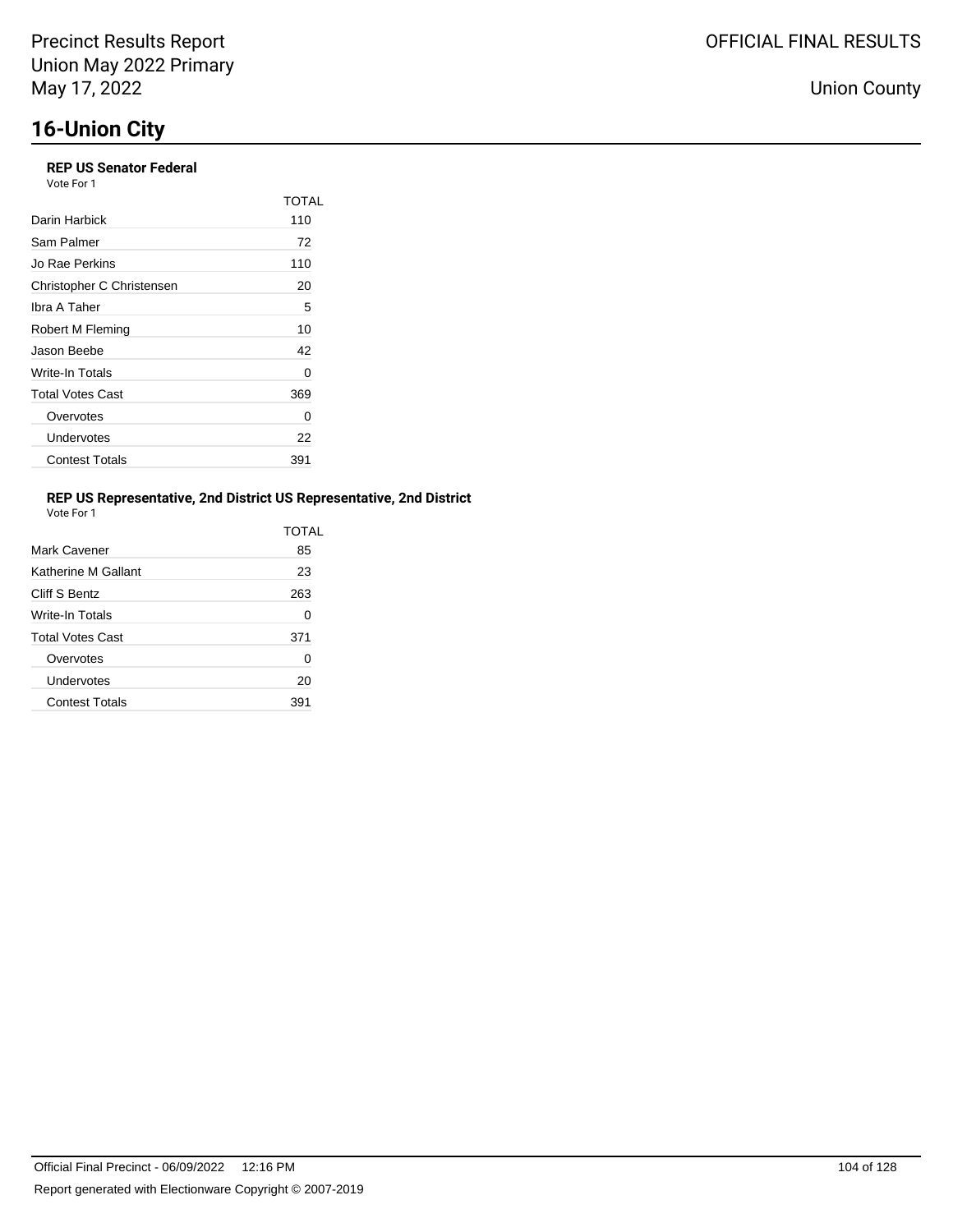## **REP Governor Statewide Partisan**

Vote For 1

|                          | <b>TOTAL</b> |
|--------------------------|--------------|
| Amber R Richardson       | 2            |
| <b>Bill Sizemore</b>     | 6            |
| Stefan G Strek (Stregoi) | 0            |
| Nick Hess                | 2            |
| John G Presco            | 0            |
| <b>Bud Pierce</b>        | 17           |
| Stan Pulliam             | 28           |
| Kerry McQuisten          | 152          |
| <b>Tim McCloud</b>       | 5            |
| <b>Brandon C Merritt</b> | 4            |
| <b>Reed Christensen</b>  | 3            |
| Jessica Gomez            | 2            |
| Marc Thielman            | 13           |
| <b>Bob Tiernan</b>       | 63           |
| Christine Drazan         | 59           |
| <b>Court Boice</b>       | 3            |
| <b>Bridget Barton</b>    | 22           |
| Raymond Baldwin          | 0            |
| David A Burch            | 0            |
| Write-In Totals          | 5            |
| <b>Total Votes Cast</b>  | 386          |
| Overvotes                | 1            |
| Undervotes               | 4            |
| <b>Contest Totals</b>    | 391          |

## **REP State Representative, 58th District House District 58** Vote For 1

|                         | TOTAL |
|-------------------------|-------|
| <b>Bobby Levy</b>       | 321   |
| Skye Farnam             | 29    |
| Write-In Totals         | 4     |
| <b>Total Votes Cast</b> | 354   |
| Overvotes               | 0     |
| Undervotes              | 37    |
| <b>Contest Totals</b>   | 391   |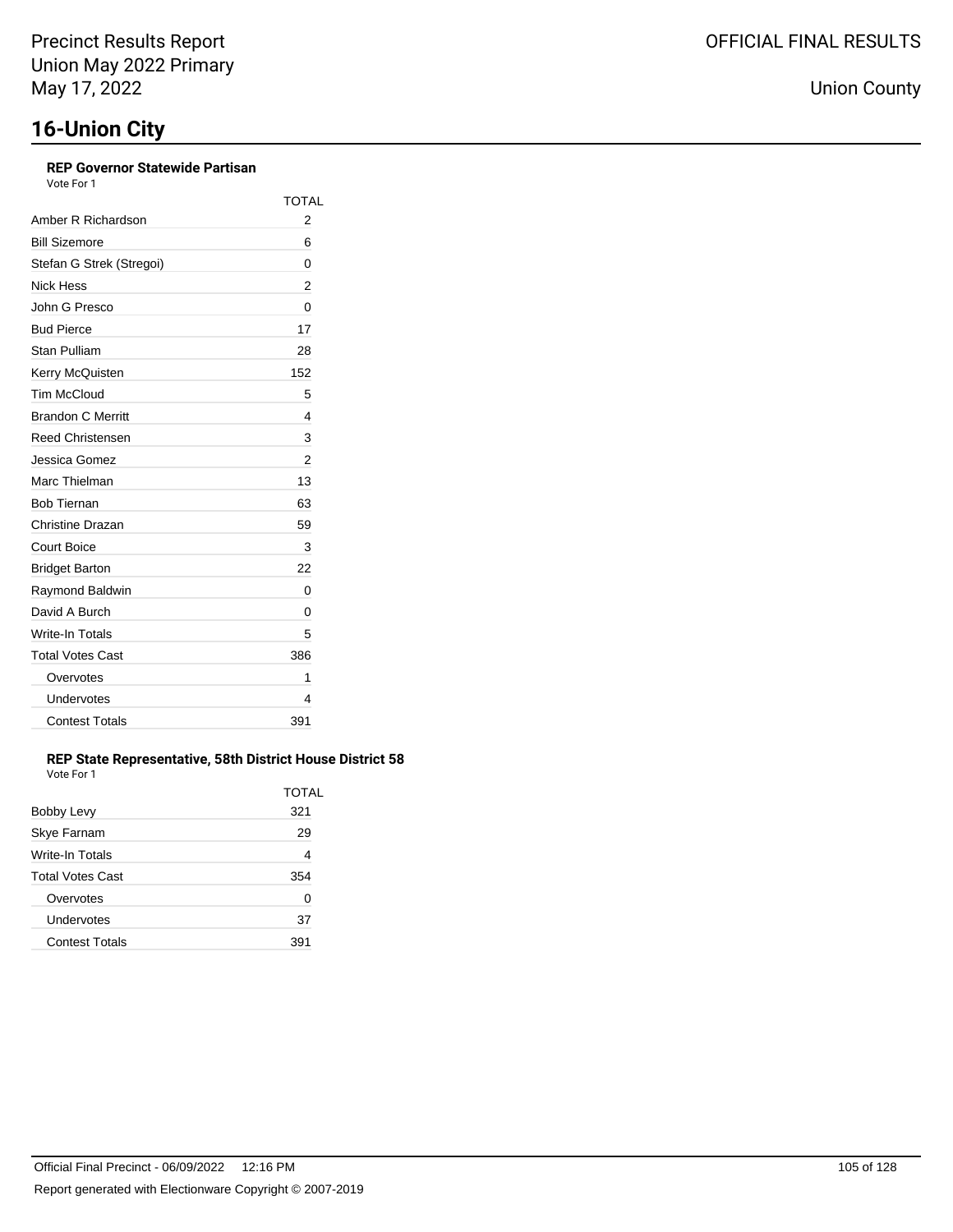#### **REP Precinct Committee Person - Republican 16-Union City** Vote For 6

|                         | TOTAL |
|-------------------------|-------|
|                         |       |
| Susan Hawkins           | 256   |
| <b>Fred Hawkins</b>     | 271   |
| Write-In Totals         | 43    |
| <b>Total Votes Cast</b> | 570   |
| Overvotes               | 0     |
| Undervotes              | 1,776 |
| <b>Contest Totals</b>   | 2,346 |
|                         |       |

#### **Commissioner of the Bureau of Labor and Industries Statewide Nonpartisan** Vote For 1

|                         | TOTAL |
|-------------------------|-------|
| Christina E Stephenson  | 138   |
| Cheri Helt              | 133   |
| Chris Henry             | 29    |
| Robert Neuman           | 28    |
| Casey M Kulla           | 81    |
| <b>Brent T Barker</b>   | 96    |
| Aaron R Baca            | 10    |
| Write-In Totals         | 4     |
| <b>Total Votes Cast</b> | 519   |
| Overvotes               | 0     |
| Undervotes              | 108   |
| <b>Contest Totals</b>   | 627   |

#### **Judge of the Supreme Court, Position 6 Statewide Nonpartisan** Vote For 1

|                         | <b>TOTAL</b> |
|-------------------------|--------------|
| Roger J DeHoog          | 367          |
| Write-In Totals         | 8            |
| <b>Total Votes Cast</b> | 375          |
| Overvotes               | 0            |
| Undervotes              | 252          |
| <b>Contest Totals</b>   | 627          |
|                         |              |

#### **Judge of the Court of Appeals, Position 3 Statewide Nonpartisan** Vote For 1

|                         | TOTAL |
|-------------------------|-------|
| Darleen Ortega          | 213   |
| Vance Day               | 303   |
| Write-In Totals         | 1     |
| <b>Total Votes Cast</b> | 517   |
| Overvotes               | 0     |
| Undervotes              | 110   |
| <b>Contest Totals</b>   |       |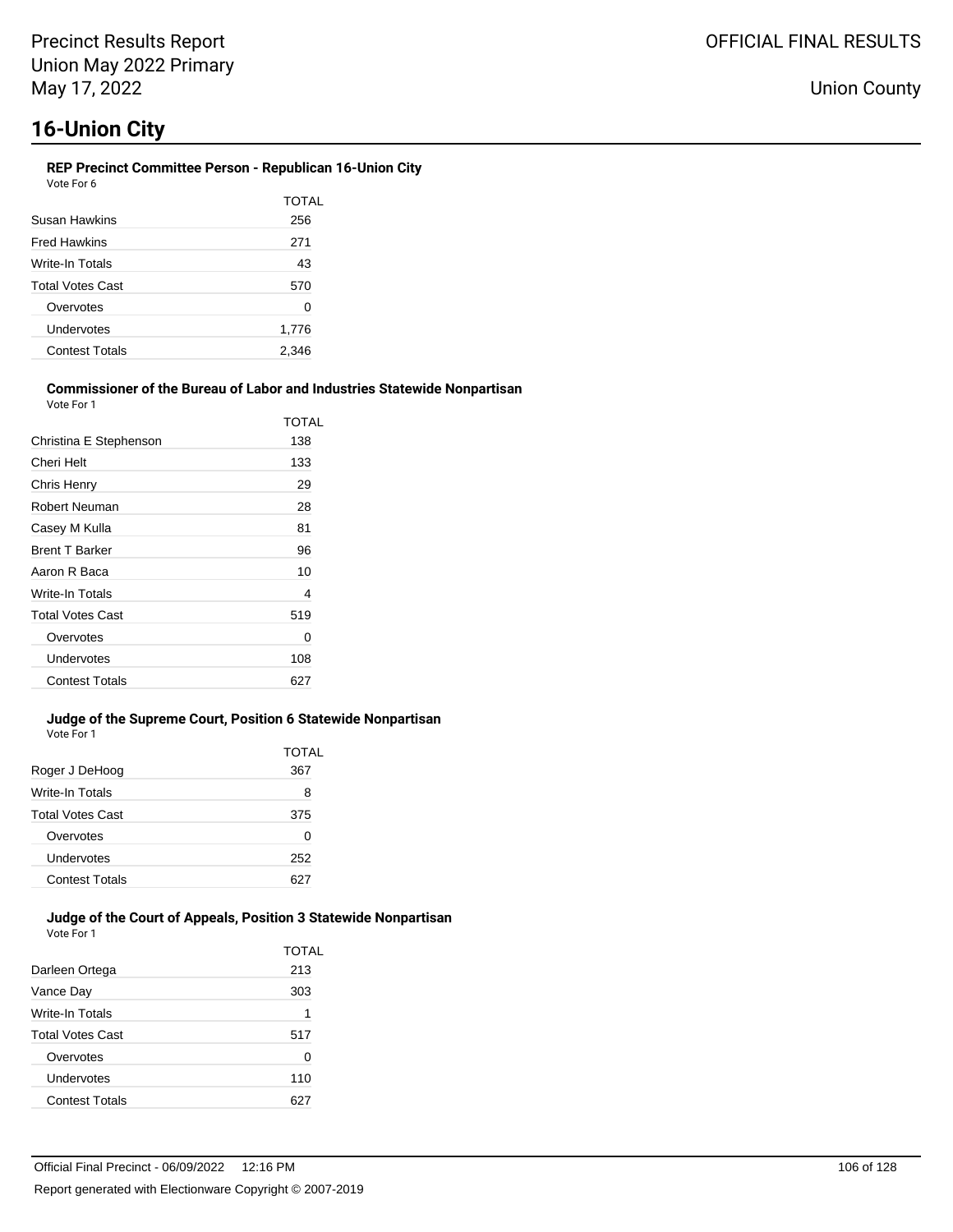### **Judge of the Court of Appeals, Position 5 Statewide Nonpartisan** Vote For 1

| Scott A Shorr           | TOTAL<br>384 |
|-------------------------|--------------|
| Write-In Totals         | 10           |
| <b>Total Votes Cast</b> | 394          |
| Overvotes               | 0            |
| Undervotes              | 233          |
| <b>Contest Totals</b>   |              |

#### **Judge of the Court of Appeals, Position 8 Statewide Nonpartisan** Vote For 1

| Ramón A Pagán           | TOTAL<br>365 |
|-------------------------|--------------|
| Write-In Totals         | 9            |
| <b>Total Votes Cast</b> | 374          |
| Overvotes               | 0            |
| Undervotes              | 253          |
| <b>Contest Totals</b>   |              |

### **District Attorney, Union County District Attorney, Union County** Vote For 1

| Kelsie McDaniel         | TOTAL<br>445 |
|-------------------------|--------------|
| Write-In Totals         | 9            |
| <b>Total Votes Cast</b> | 454          |
| Overvotes               | 0            |
| Undervotes              | 173          |
| <b>Contest Totals</b>   |              |

## **Commissioner, Pos #1 UNION COUNTY**

Vote For 1

|                         | TOTAL |
|-------------------------|-------|
| Paul Anderes            | 338   |
| l isa Hill              | 240   |
| Write-In Totals         | 2     |
| <b>Total Votes Cast</b> | 580   |
| Overvotes               | 0     |
| Undervotes              | 47    |
| <b>Contest Totals</b>   |       |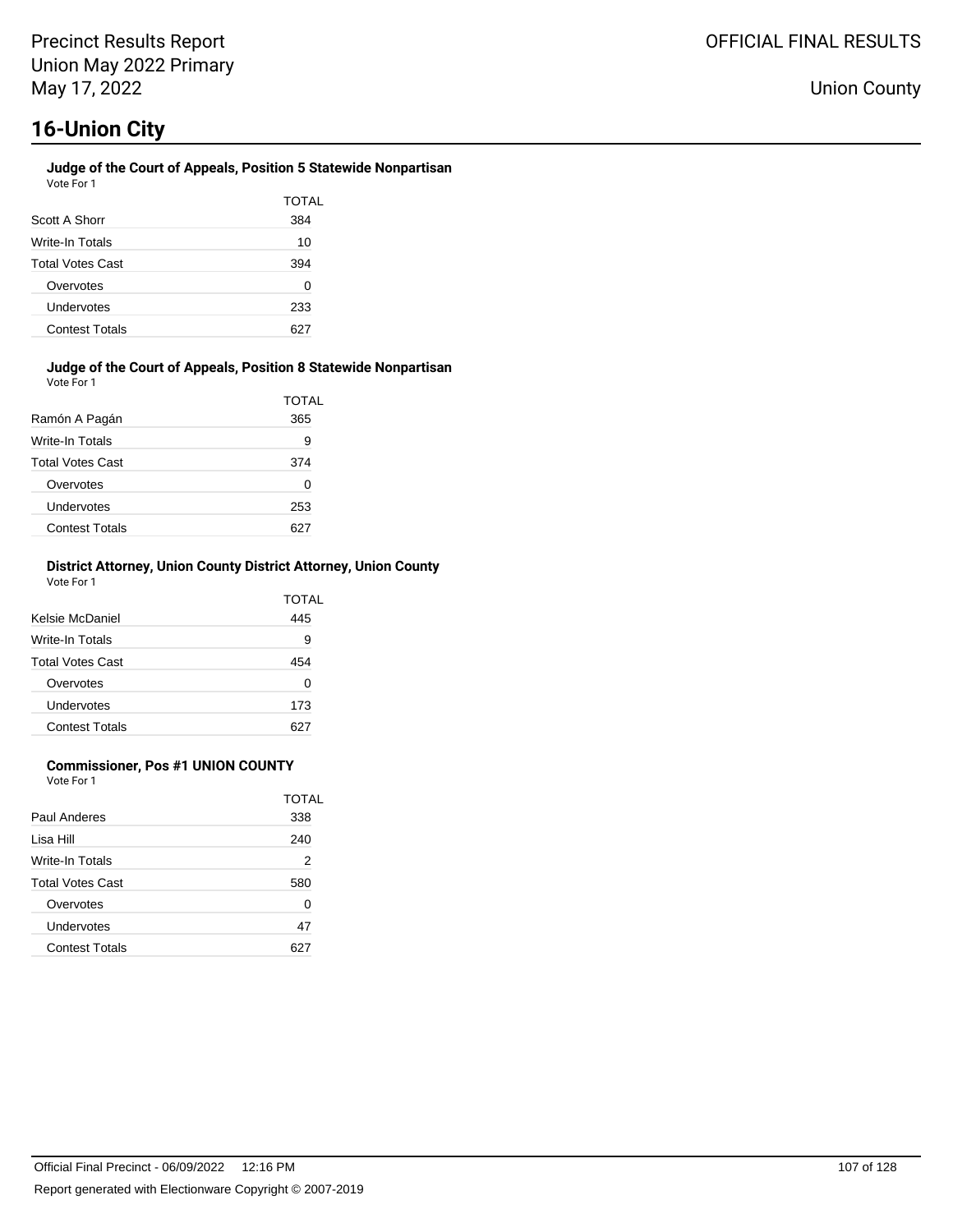## **Commissioner, Pos #2 UNION COUNTY**

TOTAL

| Vote For 1       |      |
|------------------|------|
|                  | TOT. |
| R Matthew Scarfo | 427  |
| Write-In Totals  | 9    |
|                  |      |

| Total Votes Cast      | 436 |
|-----------------------|-----|
| Overvotes             |     |
| Undervotes            | 191 |
| <b>Contest Totals</b> |     |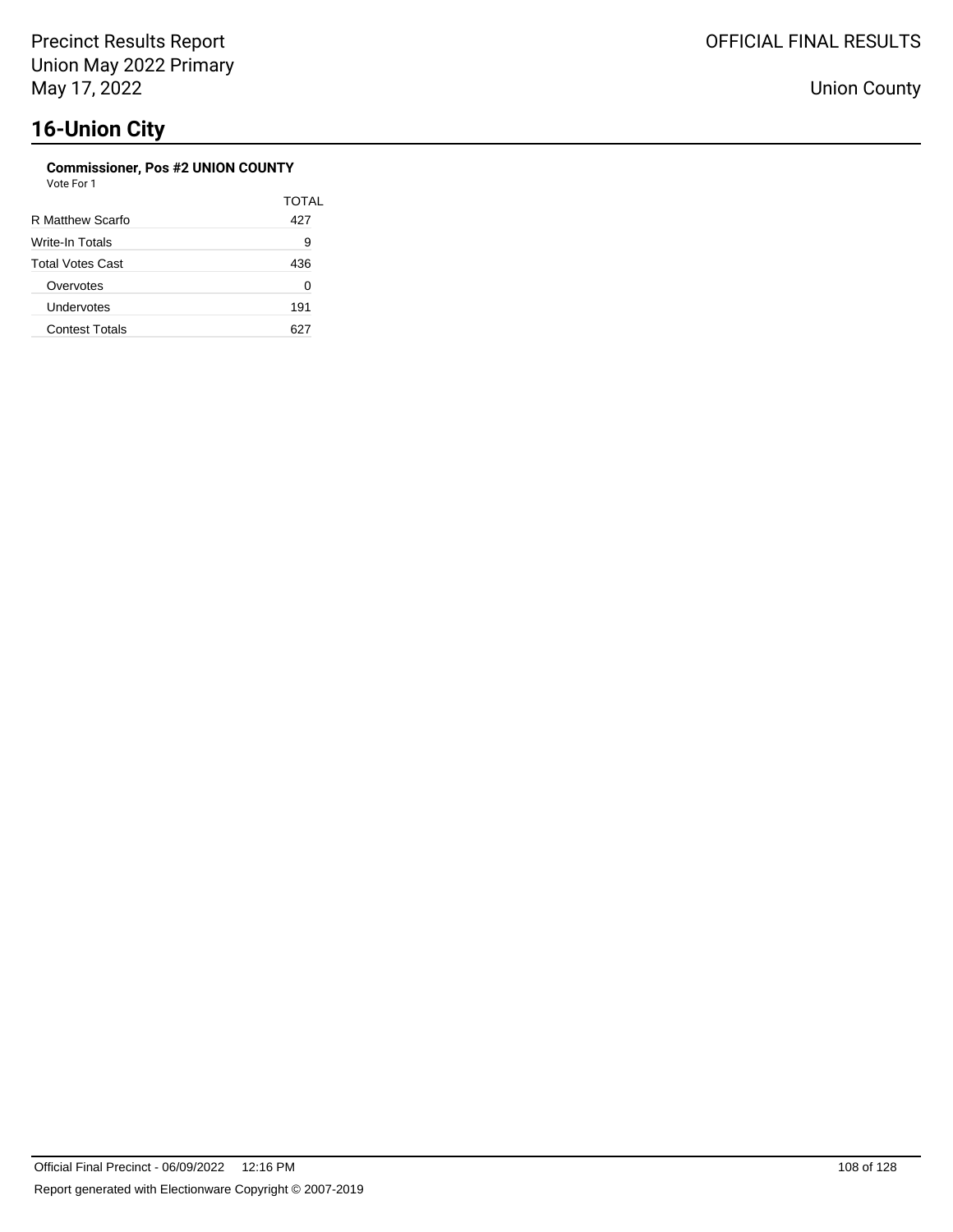# **17-Ant/BC**

| <b>Statistics</b>               | <b>TOTAL</b> |
|---------------------------------|--------------|
| Registered Voters - Total       | 0            |
| Registered Voters - Democrat    | 0            |
| Registered Voters - Republican  | 0            |
| Registered Voters - NonPartisan | $\Omega$     |
| Ballots Cast - Total            | 21           |
| Ballots Cast - Democrat         | 3            |
| Ballots Cast - Republican       | 16           |
| Ballots Cast - NonPartisan      | 2            |
| Ballots Cast - Blank            | 0            |
| Voter Turnout - Total           | $0.00\%$     |
| Voter Turnout - Democrat        | $0.00\%$     |
| Voter Turnout - Republican      | $0.00\%$     |
| Voter Turnout - NonPartisan     | $0.00\%$     |

## **DEM US Senator Federal**

Vote For 1

|                         | TOTAI |
|-------------------------|-------|
| Ron Wyden               |       |
| <b>Brent Thompson</b>   | 1     |
| William E Barlow III    | O     |
| Write-In Totals         | 0     |
| <b>Total Votes Cast</b> | 2     |
| Overvotes               | U     |
| Undervotes              | 1     |
| <b>Contest Totals</b>   | 3     |

### **DEM US Representative, 2nd District US Representative, 2nd District** Vote For 1

| Adam Prine              | TOTAL |
|-------------------------|-------|
| Joe Yetter              | 1     |
| Write-In Totals         | 0     |
| <b>Total Votes Cast</b> | 2     |
| Overvotes               | ∩     |
| Undervotes              | 1     |
| <b>Contest Totals</b>   | З     |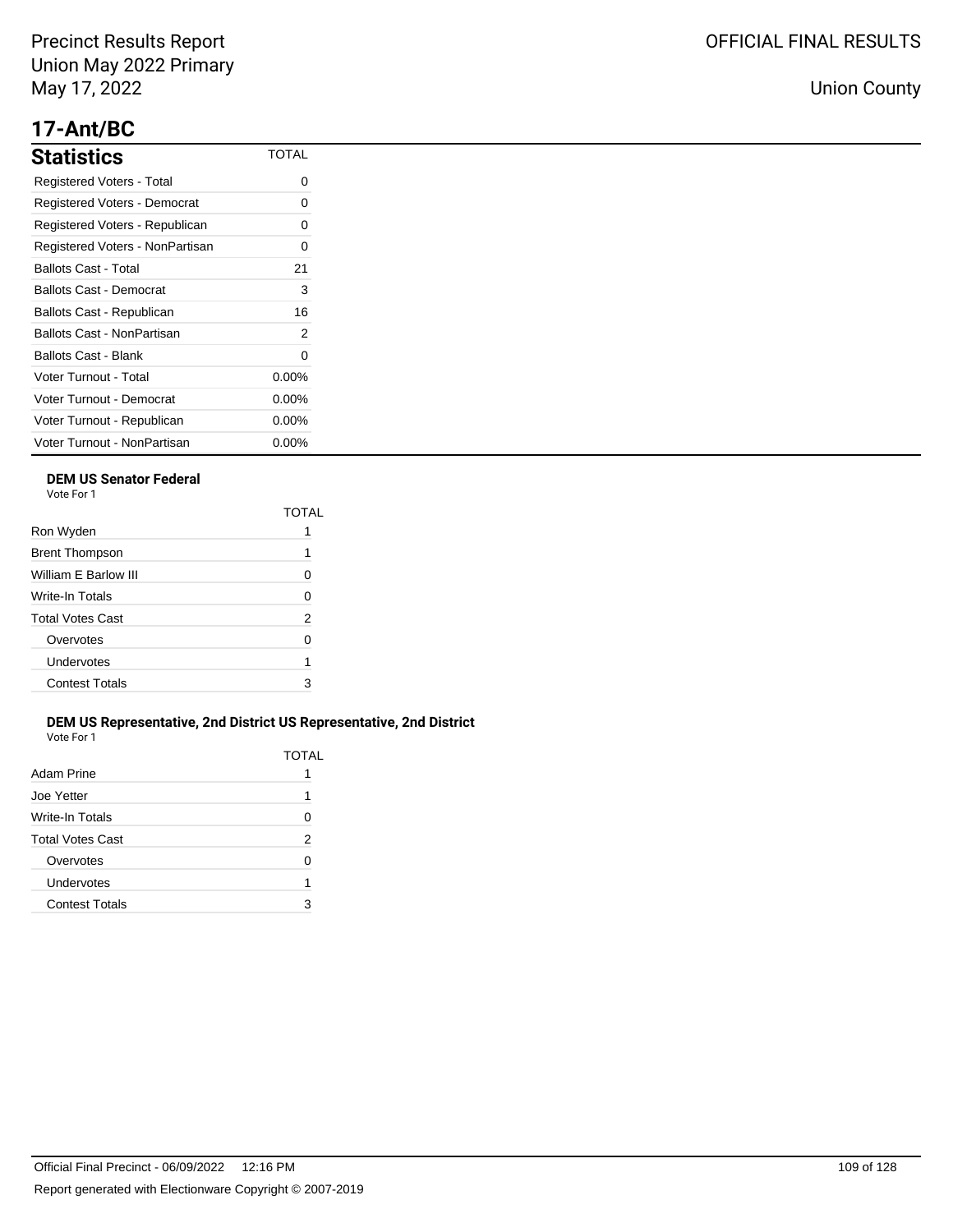### **DEM Governor Statewide Partisan**

Vote For 1

|                          | TOTAL |
|--------------------------|-------|
| Tobias Read              | 1     |
| John Sweeney             | 0     |
| <b>Patrick E Starnes</b> | 0     |
| Dave W Stauffer          | 0     |
| Peter W Hall             | 0     |
| Genevieve Wilson H       | 0     |
| Keisha Lanell Merchant   | 0     |
| Michael Cross            | 0     |
| George L Carrillo        | 0     |
| Tina Kotek               | 0     |
| <b>Michael Trimble</b>   | 0     |
| Ifeanyichukwu C Diru     | 0     |
| Wilson R Bright          | 0     |
| Julian Bell              | 0     |
| David Beem               | 0     |
| Write-In Totals          | 1     |
| <b>Total Votes Cast</b>  | 2     |
| Overvotes                | 0     |
| Undervotes               | 1     |
| <b>Contest Totals</b>    | 3     |

#### **DEM State Representative, 58th District House District 58** Vote For 1

| .                     |       |
|-----------------------|-------|
|                       | TOTAL |
| No Candidate Filed    |       |
| Write-In Totals       | O     |
| Total Votes Cast      | O     |
| Overvotes             | 0     |
| Undervotes            | 3     |
| <b>Contest Totals</b> | 3     |
|                       |       |

### **DEM Precinct Committee Person - Democrat 17-Ant/BC** Vote For 2

| VUEUML                |       |
|-----------------------|-------|
|                       | TOTAL |
| No Candidate Filed    |       |
| Write-In Totals       | 0     |
| Total Votes Cast      | 0     |
| Overvotes             | 0     |
| Undervotes            | 6     |
| <b>Contest Totals</b> | 6     |
|                       |       |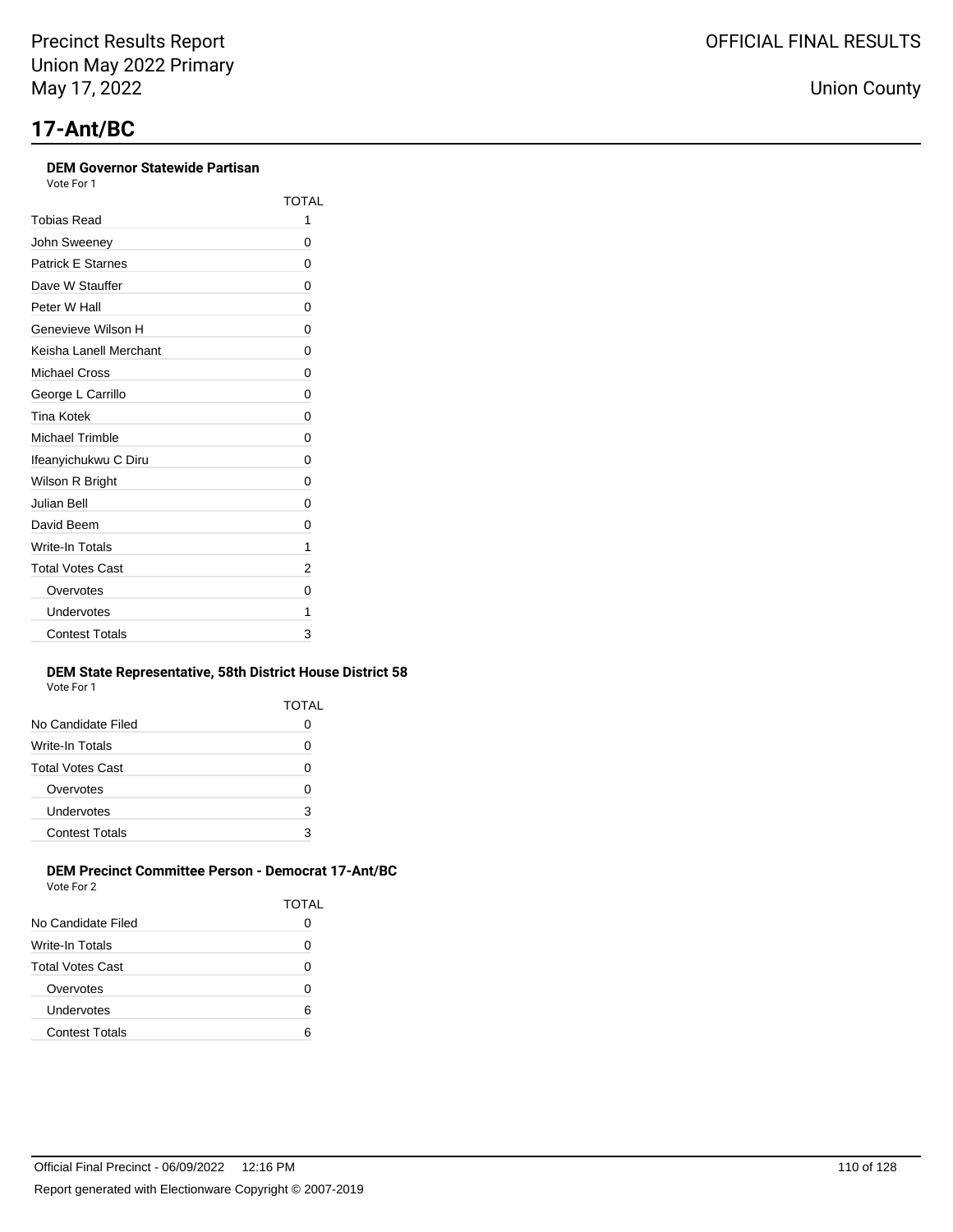## **REP US Senator Federal**

Vote For 1

|                           | TOTAL |
|---------------------------|-------|
| Darin Harbick             | 6     |
| Sam Palmer                | 4     |
| Jo Rae Perkins            | 5     |
| Christopher C Christensen | 0     |
| Ibra A Taher              | 0     |
| Robert M Fleming          | 0     |
| Jason Beebe               | 1     |
| Write-In Totals           | 0     |
| <b>Total Votes Cast</b>   | 16    |
| Overvotes                 | 0     |
| Undervotes                | 0     |
| <b>Contest Totals</b>     | 16    |

## **REP US Representative, 2nd District US Representative, 2nd District**

| Vote For |  |
|----------|--|

|                         | TOTAL    |
|-------------------------|----------|
| Mark Cavener            |          |
| Katherine M Gallant     | 0        |
| Cliff S Bentz           | 15       |
| Write-In Totals         | 0        |
| <b>Total Votes Cast</b> | 16       |
| Overvotes               | $\Omega$ |
| Undervotes              | 0        |
| <b>Contest Totals</b>   | 16       |
|                         |          |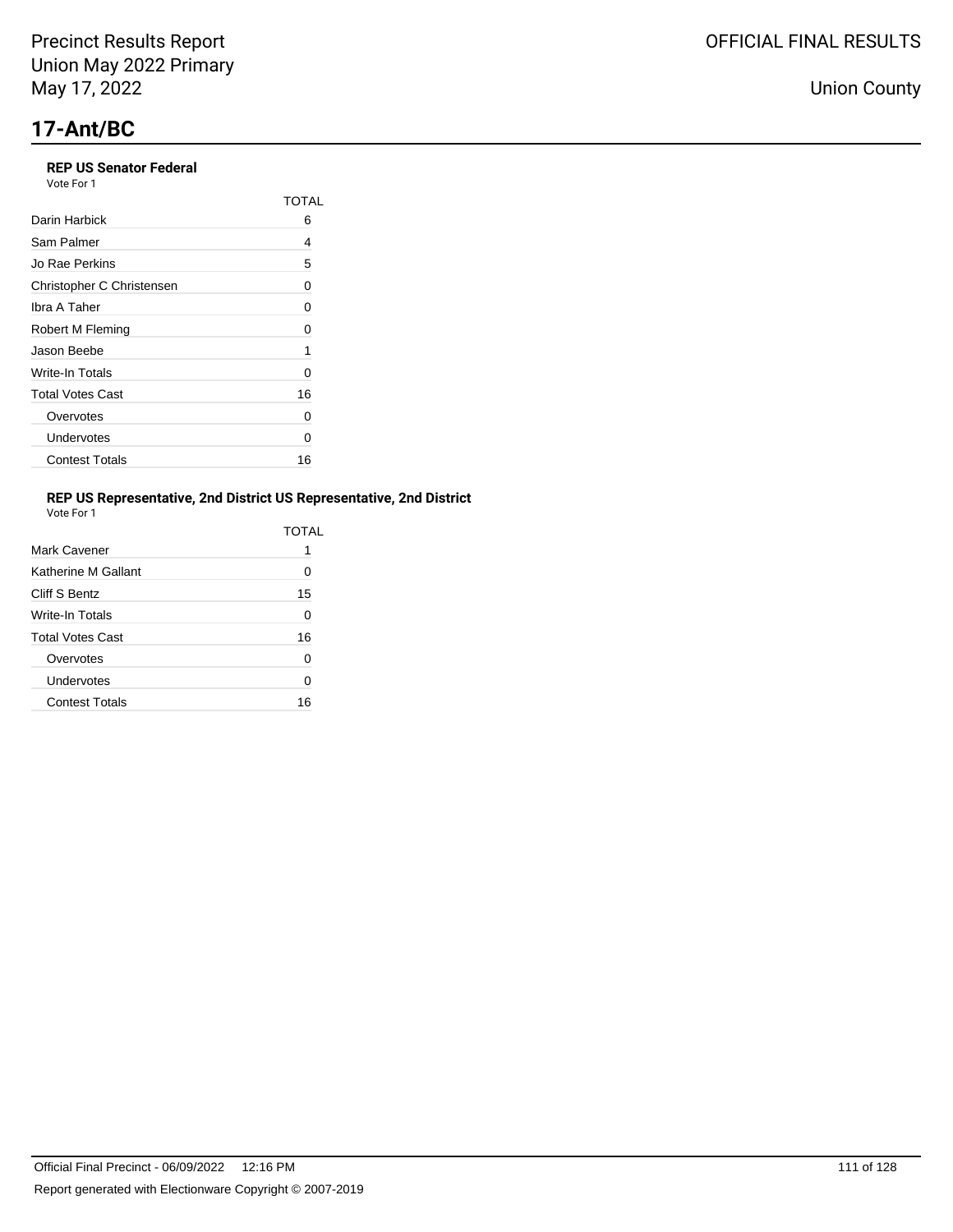## **REP Governor Statewide Partisan**

Vote For 1

|                          | TOTAL |
|--------------------------|-------|
| Amber R Richardson       | 0     |
| <b>Bill Sizemore</b>     | 3     |
| Stefan G Strek (Stregoi) | 0     |
| Nick Hess                | 0     |
| John G Presco            | 0     |
| <b>Bud Pierce</b>        | 0     |
| <b>Stan Pulliam</b>      | 0     |
| Kerry McQuisten          | 10    |
| <b>Tim McCloud</b>       | 0     |
| <b>Brandon C Merritt</b> | 0     |
| <b>Reed Christensen</b>  | 0     |
| Jessica Gomez            | 0     |
| Marc Thielman            | 0     |
| <b>Bob Tiernan</b>       | 1     |
| Christine Drazan         | 2     |
| <b>Court Boice</b>       | 0     |
| <b>Bridget Barton</b>    | 0     |
| Raymond Baldwin          | 0     |
| David A Burch            | 0     |
| Write-In Totals          | 0     |
| <b>Total Votes Cast</b>  | 16    |
| Overvotes                | 0     |
| Undervotes               | 0     |
| <b>Contest Totals</b>    | 16    |

#### **REP State Representative, 58th District House District 58** Vote For 1

|                         | TOTAL |
|-------------------------|-------|
| Bobby Levy              | 15    |
| Skye Farnam             | Ω     |
| Write-In Totals         | 0     |
| <b>Total Votes Cast</b> | 15    |
| Overvotes               | ი     |
| Undervotes              | 1     |
| <b>Contest Totals</b>   | 16    |

### **REP Precinct Committee Person - Republican 17-Ant/BC** Vote For 2

|                         | <b>TOTAL</b> |
|-------------------------|--------------|
| No Candidate Filed      | 0            |
| Write-In Totals         | 4            |
| <b>Total Votes Cast</b> | 4            |
| Overvotes               | ი            |
| Undervotes              | 28           |
| <b>Contest Totals</b>   | 32           |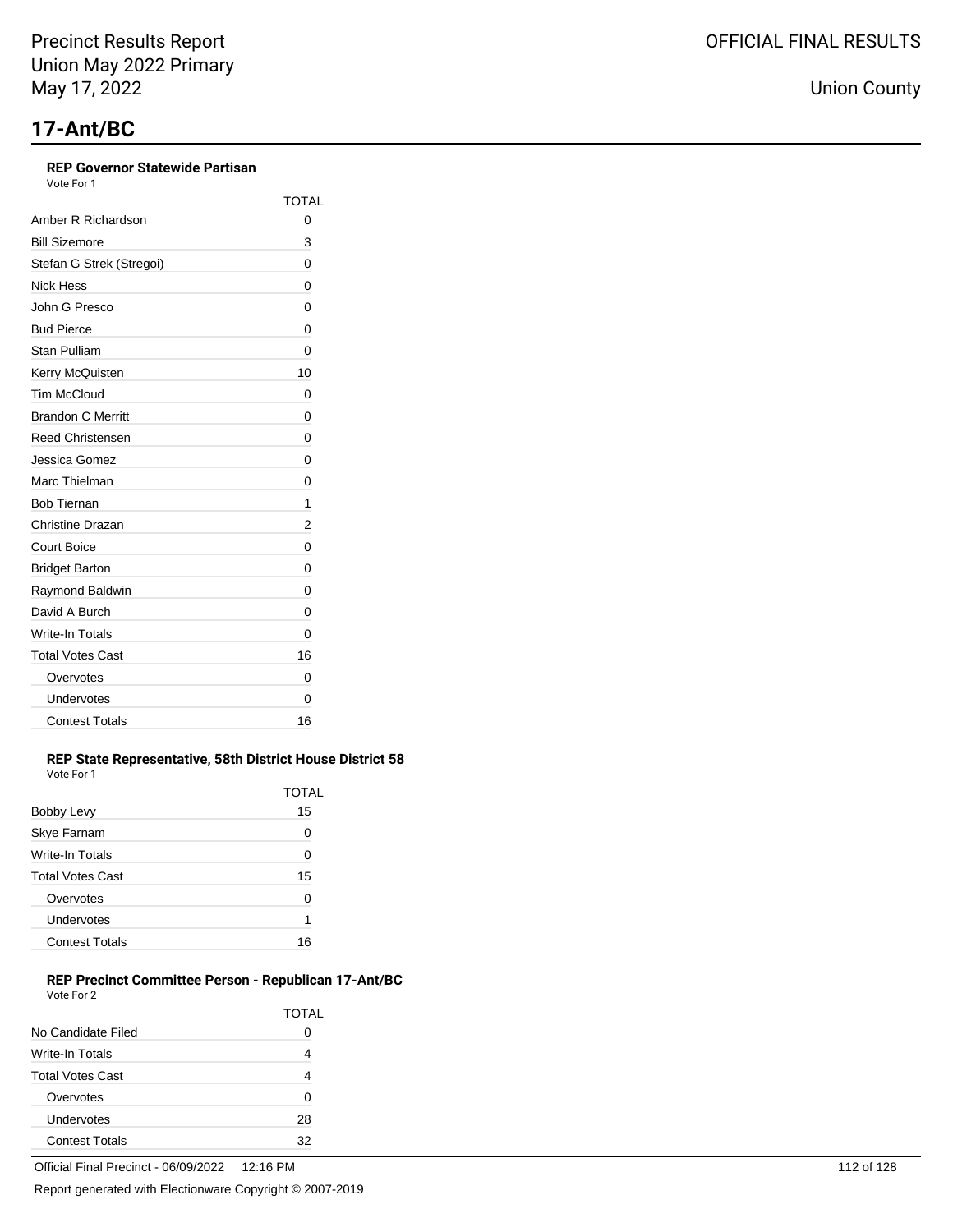# **17-Ant/BC**

| TOTAI |
|-------|
| 3     |
| 9     |
| 0     |
| 1     |
| 2     |
| 4     |
| 1     |
| 0     |
| 20    |
| O     |
| 1     |
| 21    |
|       |

### **Judge of the Supreme Court, Position 6 Statewide Nonpartisan** Vote For 1

|                         | TOTAL |
|-------------------------|-------|
| Roger J DeHoog          | 9     |
| Write-In Totals         | 2     |
| <b>Total Votes Cast</b> | 11    |
| Overvotes               | O     |
| Undervotes              | 10    |
| <b>Contest Totals</b>   | 21    |

#### **Judge of the Court of Appeals, Position 3 Statewide Nonpartisan** Vote For 1

|                         | TOTAL |
|-------------------------|-------|
| Darleen Ortega          | 6     |
| Vance Day               | 11    |
| Write-In Totals         | 0     |
| <b>Total Votes Cast</b> | 17    |
| Overvotes               | ŋ     |
| Undervotes              | 4     |
| <b>Contest Totals</b>   | 21    |

#### **Judge of the Court of Appeals, Position 5 Statewide Nonpartisan** Vote For 1

|                         | <b>TOTAL</b> |
|-------------------------|--------------|
| Scott A Shorr           | 10           |
| Write-In Totals         | 2            |
| <b>Total Votes Cast</b> | 12           |
| Overvotes               | n            |
| Undervotes              | 9            |
| <b>Contest Totals</b>   | 21           |

OFFICIAL FINAL RESULTS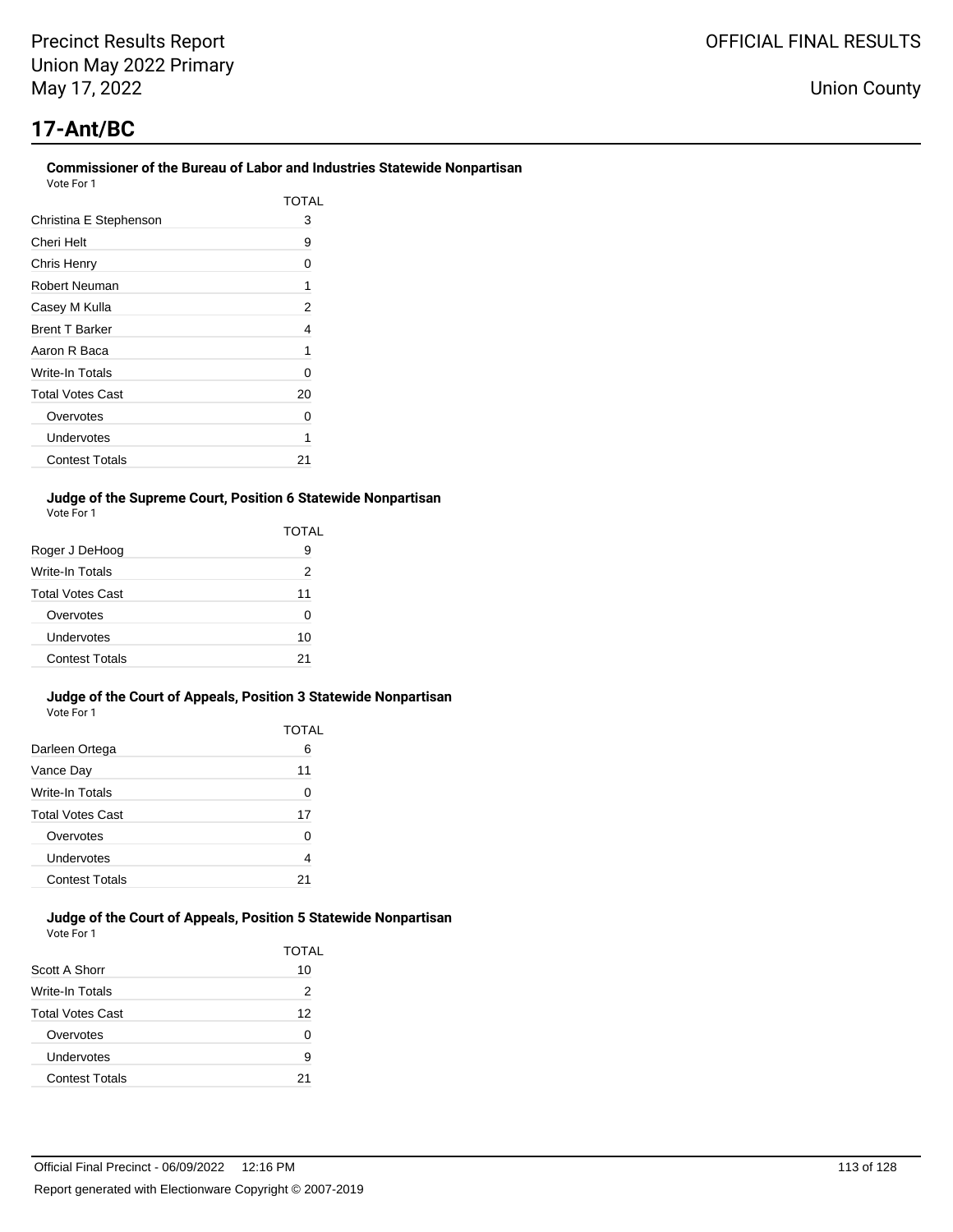#### **Judge of the Court of Appeals, Position 8 Statewide Nonpartisan** Vote For 1

|                         | TOTAL |
|-------------------------|-------|
|                         |       |
| Ramón A Pagán           | 8     |
| Write-In Totals         | 2     |
| <b>Total Votes Cast</b> | 10    |
| Overvotes               | 0     |
| Undervotes              | 11    |
| <b>Contest Totals</b>   | 21    |

### **District Attorney, Union County District Attorney, Union County**

| Vote For 1              |       |
|-------------------------|-------|
|                         | TOTAL |
| Kelsie McDaniel         | 12    |
| Write-In Totals         | 1     |
| <b>Total Votes Cast</b> | 13    |
| Overvotes               | ŋ     |
| Undervotes              | 8     |
| <b>Contest Totals</b>   |       |

### **Commissioner, Pos #1 UNION COUNTY** Vote For 1

|                         | TOTAI |
|-------------------------|-------|
| Paul Anderes            | 11    |
| Lisa Hill               | 8     |
| <b>Write-In Totals</b>  | ŋ     |
| <b>Total Votes Cast</b> | 19    |
| Overvotes               | ŋ     |
| Undervotes              | 2     |
| <b>Contest Totals</b>   |       |

## **Commissioner, Pos #2 UNION COUNTY**

Vote For 1

|                         | TOTAL |
|-------------------------|-------|
| R Matthew Scarfo        | 12    |
| Write-In Totals         | O     |
| <b>Total Votes Cast</b> | 12    |
| Overvotes               | O     |
| Undervotes              | 9     |
| <b>Contest Totals</b>   | 21    |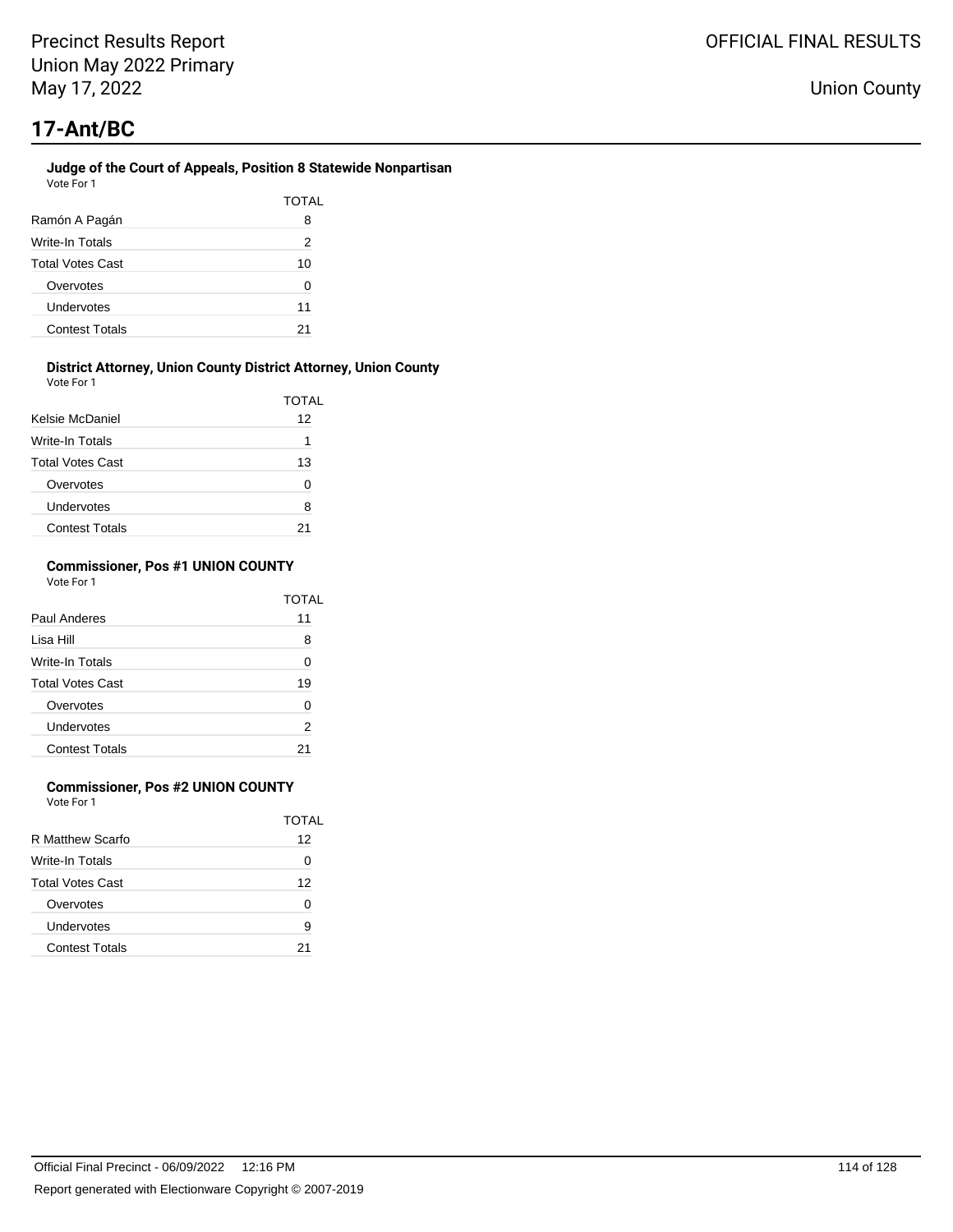# **18-IC City**

| <b>Statistics</b>                   | <b>TOTAL</b> |
|-------------------------------------|--------------|
| Registered Voters - Total           | 0            |
| <b>Registered Voters - Democrat</b> | O            |
| Registered Voters - Republican      | 0            |
| Registered Voters - NonPartisan     | 0            |
| Ballots Cast - Total                | 459          |
| Ballots Cast - Democrat             | 90           |
| Ballots Cast - Republican           | 296          |
| Ballots Cast - NonPartisan          | 73           |
| Ballots Cast - Blank                | 0            |
| Voter Turnout - Total               | $0.00\%$     |
| Voter Turnout - Democrat            | $0.00\%$     |
| Voter Turnout - Republican          | $0.00\%$     |
| Voter Turnout - NonPartisan         | $0.00\%$     |

## **DEM US Senator Federal**

Vote For 1

|                         | TOTAL |
|-------------------------|-------|
| Ron Wyden               | 64    |
| <b>Brent Thompson</b>   | 8     |
| William F Barlow III    | 11    |
| <b>Write-In Totals</b>  | 0     |
| <b>Total Votes Cast</b> | 83    |
| Overvotes               | 0     |
| Undervotes              | 7     |
| <b>Contest Totals</b>   | 90    |
|                         |       |

### **DEM US Representative, 2nd District US Representative, 2nd District** Vote For 1

| Adam Prine            | TOTAL<br>27 |
|-----------------------|-------------|
| Joe Yetter            | 33          |
| Write-In Totals       | 1           |
| Total Votes Cast      | 61          |
| Overvotes             | 0           |
| Undervotes            | 29          |
| <b>Contest Totals</b> | 90          |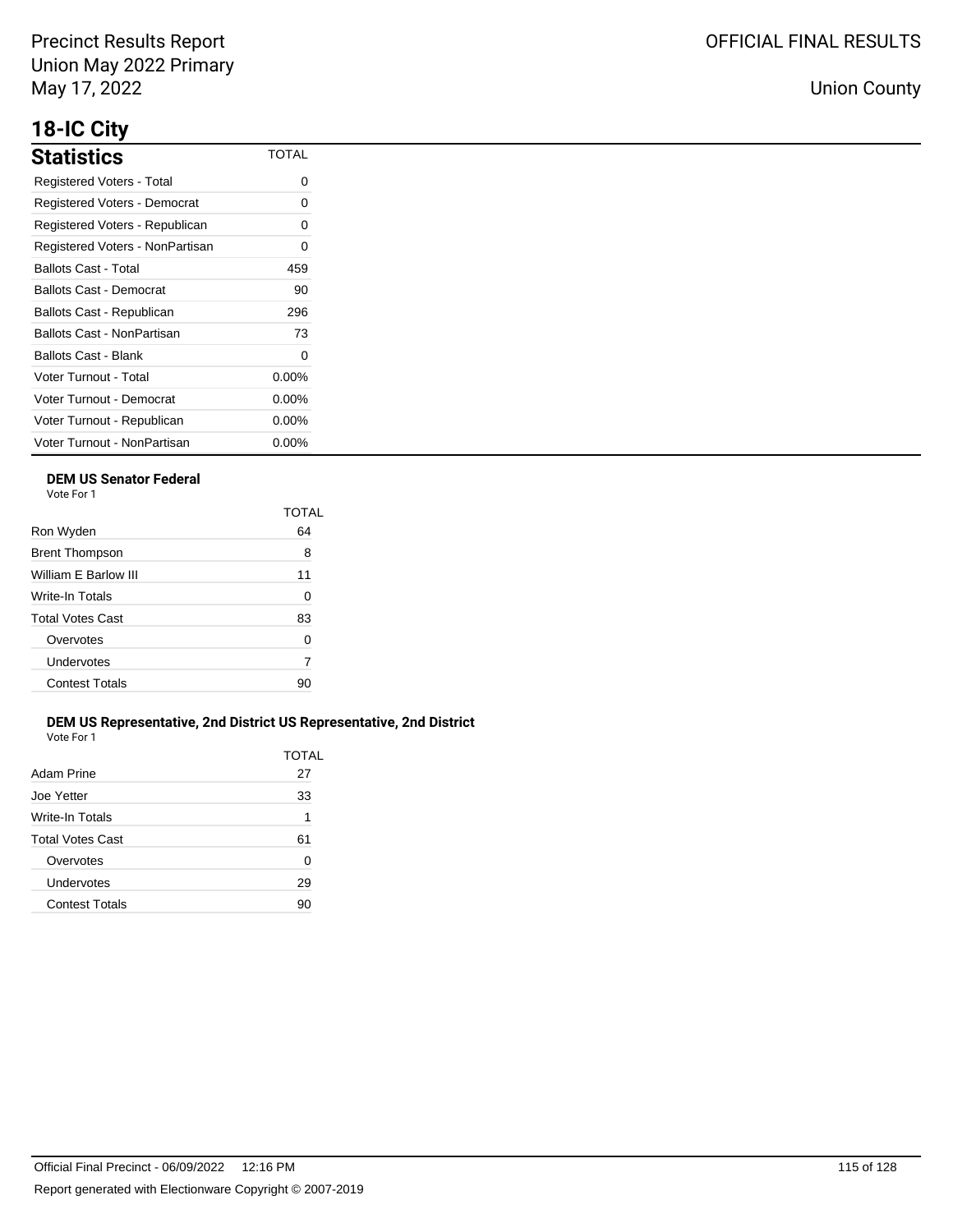### **DEM Governor Statewide Partisan**

Vote For 1

|                          | TOTAL    |
|--------------------------|----------|
| <b>Tobias Read</b>       | 44       |
| John Sweeney             | 0        |
| <b>Patrick E Starnes</b> | 1        |
| Dave W Stauffer          | 1        |
| Peter W Hall             | 2        |
| Genevieve Wilson H       | 0        |
| Keisha Lanell Merchant   | 0        |
| Michael Cross            | $\Omega$ |
| George L Carrillo        | 1        |
| <b>Tina Kotek</b>        | 31       |
| Michael Trimble          | 0        |
| Ifeanyichukwu C Diru     | 1        |
| Wilson R Bright          | 0        |
| <b>Julian Bell</b>       | 1        |
| David Beem               | 0        |
| Write-In Totals          | 3        |
| <b>Total Votes Cast</b>  | 85       |
| Overvotes                | 0        |
| Undervotes               | 5        |
| <b>Contest Totals</b>    | 90       |

#### **DEM State Representative, 58th District House District 58** Vote For 1

|                       | TOTAL |
|-----------------------|-------|
| No Candidate Filed    | 0     |
| Write-In Totals       | 1     |
| Total Votes Cast      | 1     |
| Overvotes             | 0     |
| Undervotes            | 89    |
| <b>Contest Totals</b> | 90    |
|                       |       |

### **DEM Precinct Committee Person - Democrat 18-IC City** Vote For 4

| .                       |       |
|-------------------------|-------|
|                         | TOTAL |
| No Candidate Filed      | 0     |
| Write-In Totals         | ი     |
| <b>Total Votes Cast</b> | ი     |
| Overvotes               | ი     |
| Undervotes              | 360   |
| <b>Contest Totals</b>   | 360   |
|                         |       |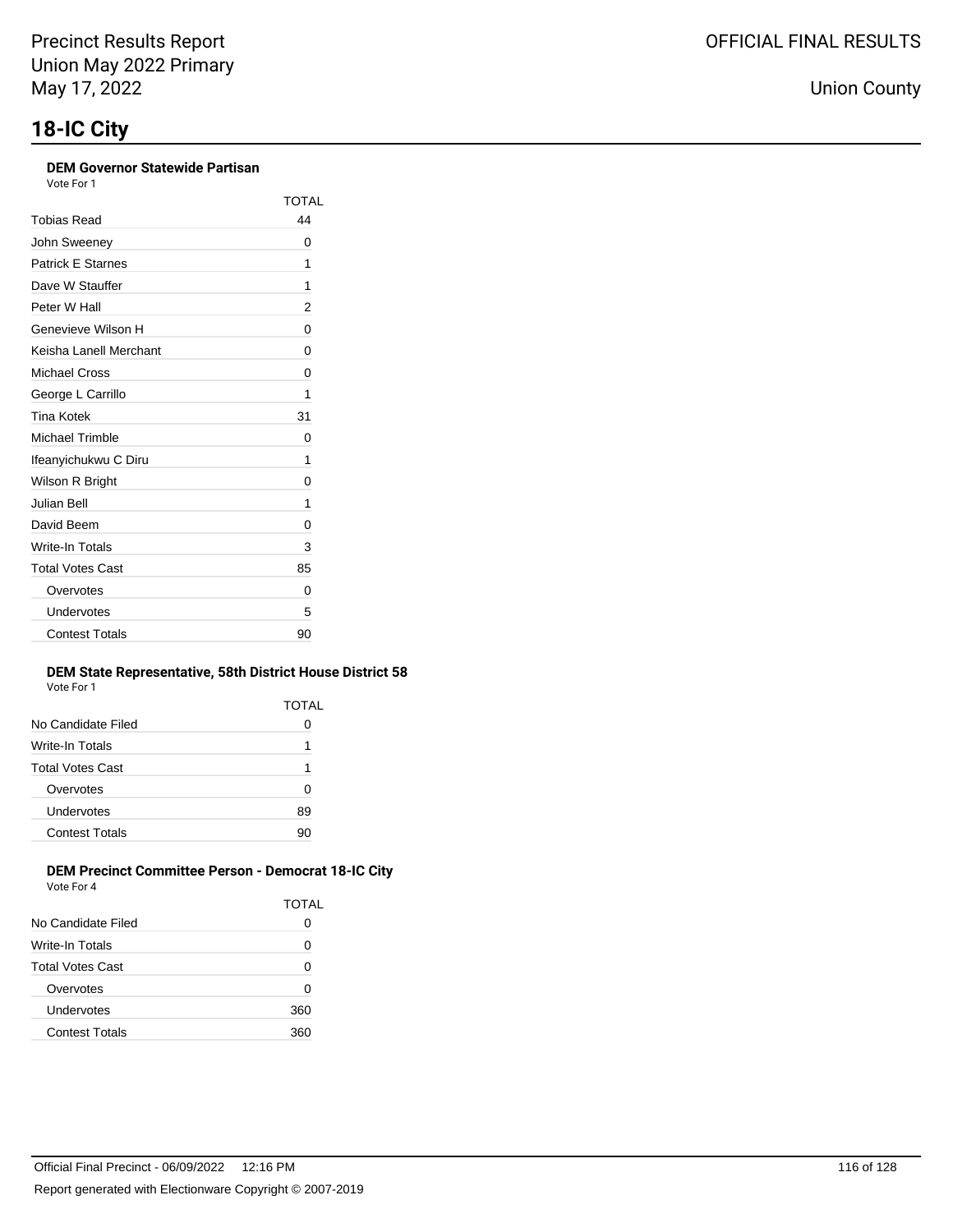## **REP US Senator Federal**

Vote For 1

|                           | TOTAL |
|---------------------------|-------|
| Darin Harbick             | 77    |
| Sam Palmer                | 43    |
| Jo Rae Perkins            | 69    |
| Christopher C Christensen | 18    |
| Ibra A Taher              | 3     |
| Robert M Fleming          | 7     |
| Jason Beebe               | 30    |
| Write-In Totals           | 1     |
| <b>Total Votes Cast</b>   | 248   |
| Overvotes                 | 1     |
| Undervotes                | 47    |
| <b>Contest Totals</b>     | 296   |

### **REP US Representative, 2nd District US Representative, 2nd District**

| Vote For |  |
|----------|--|
|          |  |

|                         | TOTAL |
|-------------------------|-------|
| Mark Cavener            | 50    |
| Katherine M Gallant     | 5     |
| Cliff S Bentz           | 211   |
| Write-In Totals         | 0     |
| <b>Total Votes Cast</b> | 266   |
| Overvotes               | 0     |
| Undervotes              | 30    |
| <b>Contest Totals</b>   |       |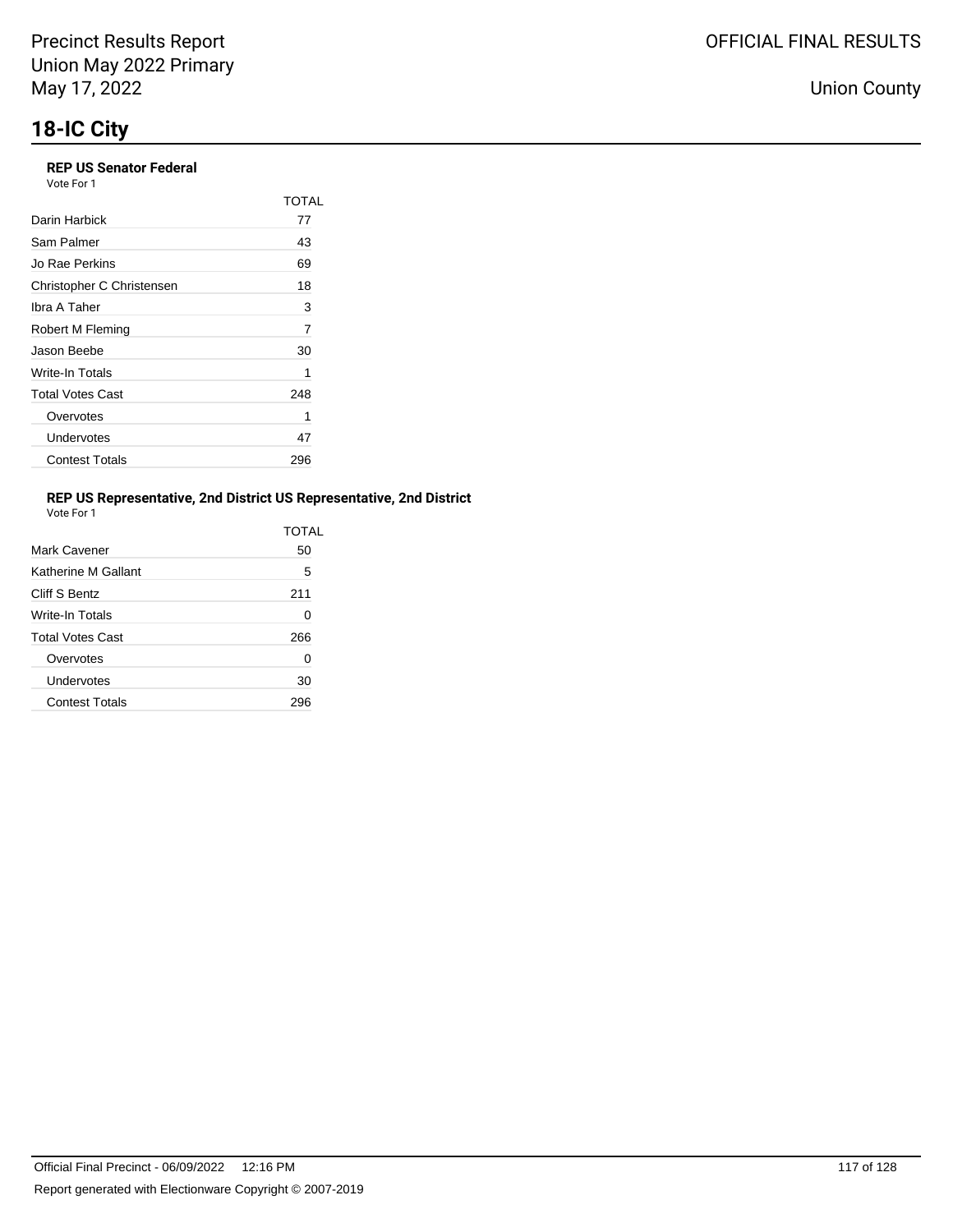## **REP Governor Statewide Partisan**

Vote For 1

|                          | TOTAL |
|--------------------------|-------|
| Amber R Richardson       | 0     |
| <b>Bill Sizemore</b>     | 5     |
| Stefan G Strek (Stregoi) | 0     |
| Nick Hess                | 2     |
| John G Presco            | 0     |
| <b>Bud Pierce</b>        | 16    |
| <b>Stan Pulliam</b>      | 13    |
| Kerry McQuisten          | 94    |
| <b>Tim McCloud</b>       | 7     |
| <b>Brandon C Merritt</b> | 1     |
| <b>Reed Christensen</b>  | 2     |
| Jessica Gomez            | 3     |
| Marc Thielman            | 18    |
| <b>Bob Tiernan</b>       | 39    |
| Christine Drazan         | 65    |
| <b>Court Boice</b>       | 0     |
| <b>Bridget Barton</b>    | 17    |
| Raymond Baldwin          | 0     |
| David A Burch            | 1     |
| Write-In Totals          | 5     |
| <b>Total Votes Cast</b>  | 288   |
| Overvotes                | 1     |
| Undervotes               | 7     |
| <b>Contest Totals</b>    | 296   |

#### **REP State Representative, 58th District House District 58** Vote For 1

|                         | TOTAL |
|-------------------------|-------|
| Bobby Levy              | 235   |
| Skye Farnam             | 29    |
| Write-In Totals         | 1     |
| <b>Total Votes Cast</b> | 265   |
| Overvotes               | 0     |
| Undervotes              | 31    |
| <b>Contest Totals</b>   |       |

### **REP Precinct Committee Person - Republican 18-IC City** Vote For 4

|                         | <b>TOTAL</b> |
|-------------------------|--------------|
| No Candidate Filed      | 0            |
| Write-In Totals         | 13           |
| <b>Total Votes Cast</b> | 13           |
| Overvotes               | 0            |
| Undervotes              | 1,171        |
| <b>Contest Totals</b>   | 1.184        |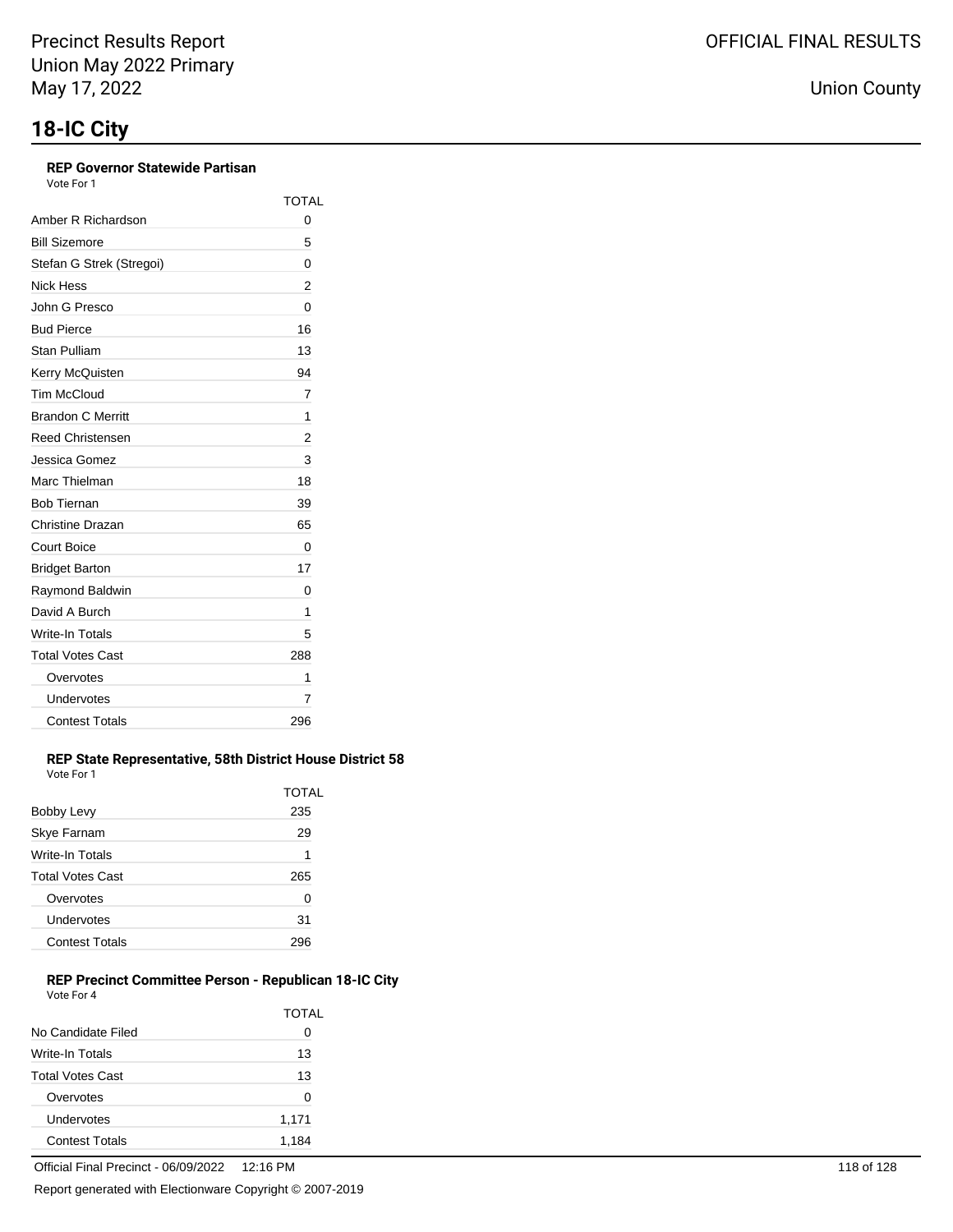# **18-IC City**

#### **Commissioner of the Bureau of Labor and Industries Statewide Nonpartisan** Vote For 1

| VULE FUII               |       |
|-------------------------|-------|
|                         | TOTAL |
| Christina E Stephenson  | 88    |
| Cheri Helt              | 90    |
| Chris Henry             | 16    |
| Robert Neuman           | 19    |
| Casey M Kulla           | 47    |
| <b>Brent T Barker</b>   | 61    |
| Aaron R Baca            | 6     |
| Write-In Totals         | 3     |
| <b>Total Votes Cast</b> | 330   |
| Overvotes               |       |
| Undervotes              | 128   |
| <b>Contest Totals</b>   | 459   |

### **Judge of the Supreme Court, Position 6 Statewide Nonpartisan** Vote For 1

|                         | TOTAL |
|-------------------------|-------|
| Roger J DeHoog          | 271   |
| <b>Write-In Totals</b>  | 3     |
| <b>Total Votes Cast</b> | 274   |
| Overvotes               | O     |
| Undervotes              | 185   |
| Contest Totals          | 45¢   |

#### **Judge of the Court of Appeals, Position 3 Statewide Nonpartisan** Vote For 1

|                         | TOTAL |
|-------------------------|-------|
| Darleen Ortega          | 159   |
| Vance Day               | 181   |
| Write-In Totals         | 2     |
| <b>Total Votes Cast</b> | 342   |
| Overvotes               | O     |
| Undervotes              | 117   |
| <b>Contest Totals</b>   | 45.   |

#### **Judge of the Court of Appeals, Position 5 Statewide Nonpartisan** Vote For 1

| Scott A Shorr           | TOTAL<br>269 |
|-------------------------|--------------|
| Write-In Totals         | 4            |
| <b>Total Votes Cast</b> | 273          |
| Overvotes               | 0            |
| Undervotes              | 186          |
| <b>Contest Totals</b>   |              |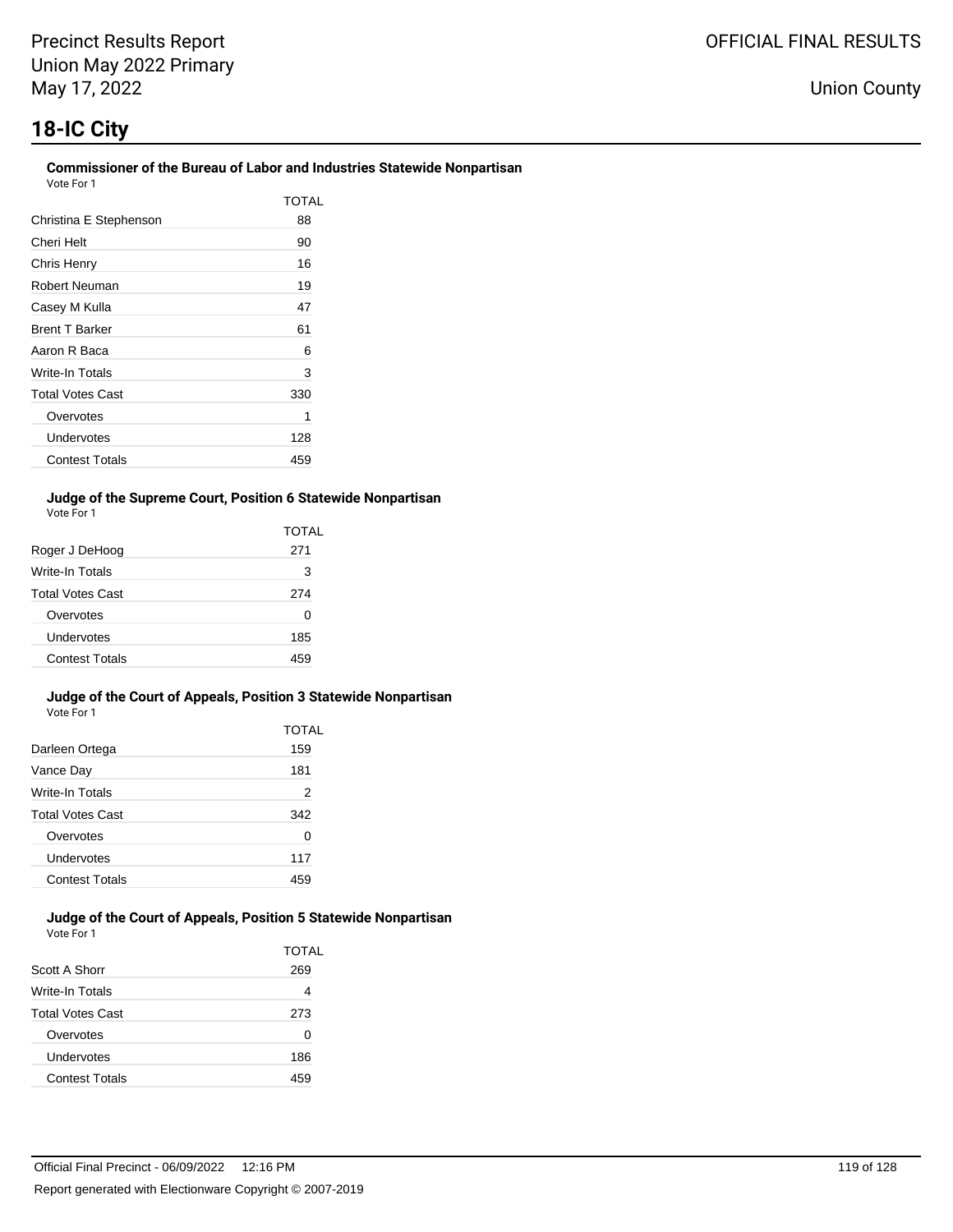### **Judge of the Court of Appeals, Position 8 Statewide Nonpartisan** Vote For 1

| Ramón A Pagán           | TOTAL<br>264 |
|-------------------------|--------------|
| Write-In Totals         | 3            |
| <b>Total Votes Cast</b> | 267          |
| Overvotes               | 0            |
| Undervotes              | 192          |
| <b>Contest Totals</b>   |              |

#### **District Attorney, Union County District Attorney, Union County** Vote For 1

| <b>VAJIL I MI I</b>     |              |
|-------------------------|--------------|
|                         | <b>TOTAL</b> |
| Kelsie McDaniel         | 314          |
| Write-In Totals         | 12           |
| <b>Total Votes Cast</b> | 326          |
| Overvotes               | 0            |
| Undervotes              | 133          |
| <b>Contest Totals</b>   | 459          |

### **Commissioner, Pos #1 UNION COUNTY** Vote For 1

|                         | TOTAL |
|-------------------------|-------|
| Paul Anderes            | 328   |
| Lisa Hill               | 93    |
| Write-In Totals         | 1     |
| <b>Total Votes Cast</b> | 422   |
| Overvotes               | 0     |
| Undervotes              | 37    |
| <b>Contest Totals</b>   |       |

## **Commissioner, Pos #2 UNION COUNTY**

Vote For 1

|                         | TOTAL |
|-------------------------|-------|
| R Matthew Scarfo        | 352   |
| Write-In Totals         |       |
| <b>Total Votes Cast</b> | 356   |
| Overvotes               | 1     |
| Undervotes              | 102   |
| <b>Contest Totals</b>   | 459   |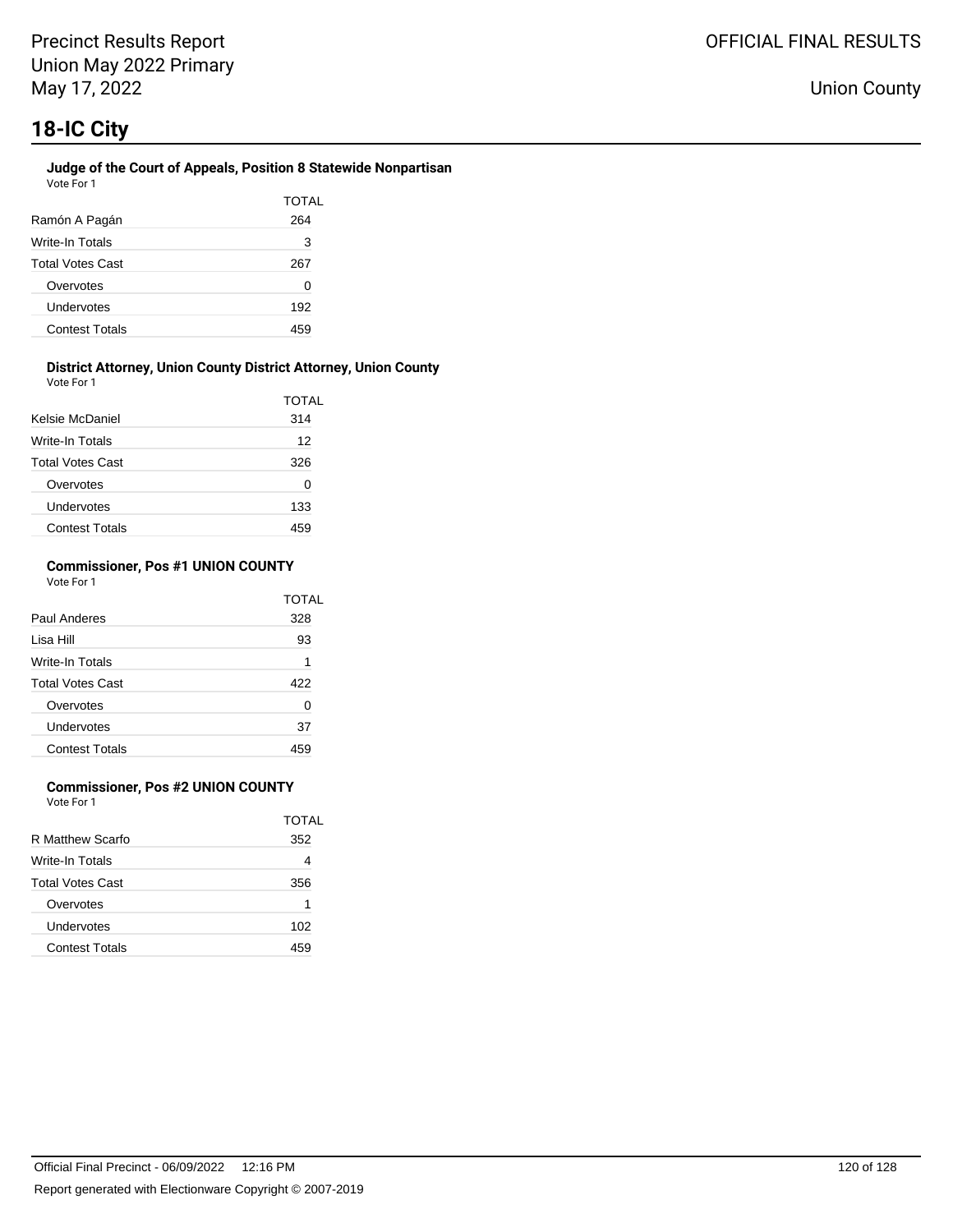**31-105 La Grande School District 02 - La Grande School District #1** Vote For 1

|                         | <b>TOTAL</b> |
|-------------------------|--------------|
| Yes                     | 258          |
| No                      | 185          |
| <b>Total Votes Cast</b> | 443          |
| Overvotes               | O            |
| Undervotes              | 16           |
| <b>Contest Totals</b>   | 459          |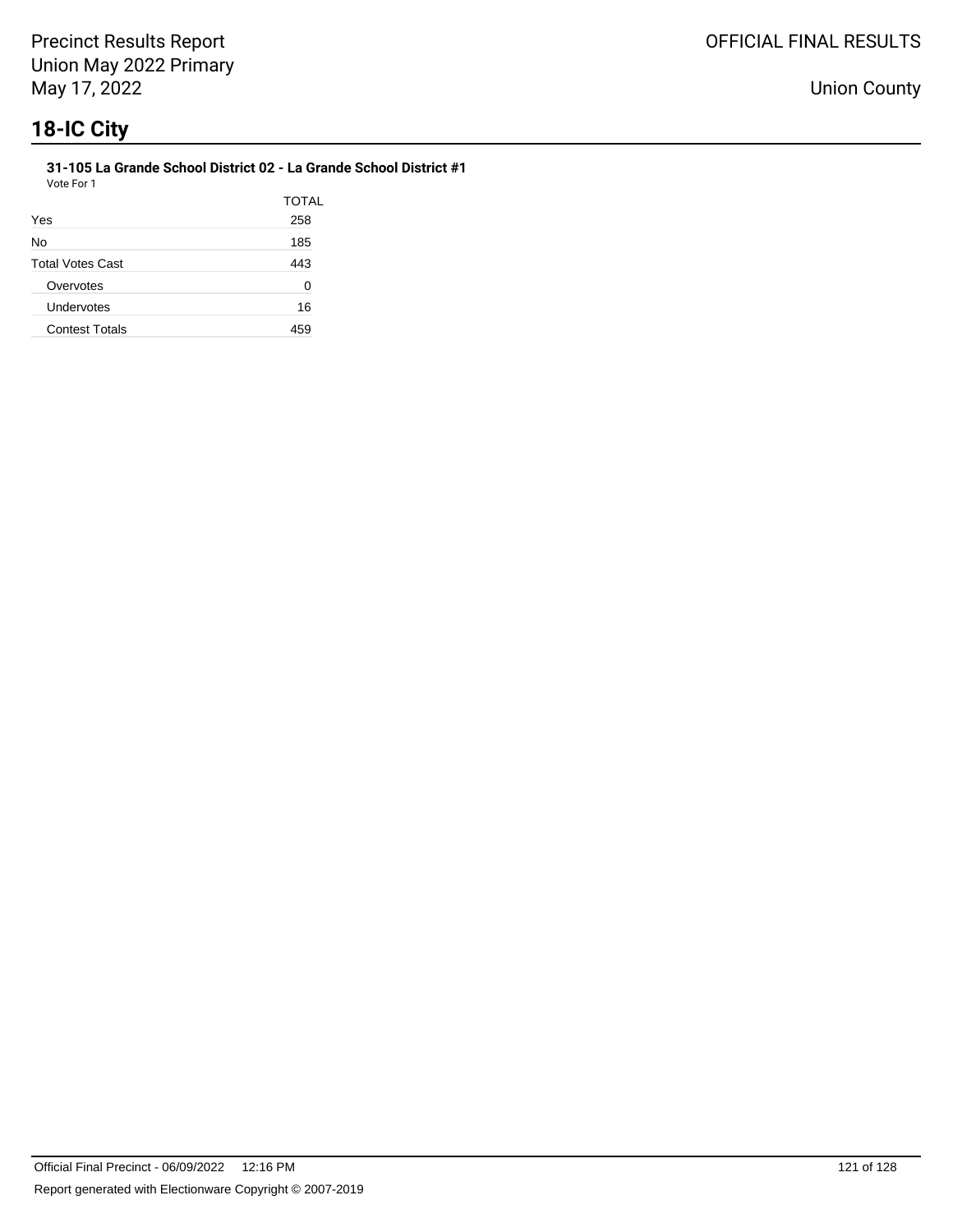## **19-IC Rural**

| <b>Statistics</b>               | <b>TOTAL</b> |
|---------------------------------|--------------|
| Registered Voters - Total       | 0            |
| Registered Voters - Democrat    | 0            |
| Registered Voters - Republican  | 0            |
| Registered Voters - NonPartisan | 0            |
| Ballots Cast - Total            | 194          |
| Ballots Cast - Democrat         | 34           |
| Ballots Cast - Republican       | 137          |
| Ballots Cast - NonPartisan      | 23           |
| Ballots Cast - Blank            | 0            |
| Voter Turnout - Total           | $0.00\%$     |
| Voter Turnout - Democrat        | $0.00\%$     |
| Voter Turnout - Republican      | $0.00\%$     |
| Voter Turnout - NonPartisan     | $0.00\%$     |

## **DEM US Senator Federal**

Vote For 1

|                         | TOTAI |
|-------------------------|-------|
| Ron Wyden               | 28    |
| <b>Brent Thompson</b>   | 1     |
| William F Barlow III    | 3     |
| Write-In Totals         | 0     |
| <b>Total Votes Cast</b> | 32    |
| Overvotes               | 0     |
| Undervotes              | 2     |
| <b>Contest Totals</b>   | 34    |
|                         |       |

### **DEM US Representative, 2nd District US Representative, 2nd District** Vote For 1

| Adam Prine            | TOTAL<br>8 |
|-----------------------|------------|
| Joe Yetter            | 15         |
| Write-In Totals       | 0          |
| Total Votes Cast      | 23         |
| Overvotes             | 0          |
| Undervotes            | 11         |
| <b>Contest Totals</b> | 34         |
|                       |            |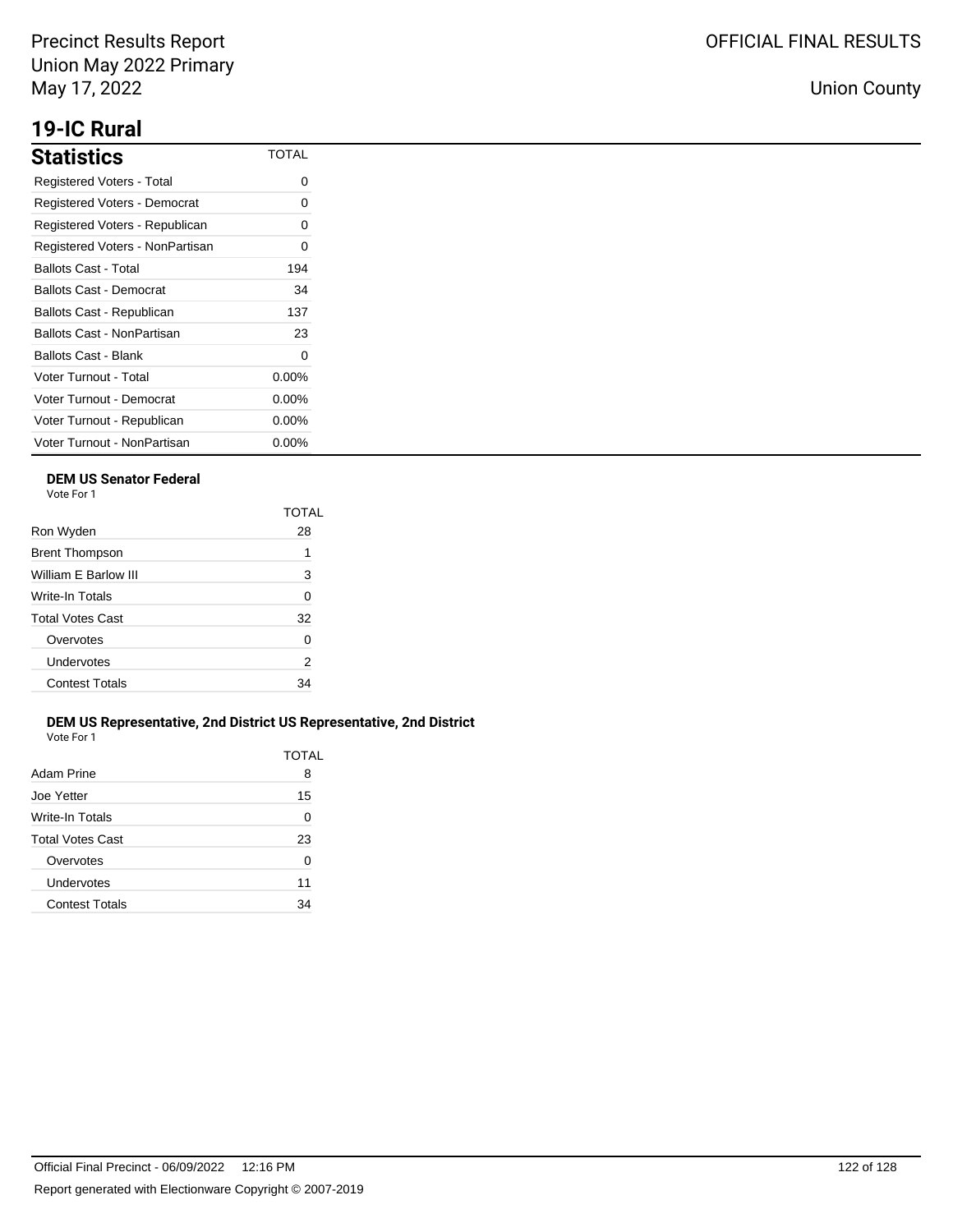### **DEM Governor Statewide Partisan**

Vote For 1

|                          | TOTAL |
|--------------------------|-------|
| Tobias Read              | 16    |
| John Sweeney             | 0     |
| <b>Patrick E Starnes</b> | 3     |
| Dave W Stauffer          | 0     |
| Peter W Hall             | 0     |
| Genevieve Wilson H       | 0     |
| Keisha Lanell Merchant   | 0     |
| Michael Cross            | 0     |
| George L Carrillo        | 2     |
| <b>Tina Kotek</b>        | 8     |
| <b>Michael Trimble</b>   | 1     |
| Ifeanyichukwu C Diru     | 0     |
| Wilson R Bright          | 0     |
| Julian Bell              | 0     |
| David Beem               | 1     |
| Write-In Totals          | 0     |
| <b>Total Votes Cast</b>  | 31    |
| Overvotes                | 0     |
| Undervotes               | 3     |
| <b>Contest Totals</b>    | 34    |

### **DEM State Representative, 58th District House District 58** Vote For 1

|                       | TOTAL |
|-----------------------|-------|
| No Candidate Filed    | Ω     |
| Write-In Totals       | 1     |
| Total Votes Cast      | 1     |
| Overvotes             | 0     |
| Undervotes            | 33    |
| <b>Contest Totals</b> | 34    |
|                       |       |

#### **DEM Precinct Committee Person - Democrat 19-IC Rural** Vote For 2

|                         | TOTAL |
|-------------------------|-------|
| No Candidate Filed      | 0     |
| Write-In Totals         | 2     |
| <b>Total Votes Cast</b> | 2     |
| Overvotes               | 0     |
| Undervotes              | 66    |
| <b>Contest Totals</b>   | 68    |
|                         |       |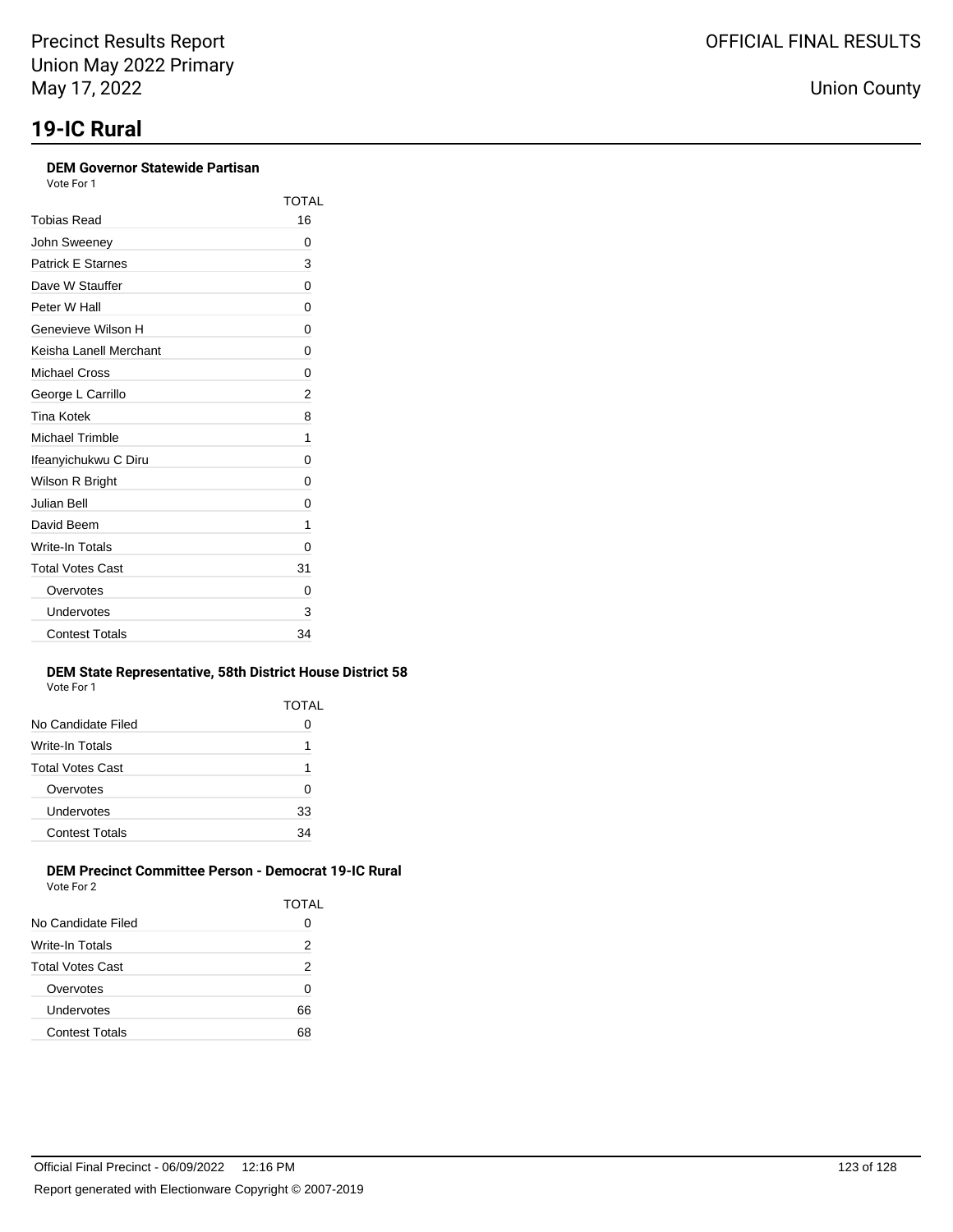### **REP US Senator Federal** Vote For 1

|                           | TOTAL |
|---------------------------|-------|
| Darin Harbick             | 42    |
| Sam Palmer                | 28    |
| Jo Rae Perkins            | 33    |
| Christopher C Christensen | 4     |
| Ibra A Taher              | 4     |
| Robert M Fleming          | 1     |
| Jason Beebe               | 13    |
| Write-In Totals           | 1     |
| <b>Total Votes Cast</b>   | 126   |
| Overvotes                 | 0     |
| Undervotes                | 11    |
| <b>Contest Totals</b>     | 137   |

## **REP US Representative, 2nd District US Representative, 2nd District**

| Vote For |  |
|----------|--|
|          |  |

|                         | TOTAI |
|-------------------------|-------|
| Mark Cavener            | 19    |
| Katherine M Gallant     | 4     |
| Cliff S Bentz           | 106   |
| Write-In Totals         | 1     |
| <b>Total Votes Cast</b> | 130   |
| Overvotes               | 0     |
| Undervotes              | 7     |
| <b>Contest Totals</b>   | 137   |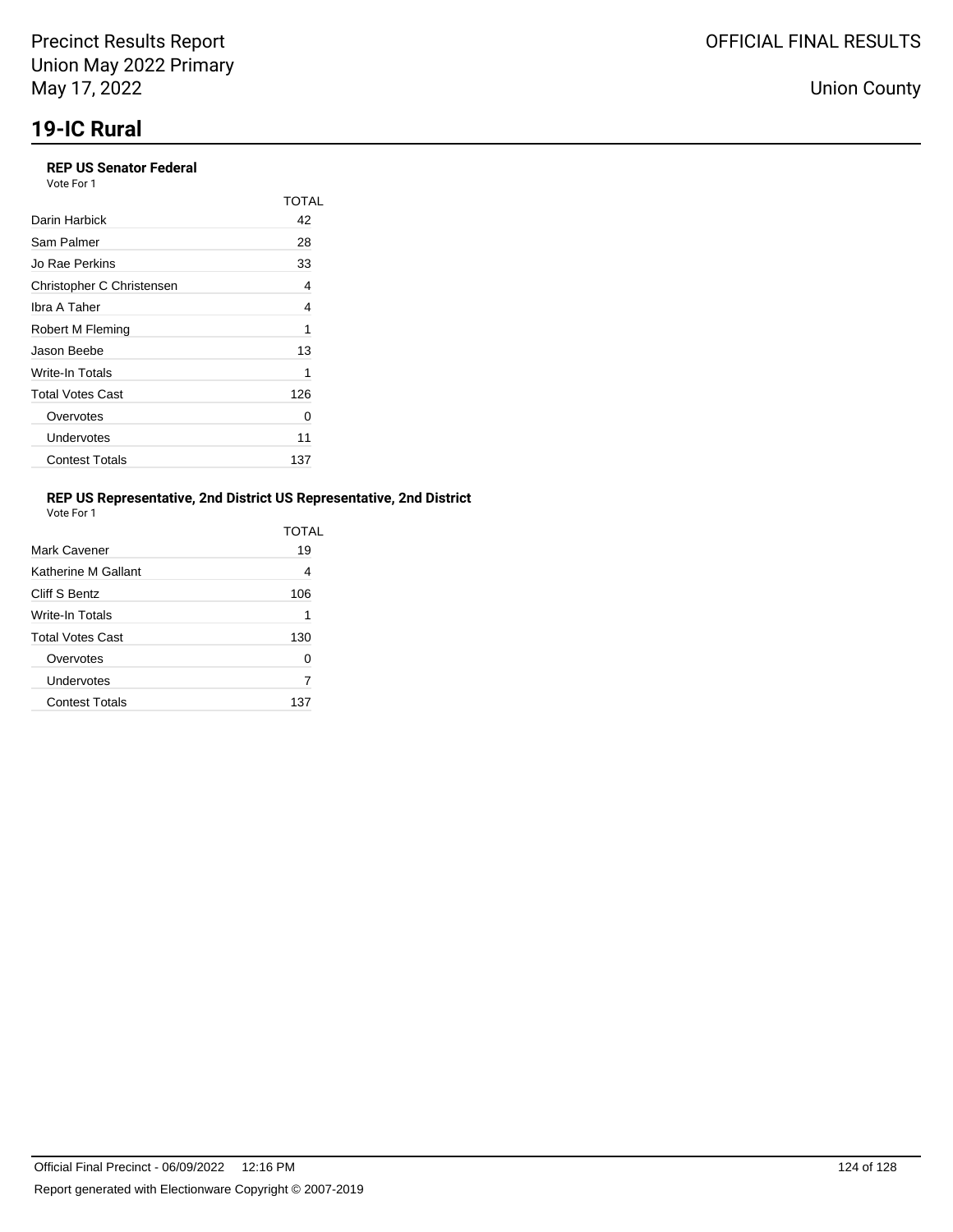## **REP Governor Statewide Partisan**

Vote For 1

|                          | <b>TOTAL</b> |
|--------------------------|--------------|
| Amber R Richardson       | 0            |
| <b>Bill Sizemore</b>     | 1            |
| Stefan G Strek (Stregoi) | 0            |
| Nick Hess                | 0            |
| John G Presco            | 0            |
| <b>Bud Pierce</b>        | 9            |
| <b>Stan Pulliam</b>      | 5            |
| Kerry McQuisten          | 46           |
| <b>Tim McCloud</b>       | 0            |
| <b>Brandon C Merritt</b> | 0            |
| <b>Reed Christensen</b>  | 0            |
| Jessica Gomez            | 2            |
| Marc Thielman            | 11           |
| <b>Bob Tiernan</b>       | 15           |
| Christine Drazan         | 32           |
| Court Boice              | 2            |
| <b>Bridget Barton</b>    | 13           |
| Raymond Baldwin          | 0            |
| David A Burch            | 0            |
| Write-In Totals          | 0            |
| <b>Total Votes Cast</b>  | 136          |
| Overvotes                | 1            |
| Undervotes               | 0            |
| <b>Contest Totals</b>    | 137          |

#### **REP State Representative, 58th District House District 58** Vote For 1

|                         | TOTAL |
|-------------------------|-------|
| Bobby Levy              | 123   |
| Skye Farnam             | 8     |
| Write-In Totals         | 0     |
| <b>Total Votes Cast</b> | 131   |
| Overvotes               | 0     |
| Undervotes              | 6     |
| <b>Contest Totals</b>   |       |

### **REP Precinct Committee Person - Republican 19-IC Rural** Vote For 2

|                         | <b>TOTAL</b> |
|-------------------------|--------------|
| No Candidate Filed      | 0            |
| Write-In Totals         | 2            |
| <b>Total Votes Cast</b> | 2            |
| Overvotes               | 0            |
| Undervotes              | 272          |
| <b>Contest Totals</b>   | 27Δ          |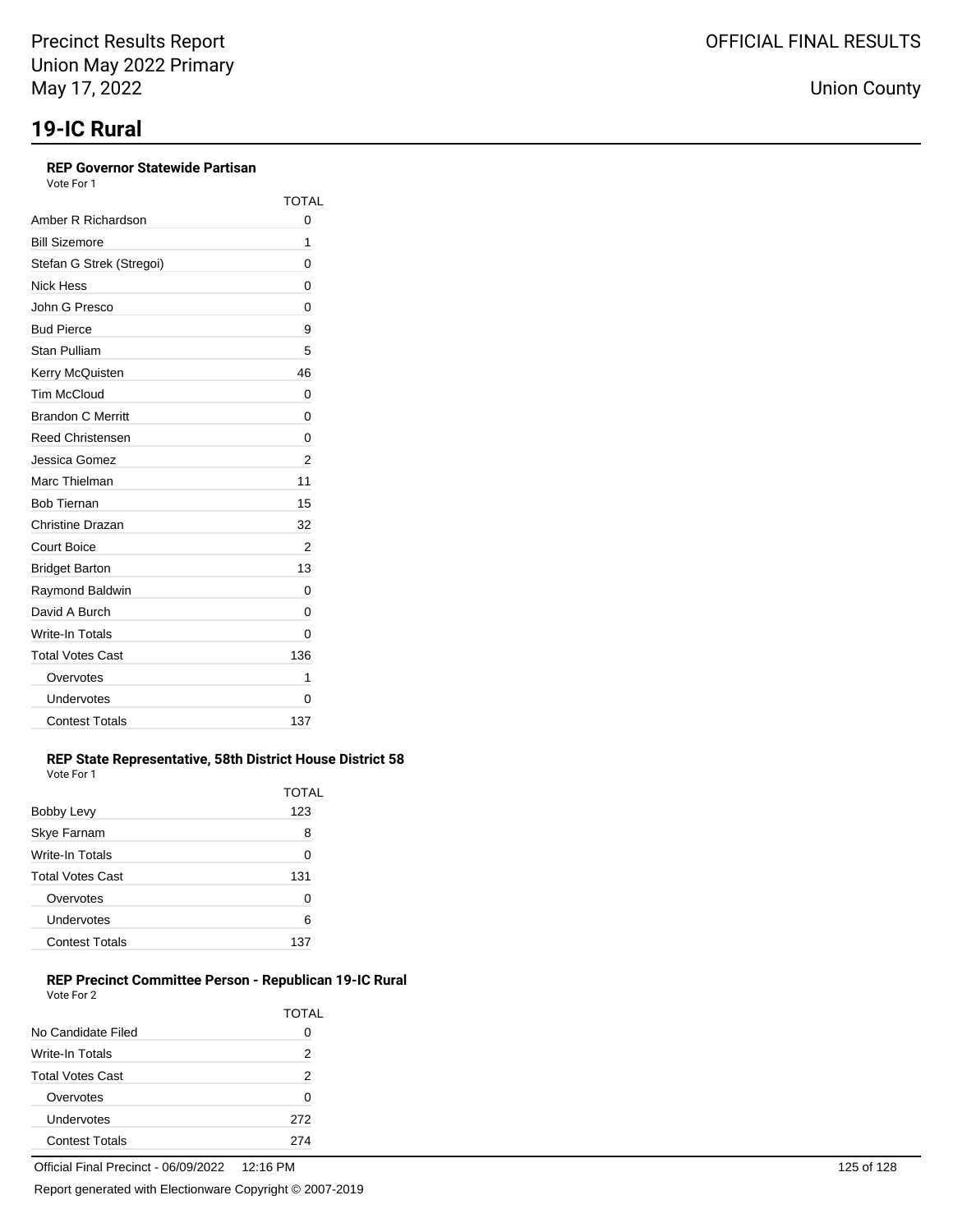## **19-IC Rural**

#### **Commissioner of the Bureau of Labor and Industries Statewide Nonpartisan** Vote For 1

| 1 U U U                 |       |
|-------------------------|-------|
|                         | TOTAL |
| Christina E Stephenson  | 26    |
| Cheri Helt              | 51    |
| Chris Henry             | 6     |
| Robert Neuman           | 10    |
| Casey M Kulla           | 23    |
| <b>Brent T Barker</b>   | 33    |
| Aaron R Baca            | 2     |
| Write-In Totals         | 1     |
| <b>Total Votes Cast</b> | 152   |
| Overvotes               | 0     |
| Undervotes              | 42    |
| <b>Contest Totals</b>   | 194   |

### **Judge of the Supreme Court, Position 6 Statewide Nonpartisan** Vote For 1

|                         | TOTAL |
|-------------------------|-------|
| Roger J DeHoog          | 108   |
| <b>Write-In Totals</b>  | 1     |
| <b>Total Votes Cast</b> | 109   |
| Overvotes               | O     |
| Undervotes              | 85    |
| Contest Totals          | 194   |

#### **Judge of the Court of Appeals, Position 3 Statewide Nonpartisan** Vote For 1

|                         | TOTAL |
|-------------------------|-------|
| Darleen Ortega          | 51    |
| Vance Day               | 99    |
| Write-In Totals         | 1     |
| <b>Total Votes Cast</b> | 151   |
| Overvotes               | O     |
| Undervotes              | 43    |
| <b>Contest Totals</b>   | 194   |

#### **Judge of the Court of Appeals, Position 5 Statewide Nonpartisan** Vote For 1

|                         | TOTAL |
|-------------------------|-------|
| Scott A Shorr           | 106   |
| Write-In Totals         | 2     |
| <b>Total Votes Cast</b> | 108   |
| Overvotes               | 0     |
| Undervotes              | 86    |
| <b>Contest Totals</b>   | 194   |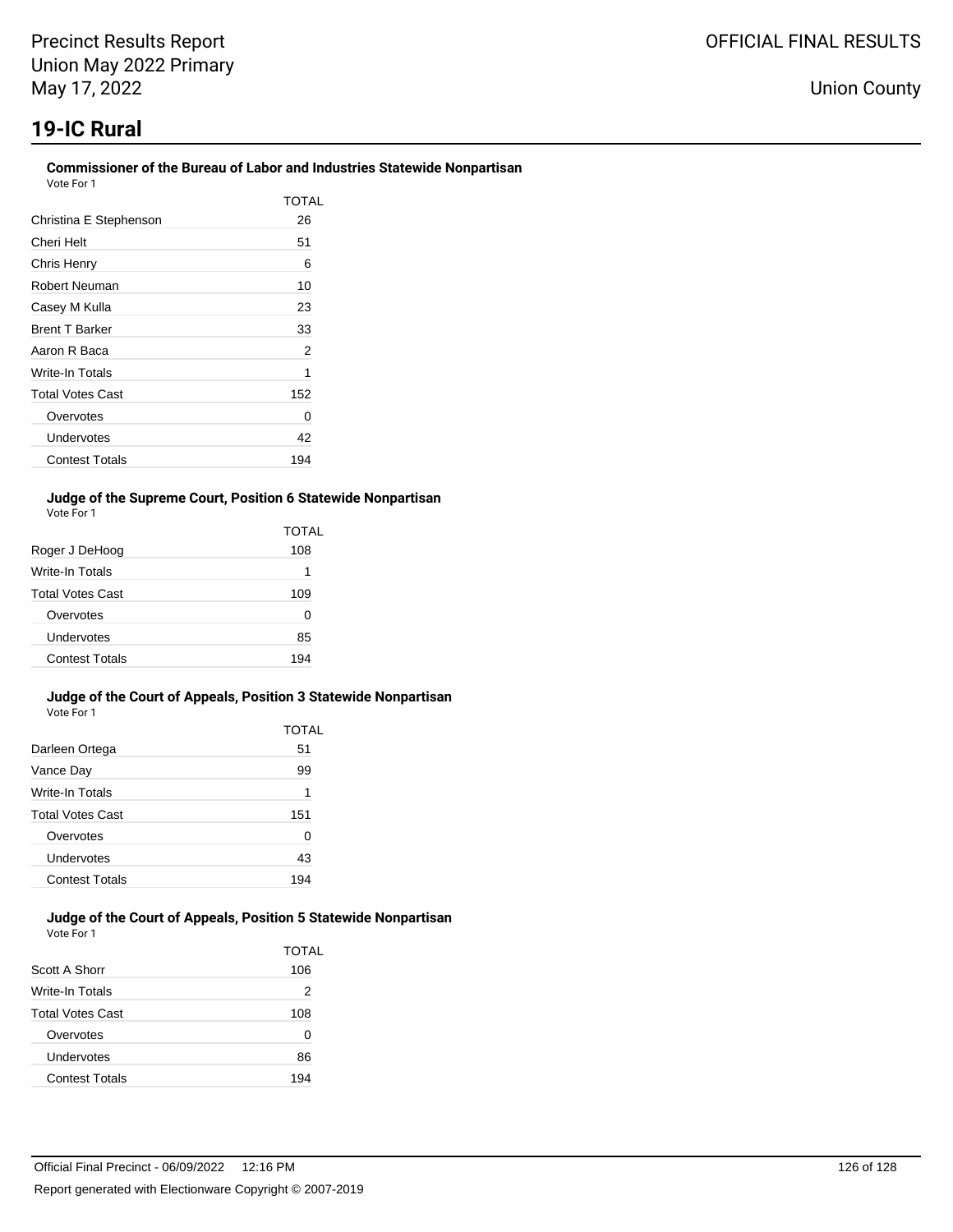### **Judge of the Court of Appeals, Position 8 Statewide Nonpartisan** Vote For 1

| Ramón A Pagán           | TOTAL<br>105 |
|-------------------------|--------------|
| Write-In Totals         | 1            |
| <b>Total Votes Cast</b> | 106          |
| Overvotes               | O            |
| Undervotes              | 88           |
| <b>Contest Totals</b>   | 194          |

#### **District Attorney, Union County District Attorney, Union County** Vote For 1

| <b>VAJIL I MI I</b>     |       |
|-------------------------|-------|
|                         | TOTAL |
| Kelsie McDaniel         | 121   |
| Write-In Totals         | 10    |
| <b>Total Votes Cast</b> | 131   |
| Overvotes               | 0     |
| Undervotes              | 63    |
| <b>Contest Totals</b>   | 194   |

### **Commissioner, Pos #1 UNION COUNTY** Vote For 1

|                         | TOTAL |
|-------------------------|-------|
| Paul Anderes            | 133   |
| Lisa Hill               | 45    |
| Write-In Totals         | 1     |
| <b>Total Votes Cast</b> | 179   |
| Overvotes               | 0     |
| Undervotes              | 15    |
| <b>Contest Totals</b>   | 194   |

## **Commissioner, Pos #2 UNION COUNTY**

Vote For 1

|                         | TOTAI |
|-------------------------|-------|
| R Matthew Scarfo        | 122   |
| Write-In Totals         | 1     |
| <b>Total Votes Cast</b> | 123   |
| Overvotes               | O     |
| Undervotes              | 71    |
| <b>Contest Totals</b>   | 194   |